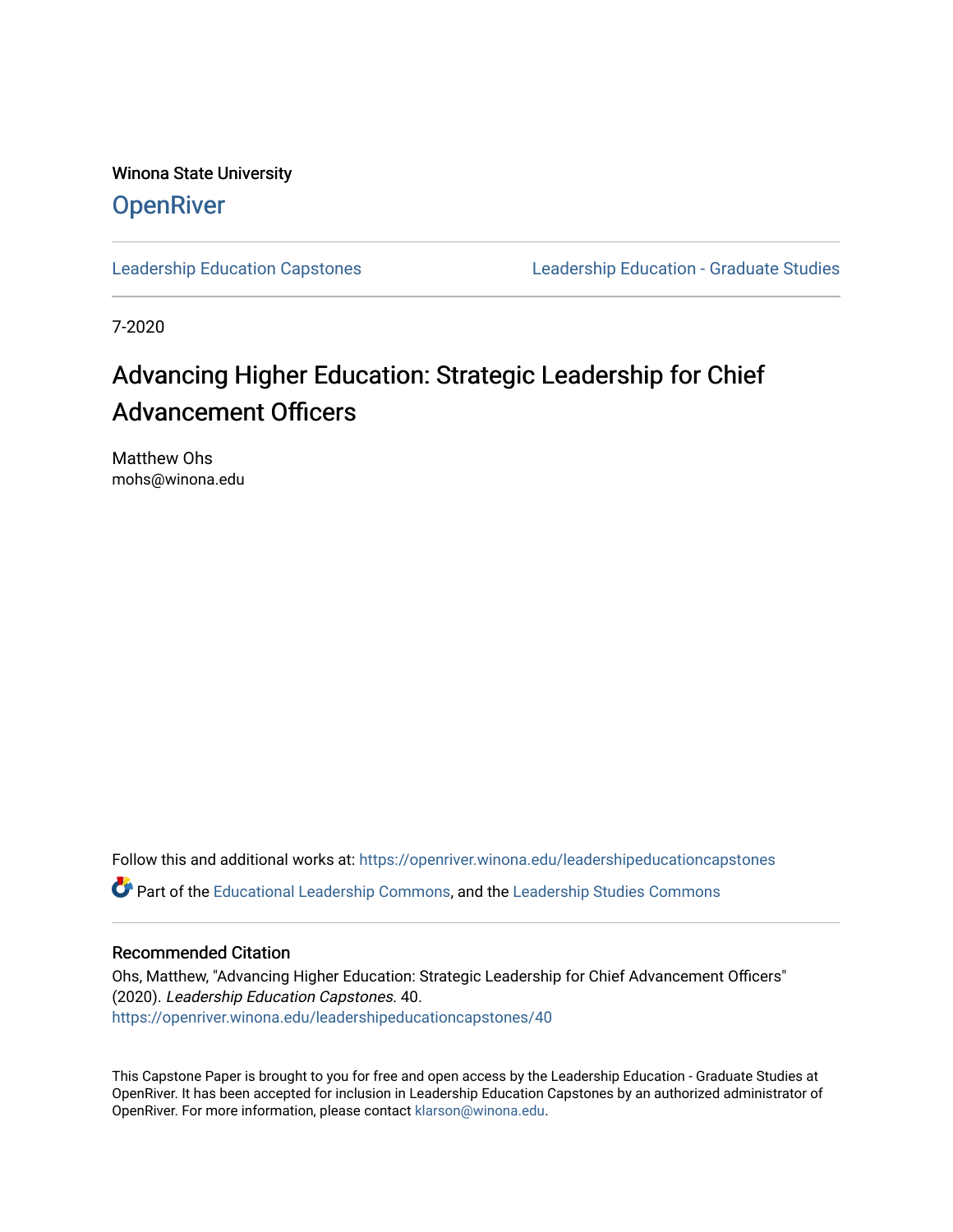# ADVANCING HIGHER EDUCATION:

# STRATEGIC LEADERSHIP FOR CHIEF ADVANCEMENT OFFICERS

A Thesis

Submitted to the Faculty

of the Department of Leadership Education

College of Education

Winona State University

By

Matthew K. Ohs

In Partial Fulfillment of the Requirements

for the Degree of

Master of Science

July 29, 2020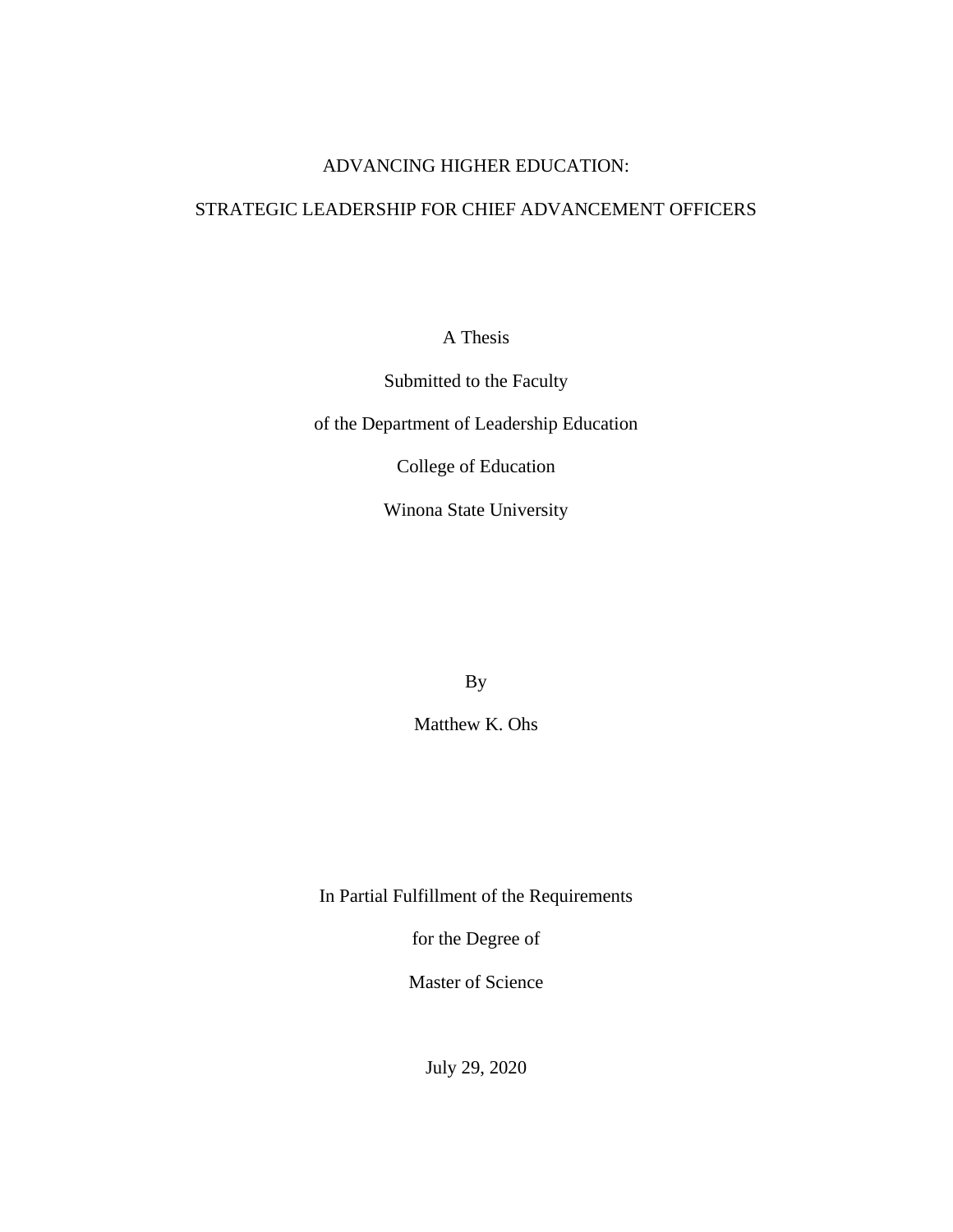#### Abstract

This research study focuses on the role of strategic leadership within effective advancement organizations. Given the fundraising responsibility of university advancement leaders, there is a need to research the leadership strategies which lead to successful fundraising. The purpose of this study is to determine effective leadership strategies for Chief Advancement Officers (CAOs) at four-year, public universities. Strategic Leadership Theory suggests connections between the university's executive leadership and institutional success (Boal & Hooijberg, 2001; Finkelstein & Hambrick, 1996). The research study design is qualitative to explore the experiences of individuals regarding the connections between leadership strategies and fundraising performance in university foundation and advancement structures. Eight CAOs of similar universities volunteered to participate in this study. Individual interviews are used in this research study. Data collection consists of recorded interview transcripts and annual financial reports from each subject university. Findings include leadership strategies for fundraising departments, the role of CAO in institutional and departmental planning, effective fundraising strategies, and adaptations to the limits of strategic leadership. Conclusions and leadership implications include the following: 1) effective CAOs ensure organizational fundraising goals are met by communicating clear expectations and assessing both progress and performance; 2) effective CAOs use influence and authority to ensure that fundraising activities contribute to institutional success; 3) effective CAOs improve fundraising performance by increasing donor awareness of philanthropic priorities and by increasing donor confidence in institutional leadership; 4) effective CAOs demonstrate a high level of leadership capacity and are competent advancement professionals; and 5) effective management is a prerequisite for effective strategic leadership.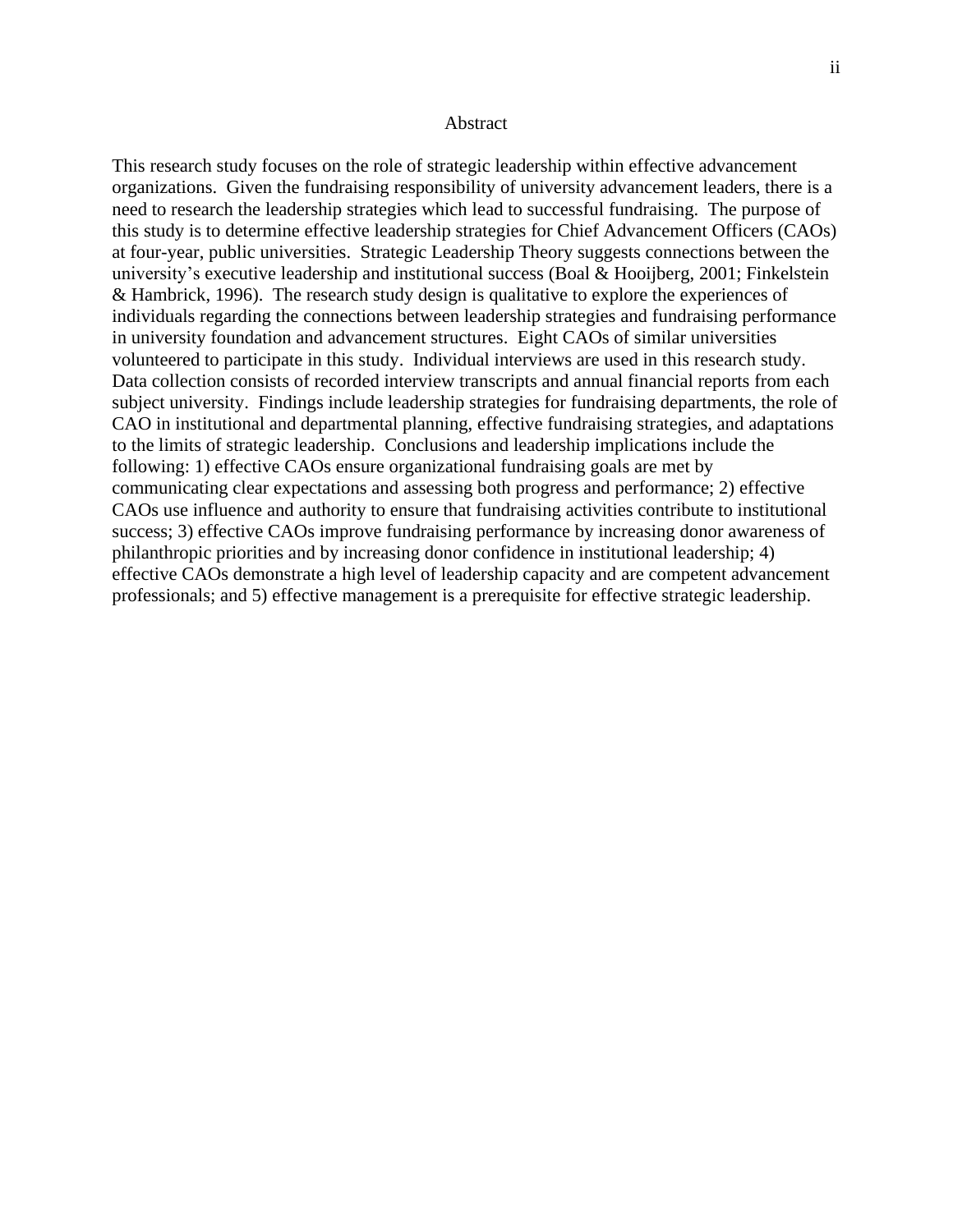# **TABLE OF CONTENTS**

<span id="page-3-0"></span>

| Chapter | Page |
|---------|------|
|         |      |
|         |      |
|         |      |
|         |      |
|         |      |
|         |      |
|         |      |
|         |      |
|         |      |
|         |      |
|         |      |
|         |      |
|         |      |
|         |      |
|         |      |
|         |      |
|         |      |
|         |      |
|         |      |
|         |      |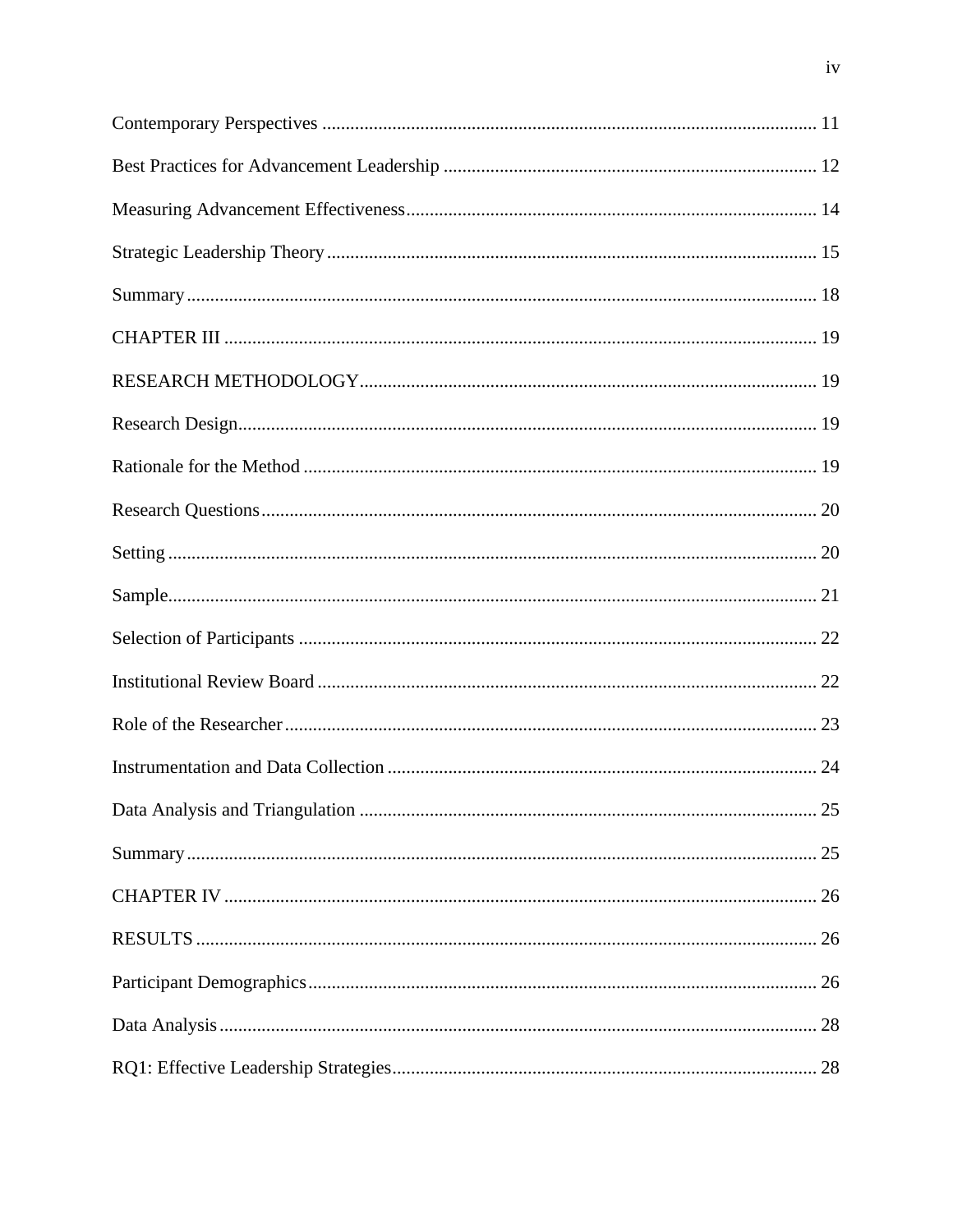| Emergent Theme 1: Measure Effectiveness with Performance Metrics 29             |
|---------------------------------------------------------------------------------|
|                                                                                 |
|                                                                                 |
|                                                                                 |
| Emergent Theme 4: Strategic Planning Shapes University Goals and Priorities  35 |
|                                                                                 |
|                                                                                 |
|                                                                                 |
| Emergent Theme 7: Donor Willingness Affects Fundraising Performance  40         |
| Emergent Theme 8: Donor Awareness Affects Fundraising Performance 40            |
| Emergent Theme 9: Donor Perceptions Affect Fundraising Performance  41          |
|                                                                                 |
|                                                                                 |
| Emergent Theme 11: The Necessity of Effective Management  46                    |
| Emergent Theme 12: Leadership Capacity and Competence Affects Strategic         |
|                                                                                 |
|                                                                                 |
|                                                                                 |
|                                                                                 |
|                                                                                 |
|                                                                                 |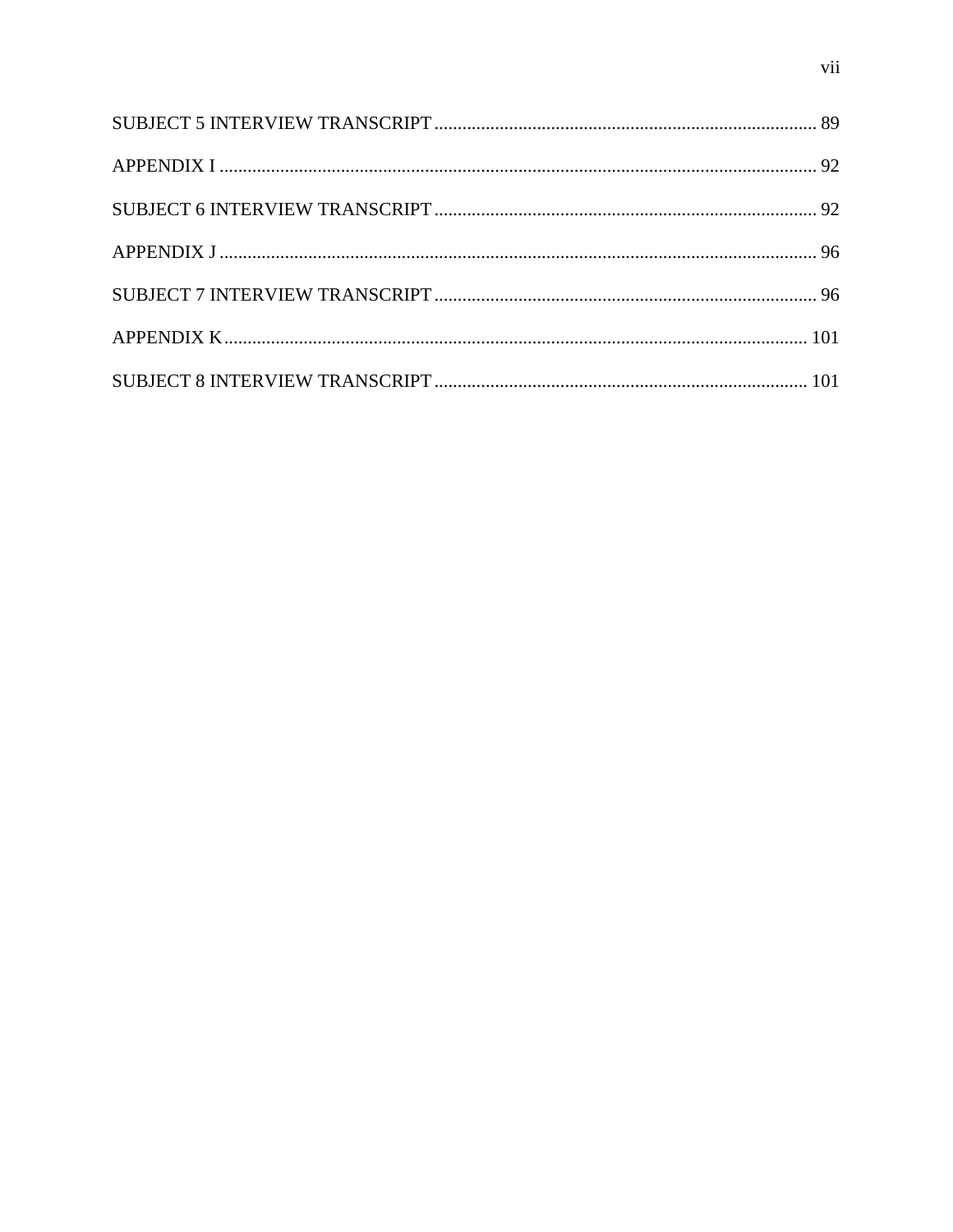# **LIST OF TABLES**

<span id="page-8-0"></span>

| 3. Responses to IQ1: Measuring Effectiveness of Fundraising Staff31   |  |
|-----------------------------------------------------------------------|--|
| 4. Responses to IQ2: Leadership Strategies for Fundraising Staff32    |  |
|                                                                       |  |
| 6. Responses to IQ4: Departmental and University Goal Alignment36     |  |
|                                                                       |  |
|                                                                       |  |
|                                                                       |  |
| 10. Responses to IQ8: Adaptations to Limits on Effective Leadership46 |  |
|                                                                       |  |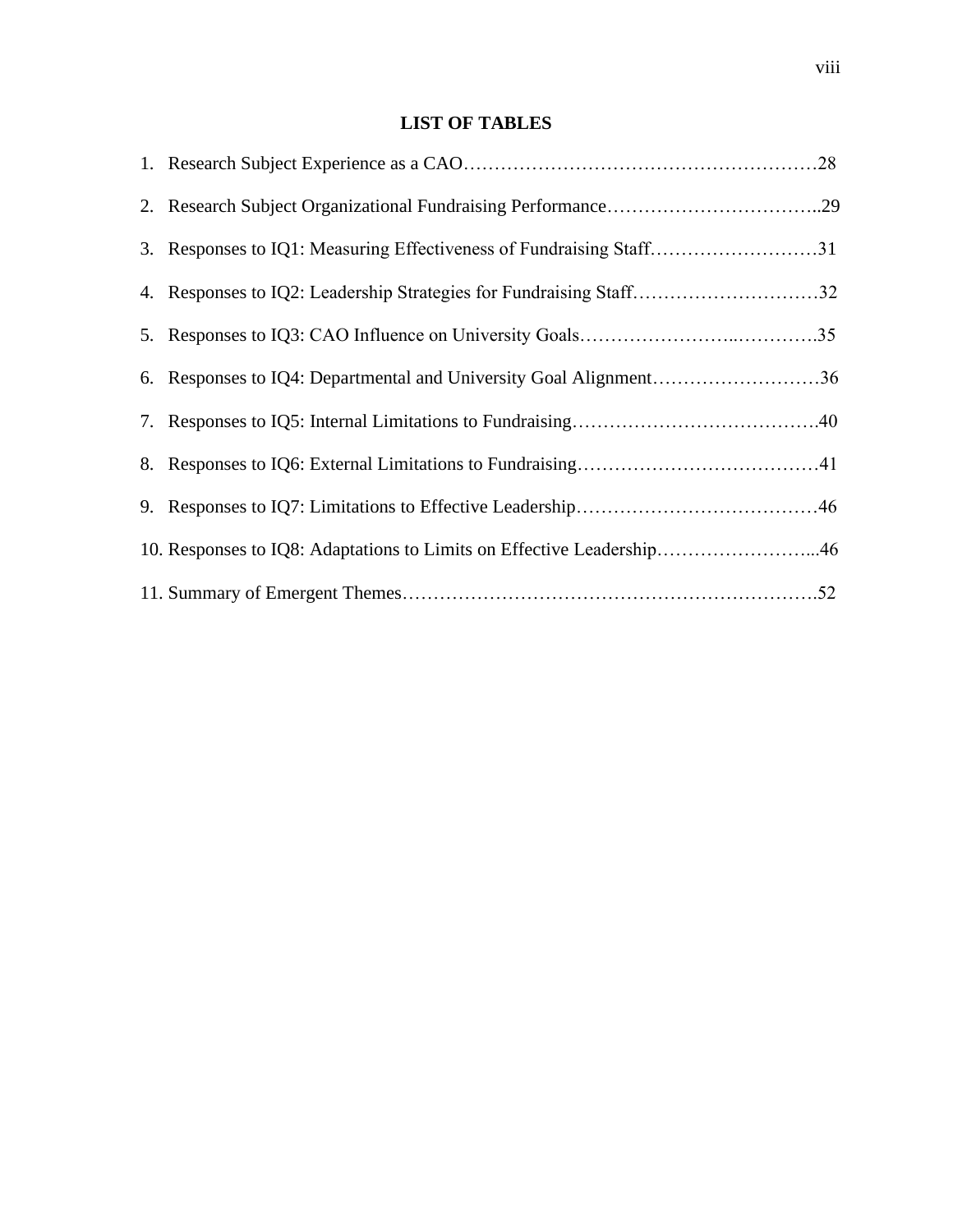#### **CHAPTER I**

# <span id="page-9-1"></span>**INTRODUCTION**

#### <span id="page-9-2"></span><span id="page-9-0"></span>**Problem Statement**

Little is known about the leadership factors which lead to fundraising success at public universities. The mission of advancement plays an increasingly prominent role at every university (Chan, 2016) as its challenges and expectations grow (Weerts, 2007). While fundraising approaches have been streamlined and adopted throughout the field of higher education (Chan, 2016; Rowland, 1986), there is a dearth of research on best leadership practices within this area (Boal & Hooijberg, 2001; Phipps & Burbach, 2010; Taylor *et al.*, 2008;). This research study focuses on the role of strategic leadership within effective advancement organizations.

## <span id="page-9-4"></span><span id="page-9-3"></span>**Background**

# **The Demand for Institutional Advancement**

State funding for public higher education has decreased in the modern era. Over the past 50 years, state legislatures reduced appropriations for public higher education while tuition prices increased, effectively shifting the cost from the state to the student (Chan, 2016; Fowles, 2014; Weerts, 2007). Universities increasingly rely on alternative sources of funding beyond state appropriations and tuition dollars, including both donations from alumni and private supporters, and commercializing its academic products through research, technology transfer, and entrepreneurial partnerships (Fowles, 2014; Weerts, 2007). Philanthropy's role in higher education will continue to grow in importance as universities pursue enhanced academic and professional programs, increase student participation, and construct new teaching and residential facilities (Chan, 2016). These changes place significant responsibility upon advancement officers (Sturgis, 2006).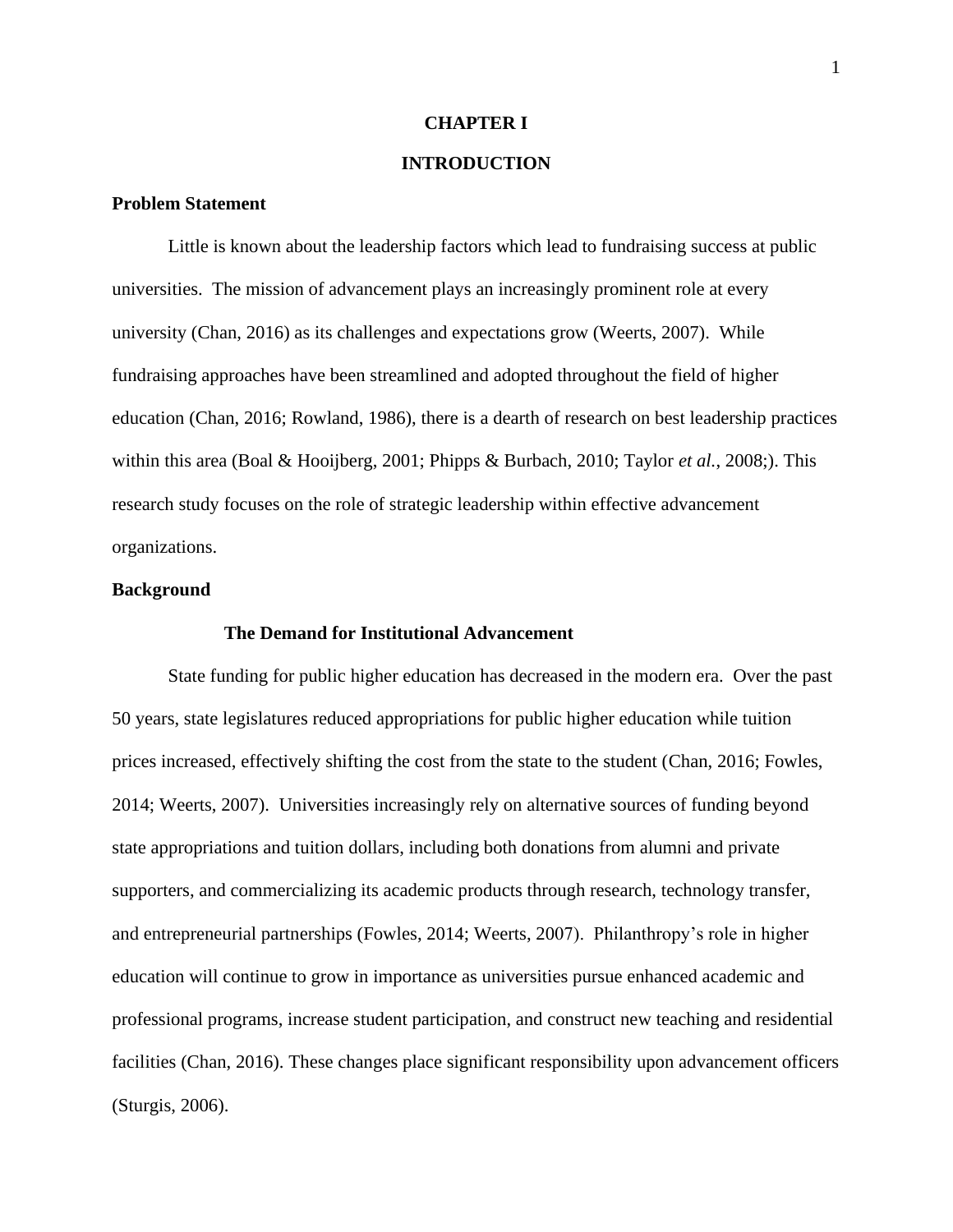#### **Role of the Chief Advancement Officer**

<span id="page-10-0"></span>Institutional advancement's role in higher education has grown since its introduction a century ago. The need for a professional advancement staff and management by a Chief Advancement Officer (CAO) was necessitated as the field increased in complexity and importance during the  $20<sup>th</sup>$  century (Sturgis, 2006). Simultaneously, the scope and expectations of this role have grown exponentially. Today, this powerful position manages an advancement department, sits on the university's executive leadership cabinet, builds external relations, oversees trustee activities, and serves as the primary fundraising partner of the university president (Chan, 2016; Sturgis, 2006). Titles often include Vice President, Vice Chancellor, Executive Director, and Chief Development Officer (Walker, 2012). As the CAO of a university, this administrator must raise large sums of money while balancing the president's institutional vision, the institution's culture, and the personnel needs of their department (Chan, 2016). While the president and vice president's duties occasionally overlap, the CAO is ultimately responsible for the fundraising efforts of the university (Sturgis, 2006).

## <span id="page-10-1"></span>**Purpose of the Study**

Given the fundraising responsibility of university advancement leaders, there is a need to research the leadership strategies which lead to successful fundraising. The purpose of this study is to determine effective leadership strategies for Chief Advancement Officers (CAOs) at fouryear, public universities.

## <span id="page-10-2"></span>**Theoretical Framework**

A theoretical framework serves as the core of all research studies and helps the audience understand how to best approach the research and its findings (Lochmiller  $&$  Lester, 2017). This study applies Strategic Leadership Theory (Finkelstein & Hambrick, 1996) to the field of higher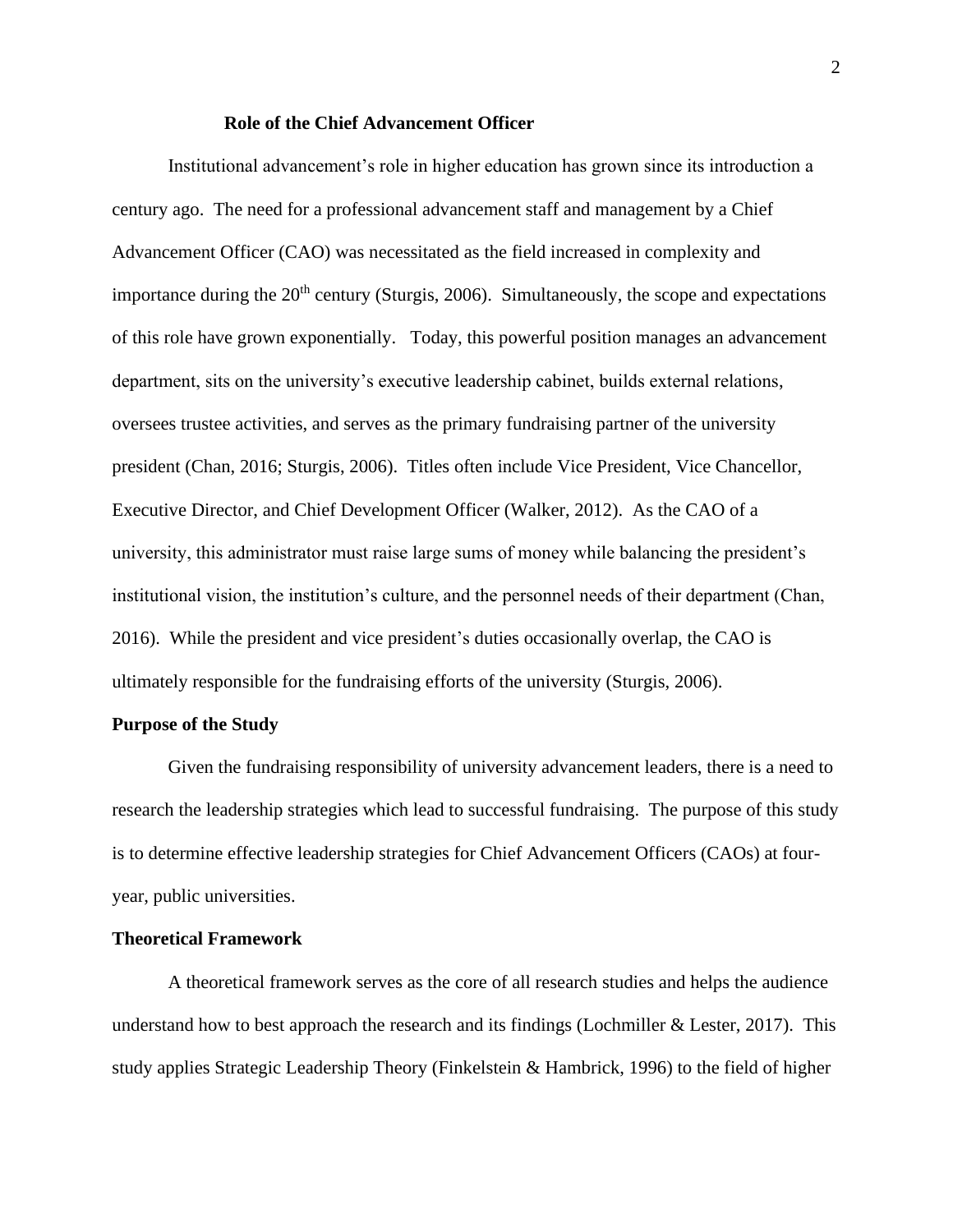education advancement, particularly to the roles, actions, and outcomes of CAOs. At its core, Strategic Leadership Theory suggests direct connections between the executive leadership team and organizational outcomes (Phipps & Burbach, 2010). Research and theoretical perspectives in the field of strategic leadership explore links between the concepts of leadership capacity and organizational performance, often focusing on how executive leaders contribute to and affect organizational outcomes (Boal & Hooijberg, 2001; Phipps & Burbach, 2010). Much of the extant literature on strategic leadership examines executive leadership at for-profit organizations, while research into leadership capacity and outcomes at non-profit organizations is much rarer (Phipps & Burbach, 2010).

Boal & Hooijberg (2001) apply Strategic Leadership Theory to organizational structures. Boal & Hooijberg (2001) create a framework which describes the processes of leadership that create and affect change. The authors contend that the "essence of strategic leadership is the creation and maintenance of absorptive capacity and adaptive capacity coupled with managerial wisdom" (pp. 516-517). These characteristics exist throughout the organizational structure and are developed and encouraged by the executive leadership team. Truly effective strategic leaders possess capacities for learning, change, and managerial wisdom.

These organizational characteristics influence the findings of this study. *Absorptive capacity* refers to an organization's ability to learn (Cohen & Levinthal, 1990; Boal & Hooijberg, 2001; Phipps & Burbach, 2010). Because non-profit leaders are expected to build efficient organizations with many constraints, they must often increase the organization's capacity to learn (Phipps & Burbach, 2010). *Adaptive capacity*, or the ability to change, refers to an organization's overall ability to adapt to changing conditions (Boal & Hooijberg, 2001; Hitt *et al*., 1998). The ability to quickly accept change and adapt to a variety of forces is indicative of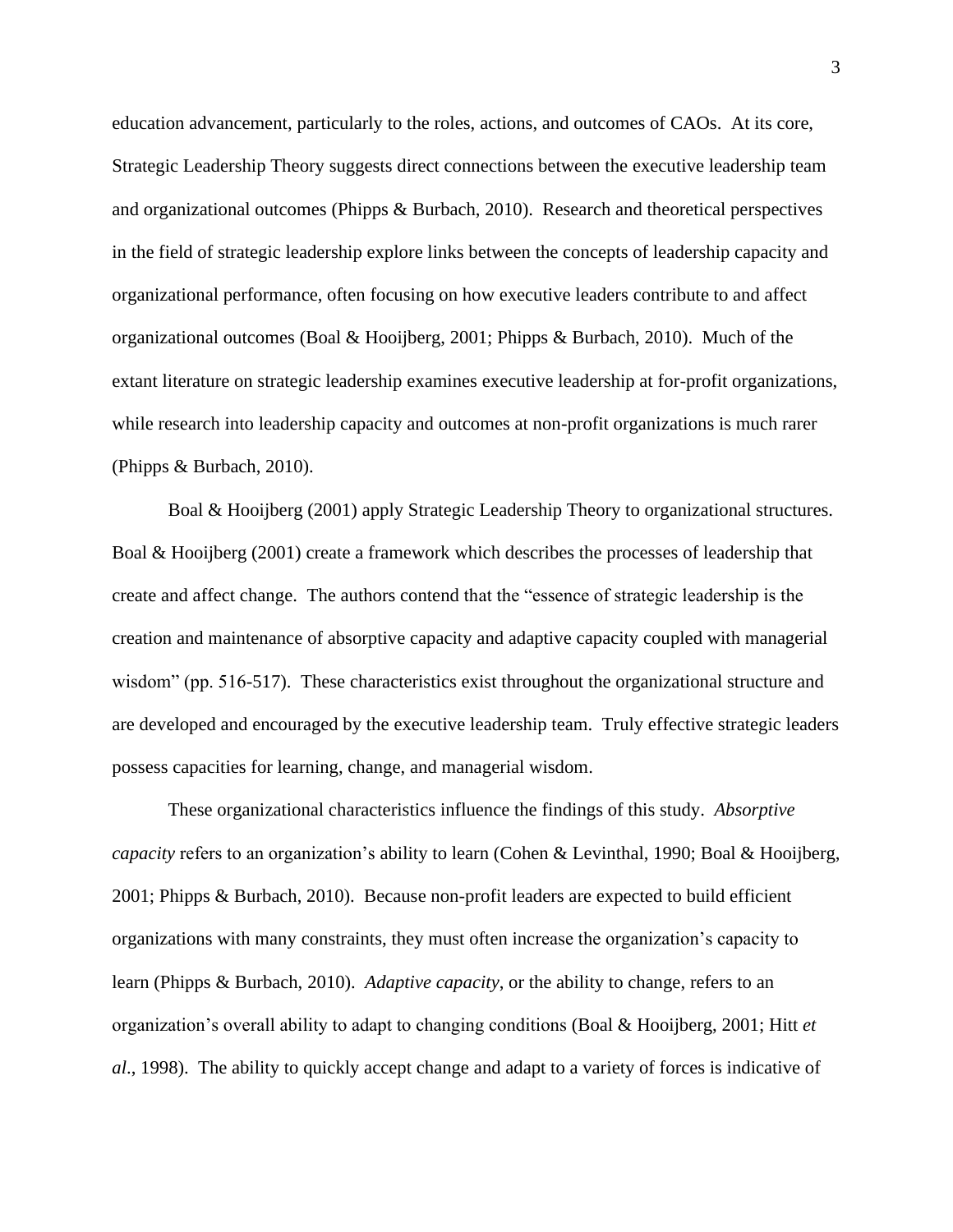an organization's strategic flexibility (Boal & Hooijberg, 2001; Phipps & Burbach, 2010). *Managerial wisdom* refers to the ability to see changes within an environment and understand the social forces causing it (Bartunek & Necochea, 2000; Boal & Hooijberg, 2001). A leader skilled in managerial wisdom capitalizes on changing conditions by taking the right action at the right time. The presence and command of these three factors directly influences the effectiveness of strategic leadership (Boal & Hooijberg, 2001). Together, these capacities indicate the ability of a strategic leader to effect timely, necessary, and correct changes within an organization.

#### <span id="page-12-0"></span>**Research Methodology**

The design of this research study is qualitative to explore connections between leadership strategies and organizational performance. Qualitative research uses inductive reasoning drawn from specific results and findings to develop greater conclusions about the field (Lochmiller & Lester, 2017). This analysis focuses on the complex relationships between parts and actions within a defined context to find greater meaning and understanding within the system (Queirós *et al*., 2017). Specifically, this study reveals the mechanisms and strategies used by CAOs who lead fundraising teams and universities.

This qualitative research study consists of individual interviews with CAOs of public universities to better understand any connections uncovered within the research. Documentation received from these organizations provides additional data sources and helps triangulate research findings around distinguishable themes. Triangulation of data ensures trustworthiness within a qualitative methodology (Patton, 1999).

#### <span id="page-12-1"></span>**Research Questions**

Effective research questions guide a research study and should be clearly stated, viable, and lead to significant findings (Lochmiller & Lester, 2017). Given the fundraising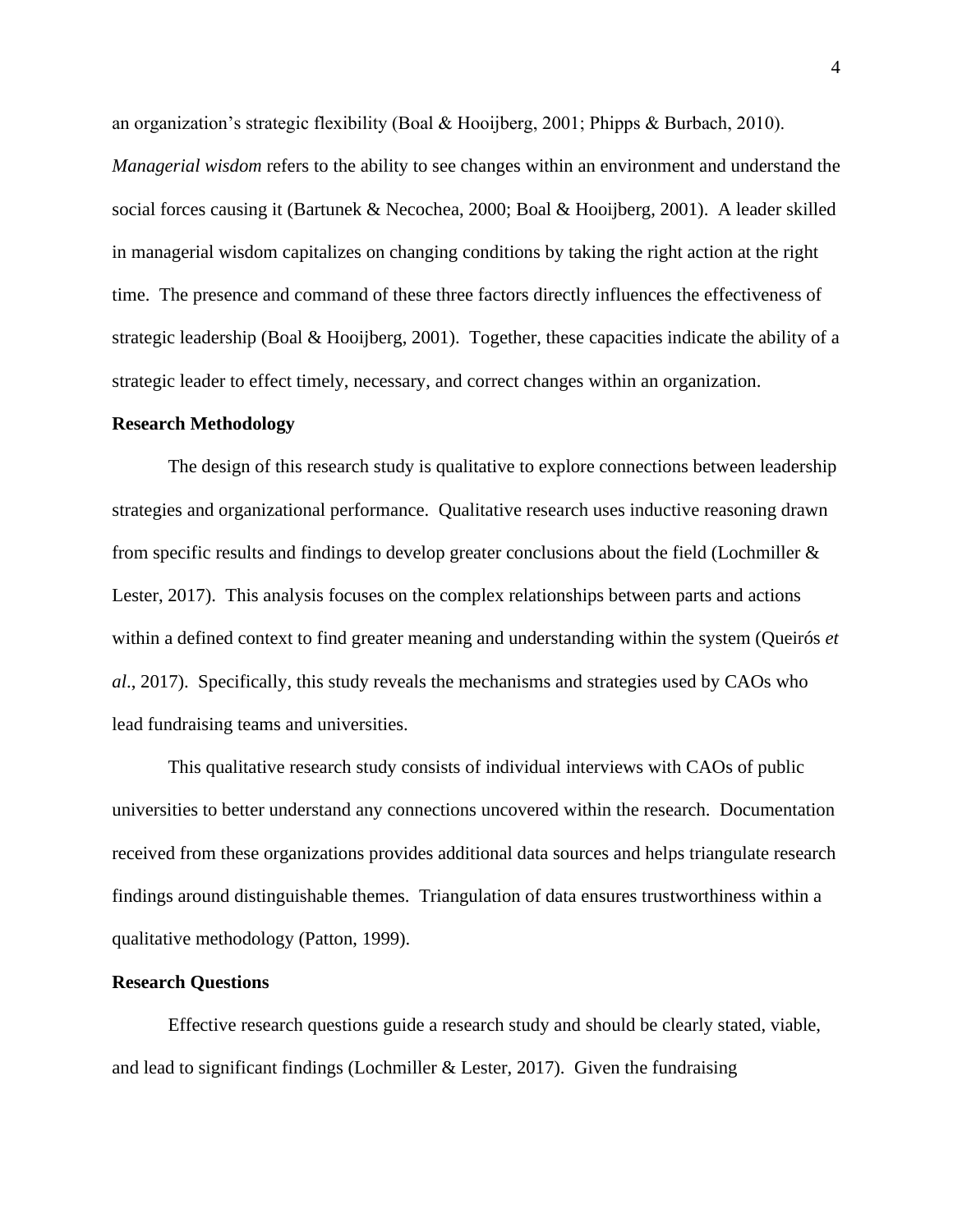responsibility of CAOs, there is a need to research the leadership strategies which foster successful fundraising. This study seeks to answer the overarching question, "What are effective leadership strategies for CAOs at four-year, publicly funded universities?" Research questions explore CAO roles, actions, and decisions which affect departmental and institutional leadership.

RQ 1: What are effective leadership strategies for CAOs within their fundraising departments?

RQ 2: How are leadership strategies used by CAOs aligned with institution-level goals?

RQ 3: What factors contribute to the effectiveness of strategic leadership?

<span id="page-13-0"></span>RQ 4: How do CAOs adapt to limitations on the effectiveness of strategic leadership? **Definitions**

**Absorptive capacity (ability to learn)**: the ability of an organization to recognize the value of new information and apply it towards innovative purposes (Cohen & Levinthal, 1990).

**Adaptive capacity (ability to change)**: the strategic flexibility of an organization to react quickly to changing conditions to develop and remain competitive (Hitt *et al*., 1998).

**Development**: fundraising activities, including soliciting monetary gifts for general and restricted purposes (Chan, 2016).

**Institutional Advancement**: the activities and programs performed by an organization that grow awareness and support from its constituent groups to further its goal of increasing all available resources (Rowland, 1986). Within higher education, these include alumni relations, public relations, and development (Chan, 2016).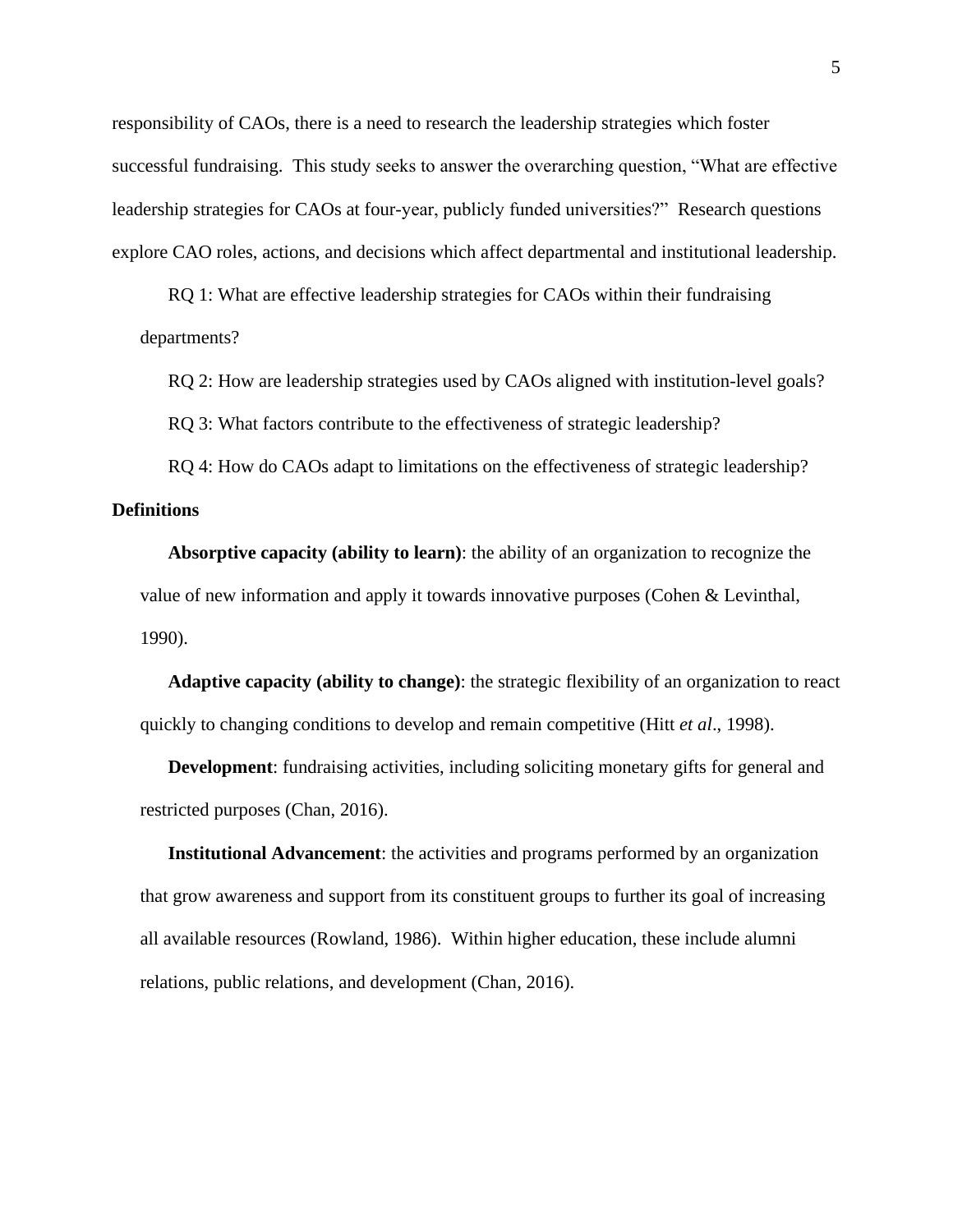**Managerial Wisdom**: The ability to perceive environmental changes and an understanding of involved social actors and embedded relationships (Bartunek & Necochea, 2000; Boal & Hooijberg, 2001).

**Public University:** a not-for-profit organization, typically an agency of state government, whose primary funding sources are student tuition and fees, state appropriations, federal funds, and private donations (Fowles, 2014).

**Strategic Leadership**: the alignment of strategic management, strategic thinking, policy development, and resource allocation within an organization (Tayler *et al.*, 2008).

#### <span id="page-14-0"></span>**Limitations of the Study**

This research focuses on a small group of individuals and the actions or decisions made within their roles as departmental and organizational leaders. It is assumed that all interviewees answer questions fully and honestly, and that supplied documentation adds validity to preliminary interview statements. While the findings intend to suggest connections between actions and results at specific universities, the results cannot be generalized for all similar public universities or organizations. Additional research will be necessary to duplicate findings within similar organizations.

#### <span id="page-14-1"></span>**Delimitations of the Study**

Participants within this study are delimited to advancement leaders at four-year, publicly funded universities throughout the United States. Selected universities are members of the Council for Advancement and Support of Education (CASE) and share similar criteria from the Carnegie Classifications of Institutions of Higher Education. Participants are either current or former Chief Advancement Officers, Vice Presidents, Vice Chancellors, Executive Directors, or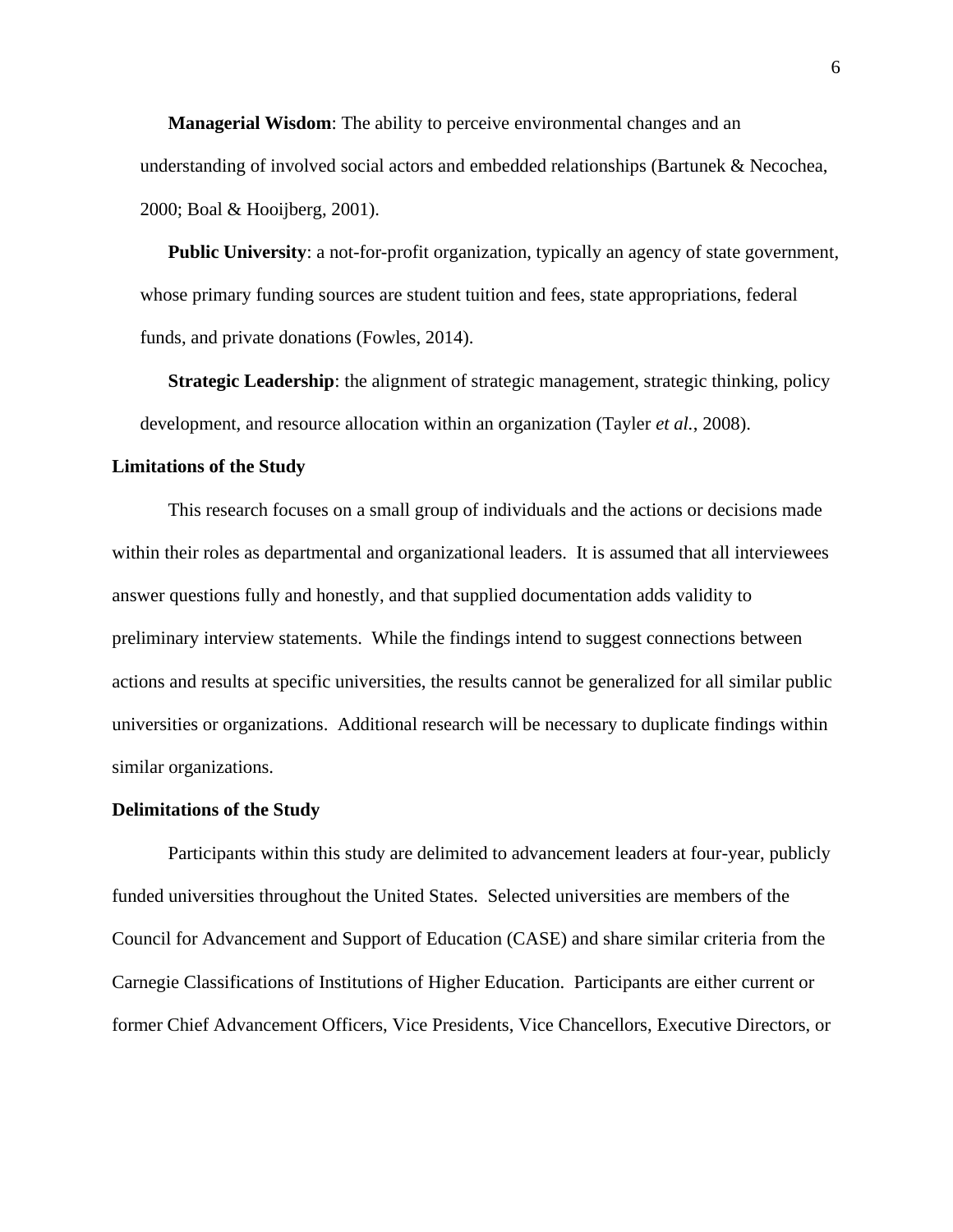similarly titled executives at these universities. All selected participants engaged in advancement, development, and leadership activities within these roles.

# <span id="page-15-0"></span>**Significance of the Study**

This research may be significant to a variety of stakeholders within the sphere of public higher education advancement. First, students and practitioners of advancement and development may be interested in obtaining current perspectives on leadership best practices and related effects on organizational performance. In particular, the findings may inspire professional fundraisers at public universities to reflect on current or proposed fundraising leadership strategies and suggested organizational outcomes. Additionally, this study expands the collective knowledge base of Strategic Leadership Theory by applying Boal and Hooijberg's (2001) strategic leadership framework within the public higher education sector.

#### <span id="page-15-1"></span>**Summary**

This research study contains five chapters. The first provides an overview of the study, including an introduction to the roles of institutional advancement and the chief advancement officer (CAO). The purpose is established, as are the theoretical framework of Strategic Leadership Theory, guiding research questions, and the significance of the study. Also discussed are the limitations, delimitations, and research methodology. Chapter two includes a review of literature relevant to this study. Chapter three addresses the research design and methodological approach. Chapter four reviews the study's results, and chapter five discusses its findings and offers broader conclusions related to current literature. Leadership implications and areas for further research are also provided.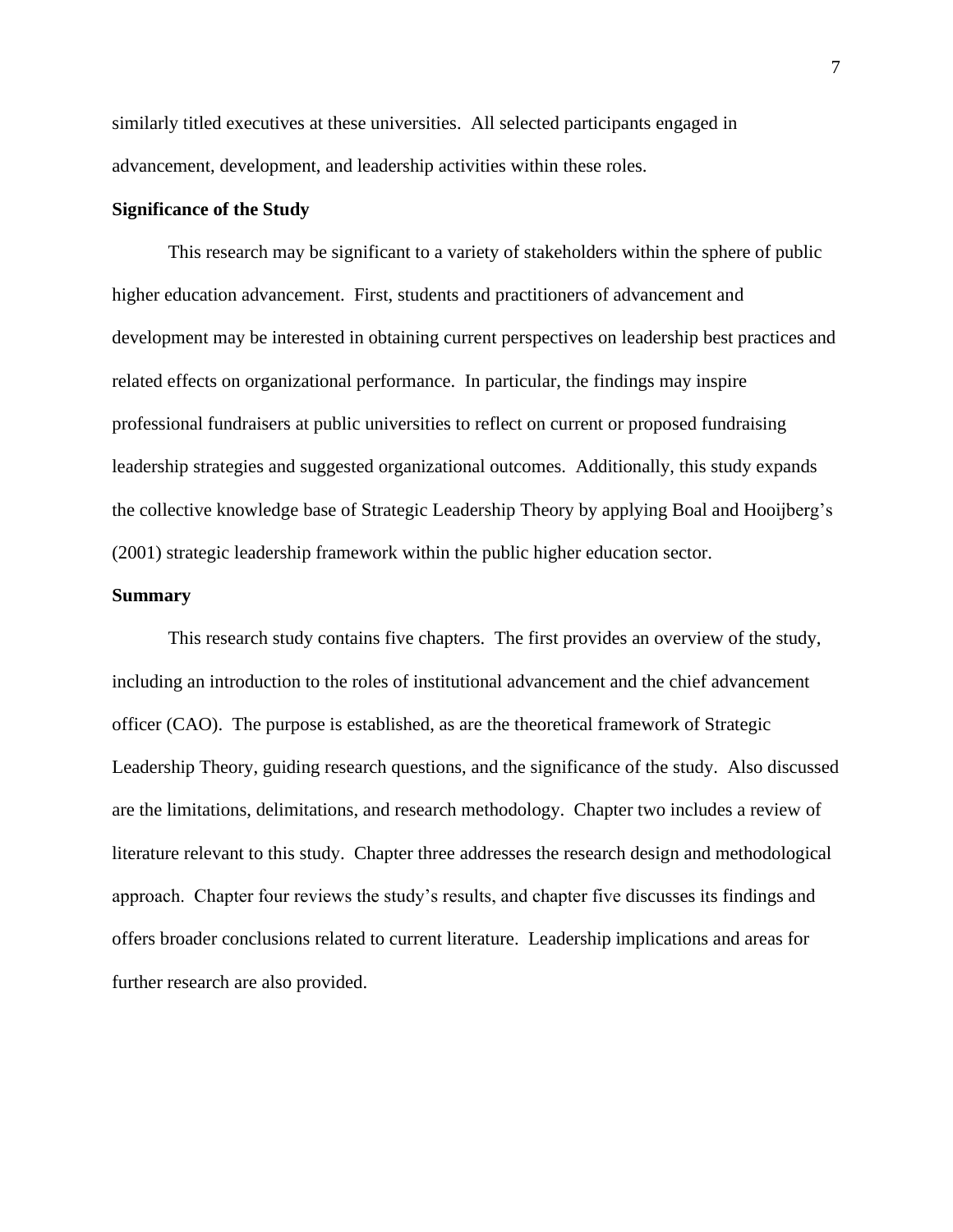# **CHAPTER II**

# <span id="page-16-1"></span>**LITERATURE REVIEW**

<span id="page-16-0"></span>American higher education and philanthropy share an intertwined history that trends toward increased organization and professionalization. As the primary bridge between the public and the academy, institutional advancement enhances a university through increased private philanthropic support, alumni engagement, and public relations (Chan, 2016). As the role of institutional advancement has grown within the university, so have its expectations. Of the \$427.7 billion given to American charities in 2018, \$58.7 billion, or 13.7%, was donated to educational institutions (Giving USA, 2019). Today, all colleges and universities maintain an active advancement agenda and rely on philanthropic support to provide academic programs, enhance student services, encourage student engagement, and build new facilities for teaching and research (Chan, 2016).

The purpose of this overall study is to determine effective leadership strategies for Chief Advancement Officers (CAOs) at public universities. This research is not intended to revise the foundational knowledge of fundraising within higher education and its numerous established best practices as compiled by Rowland (1978, 1986) and Worth (1993). Rather, it seeks to identify how executives within the field lead an organization toward fundraising achievement. The quantitative analysis of this question is rare and statistical profiles of CAOs are limited (Murray, 2008; Walker, 2012). A larger volume of both qualitative and quantitative research exists which focuses on the fundraising roles of university presidents and deans, development at the community college level, and studies of alumni participation and engagement with advancement. This study intends to add to the literature of strategic leadership for CAOs through a qualitative methodology. This literature review is organized into the following sections: a historical overview of fundraising within higher education, current trends within the role of CAO, an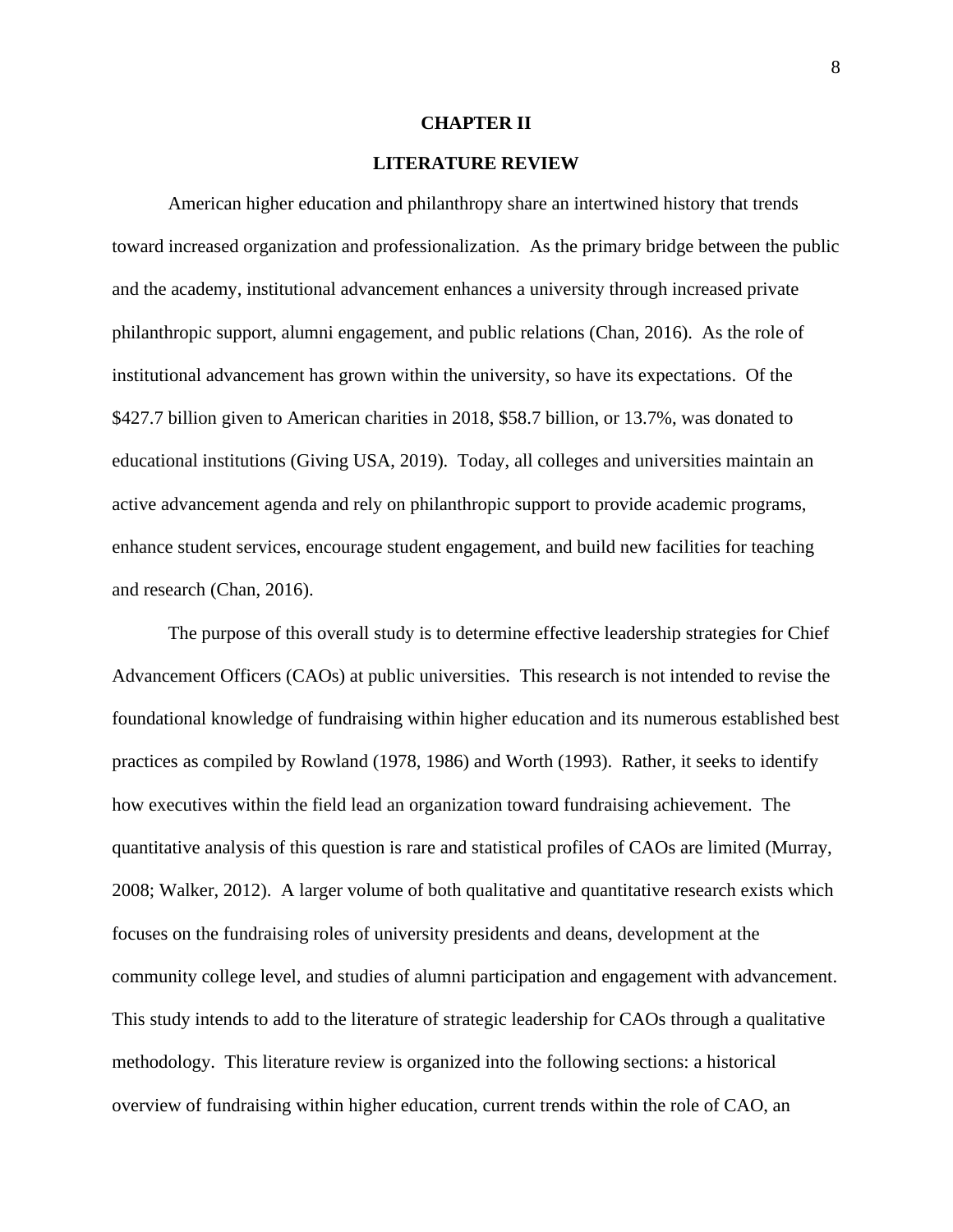analysis of leadership best practices, the measurement of fundraising success, and the development of Strategic Leadership Theory.

#### <span id="page-17-0"></span>**Historical Trends in Institutional Advancement**

The strong presence of philanthropy within American higher education dates to the Colonial era. Jacobson (1990) provides a historical survey of university fundraising and external relations. Through John Harvard's philanthropy, Harvard College was founded in 1636 as the earliest institution of higher education in the colonies. The fledgling school began its first fundraising efforts in 1641, when a delegation of preachers was sent to England to raise additional money. Although largely unsuccessful, their approach led to the first publication of collegiate fundraising literature in 1643. This early campaign is typical for fundraising efforts during the period, which were largely dominated by peer to peer advocacy, letter writing, and small market publications (Jacobson, 1990).

The college president was the de facto leader of fundraising campaigns at these early institutions. Jacobson's summary shows that this system of presidential leadership lasts from the 1600s to the late 1800s. Sturgis (2006) contributes a widely cited profile of presidential leadership in fundraising established through a quantitative study of leadership attributes. The colonial colleges were Protestant organizations and ministers were appointed as presidents by boards of trustees. A major task was fundraising, although these duties conflicted with the timeconsuming challenges of creating and growing their small schools. Financial support often came from church congregations within the college's religious denomination, especially from the Old World. The Revolutionary War halted funding from Great Britain, which resulted in presidents seeking operating funds from the American public for the first time. The growth of the nation and addition of new states provided new revenues for universities. By the 1870s, each state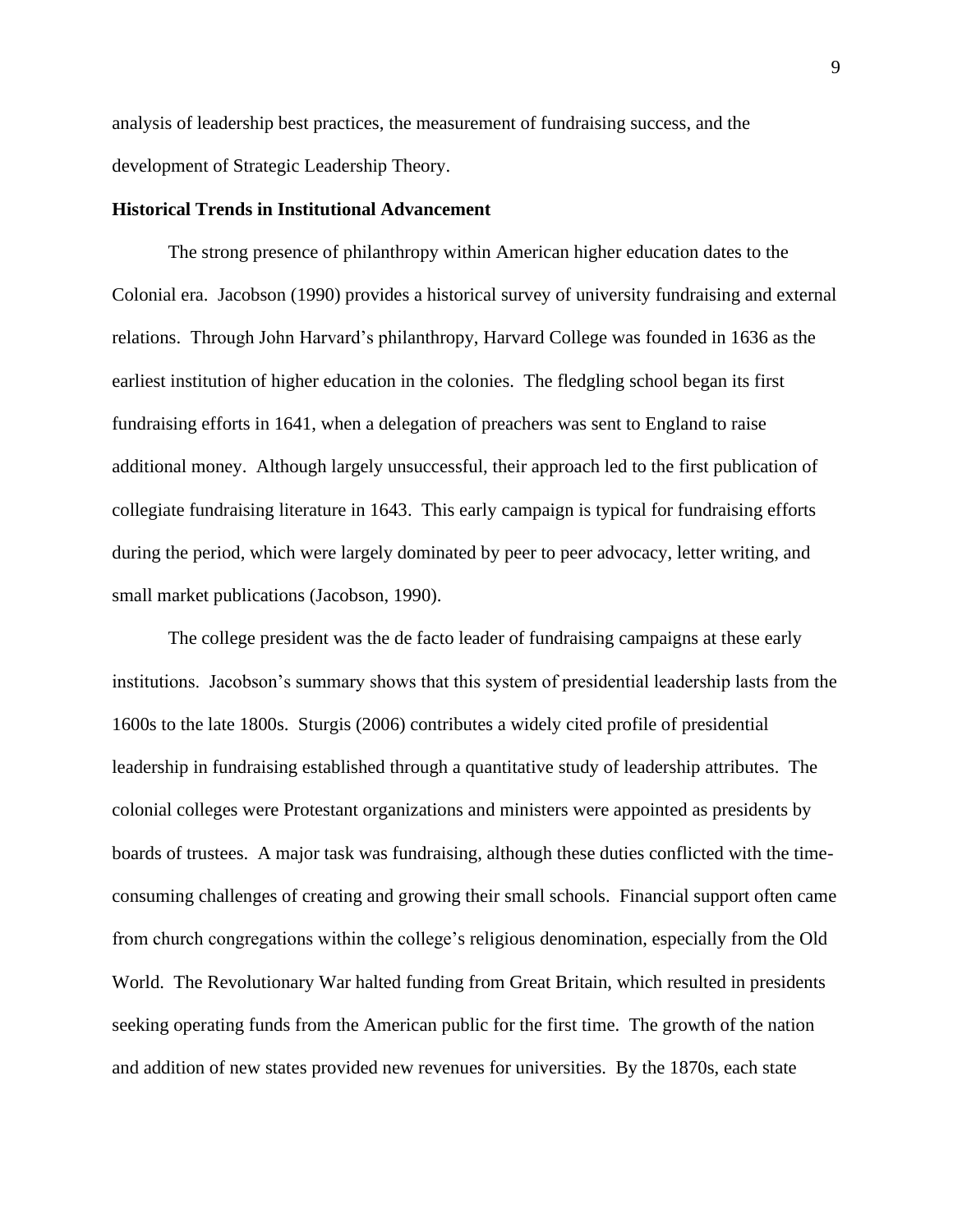established a system of land grant colleges and publicly funded institutions, although presidents again focused on public support as state funding remained inconsistent (Sturgis, 2006).

Organized fundraising and external relations efforts emerged in the 1900s. This era featured an increased focus on external relations and the public perception of the university (Jacobson, 1990). Chan (2016) notes the first dedicated fundraising department was founded in the 1920s, which corresponds to a decreasing focus on fundraising by the president (Sturgis, 2006). Sturgis links a large population of GI Bill-eligible veterans to the growth of the university apparatus and a greater need for public funding during the 1950s. The first development officers were hired, and the position eventually evolved to include managerial and executive functions. During this time, the independent fields of external relations and fundraising began to merge into a single department focused on institutional advancement (Sturgis, 2006).

A common understanding of institutional advancement solidified late in the century. A governing body, the Council for Advancement and Support of Education (CASE), was created in 1974 to provide oversight of the practice and guidance to the field (Jacobson, 1990). Rowland (1978) edited a comprehensive manual for university advancement programs, which serves as a foundational text within the field of practice (Chan, 2016). Additionally, Rowland (1986) provides the contemporary definition for institutional advancement (as presented in chapter 1) and seeks to expand research of philanthropy into higher education leadership. Worth (1993) builds on this knowledge base by compiling a broad assortment of best practices within the field of educational fundraising. The increasing complexity and varied functions of university advancement necessitate management by a skilled, high-level administrator.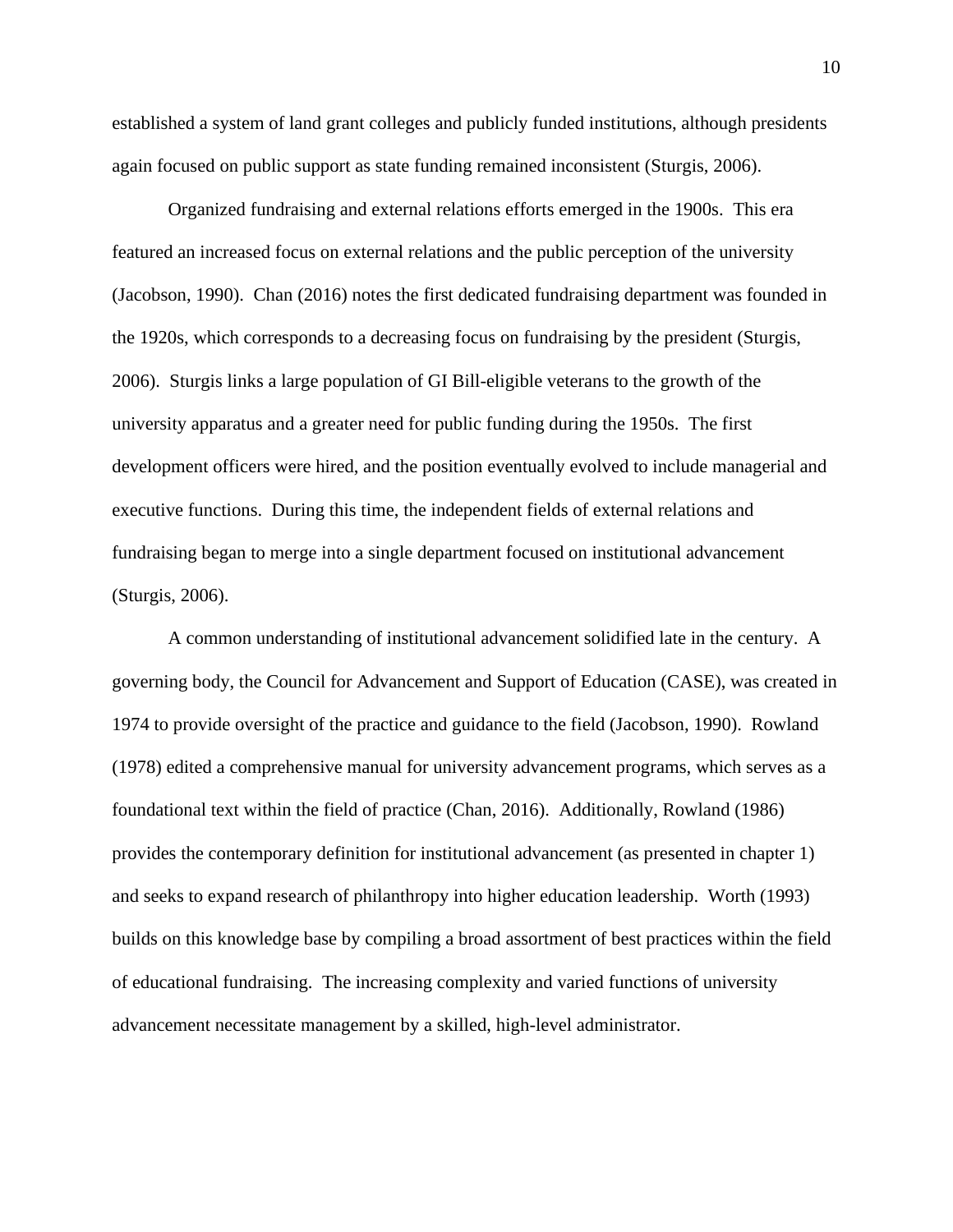# <span id="page-19-0"></span>**Contemporary Perspectives**

The need for a CAO increased as the field professionalized and organized into the current model. Today, this powerful position manages an advancement department, sits on the university's executive leadership cabinet, builds external relations, oversees trustee activities, and serves as the primary fundraising partner of the university president (Chan, 2016; Sturgis, 2006). Kozobarich (2000) provides an overview of common organizational structures for this department. At larger universities, the department is a prominent feature of the university's overall organization, while smaller university operations may be scaled down in size and scope. The department is either centralized, wherein all staff are housed in one location, or it may be decentralized in that each college supports its respective advancement staff. Although the department houses multiple divisions, a primary function is to raise major gifts for the university. Development officers are supported by a professional staff responsible for research, planned gifts, annual gifts, and donor stewardship. Additional operations staff carry out gift processing, database administration, and financial reporting (Kozobarich, 2000).

The CAO of a university leads this department by carrying out a variety of roles and tasks. Titles often include Vice President, Vice Chancellor, Executive Director, and Chief Development Officer (Walker, 2012). Chan (2016) and Sturgis (2006) note this administrator must raise large sums of money while balancing the president's vision, the institution's culture, and the personnel needs of the department. The president is responsible for establishing priorities, strategic planning initiatives, and maintaining a clear vision for the institution. The CAO assists with these duties and organizes the fundraising priorities to align with the president's vision. While presidential and CAO duties occasionally overlap, the CAO is ultimately responsible for the overall fundraising performance of the university.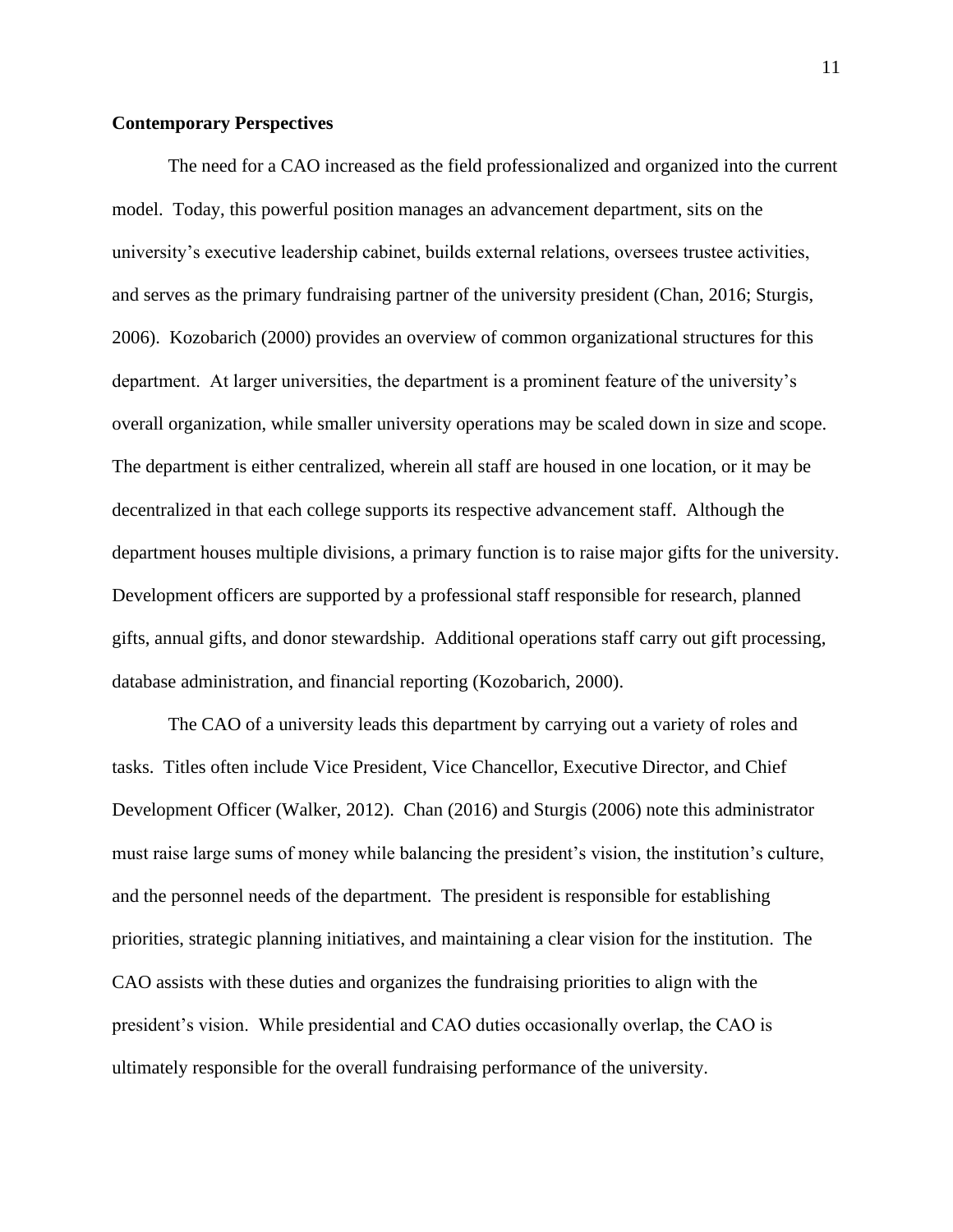# <span id="page-20-0"></span>**Best Practices for Advancement Leadership**

The relationship between a president and CAO emerges as a key theme in research on fundraising success. Sturgis (2006) explores perceptions of presidential and vice-presidential fundraising leadership in a survey of 132 colleges and universities. Sturgis finds a gap in perceptions of fundraising capability between the president and CAO. Presidents rate their personal perceptions of fundraising teamwork and capability significantly higher than do CAOs. A similar gap exists between the two positions on perception of overall leadership capabilities in Sturgis' findings. The study suggests CAOs need to prioritize a teamwork approach to fundraising with the university president in order to promote a more dynamic fundraising leadership team.

The level of presidential involvement in development activities is a key indicator of overall fundraising success. Walker (2012) identifies several factors that predict fundraising success through a survey of CAOs at 111 public colleges and universities. Presidential involvement in advancement activities serves as a crucial endorsement of the CAO's leadership and ability. An advanced or terminal degree helps build credibility with the university faculty and leadership, and more time spent in the CAO position contributes to stronger relationships with administration and major donors. The CAO must maintain a positive reputation on and off campus and should utilize strategic planning to align fundraising priorities with the president's vision. A cohesive and skilled advancement staff is important for carrying out this plan. In summary, CAOs do well by building and enhancing a culture of giving in their departments and universities, and the president's endorsement of this culture contributes to its success (Walker, 2012).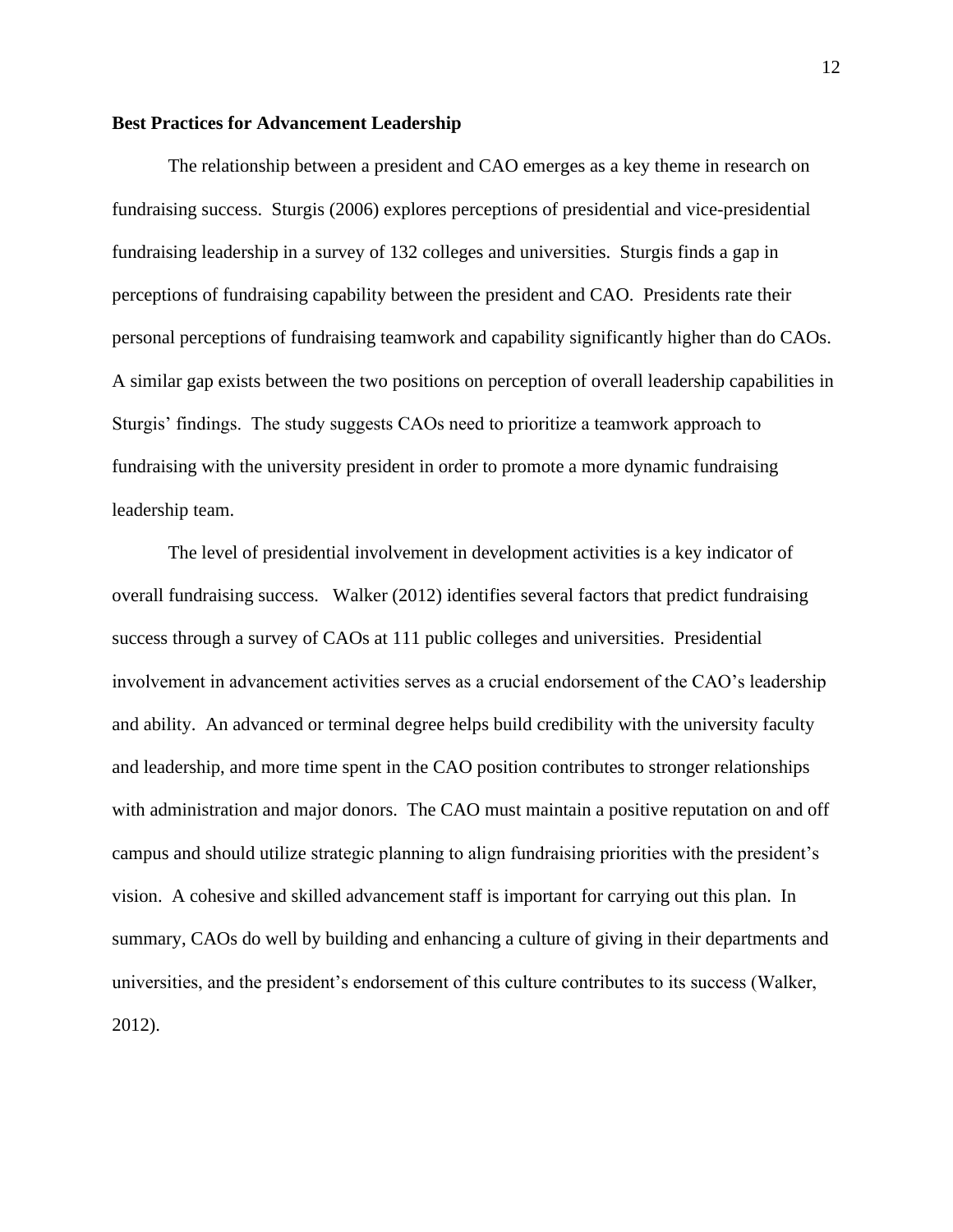These findings are echoed in additional research with smaller sample sizes and different settings. Murray (2008) examines fundraising management practices of CAOs at 82 private colleges and universities. The key findings agree with the above literature. The results indicate several factors which contribute to fundraising success. First, the CAO needs the trust of the president to effectively carry out development activities. Second, the CAO must know the president's understanding of presidential and vice-presidential roles in fundraising. Finally, the CAO must have access to university trustees and should involve trustees in fundraising activities (Murray, 2008).

The president's role in fundraising success is not limited to assisting the CAO. Satterwhite and Cedja (2011) identify key presidential behaviors which encourage fundraising success. This research was conducted at three public universities in Texas with capital campaigns of less than \$100 million. While both CAOs and presidents were interviewed, the findings focus on presidential roles. These behaviors include an emphasis on strategic planning, coordination of external and internal stakeholders, building effective teams, directing fundraising activities, and optimizing resource allocation for achieving fundraising goals (Satterwhite & Cedja, 2011).

Quantitative research on CAO management practices relating to alumni donors offers insight on how to best achieve fundraising success. Brennan (2011) examines fundraising performance through the lens of CAO perceptions of alumni donors and volunteers. 26 survey respondents provide data from public and private institutions in eastern states and Canadian provinces. Key findings indicate that CAOs of public institutions place a higher emphasis on alumni donors than alumni volunteers. Additionally, these CAOs create fundraising strategies that segment donors by age and gender (Brennan, 2011).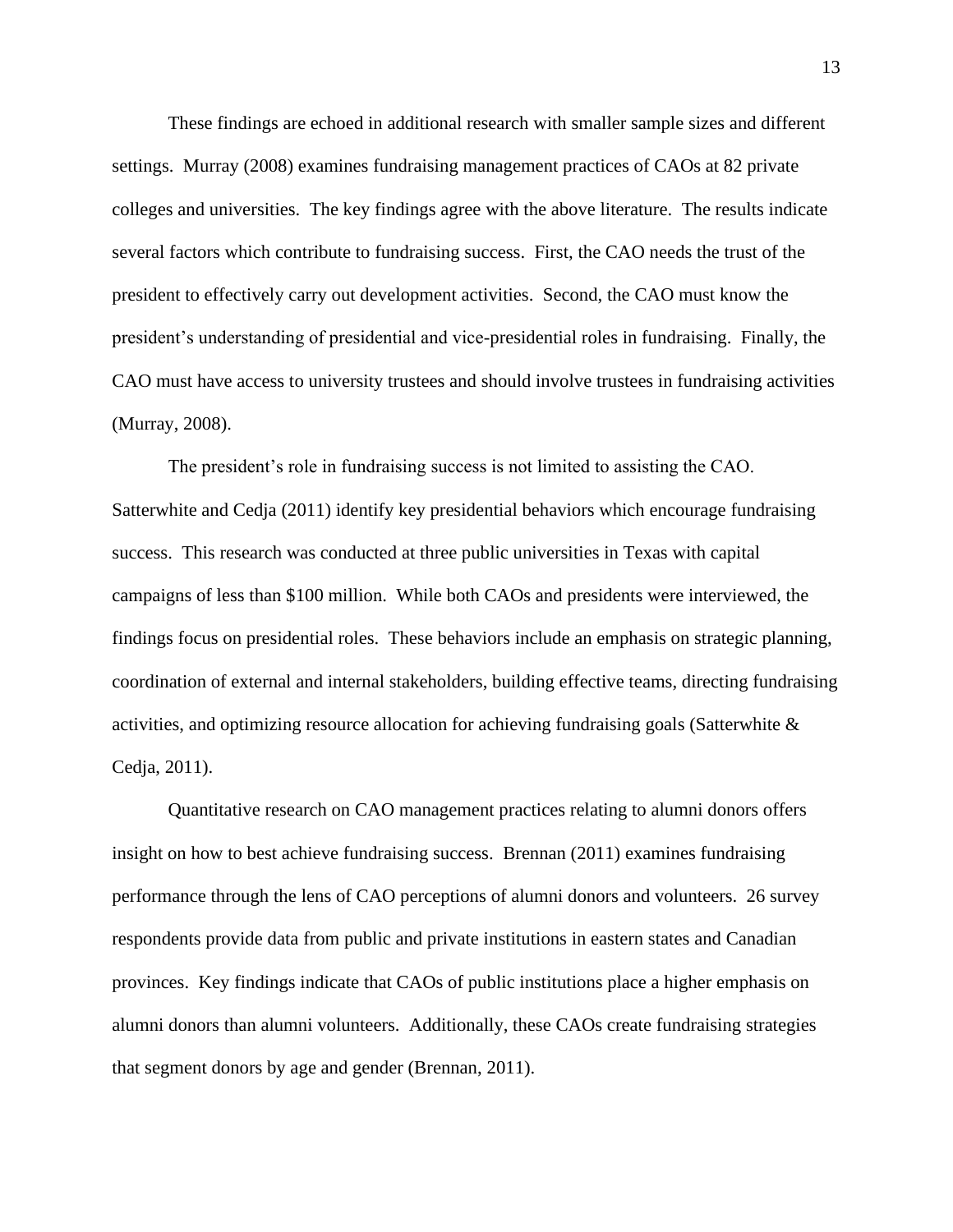# <span id="page-22-0"></span>**Measuring Advancement Effectiveness**

CAOs set performance goals at both the organizational and individual level. The traditional metric for fundraising performance is dollars raised per fiscal year (Walker, 2012). Hiles (2010) examines this metric in depth and provides several interpretations. Dollars raised each fiscal year is an important measurement, but one that is neither entirely reliable nor accurate. Variance in year-over-year performance may occur due to the windfall nature of major gifts, as in the unexpected death of a large benefactor, or as the result of a years-long relationship with the fundraiser. Additional quantifiable performance metrics include the number of calls, contacts, and moves within a portfolio of donors, where contacts represent calls and invitations with the prospect, and moves represent concrete actions which lead to gift solicitations. Finally, the number and ratio of solicitations and donations can be measured. CAOs are encouraged to measure performance through a blend of quantifiable metrics and subjective evaluations (Hiles, 2010).

The success of a fundraising organization is influenced by more than its development operations. According to Stevick (2010), an effective CAO fully integrates alumni relations and marketing with development to maximize advancement potential. Institutional advancement departments can replicate the success experienced by for-profit corporations when sales and marketing teams were integrated during the 1990s. CAOs need to provide common definitions of success so that development, marketing, and alumni relations teams work together to improve overall fundraising performance. A common tactic combines customer relationship management (CRM) technology and strategies with constituent databases to encourage more personal relationships with donors and alumni (Stevick, 2010).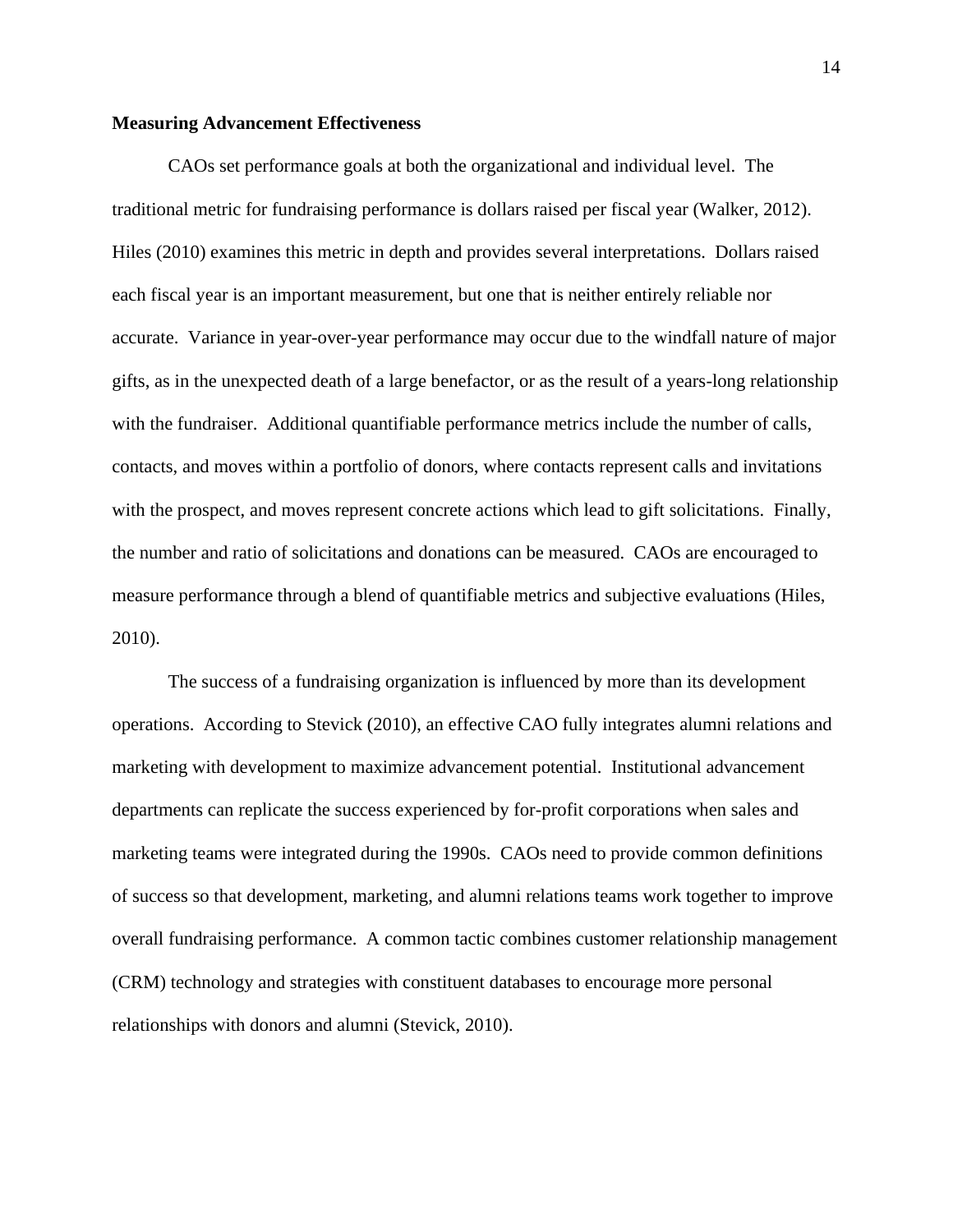Additional performance measurement tools analyze organizational effectiveness beyond fundraising achievements. While fundraising performance is vital, CAOs are also tasked to deliver results in less quantifiable areas. van Nostrand (2003) presents a model that uses alumni indices to measure relationships between an institution and its alumni. Many institutions rely on alumni society membership numbers, alumni event attendance, and annual donation dollars to gauge organizational effectiveness. van Nostrand pilots five metrics identified in a survey of alumni at a Canadian university and creates a system of indexes measuring student experiences, university alumni reputation, campus connectivity, participation (alumni engagement), and donations. While customized for one university, these measurements demonstrate a broader understanding of alumni relationships and provide CAOs with a potential tool for measuring organizational effectiveness (van Nostrand, 2003).

#### <span id="page-23-0"></span>**Strategic Leadership Theory**

The field of strategic leadership examines how executive leadership influences and affects organizational performance. Phipps & Burbach (2010) cite Hosmer (1982) as the first to suggest that existing theories of leadership failed to fully account for an organization's success within its industry. As explained by Phipps and Burbach, Hosmer first defined strategic leadership and proposed that the actions and roles of leadership are different from management because leadership must be concerned with organizational strategy in the context of external environments. An organization's leadership operates at a higher level than its management and is primarily concerned with organizational strategy and influence.

Hambrick & Mason (1984) build on this foundation by developing Upper Echelon Theory. Upper Echelon Theory is links leadership psychology with leadership strategy. The authors argue that organizational outcomes, strategies, and effectiveness can be viewed as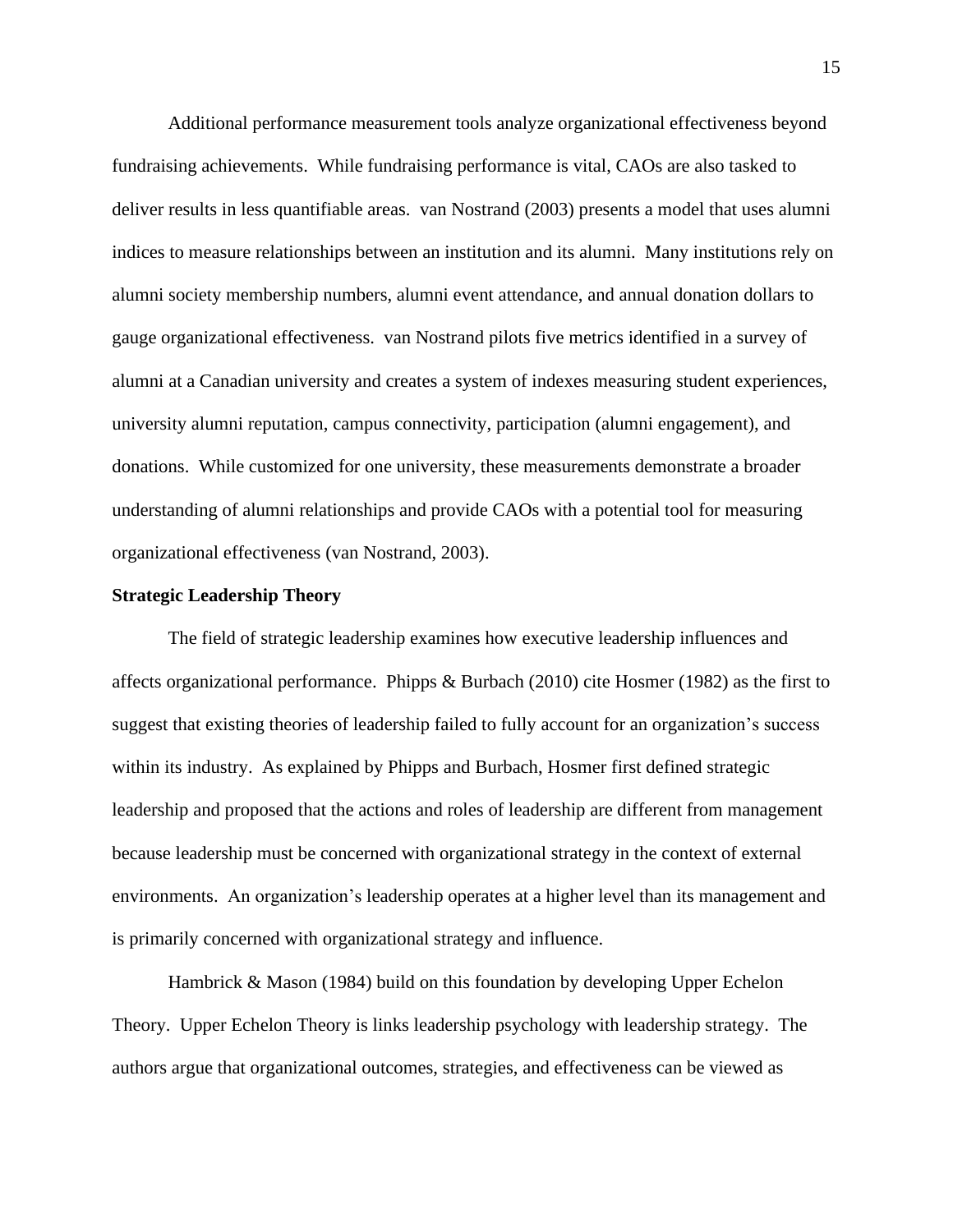reflections of the cognitive ability, values, and actions of the dominant management group. This macro focus suggests that over time, organizations become reflections of the top management team. This central tenant of Upper Echelon Theory is incorporated throughout many approaches to the study of strategic leadership.

Finkelstein & Hambrick (1996) unite Upper Echelon Theory with numerous studies and theoretical perspectives into Strategic Leadership Theory. Factors of strategic leadership explored in this development include cognitive ability, psychological perspectives, leadership interactions, environmental or industry conditions, management turnover, executive succession, and organizational governance (Donaldson, 1997). The authors argue that leadership actions are bound to the psychological constructs of those leaders. Managerial discretion is suggested as a moderating factor to organizational outcomes in that leadership influence increases with the ability of leaders to affect organizational outcomes.

Strategic Leadership Theory is expanded by Cannella & Monroe (1997) who draw further connections between leadership psychology and organizational effectiveness. The authors argue that the personality characteristics, leadership styles, and psychological constructs of leaders directly contribute to organizational outcomes and successes. This view of Strategic Leadership Theory suggests that a leader's values, cognitions, personality, and other biases affect that leader's field of vision, selective perception of available information, and interpretation of that information (Canella & Monroe, 1997).

Additional perspectives in the field approach Strategic Leadership Theory through a broader focus on leadership actions, influences, and outcomes. Ireland  $& Hitt (1999)$  describe six components of effective leadership. These factors are: 1) determining the organization's purpose and vision; 2) exploiting and maintaining core competencies; 3) developing human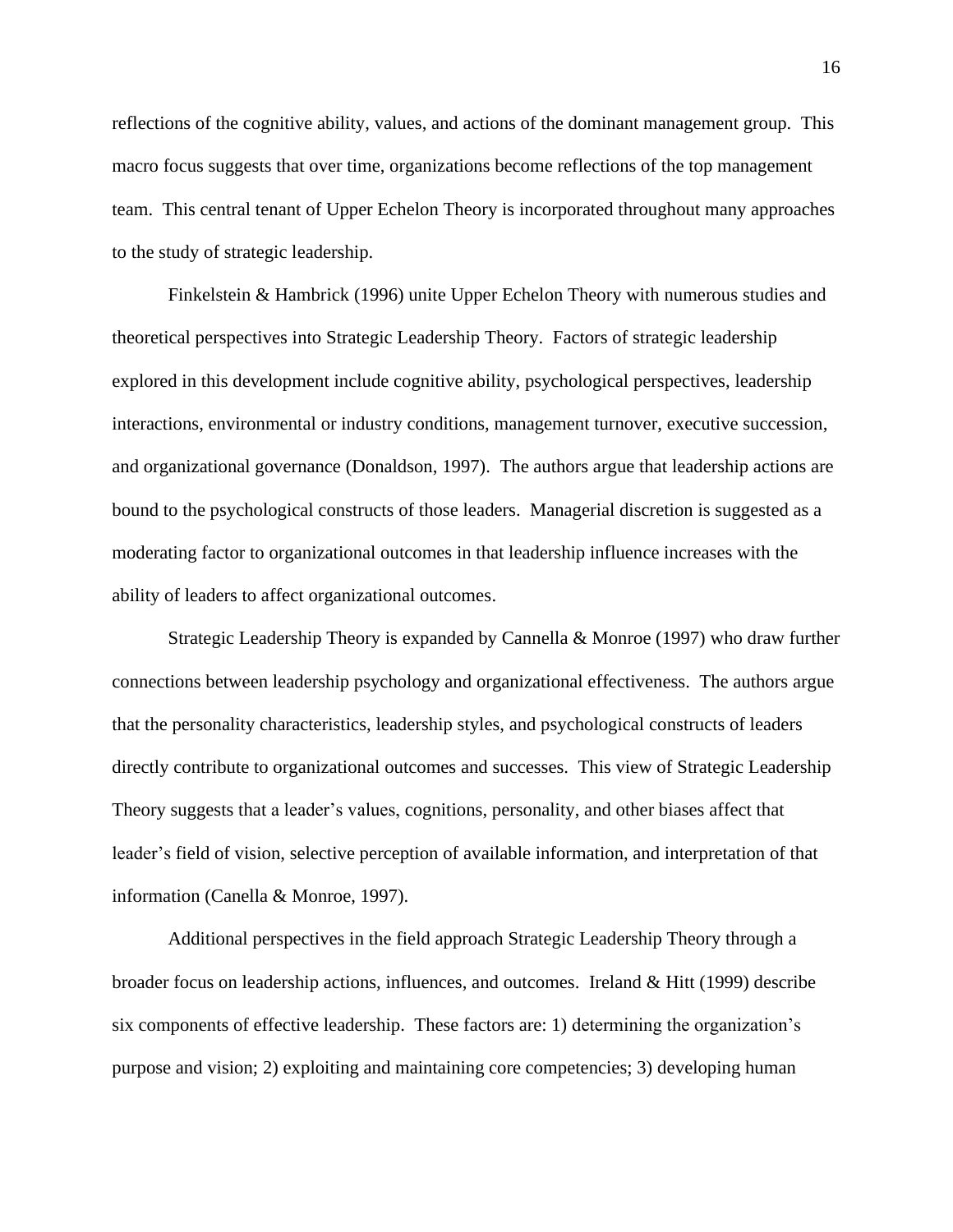resources and capital; 4) sustaining effective organizational cultures; 5) promoting ethical practices; and 6) establishing balanced controls. The authors suggest that when completed effectively through an organization, these factors lead to strategic competitiveness (Ireland  $\&$ Hitt, 1999).

Boal & Hooijberg (2001) advocate that researchers must focus on describing strategic leadership processes which affect organizational outcomes and performance. The authors review and expand strategic leadership actions into the following list: 1) making strategic decisions; 2) creating and communicating a vision for the future; 3) developing key competencies and capabilities; 4) developing organizational structures, processes, and controls; 5) managing multiple constituencies; 6) selecting and developing the next generation of leaders; 7) sustaining an effective organizational culture; and 8) infusing ethical value systems into an organizational culture (p. 516). Additionally, the authors assume that an organization's overall system is dynamic due to constant internal and external change. Organizational environments often feature ambiguity, complexity, and informational overload. Therefore, managing and adapting to organizational turbulence is a critical activity of strategic leadership.

Boal & Hooijberg (2001) create a conceptual framework of Strategic Leadership Theory which marries core elements of strategic organizations (absorptive capacity, adaptive capacity, and managerial wisdom) with personal characteristics (cognitive complexity, social intelligence, and behavioral complexity) and leadership styles (visionary, charismatic, and transformational) to suggest that combinations of these nine factors produce strategic leadership within an organization. This framework predicts that combinations of these nine factors "positively affect the essence of strategic leadership" within an organization (pp. 539-540). Effective strategic leadership increases the capacity to learn, the ability to change, and the depth of managerial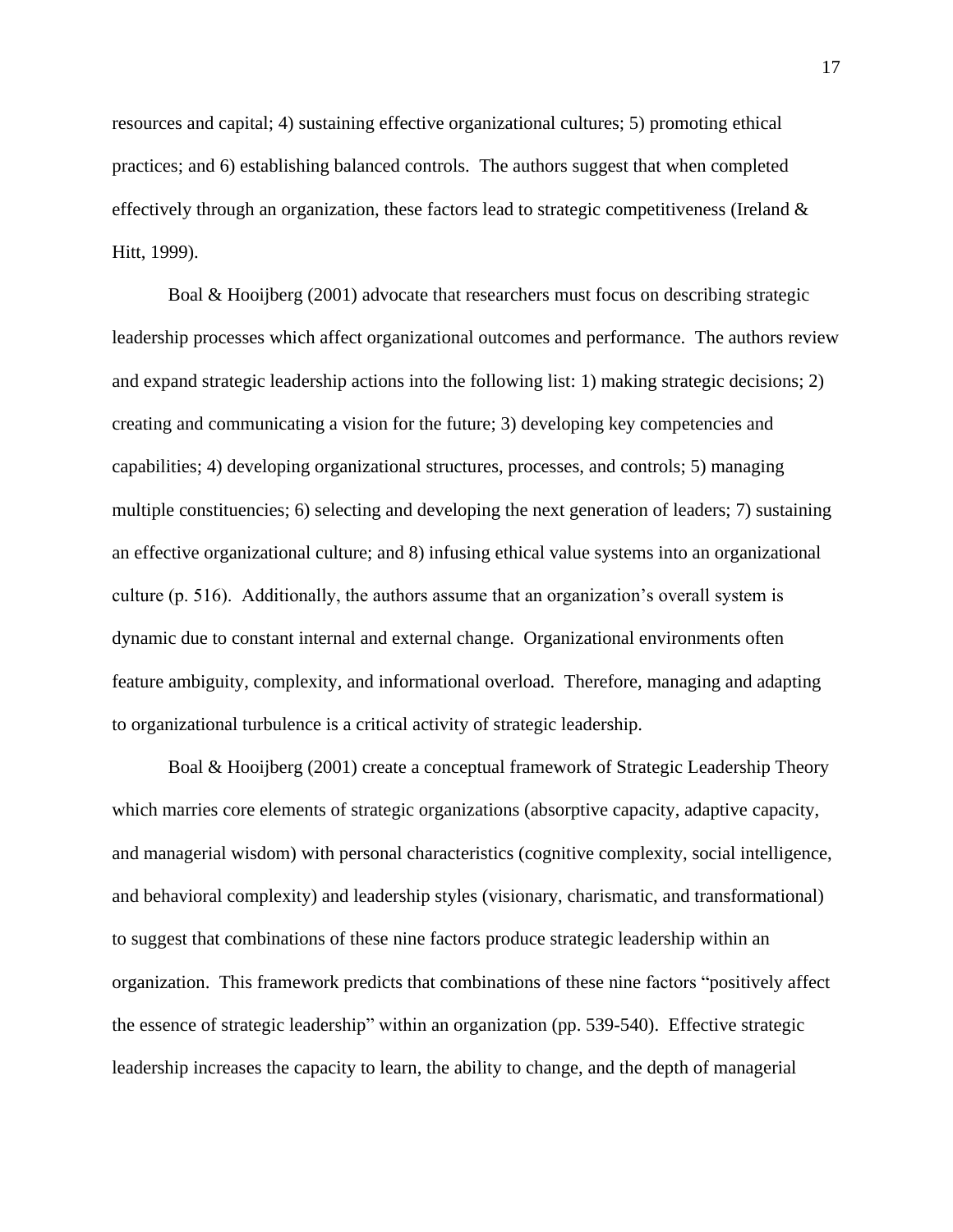wisdom present throughout the overall organization (Boal & Hooijberg, 2001). Together, these capacities indicate the ability of a strategic leader to create change within an organization.

# <span id="page-26-0"></span>**Summary**

This chapter situates the study within the research fields of higher education philanthropy and strategic leadership. Literature relevant to the research questions is reviewed and organized into five sections: the history of advancement within the American system of higher education, current perspectives on the roles of the university president and CAO, quantitative research on leadership best practices for CAOs, performance measurement tools used in advancement, and the development of contemporary perspectives in Strategic Leadership Theory. The following chapter outlines the research methodology used to carry out this study.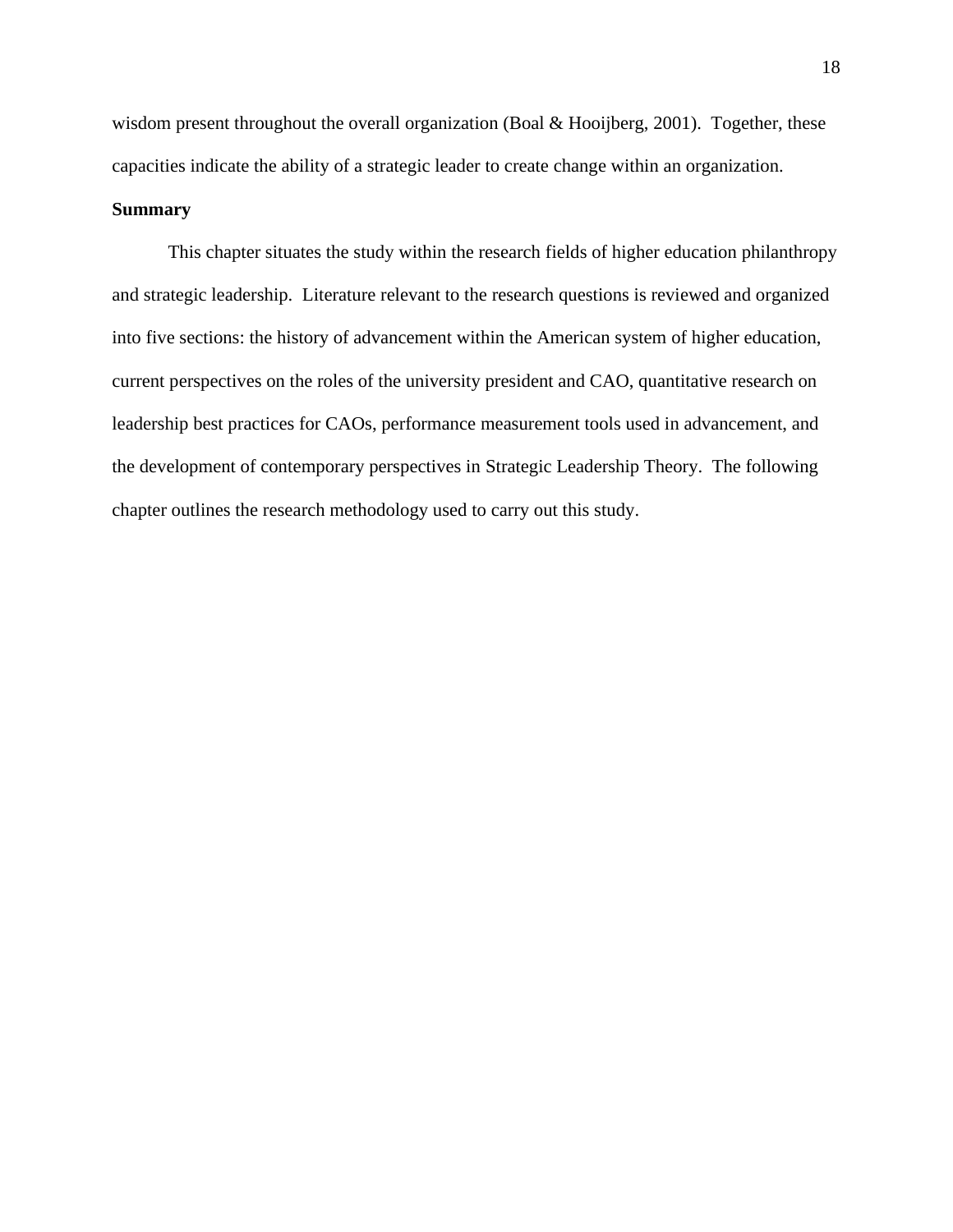#### **CHAPTER III**

# <span id="page-27-1"></span>**RESEARCH METHODOLOGY**

<span id="page-27-0"></span>Little is known about leadership factors leading to fundraising success at public universities. The mission of advancement plays an increasingly prominent role at every university as its challenges and expectations grow (Chan, 2016; Weerts, 2007). While fundraising approaches have been streamlined and adopted throughout the field of higher education (Chan, 2016; Rowland, 1986), there is a dearth of research on best leadership practices within this area (Boal & Hooijberg, 2001; Phipps & Burbach, 2010; Taylor *et al*., 2008). The purpose of this study is to determine effective leadership strategies for Chief Advancement Officers (CAOs) of fundraising departments at four-year, public universities. The following chapter outlines the research design, methodology, areas of exploration, research setting, research sample, the role of the author/researcher, instrumentation, data collection, and analysis.

# <span id="page-27-2"></span>**Research Design**

The design of this research study is qualitative to explore the experiences of individuals regarding the connections between leadership strategies and fundraising performance in university foundation and advancement structures. Qualitative research uses inductive reasoning drawn from specific results and findings to develop greater conclusions about the field (Lochmiller & Lester, 2017). This analysis focuses on the complex relationships between parts and actions within a defined context to find greater meaning and understanding within the system (Queirós *et al*., 2017). Specifically, this study reveals the strategies used by (CAOs) who lead fundraising departments.

# <span id="page-27-3"></span>**Rationale for the Method**

This research study uses a general qualitative design to explore these connections within specific university settings. This study consists of interviews with CAOs at universities to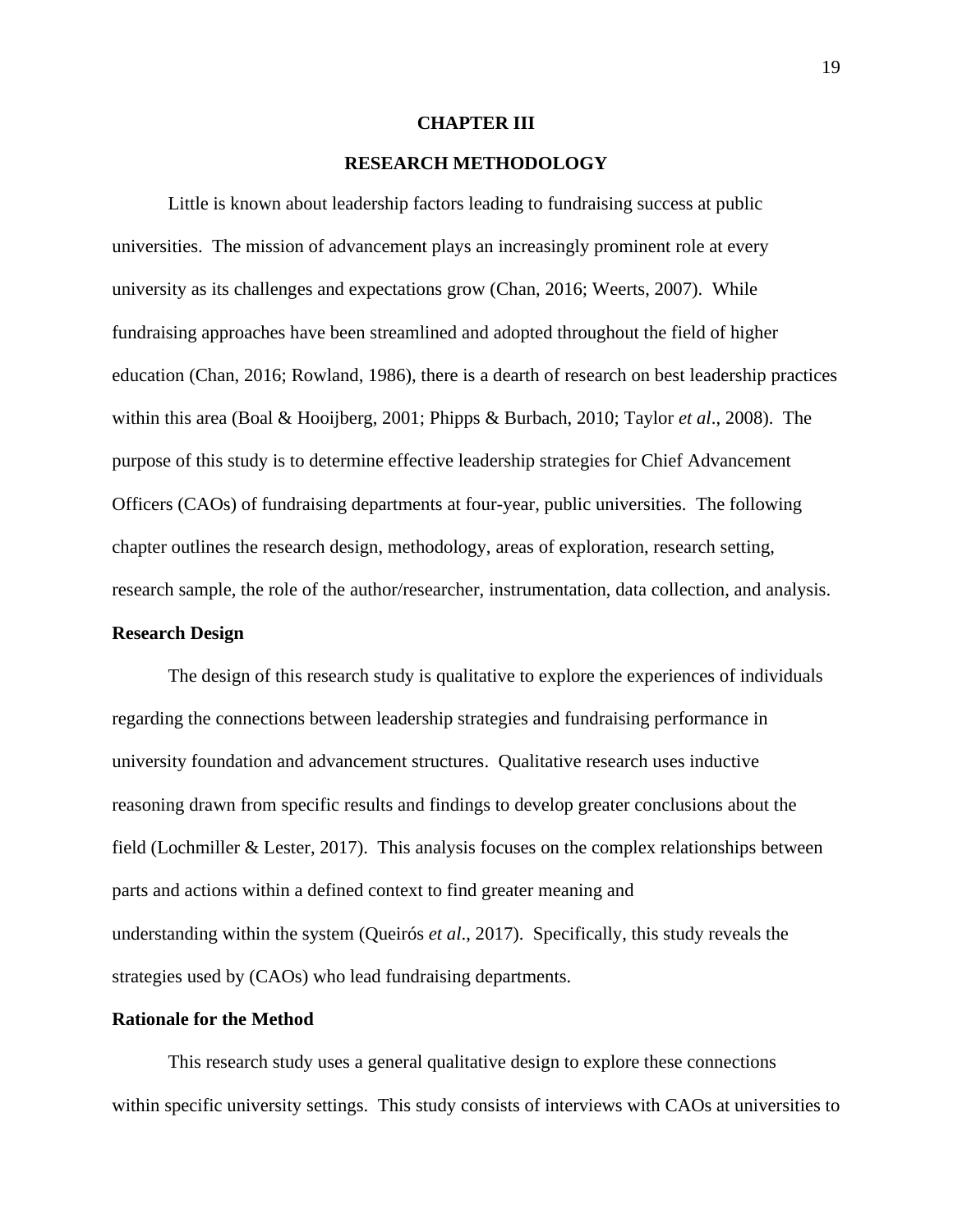explore connections between leadership strategies and fundraising performance. Each interview subject is treated separately. Because leadership strategies are the focus of this research, the unit of analysis for each case is considered embedded within each case. The results of these individual interviews are compared across all interviews within the study. Any conclusions drawn from this research are considered inductive in nature. Documentation received from each subject provides additional data sources and helps triangulate research findings around distinguishable themes.

## <span id="page-28-0"></span>**Research Questions**

This study seeks to answer the overarching question, "What are effective leadership strategies for CAOs of fundraising departments at four-year, publicly funded universities?" Research questions explore organizational and personal elements of strategic leadership:

RQ 1: What are effective leadership strategies for CAOs within their fundraising departments?

RQ 2: How are leadership strategies used by CAOs aligned with institution-level goals?

RQ 3: What factors contribute to the effectiveness of strategic leadership?

<span id="page-28-1"></span>RQ 4: How do CAOs adapt to limitations on the effectiveness of strategic leadership? **Setting**

This research focuses on the leadership practices of CAOs at public universities. This study is specifically designed to investigate CAO leadership strategies used at four-year, public universities throughout the United States. All universities researched are members of the Council for Advancement and Support of Education (CASE). CASE serves as the global association organization for educational advancement professionals. CASE members include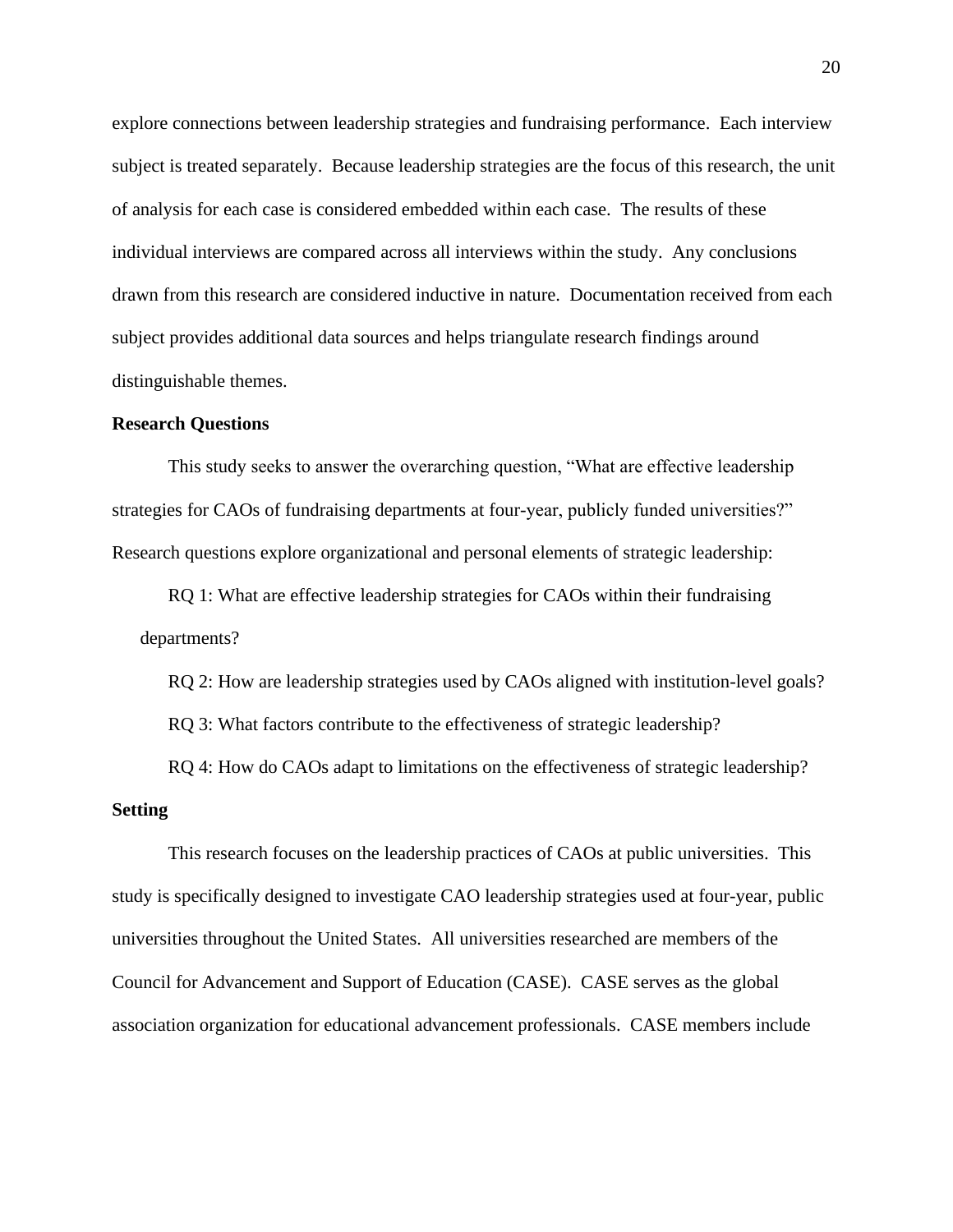more than 3,600 colleges, universities, secondary schools, and arts organizations in over 8 countries (Council for Advancement and Support of Education, 2019).

Four-year, public institutions range in size from small or regional state colleges and universities to large, world-renowned research universities. The size and scope of advancement departments at these universities are diverse as well. Carnegie classifications provide useful empirical data about these institutional differences (Carnegie Classifications of Institutions of Higher Education, 2019). This study obtains an adequate sample of CAOs by focusing on universities within the same classification.

#### <span id="page-29-0"></span>**Sample**

The research sample is identified by custom sorting four-year, public universities according to variables within the following Carnegie classifications:

- A) Basic: Master's Colleges & Universities, Small, Medium, or Larger
- B) Undergraduate Instructional Program: Professions plus arts & sciences
- C) Enrollment Profile: High or Very High undergraduate
- D) Undergraduate profile: Four-year, Full-time
- E) Size and Setting: Four-year, Primarily Residential

Graduate student profiles are not considered within this profile.

The research sample is focused on the individuals leading the advancement offices at universities in the capacity of CAO. Advancement offices can be structured as either internal departments of these universities or as external foundations affiliated with specific universities. Additionally, advancement offices can be centralized, with all staff located in one department, or decentralized with individual staff responsible for other departments. This research considers CAOs of different organizational structures to hold similar roles and does not exclude one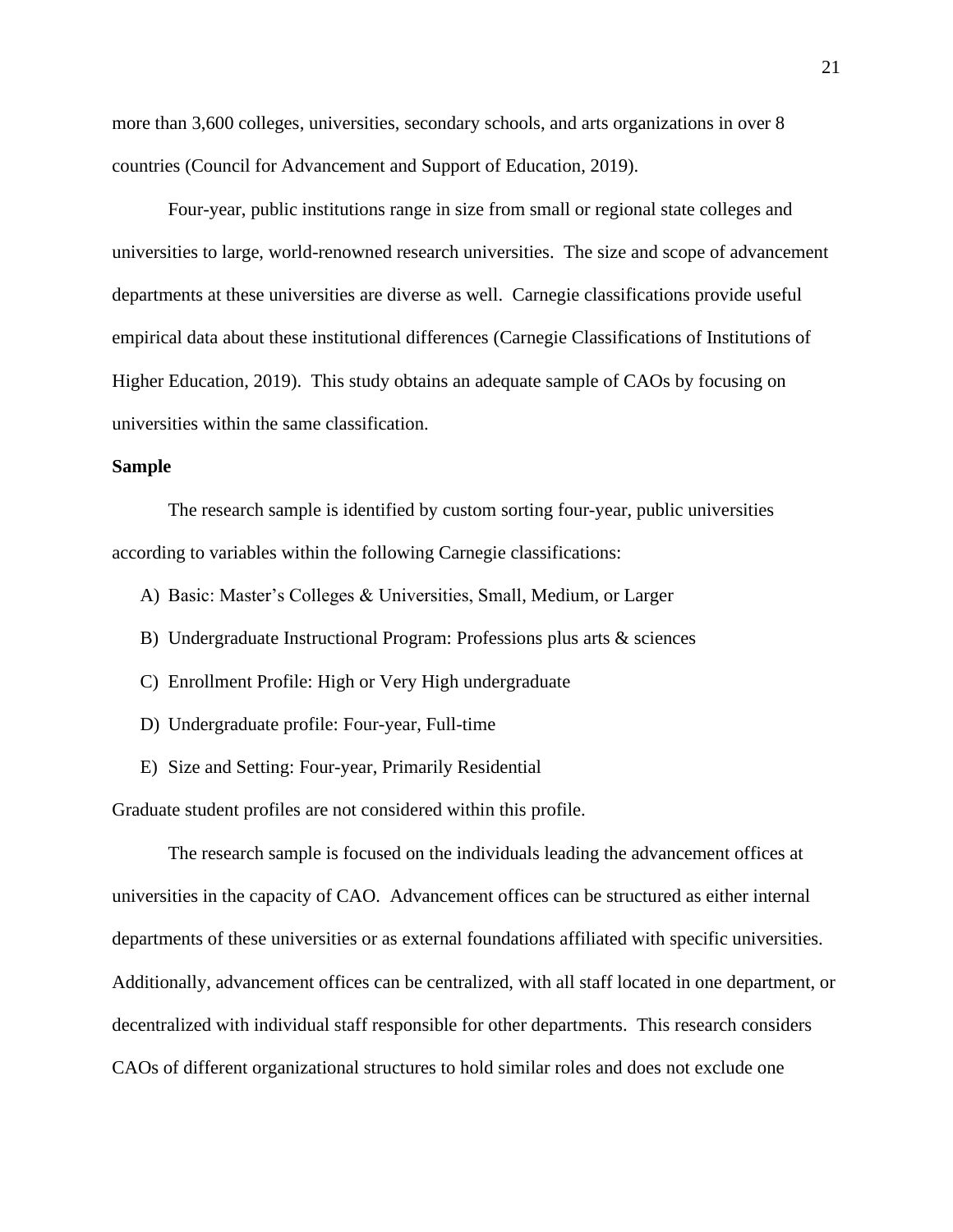structure over another within the study sample. This research considers external foundations to function similarly to internal advancement departments.

# <span id="page-30-0"></span>**Selection of Participants**

A purposeful sample refers to the selection of sites and participants based on a set of specific criteria (Lochmiller & Lester, 2017). A purposeful sample is obtained for this study from a list of 45 CAOs at qualifying universities who meet the above sample criteria. Eight subjects volunteered to participate in this research study. All live in the United States and are current or former CAOs of public universities:

Subject 1 is the former CAO of a university in CASE District V. Subject 2 is the CAO of a university in CASE District I. Subject 3 is the CAO of a university in the CASE District III. Subject 4 is the CAO of a university in CASE District VI. Subject 5 is the CAO of a university in CASE District II. Subject 6 is the CAO of a university in CASE District IV. Subject 7 is the CAO of a university in CASE District V. Subject 8 is the CAO of a university in CASE District VI.

#### <span id="page-30-1"></span>**Institutional Review Board**

An Institutional Review Board (IRB) approves all research proposals at an institution to ensure compliance with university rules, federal regulations, ethical standards, and professional guidelines (Lochmiller & Lester, 2017). The research proposal for this study, including a Human Subject Protocol, is submitted to the Winona State University Institutional Review Board via the institutional portal at www.irbnet.org (Winona State University, n.d.). No potential participants are contacted prior to the researcher obtaining IRB approval to carry out the study.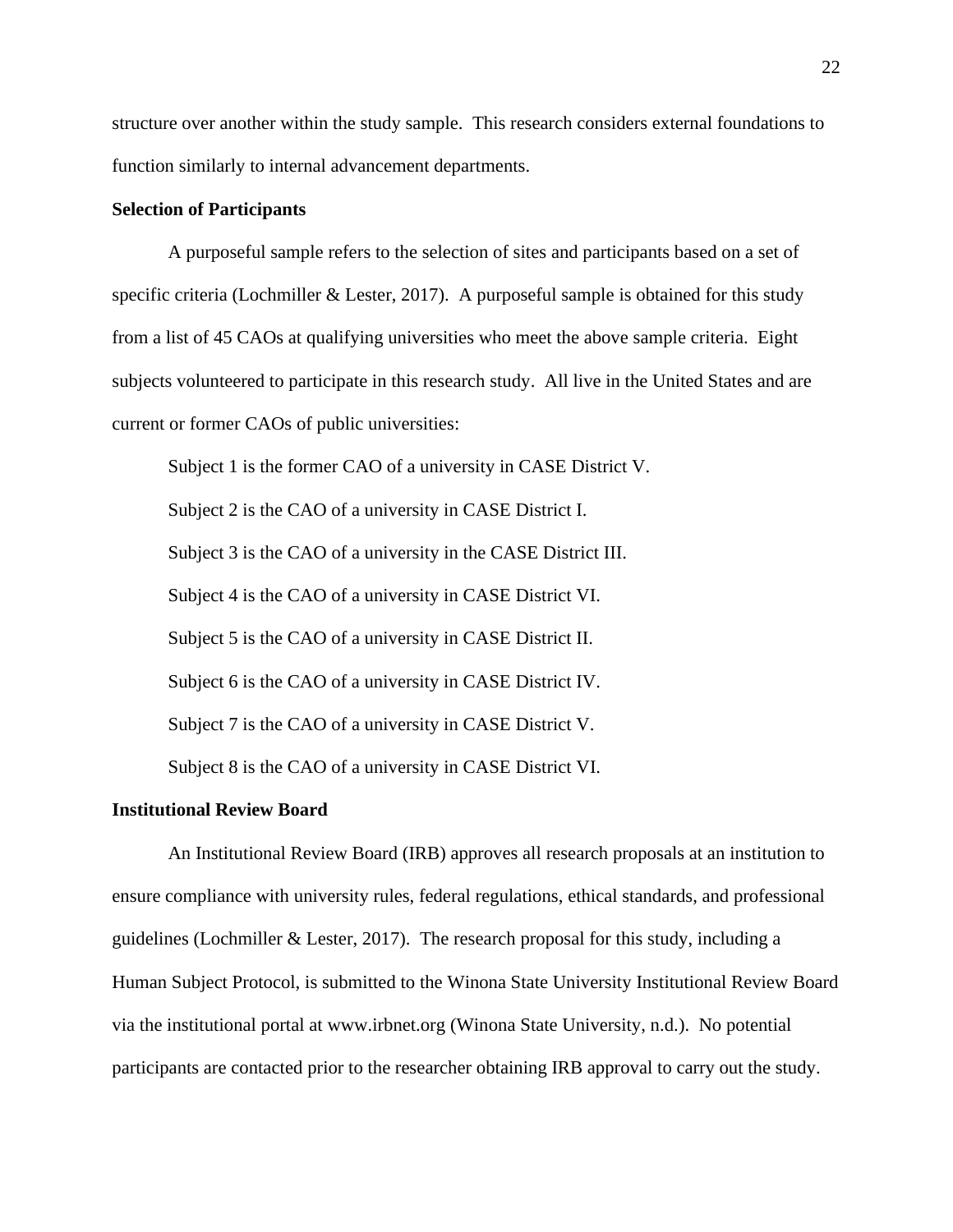Once approval is granted, potential participants are contacted to join the study via email. Participation in the study is voluntary. Background information related to the study, informed consent documentation, and confidentiality statements are provided to all selected participants by the researcher. No data is collected prior to obtaining IRB approval for the research.

## <span id="page-31-0"></span>**Role of the Researcher**

A significant factor affecting the outcomes of qualitative research is the individual researcher. This presents a problem for qualitative research because human reactions and interactions may vary across multiple study participants, which can influence the amount and type of data collected (Pezalla *et al*., 2012). The researcher must account for this phenomenon, known as "researcher as instrument" (p. 166) to facilitate the best possible conversation with all study participants. To create the best conversational space with each individual study participant, the researcher must recognize that different interviewing approaches are sometime necessary for different research topics and participants (Pezalla *et. al*., 2012).

The researcher is a practitioner-scholar within the field of higher education advancement and works in the setting outlined in this chapter. The researcher studies organizational leadership and is interested in potential connections between strategic leadership, fundraising management, and higher education advancement. The researcher is professionally acquainted with some participants either personally or through knowledge and experience in the field. A semi-open interview guide (SOIG) is utilized for this research to ensure uniform data collection across multiple cases. All interviews within the research study are limited to the standardized questions and follow up questions. All interviews, notes, transcriptions, data analysis, and supporting documentation is considered confidential and is not shared with other participants.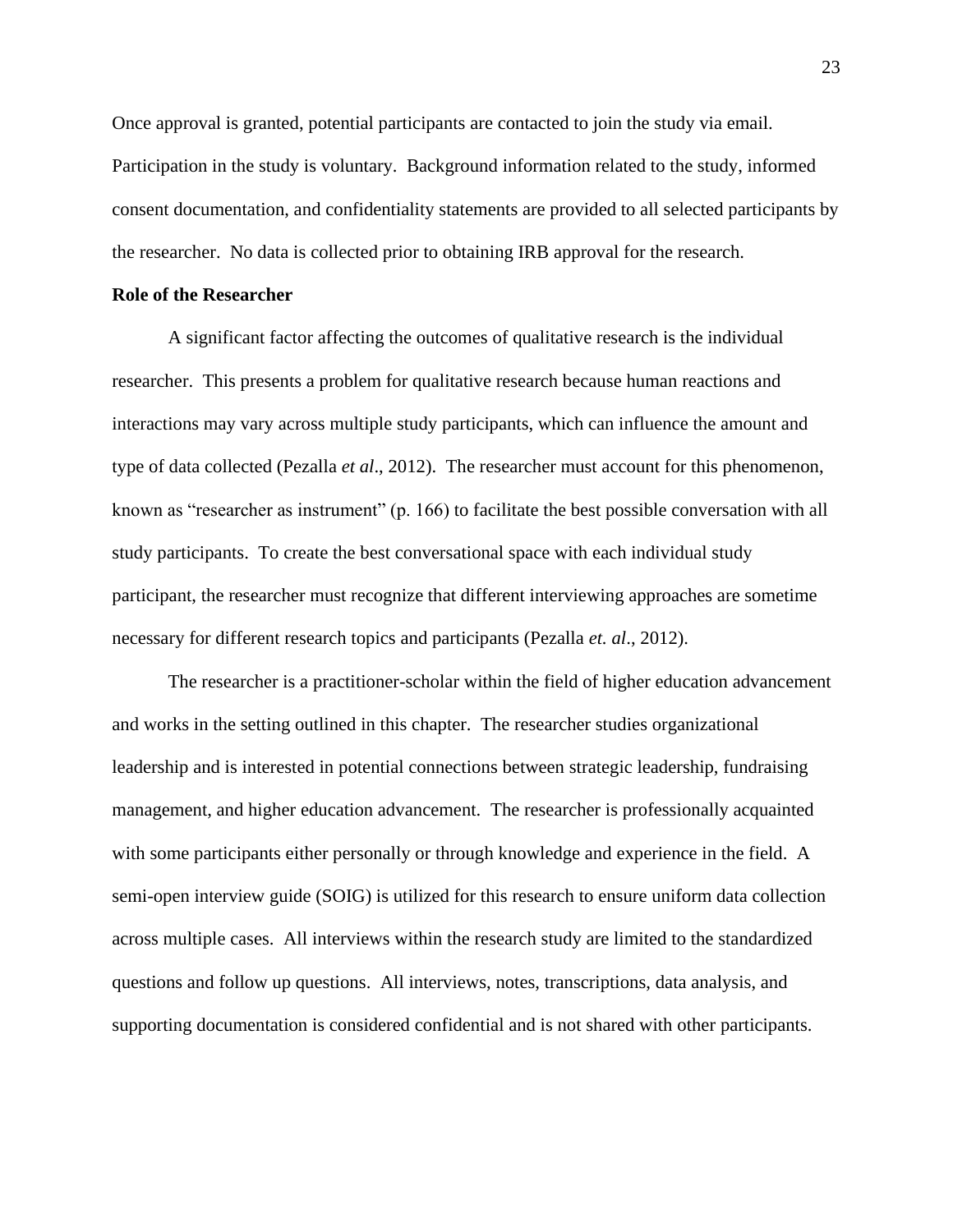## <span id="page-32-0"></span>**Instrumentation and Data Collection**

This research study is conducted via recorded interviews with participants. Interviews occur either over the phone or through video conferencing. Interviews are semi-structured around a uniform set of open-ended questions contained in the SOIG to ensure uniform data collection across multiple cases. In addition to standardized questions, probing, clarification, and follow up questions are utilized to draw out more information from participants. The researcher records the interviews and transcribes the conversation. Interview questions cover the following topics:

Strategies used by the CAO to plan and lead departmental fundraising.

Departmental goal setting and performance metrics used.

CAO involvement in institutional goal setting.

Internal and external limitations on fundraising performance.

Limits on the effectiveness of strategic leadership.

The interview protocol is included with the appendices of this research study. Transcribed data is coded for further analysis and included in the appendices of this study.

Additional documentation is necessary to confirm information gathered in demographic surveys and interviews. Supporting materials including fiscal year annual reports and other relevant items are accessed for each subject university. All provided documents are logged, converted to a digital format, and stored on a secure server. Any personal identification information is removed. Physical copies are retained under secured access during the research process. All research materials, including additional documents, are destroyed at the conclusion of the research process.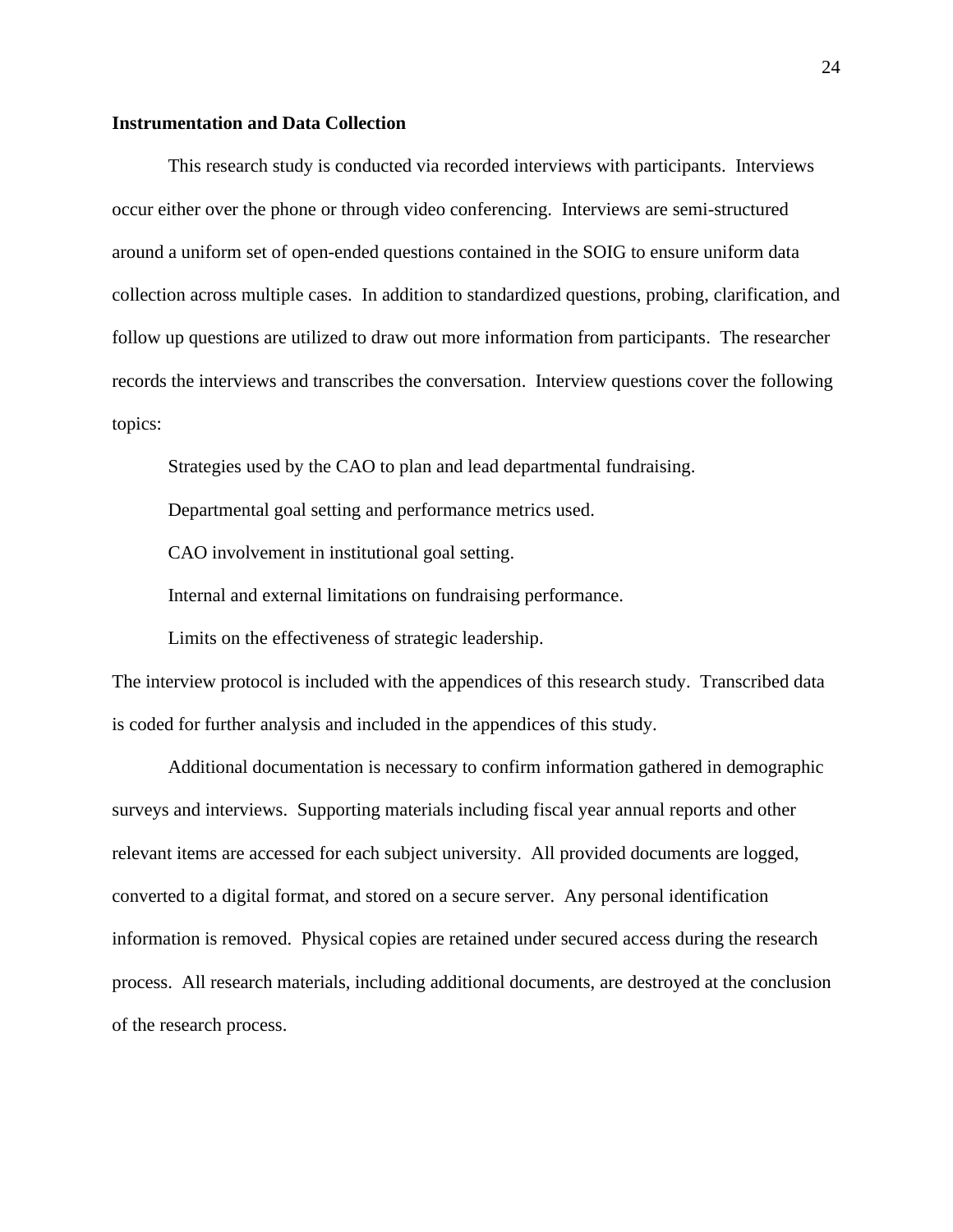#### <span id="page-33-0"></span>**Data Analysis and Triangulation**

Careful data analysis is a key requirement for credible qualitative research (Patton, 1999). According to Lochmiller and Lester (2017), any conclusions drawn from qualitative research must be grounded within the data collected by the researcher. Data processing and analysis is completed by the researcher after all participant interviews are finished. This process includes making verbatim and condensed transcriptions, creating memos of conversations, and coding the data for further review. Emergent codes, categories, and themes are mapped within the analysis by the researcher (Lochmiller & Lester, 2017). Applying the Constant Comparative Method (Glaser, 1965) during this analysis further establishes the validity and credibility of the research method and conclusions. This triangulation of purposeful samples, multiple data types, and analytic methods within qualitative research yields results superior to those obtained with less reliable methodologies (Patton, 1999). All findings and conclusions drawn from this research are compiled in later chapters of this document.

#### <span id="page-33-1"></span>**Summary**

Chapter three provides an outline of the methodology used in this qualitative research study. The research design, rationale for the design, purpose, and research questions are presented. The setting, sample, selection of a purposeful sample, and role of the researcher are defined and discussed. The IRB process, instrumentation, data collection methods, and data analysis techniques are examined. The findings of this study are discussed in the following chapter.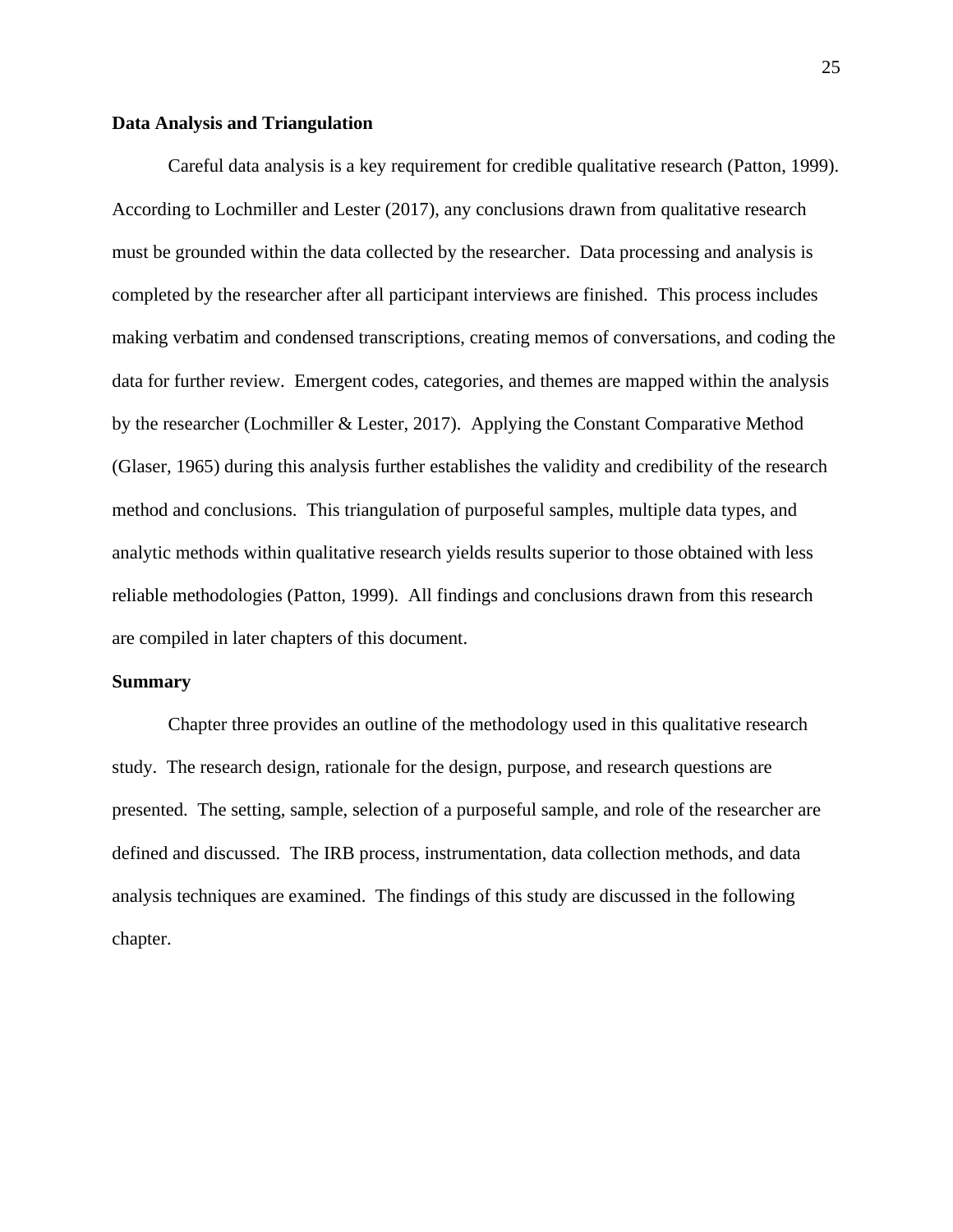#### **CHAPTER IV**

# <span id="page-34-1"></span>**RESULTS**

<span id="page-34-0"></span>This qualitative research study explores leadership strategies used by Chief Advancement Officers (CAOs) at four-year, publicly funded universities. Chapter three presents the research methodology used in this study. This chapter describes the relevant participant demographic information, analyzes data collected in the study, and presents the emergent themes evident within the data.

## <span id="page-34-2"></span>**Participant Demographics**

Eight subjects were interviewed in this study. All were current or former CAOs of fouryear, publicly funded universities that met the research sample criteria identified in the previous chapter. Each subject corresponds with a unique university throughout six states within CASE Districts I, II, III, V, and VI. Seven subjects were CAOs of advancement departments internal to a university, and the remaining was CAO of an external university foundation. Each subject's experience as a CAO is presented in Table 1.

| Table 1                            |                      |                          |                                      |  |
|------------------------------------|----------------------|--------------------------|--------------------------------------|--|
| Research Subject Experience as CAO |                      |                          |                                      |  |
| Subject                            | Years in<br>Position | Current CAO Years as CAO | Years in<br><b>Advancement Field</b> |  |
|                                    | 5                    | 19                       | 20                                   |  |
| $\overline{2}$                     |                      |                          | 23                                   |  |
| 3                                  | 4                    | 4                        | 23                                   |  |
| 4                                  | $\overline{2}$       | 2                        | 24                                   |  |
| 5                                  |                      |                          | 14                                   |  |
| 6                                  | 2                    | 15                       | 19                                   |  |
|                                    |                      | 4                        | 12                                   |  |
| 8                                  | 2                    | 2                        | 3                                    |  |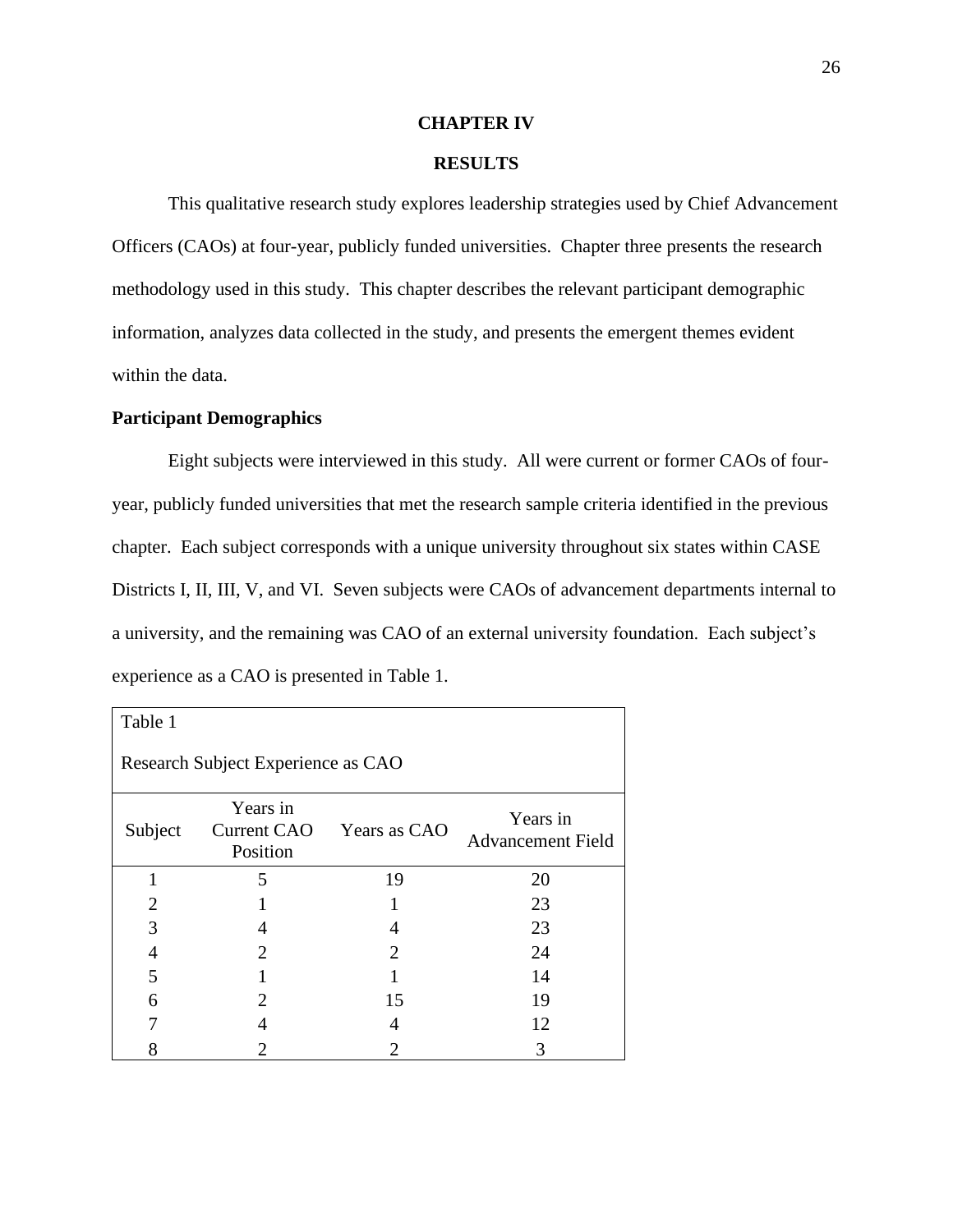All subjects occupied their current CAO position for between one and five years. Six subjects had between one and four years of experience as a CAO, and the remaining two subjects had between  $15 - 19$  years of CAO experience. Experience in the advancement field ranged from 3 – 24 years, with an average of 17 years. Seven of eight subjects had 12 or more years of experience in the advancement field.

Organizational fundraising data for each subject was obtained from annual financial records provided by the subject's corresponding university or foundation. Where possible, the researcher obtained audited financial statements prepared in accordance with Governmental Accounting Standards Board (GASB) Statements No. 34 and No. 35 (Governmental Accounting Standards Board, 1999a, 1999b). Each data source is publicly accessible in either digital or print format, although annual reports for the 2020 fiscal year (FY2020) are not currently available. Annual fundraising data for each subject's university or foundation over the past five fiscal years is presented in Table 2.

| Table 2                                                                                                                |        |        |        |        |        |
|------------------------------------------------------------------------------------------------------------------------|--------|--------|--------|--------|--------|
| Research Subject Organizational Fundraising Performance (in Millions)                                                  |        |        |        |        |        |
| Subject                                                                                                                | FY2015 | FY2016 | FY2017 | FY2018 | FY2019 |
|                                                                                                                        | \$4.07 | \$3.56 | \$2.57 | \$5.61 | \$4.51 |
| $\overline{2}$                                                                                                         | \$3.36 | \$2.55 | \$6.09 | \$1.70 | \$1.78 |
| 3                                                                                                                      | \$3.03 | \$3.55 | \$5.80 | \$5.42 | \$3.73 |
| 4                                                                                                                      | \$8.66 | \$3.56 | \$4.59 | \$3.57 | \$4.85 |
| 5                                                                                                                      | \$2.14 | \$2.67 | \$4.57 | \$2.21 | \$3.71 |
| 6                                                                                                                      | \$4.19 | \$6.08 | \$5.90 | \$6.64 | \$9.25 |
|                                                                                                                        | \$9.51 | \$9.28 | \$5.43 | \$2.38 | \$7.99 |
| 8                                                                                                                      | \$5.11 | \$6.23 | \$5.31 | \$4.61 | \$6.31 |
| <i>Note</i> . Fundraising data is shown in millions of dollars; current CAO tenure is shown with shaded gray<br>cells. |        |        |        |        |        |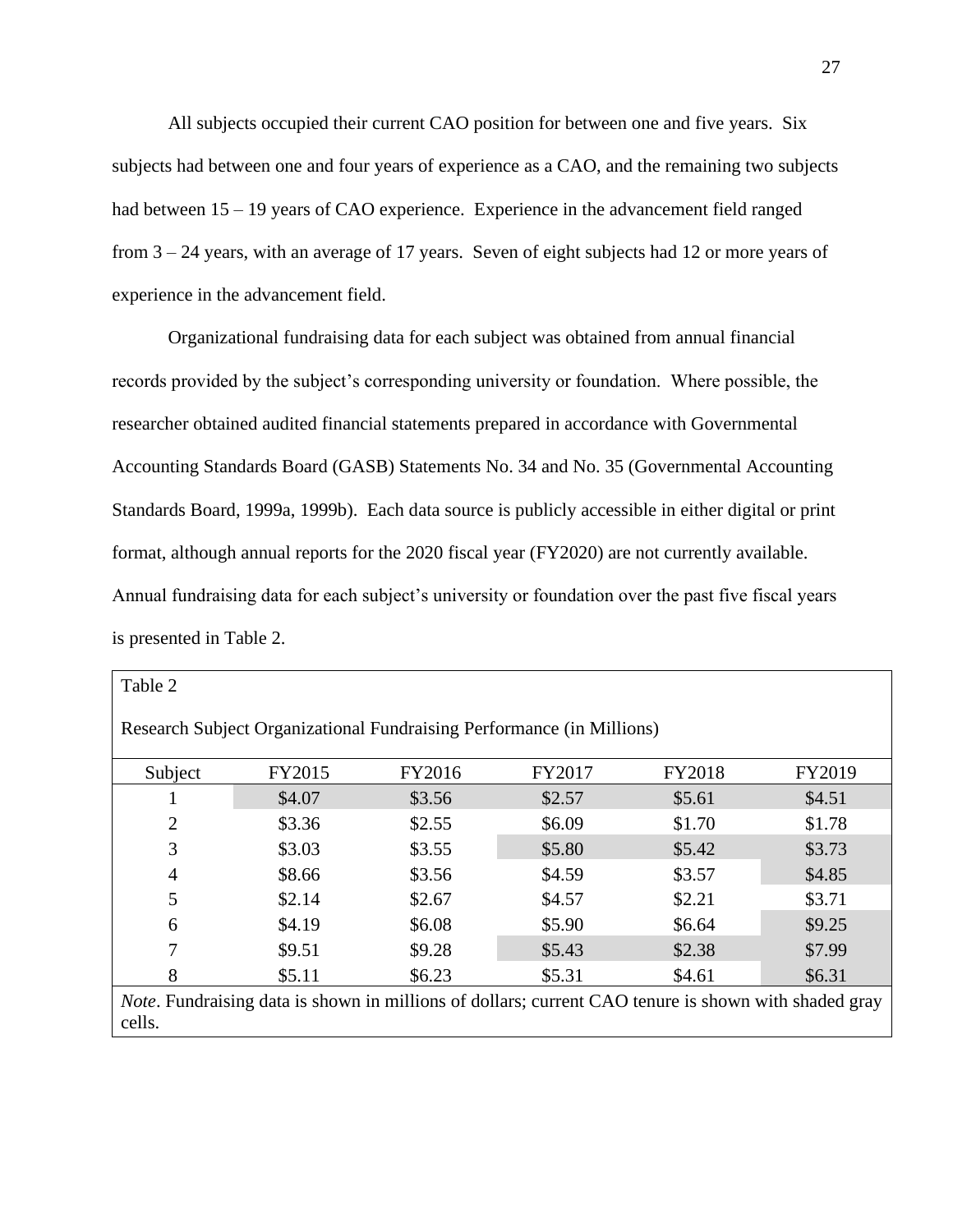Each subject's university reported raising between \$1 million and \$10 million during the FY2019, with an average of \$5.27 million. This performance is typical across all eight universities for fiscal years 2015 – 2019. Two subjects reported that their universities were raising funds through a comprehensive capital campaign during FY20. Notably, two subjects completed their first full year as CAO during FY2020, therefore their leadership is not reflected within the fundraising performance data shown in Table 2.

#### **Data Analysis**

The findings for Research Questions  $1 - 4$  were derived from one-on-one interviews conducted via a videoconferencing platform. All eight subjects were interviewed at their convenience, with interviews lasting between fifteen and thirty minutes. Each subject was asked a uniform set of eight open-ended questions. Responses were grouped together and coded by the researcher based on interpreted meanings as well as repeated phrases.

### **RQ1: Effective Leadership Strategies**

As discussed in chapter two, CAOs are responsible for the overall success of fundraising organizations (Walker, 2012; Hiles, 2010). Within the field of advancement, the traditional measurement of effectiveness is total dollars raised (Walker, 2012). Other quantifiable measures relate to the work of development officers, especially through attempts to meet with donors and solicit gifts (Hiles, 2010). Additionally, the effectiveness of integrating alumni engagement with development operations can be evaluated through both quantitative and qualitative measurements (van Nostrand, 2003; Stevick, 2010). To explore effective CAO leadership strategies, the following research question was proposed:

RQ1: What are effective leadership strategies for CAOs within their fundraising departments?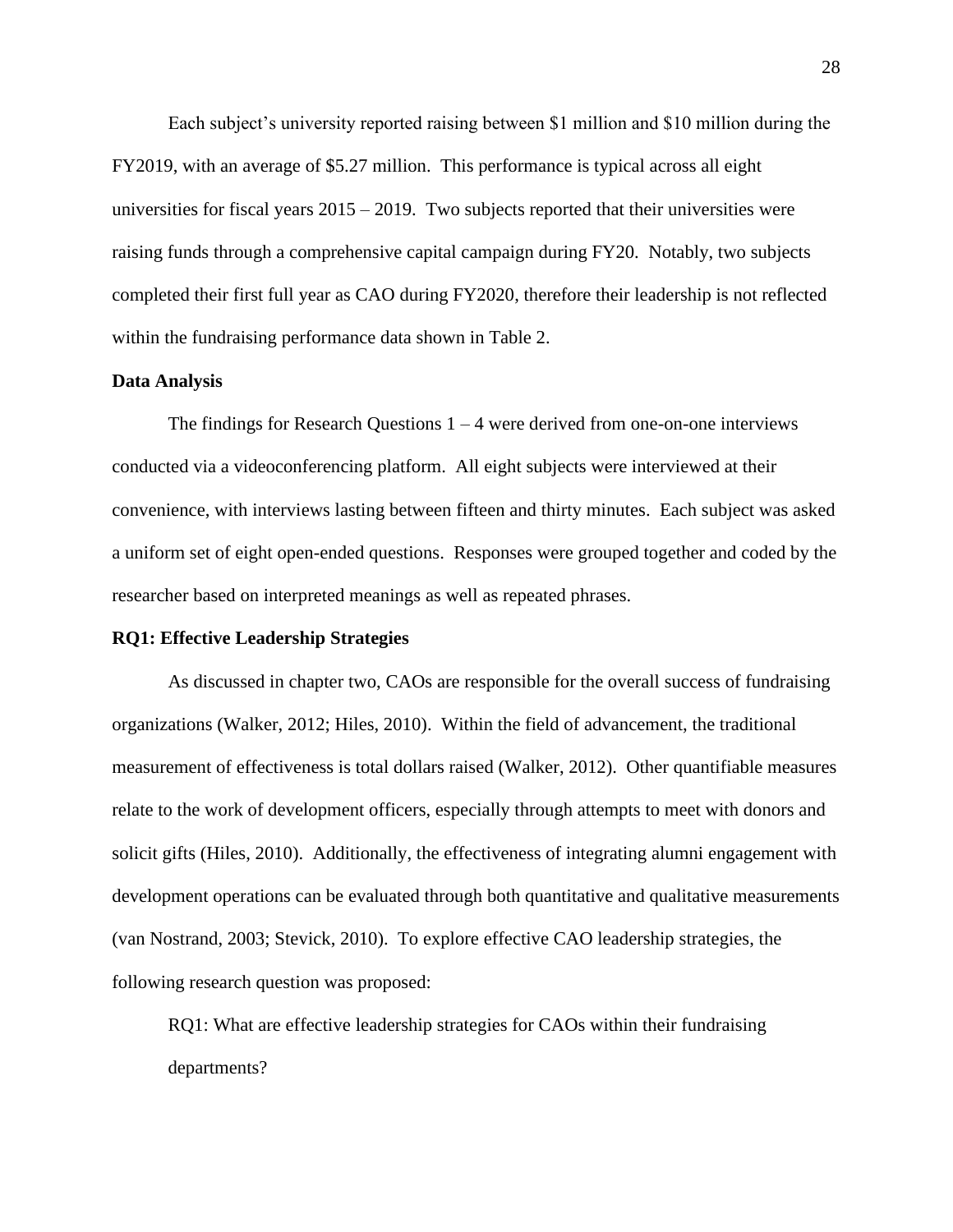Research Question 1 was addressed through Interview Questions 1 and 2. Interview

Question 1 specifically asked how CAOs gauge effectiveness:

IQ1: How do you determine the effectiveness of your fundraising staff as a whole?

Similar responses emerged within participants' answers and were grouped together by

phrases and interpreted meanings. Responses to IQ1 are presented in Table 3.

| Table 3                                       |                       |
|-----------------------------------------------|-----------------------|
| Responses to IQ1                              |                       |
| Response                                      | Frequency<br>$(n=8)$  |
| Effectiveness determined through metrics      | 8                     |
| Metrics tracked dollars raised by entire team | 5                     |
| Metrics for entire team                       | 5                     |
| Progress toward goals is tracked regularly    | 3                     |
| Metrics tracked dollars raised by individual  | $\mathcal{D}_{\cdot}$ |
| Metrics did not track dollars raised by       |                       |
| individual                                    | 2                     |
| Metrics for CAO                               | 2                     |
| Metrics for alumni engagement                 | $\mathcal{D}_{\cdot}$ |
| Board involved in setting goals               |                       |

#### **Emergent Theme 1: Measure Effectiveness with Performance Metrics**

An emergent theme for RQ1 is apparent within responses to IQ1. Table 3 shows that all eight subjects measured effectiveness with performance metrics. Furthermore, five subjects indicated that metrics were used to measure the effectiveness of the entire fundraising team. Five subjects indicated that metrics were used to track the entire team's total fundraising performance, with four of these subjects indicated both responses. Only two subjects tracked dollars raised by individual fundraisers. These responses indicate that all subjects measure effectiveness through performance metrics, and that six subjects measure the effectiveness of the entire fundraising team through performance metrics. Relevant responses which demonstrate this theme include the following: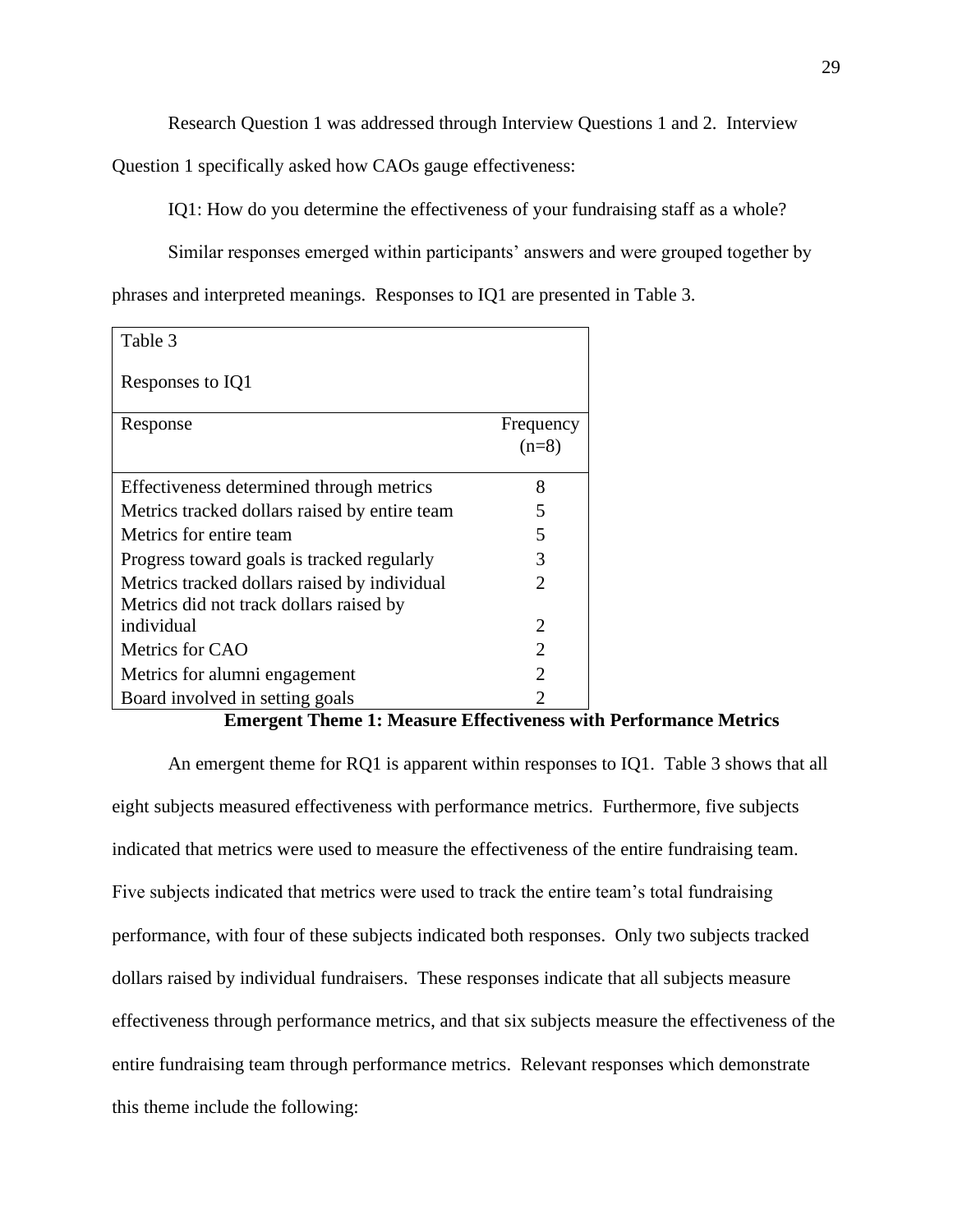IQ1: How do you determine the effectiveness of your fundraising staff as a whole?

- Subject 3: We have a fiscal year that runs July 1 to June 30 and we set annual goals for performance. We base that on visits, on new donor prospects that are brought into the pool, on the number of proposals that they will put out in that year, the number of total personal visits made, and we do not base it on a dollar goal, but we have a cumulative goal that the team reaches for. Those metrics are reviewed quarterly.
- Subject 7: So we use, there's 2 ways we use to evaluate the staff as a whole. The first is goal achievement as it relates to university priorities, as established in our current comprehensive campaign. We have different fundraising and engagement goals within those plans that are in support of strategic initiatives across the university. That would be the primary means of evaluating effectiveness, and that's pretty quantitative. So we can measure exactly how many dollars we've raised against a particular goal or initiative.

Then there's a set of qualitative data that we track with our fundraising staff, and that really has to do with their relationships that they both identify and nurture over a given set period of time. So those would be the two, qualitative and quantitative, and then we get into different levels, but again the big one on the quantitative is the fundraising, just total dollars to goal, and the second one and the qualitative one, the types of relationships our fundraisers have.

Interview Question 2 asked CAOs about leadership strategies for fundraising staff:

IQ2: What leadership strategies do you use with the fundraising staff in your department?

Similar responses emerged within participants' answers and were grouped together by phrases

and interpreted meanings. The findings from IQ1 are presented in Table 4.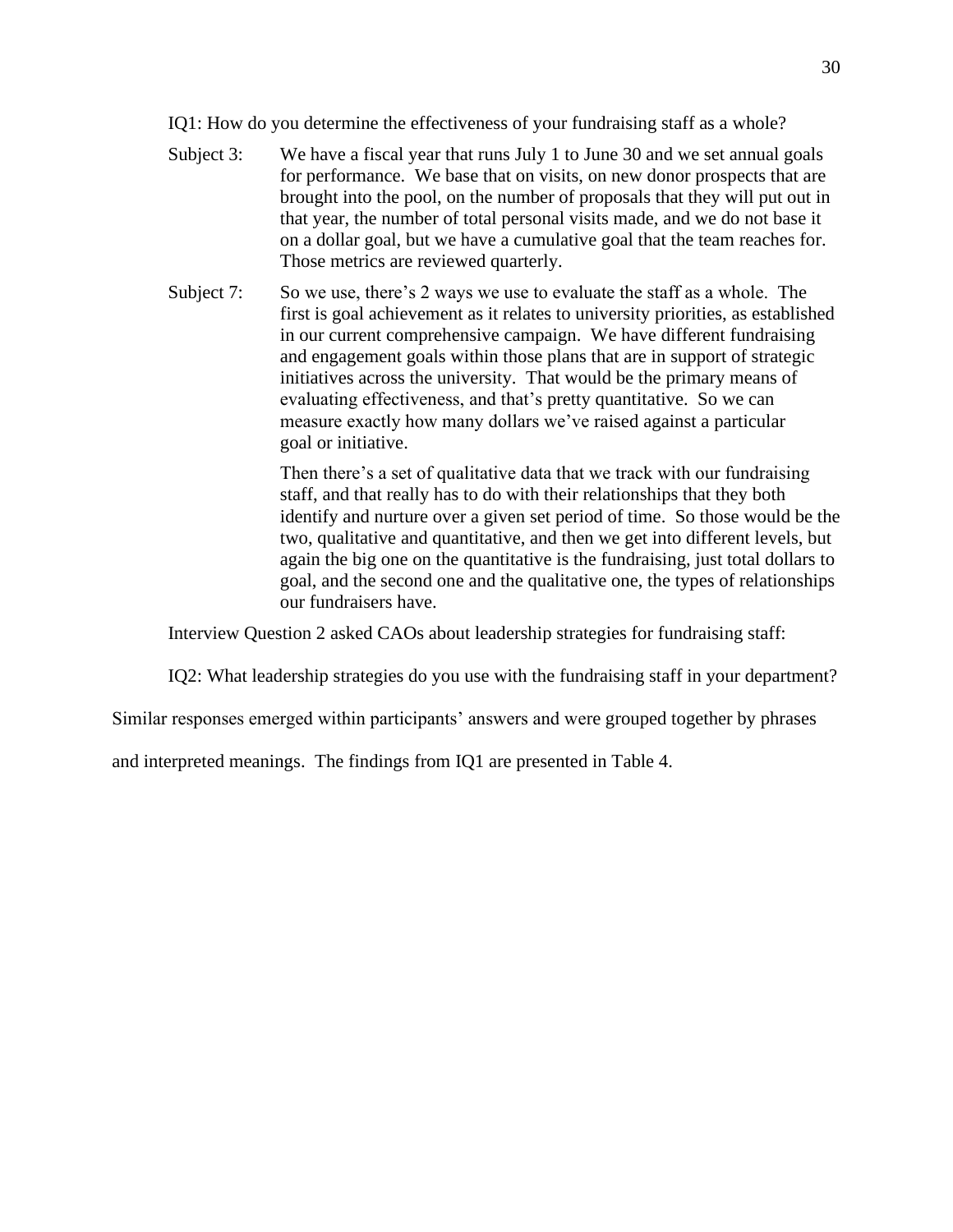| Table 4                                    |                             |
|--------------------------------------------|-----------------------------|
| Responses to IQ2                           |                             |
| Response                                   | Frequency<br>$(n=8)$        |
| Coaching style of leadership               | 3                           |
| Lead by example                            | 3                           |
| CAO accountability                         | 3                           |
| CAO transparency                           | 3                           |
| CAO communication                          | 3                           |
| Progress toward goals is tracked regularly | 3                           |
| Empowerment style of leadership            | 2                           |
| CAO motivates staff                        | $\mathcal{D}_{\mathcal{L}}$ |
| Tiered organizational structure            | $\mathfrak{D}_{\cdot}$      |
| Team building                              | 2                           |

# **Emergent Theme 2: Set and Communicate Clear Expectations**

A cluster of responses related to setting and communicating expectations reveals a second emergent theme for RQ1. Three subjects employed transparency, and three subjects advocated for clear communication. In all, four subjects indicated using a leadership strategy of setting and communicating clear standards for a fundraising team. Relevant responses demonstrating this theme include the following:

IQ2: What leadership strategies do you use with the fundraising staff in your department?

- Subject 3: I do my own fundraising as well and so I try to show them what success looks like and what I expect of them through my own behaviors and work with donors. I think excellent communication is very important. I have daily communication with all of them and weekly meetings.
- Subject 4: I think absolute transparency is one of the things I've focused on in the last 2 years. Being transparent in what my expectations are, but not only what expectations I have, but why I have them. I'm very clear with our fundraising staff what my conversations have been with the president, with other vice presidents, with the deans, so that nobody's caught off guard by what I'm asking and also so nobody thinks this is just something in my head that I'm coming up with. If it's something in my head that I'm making up, then I'll tell them that and why I think it's a good idea. For the most part I try to be very transparent and very supportive. I think it's a benefit that I've been in their position so that they know I know I understand the positives and negatives of what I'm asking them to do.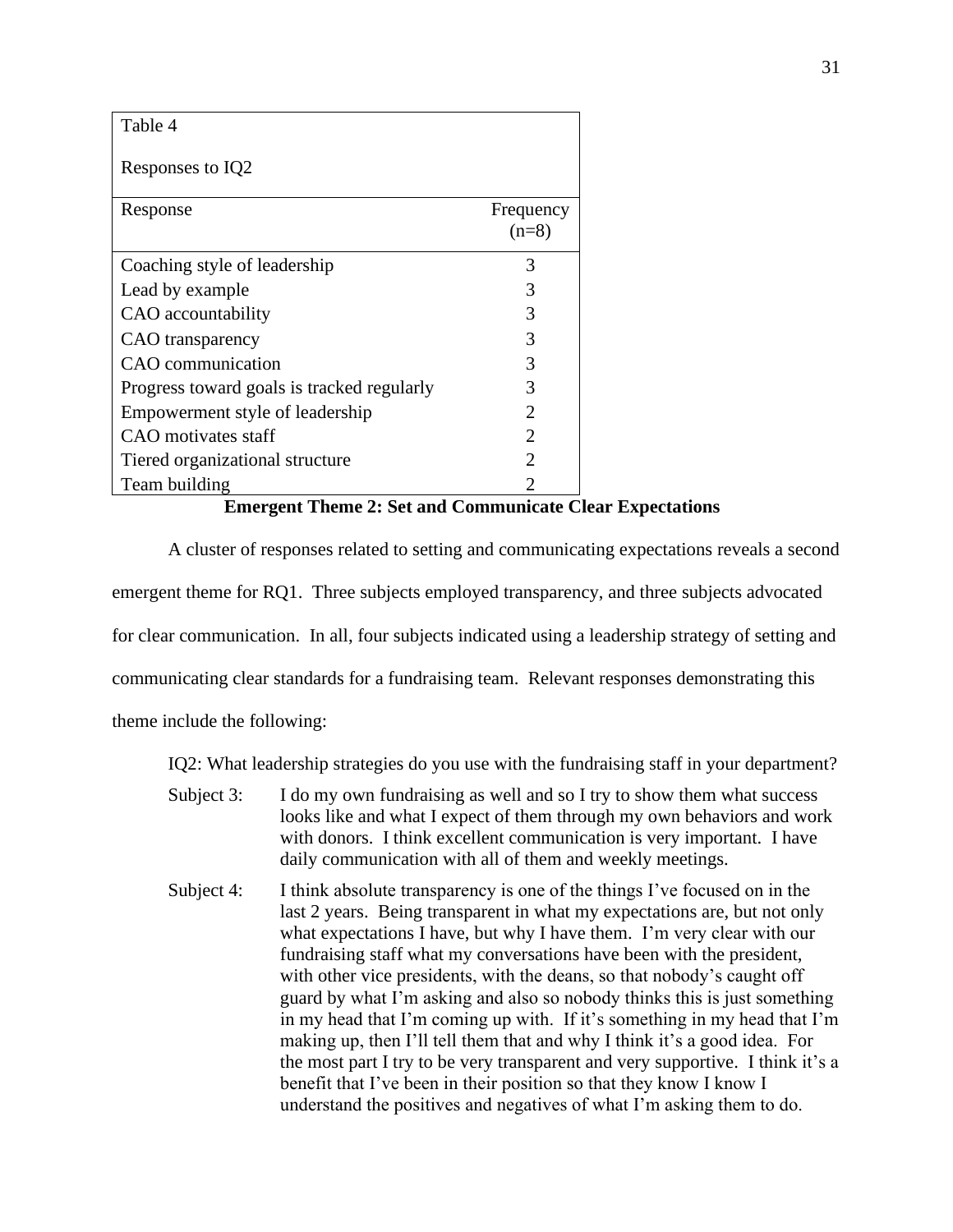### **Emergent Theme 3: Regularly Review Performance Metrics**

CAOs regularly monitor performance metrics and track progress toward organizational

goals. Four subjects indicated this in responses to IQ1 and IQ2, revealing a third emergent

theme for RQ1. Relevant responses which demonstrate this theme include the following:

IQ1: How do you determine the effectiveness of your fundraising staff as a whole?

- Subject 2: Metrics for team and staff. From gift officers to annual giving. Board helps set overall goals and sees results, but not at the individual level. Monthly reports on progress toward metrics. Metrics for leadership as well.
- Subject 3: We have a fiscal year that runs July 1 to June 30 and we set annual goals for performance. We base that on visits, new on new donor prospects that are brought into the pool, on the number of proposals that they will put out in that year, the number of total personal visits made, and we do not base it on a dollar goal, but we have a cumulative goal that the team reaches for. Those metrics are reviewed quarterly.

IQ2: What leadership strategies do you use with the fundraising staff in your department?

- Subject 5: We basically meet very frequently and we have a very open door policy. We go over our portfolios on about a quarterly basis to evaluate visits and who needs to be visited, and future actions that need to be taken with various constituents. We keep a close look on any outstanding asks or anyone who hasn't been reached out to, to make sure that we're touching base. So I keep a good handle as far as taking a look at all of our metrics, and where our frontline fundraisers are spending their time and reaching out, particularly right now, calling everyone in their portfolios, making sure they've touched base with them, check in with them and so forth. From a leadership standpoint, it's just making sure you know what your development officers are doing and checking the metrics to see how often they're visiting with people, checking in with people, and then helping to guide them on different ways to engage donors.
- Subject 6: I am one that, now I have a kind of young and inexperienced staff, so I'm more hands on than normal. However, my leadership style is very much an empowerment style. It is "you have a job to do, here's the matrix, go do it." As vice president at a small state university, they wear you out. They have to be independently responsible…

Fundraisers, if you don't trust them, get rid of them. Because fundraisers are meant to be on the road, they're meant to be out. So when I hire them, and see that's the other thing, if you have a matrix where you track the results, then they can't flub on this. If they're lying about it, I'll know. It may take a year, but after a year if you're not seeing dollars coming in, then you have a problem. So if you have this matrix then you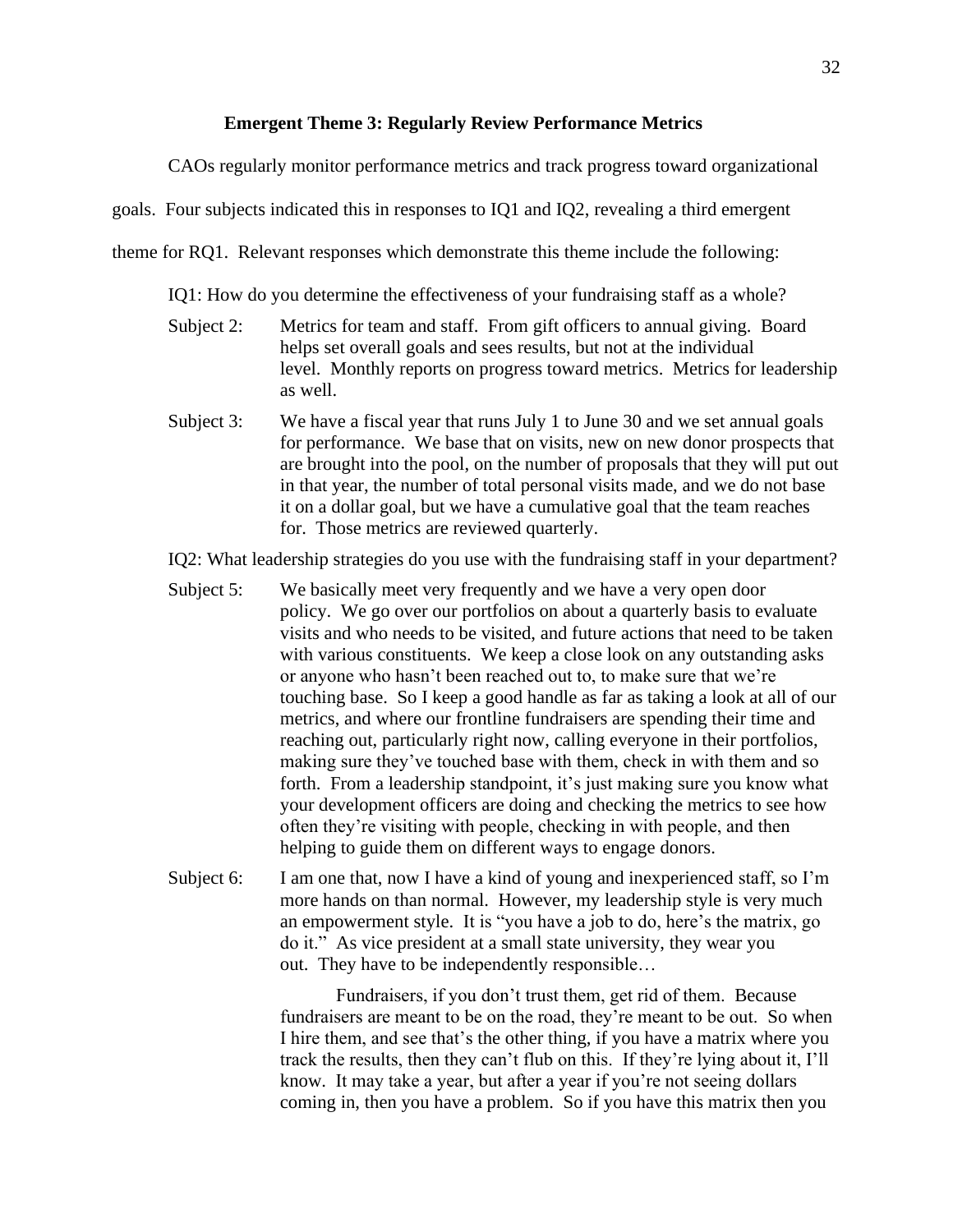can empower them to go do their job. So what we do is meet in a moves management meeting every two weeks.

# **RQ2: Leadership Strategies for Institutional Goals**

The CAO occupies a powerful position within the institution. As discussed in chapter two, the CAO manages an advancement department, sits on the university's executive leadership cabinet, and serves as the primary fundraising partner of the university president (Chan, 2016; Sturgis, 2006). The CAO assists with strategic planning initiatives and organizes fundraising priorities to align with the president's vision. The following research question was proposed to explore how CAOs achieved these both internally within the advancement department and externally throughout the university:

RQ 2: How are leadership strategies used by CAOs aligned with institution-level goals?

Research Question 2 was addressed through Interview Questions 3 and 4. IQ3 asked subjects to consider how the CAO influence the goals of the university throughout the institution.

IQ3: How do you as the Chief Advancement Officer influence the institutional-level goals?

Similar responses emerged within participants' answers and were grouped together by phrases and interpreted meanings. Responses to IQ3 are presented in Table 5.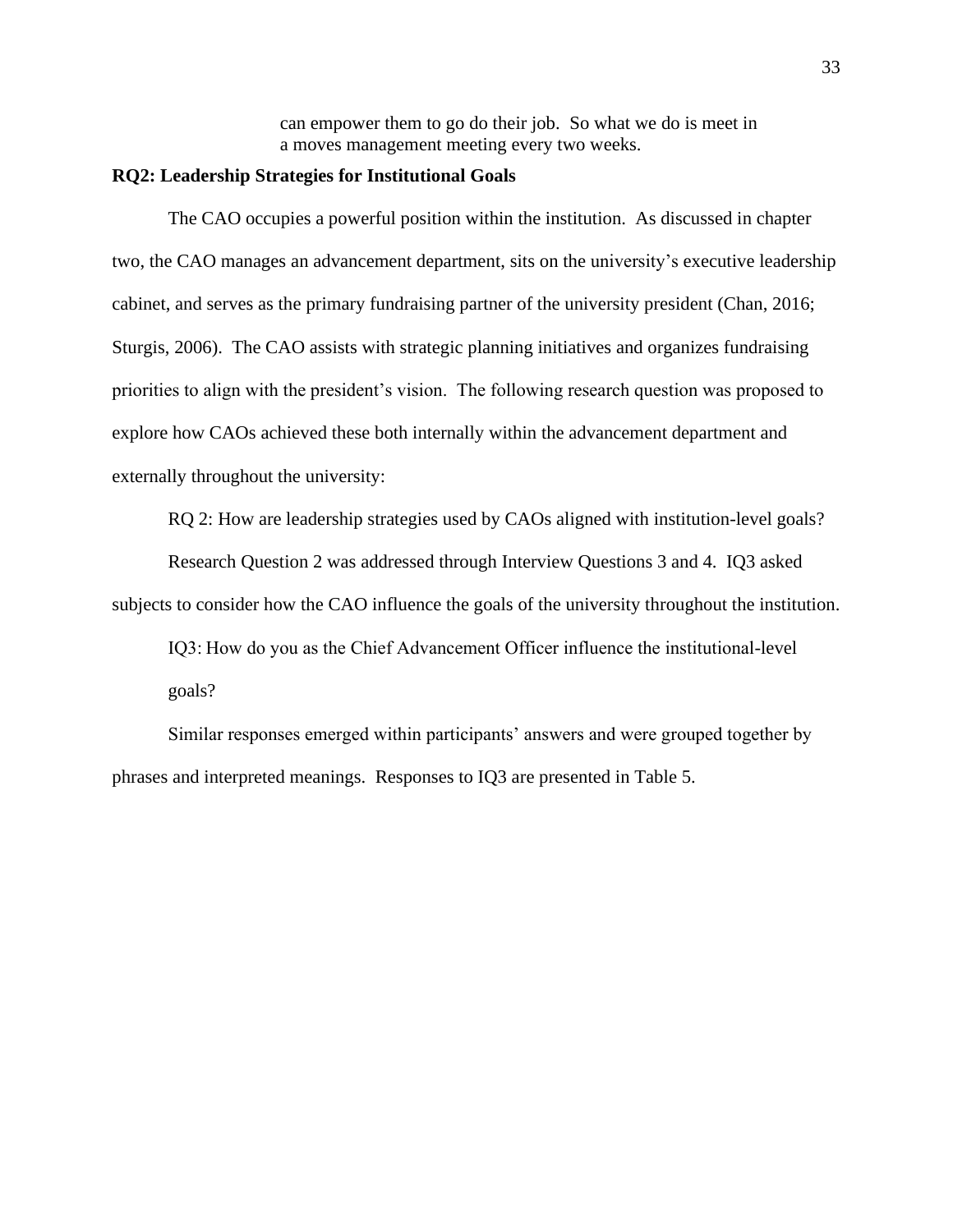| Table 5                                   |                      |
|-------------------------------------------|----------------------|
| Responses to IQ3                          |                      |
| Response                                  | Frequency<br>$(n=8)$ |
| Influences university leaders             | 6                    |
| Use of strategic planning                 | 5                    |
| Development goals aligned with university | 5                    |
| Executive capacity                        | 3                    |
| Executive cabinet                         | 2                    |
| Influences external audiences             | 2                    |
| Donor-centered                            | 2                    |
| Use of operational planning               |                      |
| Departmental structure                    |                      |

Three prominent responses to IQ4 emerged from the data. Six CAOs indicated

influencing other university leaders. Additionally, five CAOs indicated that development departmental goals were aligned with university goals. Some of these responses were repeated within answers to IQ4. IQ4 asked subjects how the CAO address institutional goals through departmental leadership.

IQ4: How do your departmental leadership strategies address institutional-level goals?

Similar responses emerged within participants' answers and were grouped together by

phrases and interpreted meanings. Responses to IQ4 are presented in Table 6.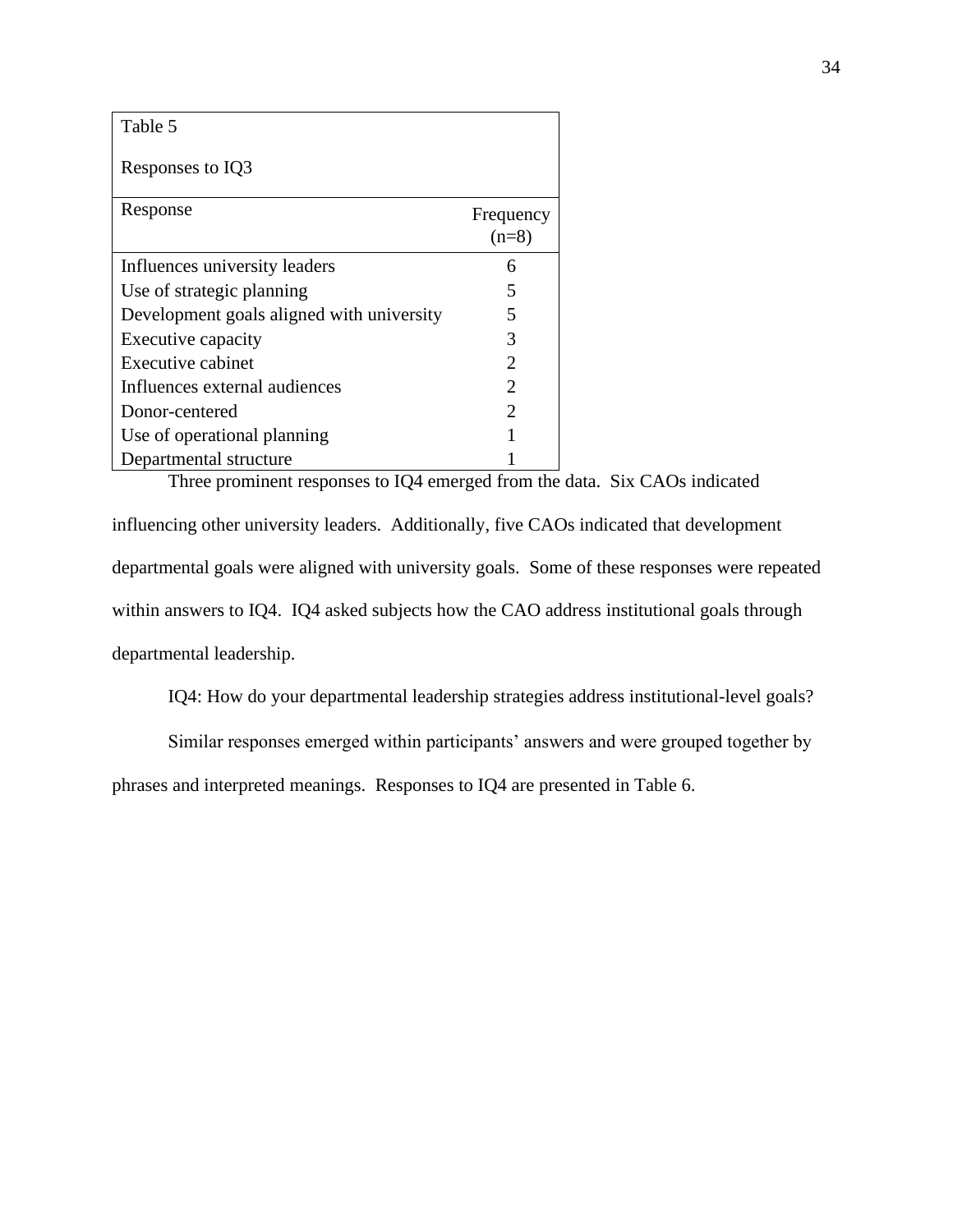| Table 6                                                                                 |                             |
|-----------------------------------------------------------------------------------------|-----------------------------|
| Responses to IQ4                                                                        |                             |
| Response                                                                                | Frequency<br>$(n=7)$        |
| Departmental structure                                                                  | 4                           |
| Adaptability                                                                            | 3                           |
| Development goals aligned with university                                               | 3                           |
| Use of strategic planning                                                               | 2                           |
| Use of operational planning                                                             | $\mathcal{D}_{\mathcal{L}}$ |
| Partner with Marketing & Communications                                                 | 2                           |
| Influences external audiences                                                           | 2                           |
| Donor-centered                                                                          | $\mathcal{D}_{\cdot}$       |
| Development goals not aligned with                                                      |                             |
| university                                                                              | 1                           |
| Performance metrics                                                                     |                             |
| Importance of relationships                                                             |                             |
| <i>Note</i> . IQ4 responses from Subject 2 were not captured<br>during data collection. |                             |

# **Emergent Theme 4: Strategic Planning Shapes University Goals and Priorities**

An emergent theme for RQ2 is apparent within responses to IQ3 and IQ4. Strategic

planning is mentioned by six of eight subjects across the two questions. These responses

indicate that most subjects use strategic planning to help shape university goals and priorities at

the institutional level. Relevant responses which demonstrate this theme include the following:

IQ3: How do you as the Chief Advancement Officer influence the institutional-level goals?

Subject 1: I was probably in a little different position, mainly because I was entrusted by the president to oversee the strategic planning process for the university. Not every chief advancement officer has that opportunity, so I probably was in a somewhat unique position…

> So the advancement officer should always make sure that both strategic and operational planning are occurring at the institutional level. I think that's the important part for any chief advancement officer, to make sure the process is happening.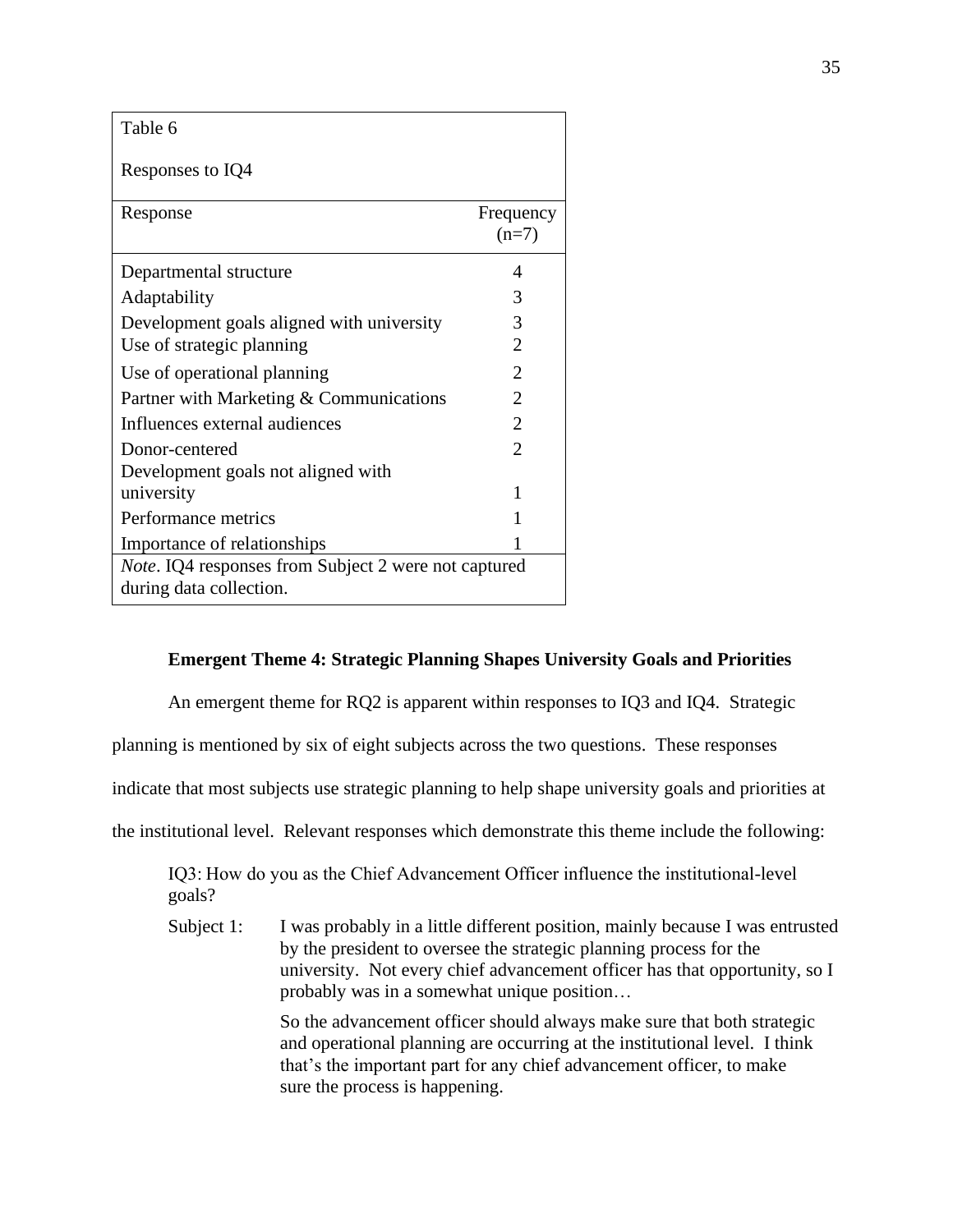Subject 4: Because what we've tried to establish are strategic development initiatives. Working with each dean, working with other non-academic departments like career services, student success, and those areas, student affairs, we tried to establish strategic development initiatives for each of those areas we would help support…

> So we are in the process right now of creating, of really buckling down and working with them more on these strategic development initiatives as we look toward going into another campaign.

IQ4: How do your departmental leadership strategies address institutional-level goals?

Subject 7: We really require each department to, let me back it up. We work under, currently we work under a 7-year comprehensive campaign plan for the foundation. That campaign plan was established by the university leadership and foundation leadership.

### **Emergent Theme 5: CAOs Influence University Leaders**

The influence of the CAO extends beyond the advancement department and affects other

university leaders. Responses to IQ3 from six subjects indicate influencing university president,

deans, and other leaders, especially regarding the role of philanthropy in shaping university

priorities. Of these six subjects, two were members of the president's cabinet. Relevant

responses which demonstrate this theme include the following:

IQ3: How do you as the Chief Advancement Officer influence the institutional-level goals?

- Subject 2: Sits at senior leadership table, this is a big impact on shaping those goals.
- Subject 3: I am a direct report to the President and that's a big help.
- Subject 5: I think one of the ways you do that as an advancement leader is that you're able to interface with constituents and find out what they are wanting to support. By coming back to the university and saying, here's some areas that donors are very interested in, then we help to shape some of the academic programing at times, and also just where the university might focus some of its energy.
- Subject 7: What we're trying to do on campus is really work with our leadership on campus to understand what private philanthropy and corporate support can mean to the institution, and many of our faculty staff understand that, and then freeing up time for our deans, and our leadership teams to actually engage in that. Engage in case building, engage in strategic planning, and then actually engaging with donors, that's been a challenge…

So we try to keep it very grass roots in its nature. We have those liaisons, and we have a consultant come in and work with our deans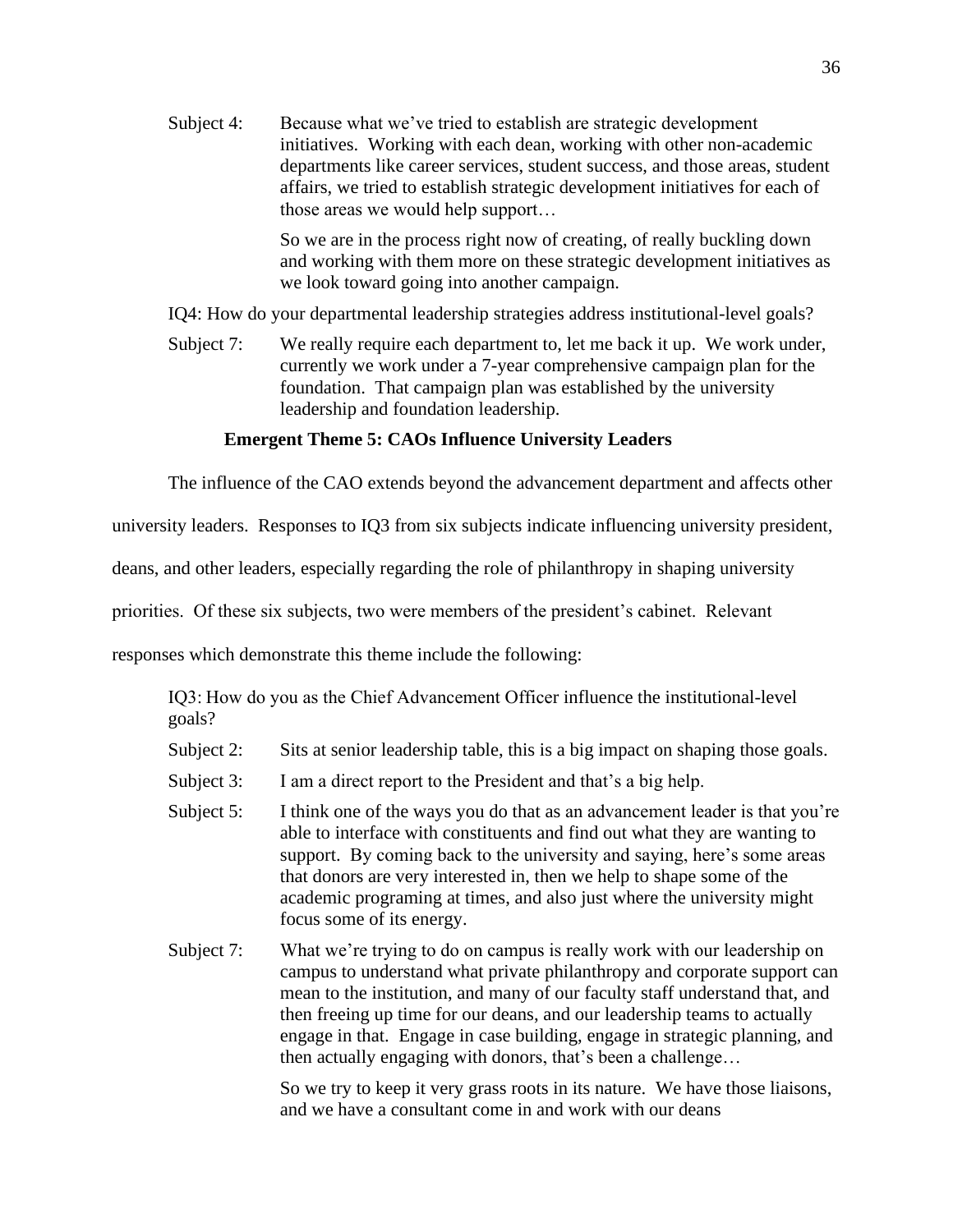and we've done some in-house workshops. We've also sent a number of our deans to advancement resource trainings. And then we try to, internally, really develop that sense of philanthropy.

### **Emergent Theme 6: University Goals Drive Advancement Goals**

Research subjects repeatedly mention that departmental goals and priorities are driven by

university goals and priorities. This theme for RQ2 is apparent in responses to IQ3 and IQ4.

Relevant responses which demonstrate this theme include the following:

IQ3: How do you as the Chief Advancement Officer influence the institutional-level goals?

- Subject 1: Mainly because in the end, the advancement office raises money based off the goals of the institution. Well if the institution isn't having annual goals or strategic goals, then what do you raise money for? I never wanted it to be that the advancement office was coming up with, "oh well we'll go raise money for this or that." It shouldn't be like that. The university should come up with what its goals are, and once its determined goals, then the advancement office should say, well how can we raise money for these particular goals?
- Subject 2: Money must flow towards university priorities, which must be regularly set and reviewed.
- Subject 3: We try to find the exact perfect donor to match the exact need on campus and drive projects that way.
- Subject 5: The university gives us their goals and we seek funding for those as well.

IQ4: How do your departmental leadership strategies address institutional-level goals?

- Subject 1: I guess my leadership approach is, firstly, is pretty much operational planning. We're going to look at what the institutional goals are, and based off of those goals, we're going to determine departmental goals. For me it was development, alumni, and marketing communications. Development will say what are the goals of the institutions, how do we fit in, clearly we'll be raising money for that particular area. Alumni looks at it saying we'll mobilize our alumni base, that's how alumni will fit in. Finally marketing communications looking at it for their goals.
- Subject 3: Major gift officers are constituent-based and have focuses across the campus in various ways. We try to always keep in the forefront that what we do has to impact them in a positive way and fit in with their goals and mission. Sometimes we have donors who have ideas that don't necessarily fit in with the current goals of that area. We try to use negotiation as a means to emphasize the potential impact, especially if donors can align with the needs of the university and the university has to give a little bit in some ways to help align with the donor's goals of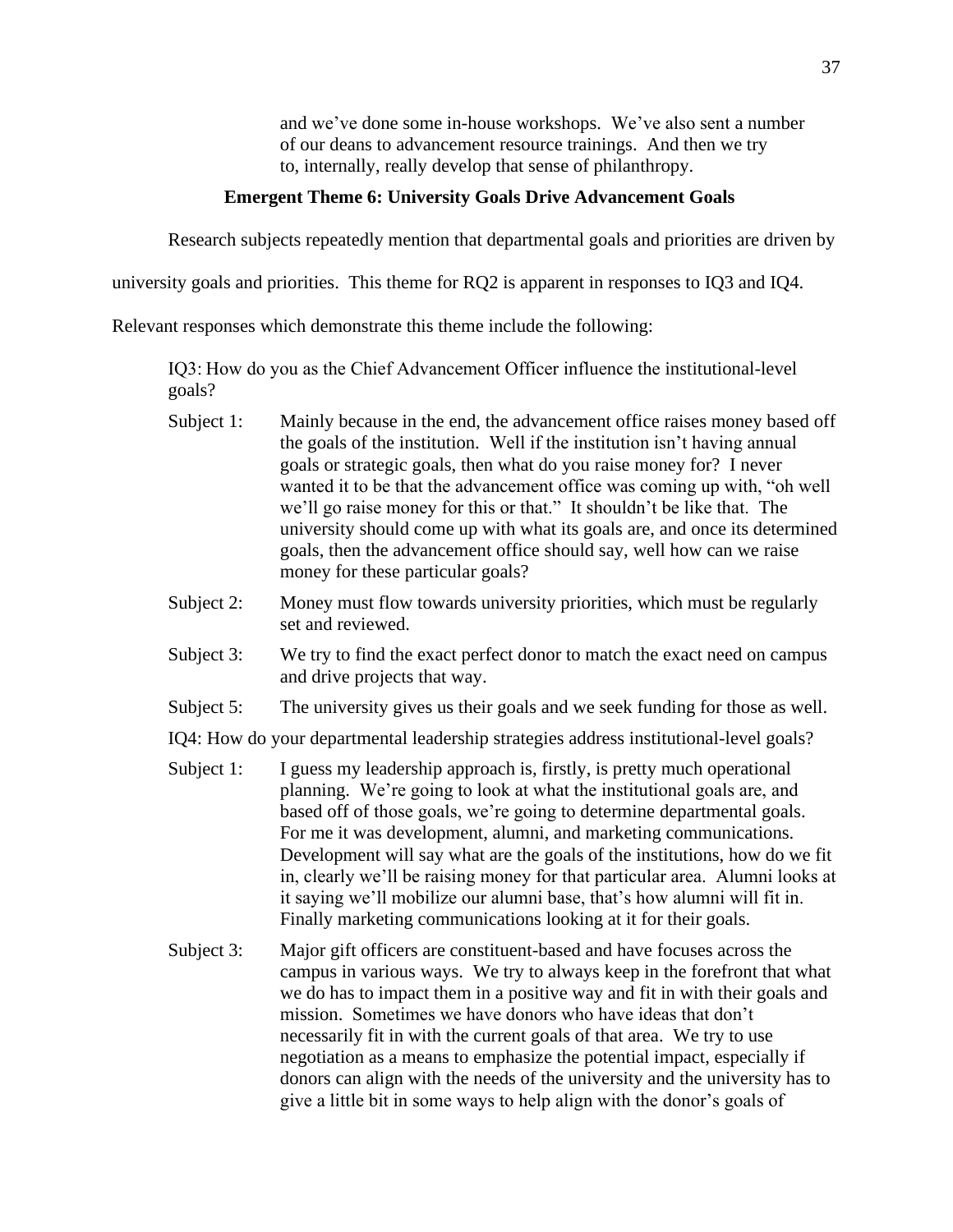philanthropy. I think we use negotiation a lot to ensure we're fulfilling goals and setting goals from the top down and prioritizing in each constituent area to try to impact the students as much as possible.

# **RQ3: Contributing Factors of Effective Development**

Ultimately, the philanthropic support of donors serves as an endorsement of the university's leadership and vision. As explored in chapter two, the CAO and university president encourage donor willingness by shaping the institutional vision and priorities, building donor relationships, and securing philanthropic gifts (Satterwhite and Cedja, 2011; Walker, 2012; Sturgis, 2006; Murray, 2008). CAOs are responsible for building and enhancing a culture of giving in their departments and universities, and the president's endorsement of this culture contributes to its success (Walker, 2012). Among the results of these responsibilities, CAOs are expected to achieve the university's fundraising goals. The following research question was proposed to explore contributing factors of effective fundraising:

RQ3: What factors affect fundraising performance?

Interview Questions 5 and 6 specifically asked research subjects to identify these factors.

IQ5: What factors internal to your institution affect your department's fundraising performance?

The results of IQ5 are displayed in Table 7.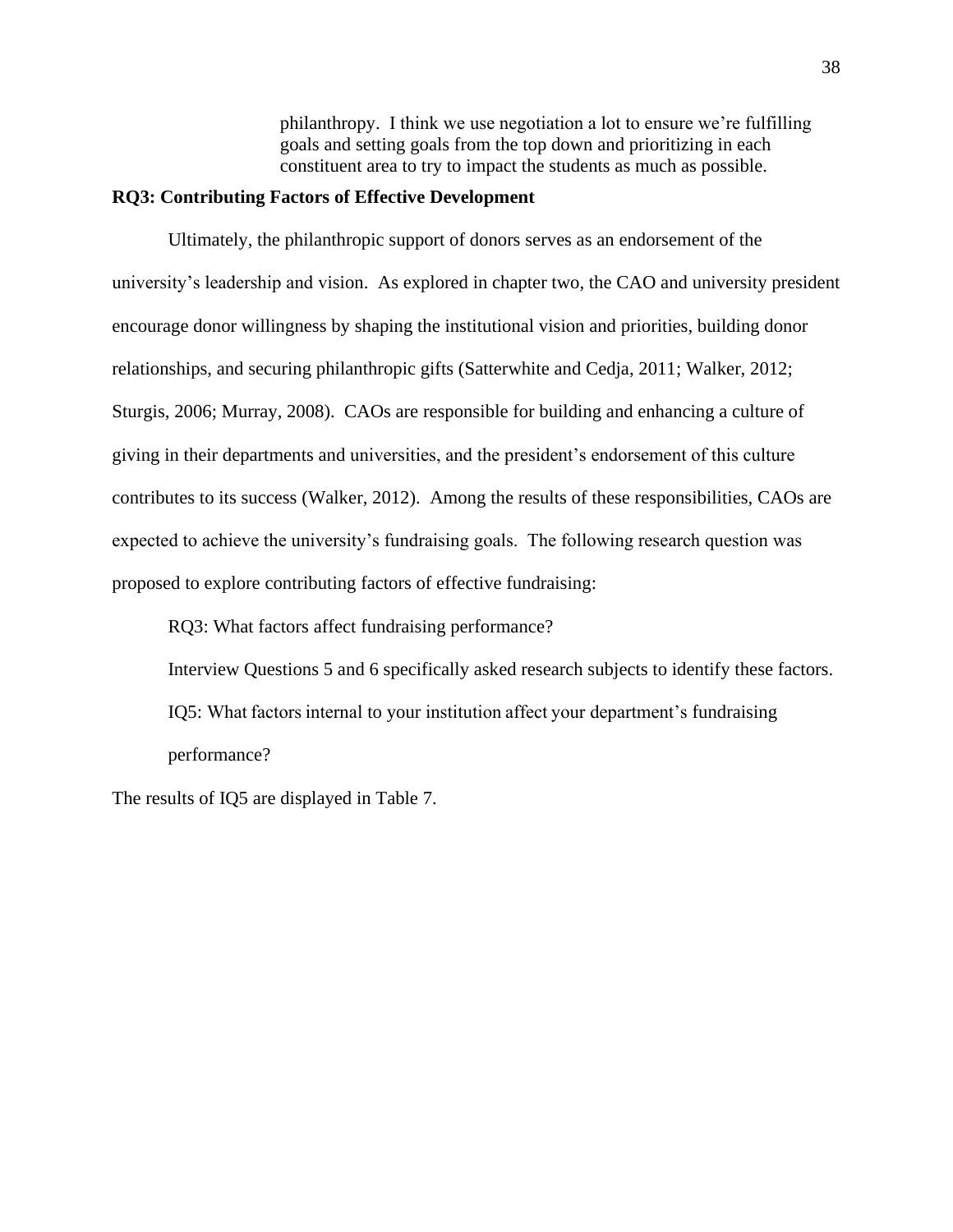Table 7

| Responses to IQ5: Internal Limitations to Fundraising |                             |
|-------------------------------------------------------|-----------------------------|
| Response                                              | Frequency $(n=8)$           |
|                                                       |                             |
| <b>Budget constraints</b>                             | 4                           |
| University leadership                                 |                             |
| Impact of philanthropy                                | 2                           |
| UP/CAO partnership                                    | $\mathcal{D}_{\mathcal{L}}$ |
| <b>Staff limitations</b>                              | 1                           |
| Institutional expectations                            | 1                           |
| Campus culture                                        | 1                           |
| University vision                                     |                             |

Four subjects identified that resource limitations, such as budget constraints or limited staff sizes, were internal limitations to fundraising success. A cluster of five subjects spoke to internal challenges regarding the perception of university leadership or the partnership between the CAO and university president.

The results of IQ6 are displayed in Table 8.

| Table 8                                               |                   |
|-------------------------------------------------------|-------------------|
| Responses to IQ6: External Limitations to Fundraising |                   |
| Response                                              | Frequency $(n=8)$ |
|                                                       |                   |
| Economic climate                                      | 5                 |
| Current events                                        |                   |
| University reputation                                 | 3                 |
| Donor willingness                                     | 3                 |
| Awareness of philanthropy                             | 3                 |
| Perception of state funding                           | 3                 |
| Leadership reputation                                 | 2                 |

Six subjects indicated that current events and the economic climate affect as external

factors which affect fundraising performance. The external reputation of a university and its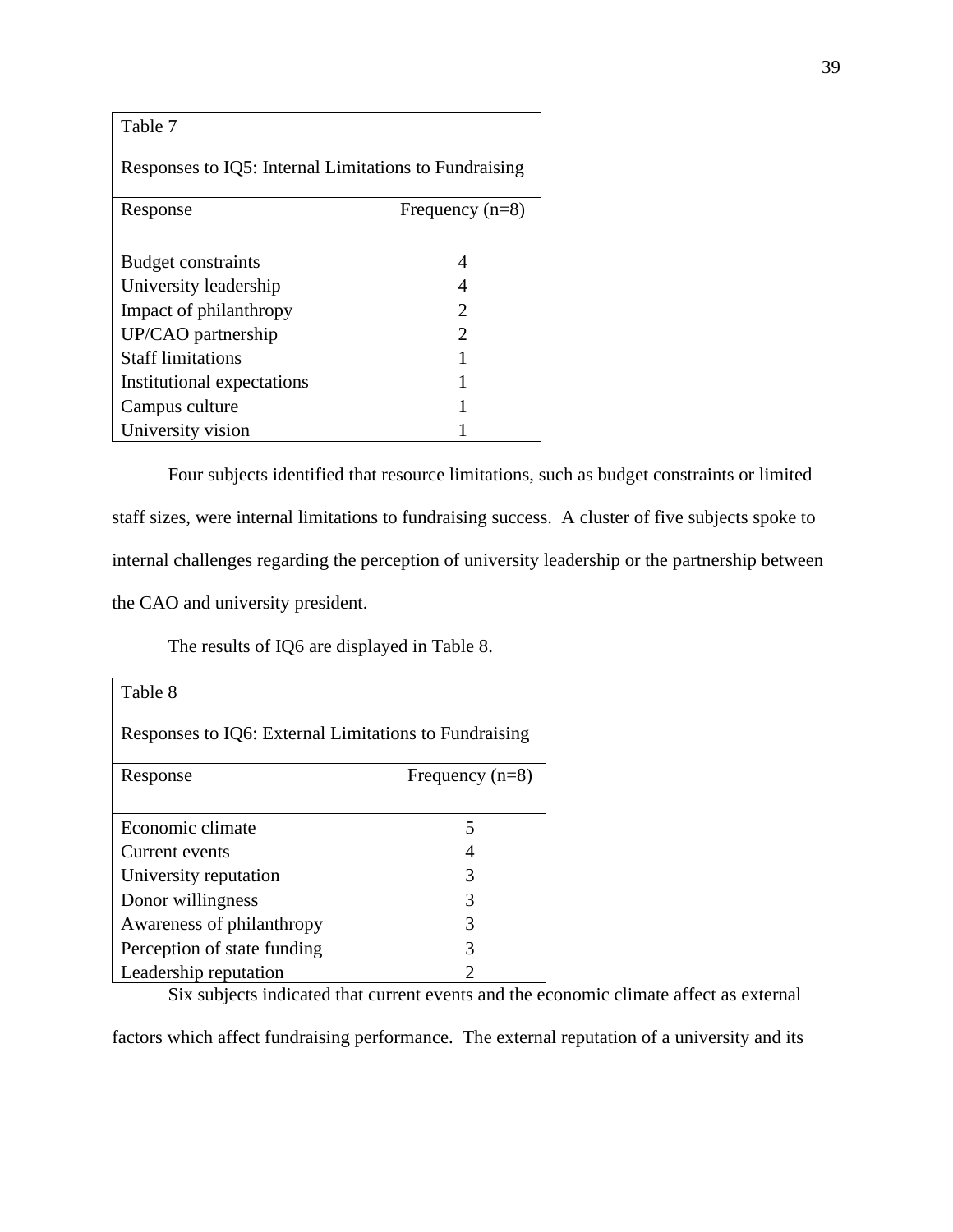leadership was mentioned by three subjects. Four subjects also directly identified donor

willingness to give as an external factor which affects fundraising performance.

# **Emergent Theme 7: Donor Willingness Affects Fundraising Performance**

An emergent theme appeared in responses to IQ 5 and IQ6 from all eight subjects. All

subjects indicated that the overall willingness of donors to give affects the university's

fundraising performance. Relevant responses which demonstrate this emergent theme include

the following:

IQ5: What factors internal to your institution affect your department's fundraising performance?

Subject 7: If we have that compelling vision that people see themselves as being able to be a part of, then I think we probably have the recipe in place, we've got the right leadership in place, if the institution isn't in a crisis, per se, and we've got the right vision, I think those three things can greatly influence the people's ability to invest in the organization.

IQ6: What factors external to your institution affect your department's fundraising performance?

- Subject 1: Making sure we had the correct fundraising projects which were speaking to the values and passions of our donors… historically, the willingness of donors to give.
- Subject 7: External... I would think, I've been doing this about 12 years, the biggest barriers externally typically are the economy and people's confidence in what the future's going to look like. The higher the degree of uncertainty, the greater the degree of the drop in fundraising. The level of, the level of wealth is relatively steady, it's just what are people willing to do with their assets? They need to be certain of the future or they are less likely to support at the time that you want them to support.
- Subject 8: Our donors have lost personal wealth, they've lost jobs, they've had to direct their dollars other places, and so that hugely affects our ability to raise money.

### **Emergent Theme 8: Donor Awareness Affects Fundraising Performance**

The role of advancement plays an increasingly prominent role at every university as its

challenges and expectations grow (Chan, 2016; Weerts, 2007). Universities increasingly rely on

alternative sources of funding beyond state appropriations and tuition dollars, including both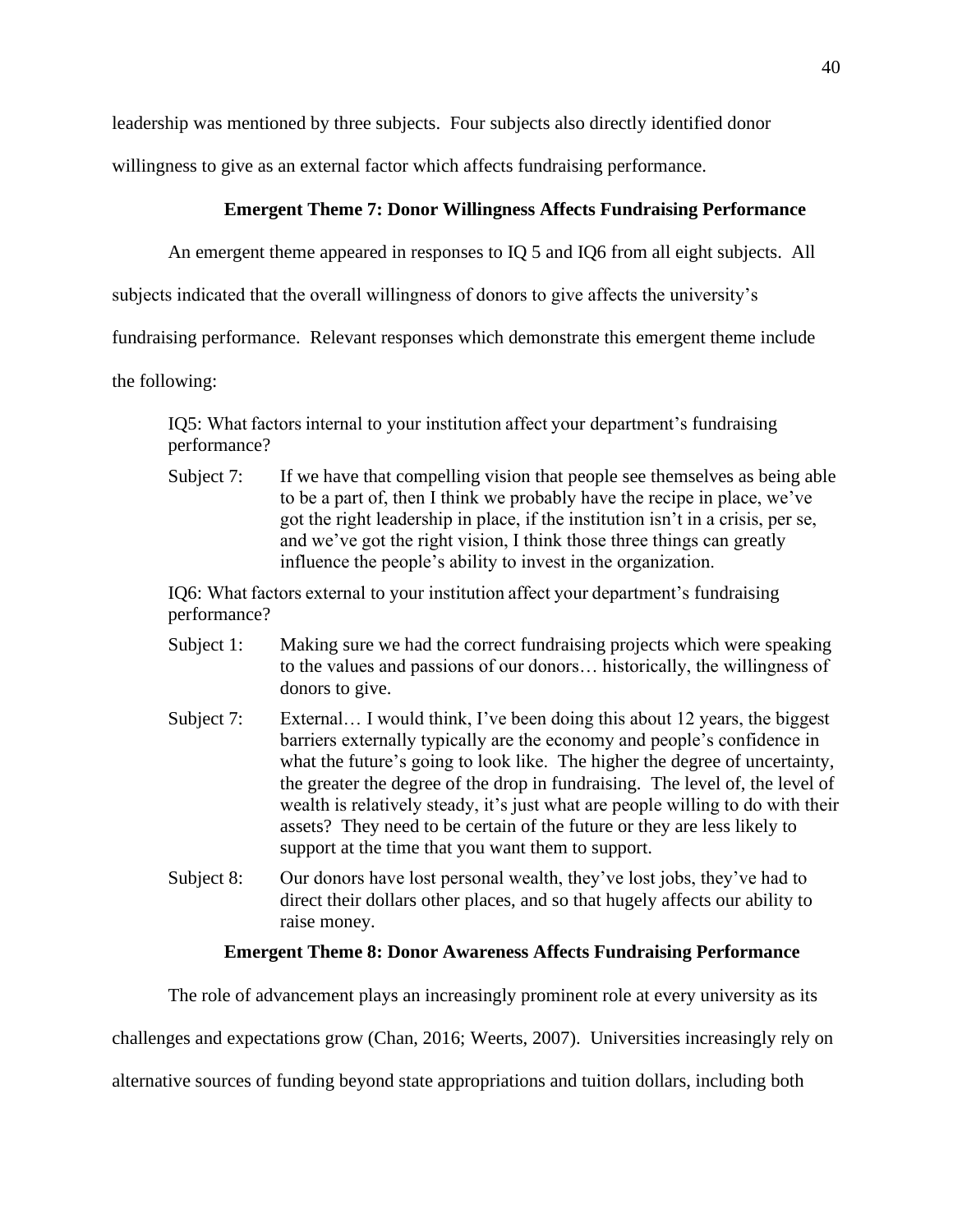donations from alumni and private supporters (Fowles, 2014; Weerts, 2007). CAOs are expected

to increase donor awareness of philanthropy and communicate its impact on the university. The

level of awareness affects fundraising performance. Four subjects indicated that these

perceptions affected the fundraising ability of the university in response to IQ 5 and IQ6.

Relevant responses which demonstrate this theme include the following:

IQ5: What factors internal to your institution affect your department's fundraising performance?

Subject 2: Prioritize fundraising for impact. Not good enough to raise money that won't be used and just sit in an account. Share that impact through donor outreach, services, and stewardship. Show impact to donors through internal actions.

IQ6: What factors external to your institution affect your department's fundraising performance?

- Subject 2: Perception among older alumni that institution is entirely state funded. No need for philanthropy. This class of donor attended when this was true – cheap and no debt. Big change maybe 15 years ago. Saying it over and over doesn't change that perception among that age group.
- Subject 4: The more people are talking about philanthropy, planned giving, see my background's in planned giving so I'll say that, charitable support, I think all boats rise with the tide.
- Subject 5: Legislative changes, state funding, if we get more state funding and we're doing well, then people don't think that we need money. If we get less state funding, people say, why doesn't the state support you, you're a state institution so you should have money.

### **Emergent Theme 9: Donor Perceptions Affect Fundraising Performance**

The reputation of the university and its leaders affect fundraising performance.

University leadership should be involved in fundraising at both the CAO and presidential level

(Walker, 2012; Murray, 2008). The CAO and president are responsible for strategic planning,

coordination of external and internal stakeholders, building effective teams, directing fundraising

activities, and optimizing resource allocation for achieving fundraising goals (Satterwhite &

Cedja, 2011). These actions influence internal and external perceptions of the university and its

leadership. Six subjects indicated that these perceptions affected the fundraising ability of the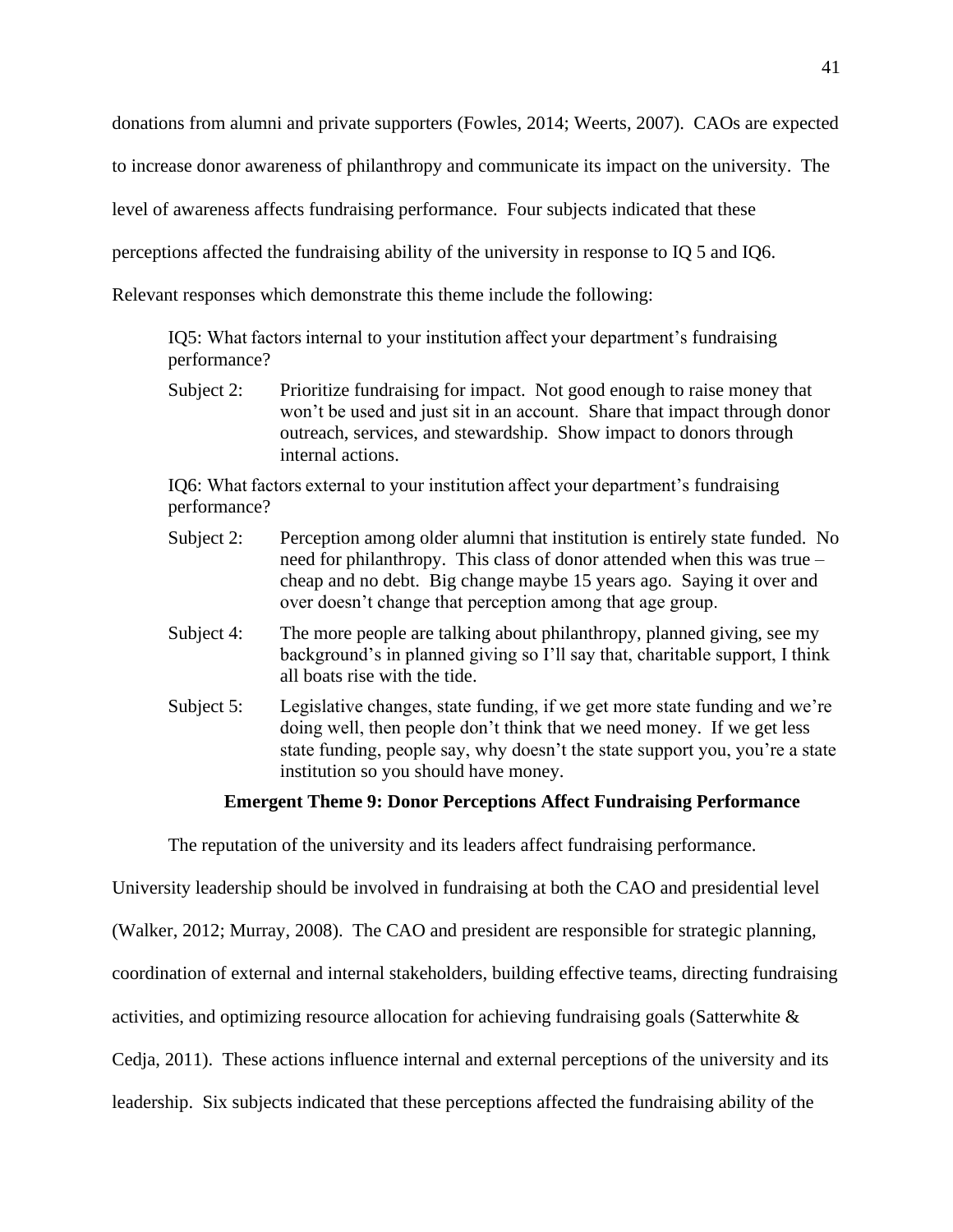university in response to IQ 5 and IQ6. Relevant responses which demonstrate this theme

include the following:

IQ5: What factors internal to your institution affect your department's fundraising performance?

Subject 3: Three years ago we had a major leadership challenge. We had a president that did not have a strong positive reputation, who was not visionary or goals focused. We had a vice president over our area that was equally challenging. That was a tremendous driver of negative force on our team. When you have donors who don't want to meet with university leadership, that's a problem. That was a big challenge.

> I say all of that to say we have a new leadership in place, a new president, new structure, new organizational structure in that there is not a vice president in the office, we are just a direct report to the president's office. That has created a strong level of trust. This president really cares about our institution, is a graduate of our institution, that has had a tremendous positive impact on our team and our fundraisers specifically. It helps most of them want to get the work done, to meet goals, to work with the president to set goals. I think that has had a really great impact internally on our team.

Subject 5: Again, I can't talk about the department, but being a separate  $501(c)(3)$ , but working very closely with the university, things that have an impact are how well the president is doing, how the president is perceived by outside constituencies, whether or not the deans are considered good leaders, whether or not faculty are considered to be productive.

> That will have a huge impact on donor relations with the university overall, not just within those departments but with the overall university. I think those are some of the areas that are critical to success in fundraising.

- Subject 6: Well, leadership. I mean if the president is not prepared to make asks, if the president is not prepared to communicate with the public and to be involved in a campaign, you're not going to be successful. So leadership is important. And then leadership in my part, my part is to hire the right people, set the right tone, and put the right goals into place.
- Subject 7: Primarily, the biggest internal factor is presidential leadership. What is the perception of the president internally and externally? That has a major impact on what is happening. I think campus culture, how are we perceived publicly? Do we feel like, does the public perceive us as moving in the right direction, as being a valuable part of the community, you know, externally. How are we perceived? University leadership and, I think, down to the next level, our Vice President for Academic Affairs, our deans, they all have to be strong leaders and people have to be willing to invest in them. So I think those are kind of the three big ones. And then I would add a fourth, do we have a vision? Right, and is it a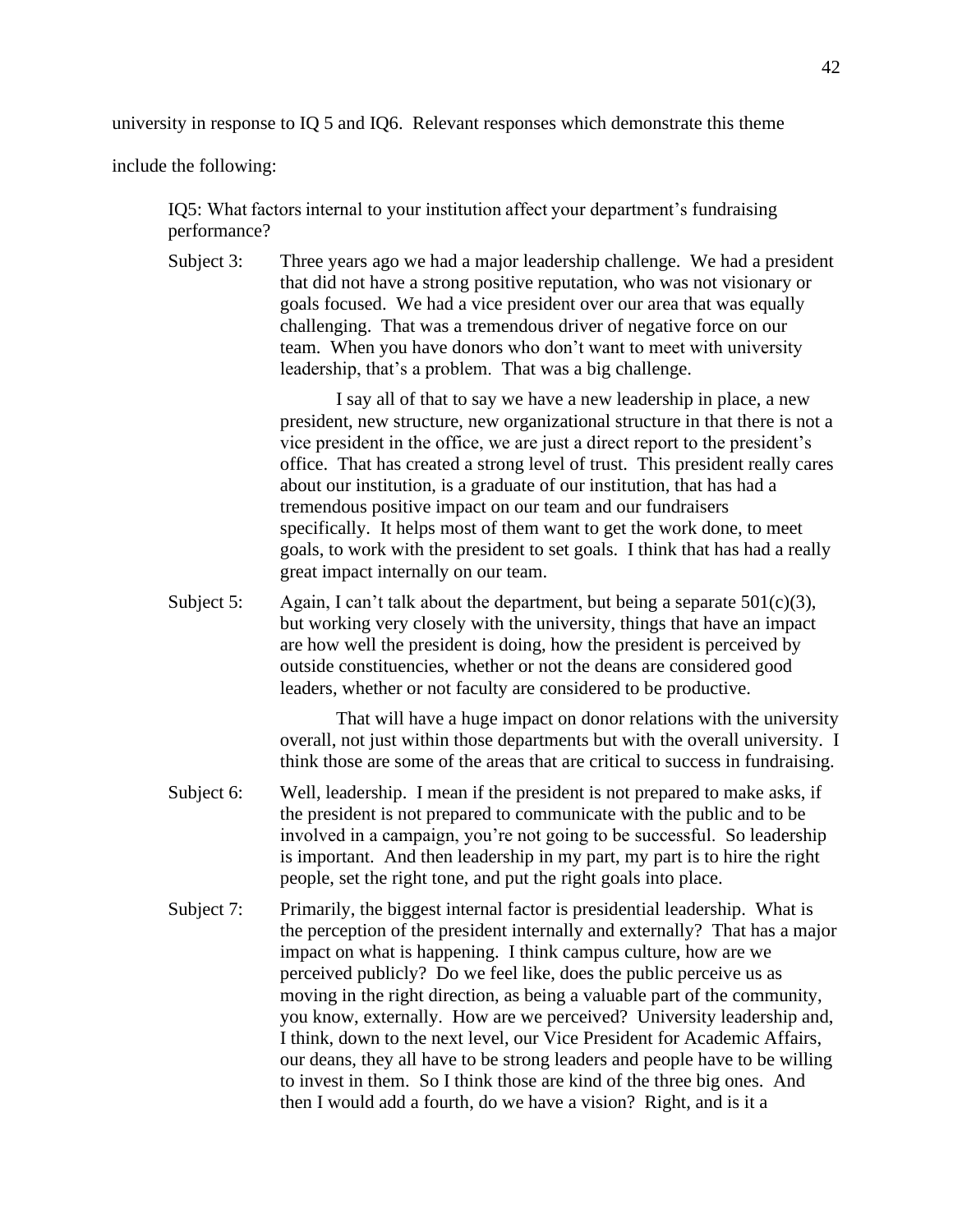compelling vision, have we cast that compelling vision for the future? If we have that compelling vision that people see themselves as being able to be a part of, then I think we probably have the recipe in place, we've got the right leadership in place, if the institution isn't in a crisis, per se, and we've got the right vision, I think those three things can greatly influence the people's ability to invest in the organization.

IQ6: What factors external to your institution affect your department's fundraising performance?

- Subject 1: Also perceptions of the university and even sometimes external perceptions of officials at the university.
- Subject 6: Locally, how does the public view your president? How does the public view your students? How does the public view the institution as a whole? So if you have a positive, people really think you're a good education system if your students are well-behaved out in the community, if your students are doing a good job, that makes a difference. And they're more likely, businesses, foundations, and individuals are more likely to give.

Outside of the local community, I think it is reputation. You know, I was up in [City] before I came here at a small school called [small Private University]. It was a private university, well, it was in the shade of [large Private University]. [Large Private University] has a reputation around the world. All you got to do is say [large Private University] and they're throwing money at you. That's, that's PR right there. They have amazing PR because people know it's a great school, it's the best [religious] school in the country, I mean, they have all of these things. That's what it can do for you externally.

# **Emergent Theme 10: Current Events and Economic Climate**

A theme is apparent in responses to IQ6. Six subjects indicated that current events and

the economic climate impact the willingness of donors to give. Relevant responses which

demonstrate this theme include the following:

IQ6: What factors external to your institution affect your department's fundraising performance?

Subject 3: Right now it is a world-wide pandemic that is having a tremendous impact on what we're doing.

> Our students are financially, their families are financially impacted by what we're doing. Over 45% of our student body are First-Generation college students, and so their families are falling into the demographics experiencing unemployment issues.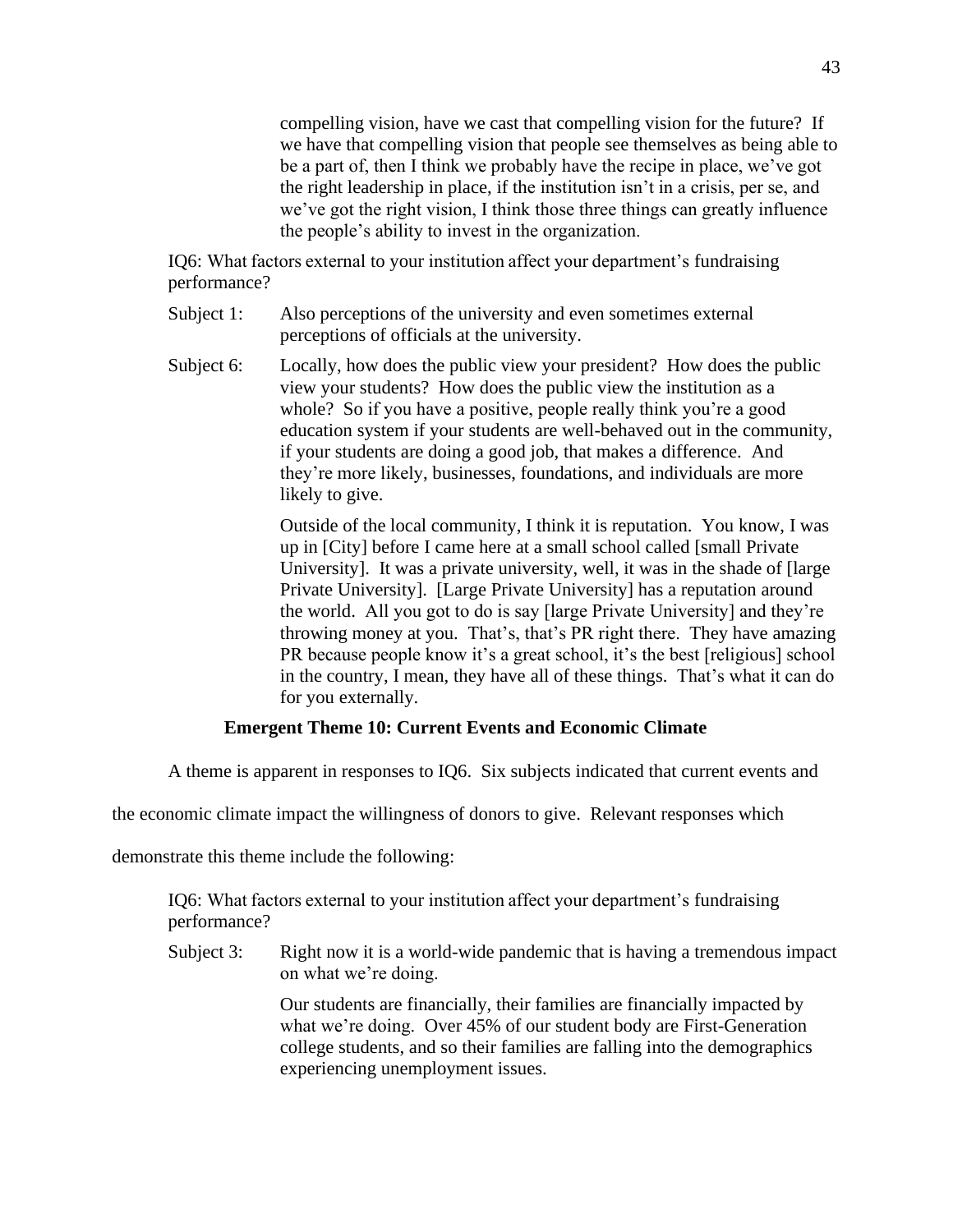- Subject 5: Externally…. Current events that create a need from especially granting agencies. For instance, currently the COVID-19, in a way, funding that would normally be program and project oriented and, especially granting agencies, private foundations are focused 100% on humanitarian efforts created by COVID-19. Sometimes that's a hurricane in a certain area, or whatever that might be, those are some things that can have dramatic impact on your ability to get grants.
- Subject 7: I would think, I've been doing this about 12 years, the biggest barriers externally typically are the economy and people's confidence in what the future's going to look like. The higher the degree of uncertainty, the greater the degree of the drop in fundraising. The level of, the level of wealth is relatively steady, it's just what are people willing to do with their assets? They need to be certain of the future or they are less likely to support at the time that you want them to support.

# **RQ4: Adaptations of Strategic Leadership**

As departmental heads, CAOs face challenges related to organizational effectiveness,

including the roles of both leadership and management. As discussed in chapter 2, the scope and expectations of the CAO role have grown while the advancement field grew in complexity and importance throughout the  $20<sup>th</sup>$  century (Sturgis, 2006). Today, this position manages an advancement department and serves as the primary fundraising partner of the university president (Chan, 2016; Sturgis, 2006). The following research question was proposed to explore how CAOs respond to the challenges of the position:

RQ4: How do CAOs adapt to limitations on the effectiveness of strategic leadership?

Research Question 4 was explored through Interview Questions 7 and 8. These questions

specifically asked research subjects about leadership challenges.

IQ7: What, if anything, limits the effectiveness of your leadership?

Responses to IQ7 are shown in Table 9.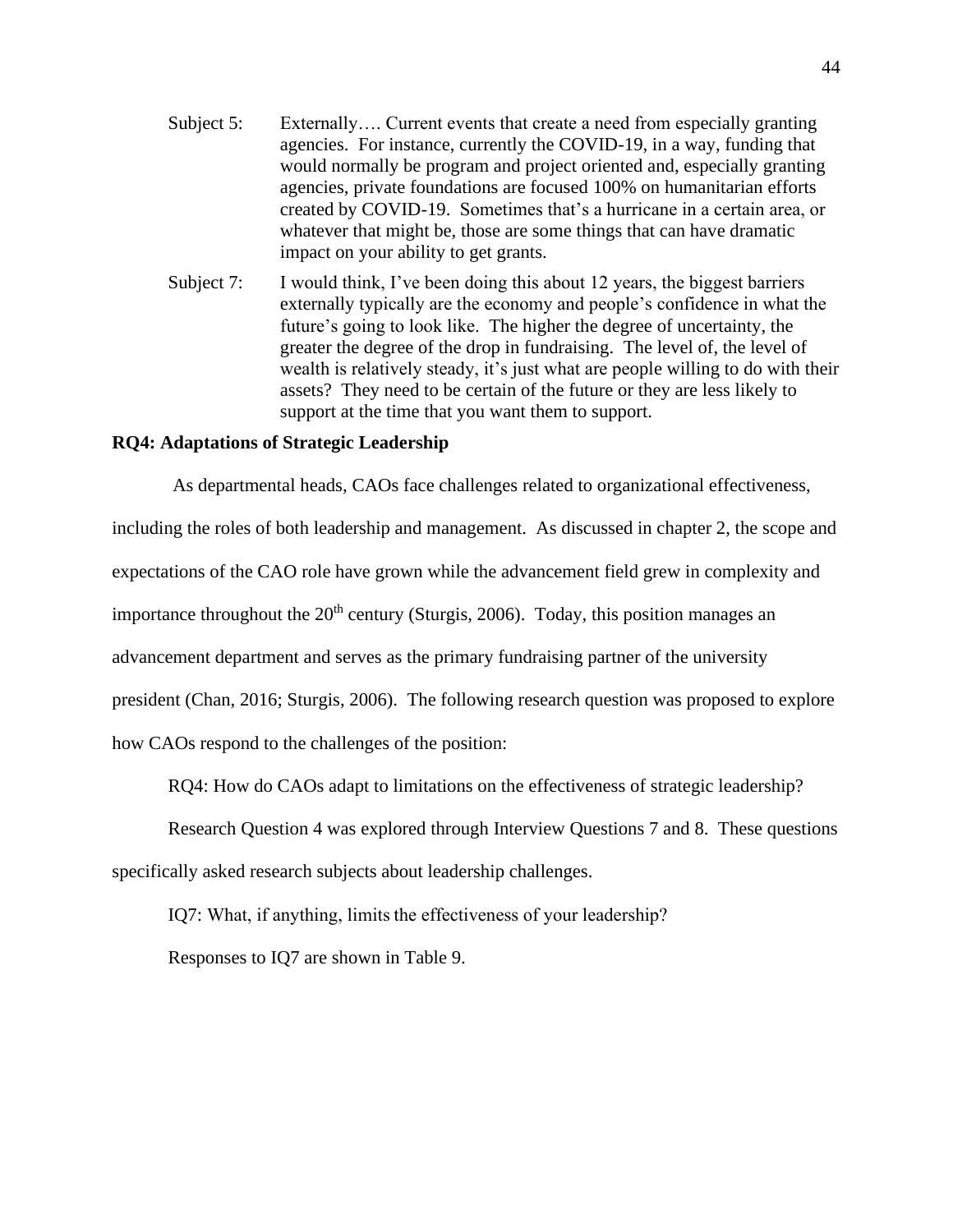| Fable |  |
|-------|--|
|-------|--|

Responses to IQ7: Limitations to Effective Leadership

| Response                          | Frequency<br>$(n=8)$        |
|-----------------------------------|-----------------------------|
| Wasted time                       | 3                           |
| Limitations of budget             | $\mathcal{D}_{\mathcal{L}}$ |
| Administrative tasks              | $\mathcal{D}_{\mathcal{L}}$ |
| Perceived limits on authority     | $\mathcal{D}_{\mathcal{L}}$ |
| Limitations of staff              |                             |
| External factors                  |                             |
| Lack of communication             |                             |
| Personal strengths and weaknesses |                             |

Responses to IQ7 demonstrate challenges relating to both resource management and leadership capability. Four subjects indicated that challenges related to resource management, such as budget, staff limitations, or time, limited the effective of leadership. Five subjects indicated other challenges broadly related to leadership capability.

IQ8: How do you compensate for limits on the effectiveness of strategic leadership?

Responses to IQ8 are shown in Table 10.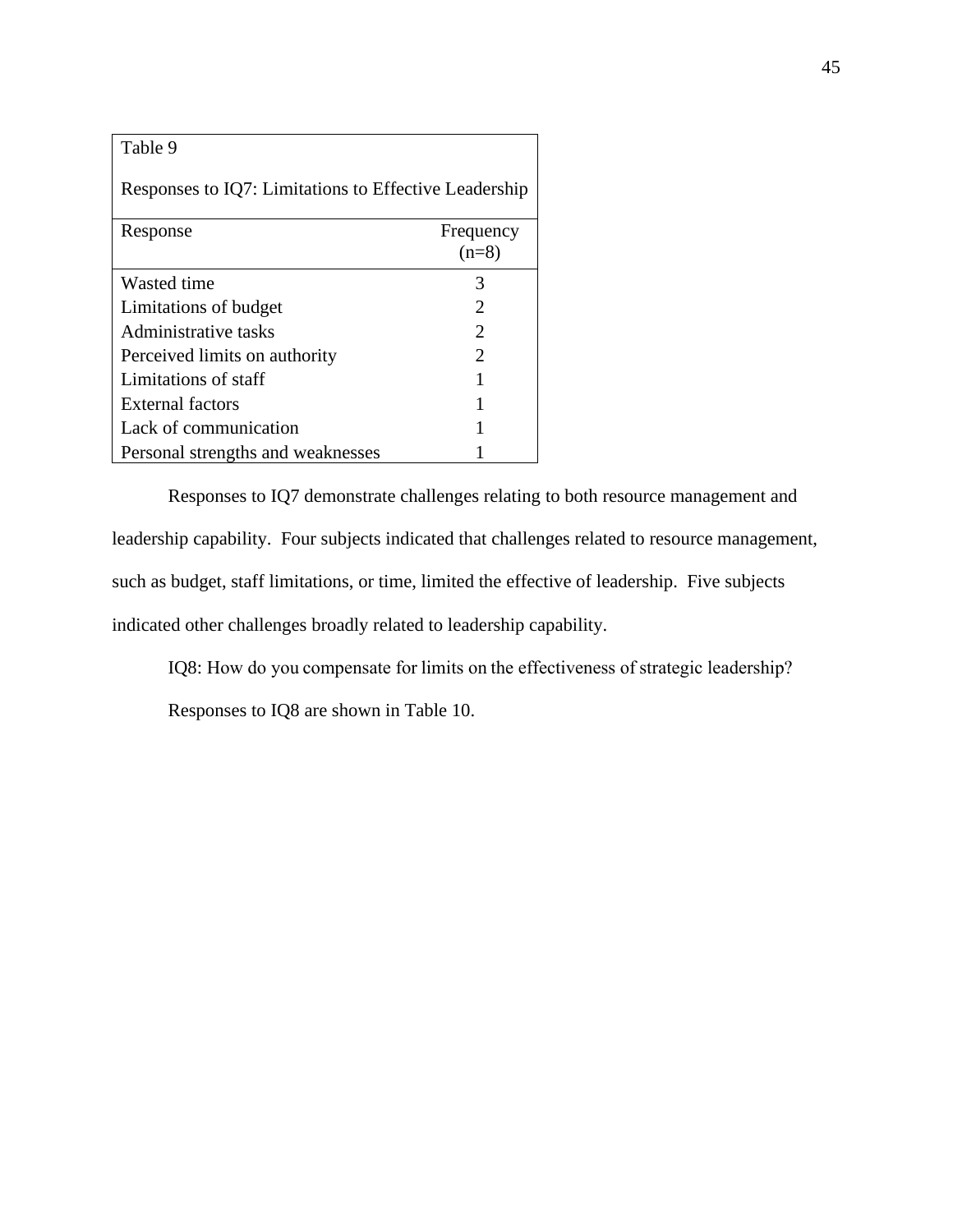| Table 10                                                           |                             |
|--------------------------------------------------------------------|-----------------------------|
| Responses to IQ8: Adaptations to Limits on Effective<br>Leadership |                             |
| Response                                                           | Frequency<br>$(n=8)$        |
| Effective management                                               | 4                           |
| Donor impact                                                       | 3                           |
| Hard work                                                          | 3                           |
| Manage time effectively                                            | $\mathfrak{D}$              |
| <b>Advancement Skills</b>                                          | $\mathcal{D}_{\mathcal{A}}$ |
| Technology improvements                                            | 1                           |
| Big picture thinking                                               |                             |
| Strong relationships                                               |                             |
| Transparency and communication                                     |                             |

Responses to IQ8 indicate a mix of effective management strategies and skill

competencies. The responses from six of eight subjects indicated measures taken to increase the effective management of time and staff. The responses of five subjects emphasized the importance of advancement and leadership skill competencies.

# **Emergent Theme 11: The Necessity of Effective Management**

An emergent theme appeared in responses to IQ7 and IQ7 from subjects. A total of six subjects indicated that effective management is linked to effective strategic leadership. Four subjects identified that challenges related to management, such as limited time, staff, and budgets, limited the effectiveness strategic leadership. Additionally, six subjects indicated that these challenges need to be effectively managed by CAOs. Relevant responses which demonstrate this emergent theme include the following:

IQ7: What, if anything, limits the effectiveness of your leadership?

Subject 1: Probably I would say that, day to day mundane operational issues that have a tendency to take up time and not allow a leader to sit back and see the whole picture. You can get into an activity or an event, or expectation of task, whatever it may be, and become so busy with that. I mean meetings and meetings. You get bogged down in those things and you don't step back and look at the large picture. It's very important for a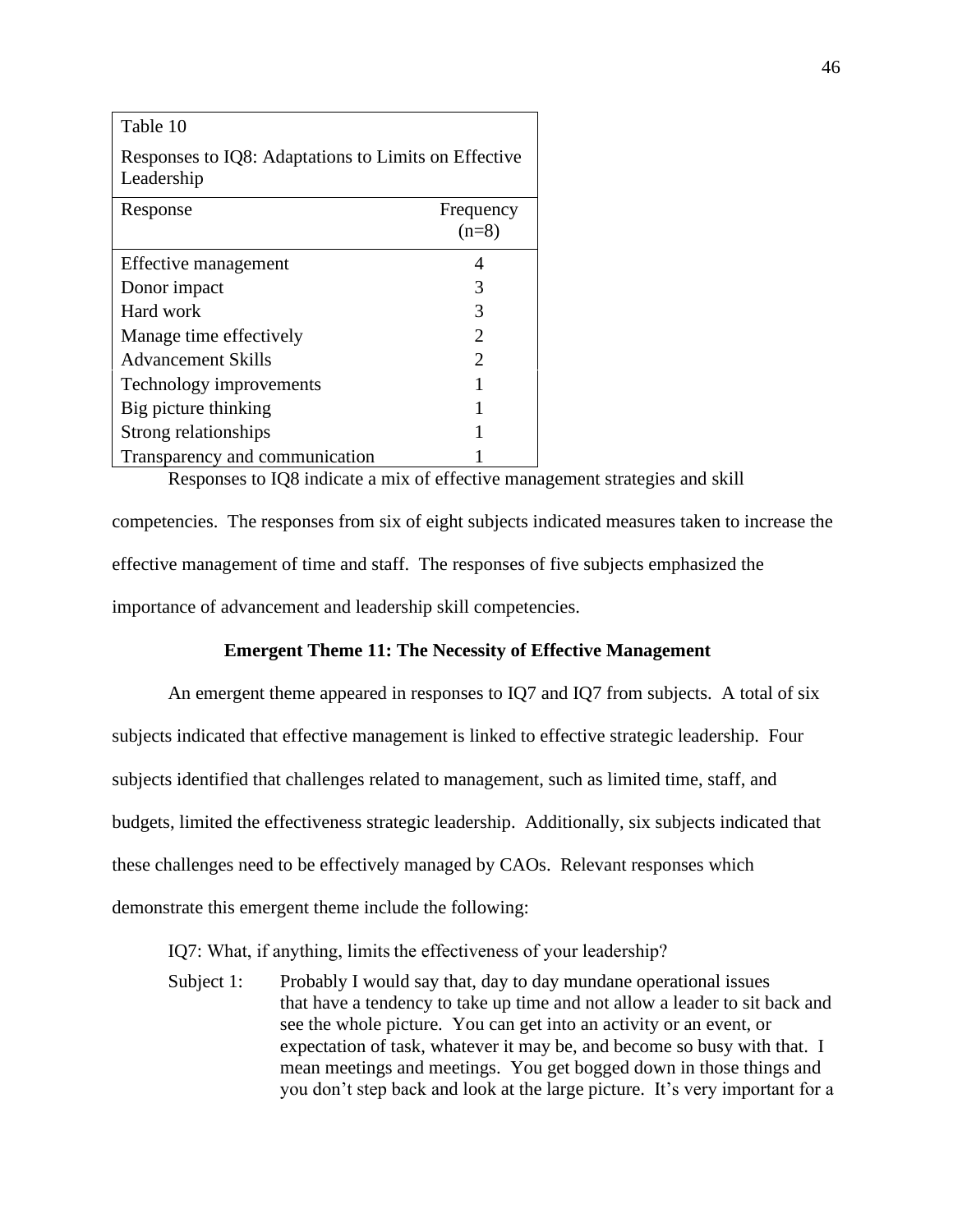leader to sit back and look at the large picture: how are things moving, how is the entire operation occurring, are things in every area where they need to be, and sometimes when you get bogged down in the daily activities and requirements, it has a tendency to limit that.

- Subject 2: Resources, time, human talent. Never enough at current institution. Both external and internal resources were more accessible and available at [Private University] where career started.
- Subject 3: I think that budget situations limit the impact of my leadership because I have to… You can't necessarily make the best decisions for your team if you don't have the dollars you need to follow through on that. I think a limiting budget is a big factor that impacts my leadership.
- Subject 6: Paperwork. Administration. I'm a fundraiser and I came from the private university world. Then I came here to meetings. I mean, I came here and they just suck the life out of you, they want you in a meeting. I have a one on one with the president twice a week. Not only do I meet, I'm sorry, I mean I meet him one on one once a week, but then I meet him as an executive committee once a week, then I meet him as a cabinet once a week. So now I have three standing meetings with the president. And the cabinet and the EC, those can go on, they've gone upwards of three hours, easy. That's a waste of my freaking time. I need to talk to the president, I need to meet. I don't need to sit in three-hour meetings three times a week. So that's part of it.

And then, yes, we need paperwork. I'm a very flat, I've got twenty something people that work for me, and I have no middle managers. Ok? Me, and everybody else. Now I do that on purpose because I think you get more work done, because middle managers don't work. They do paperwork. Well, that means somebody has got to do it. So I'll have a secretary, or me, will have to do it. And that kind of ties me down a little bit. You know, you kind of weigh the options. Do I want more middle managers and less people out on the road, or do I want more people on the road and less middle managers? I've chosen the latter.

IQ8: How do you compensate for limits on the effectiveness of strategic leadership?

Subject 1: I think you have to schedule time and I mean on the calendar, block out time, where you have nothing else to do for several hours. So you can sit back, think, reflect, you know, make plans or whatever it may be, and close the door so there's no interruptions. I think you have to intentionally schedule time in your calendar to provide that strategic leadership reflection time. The other thing I would say too, is and I guess this speaks to the same point, is try not to take on daily, try not to take on activities that require you to manage a project. I know that sounds like you're not doing work, but in the end, that's what managers are for, that's what directors are for, that's what your staff is for, to manage the project. I think it's important for the leader to remain separate from that. If you take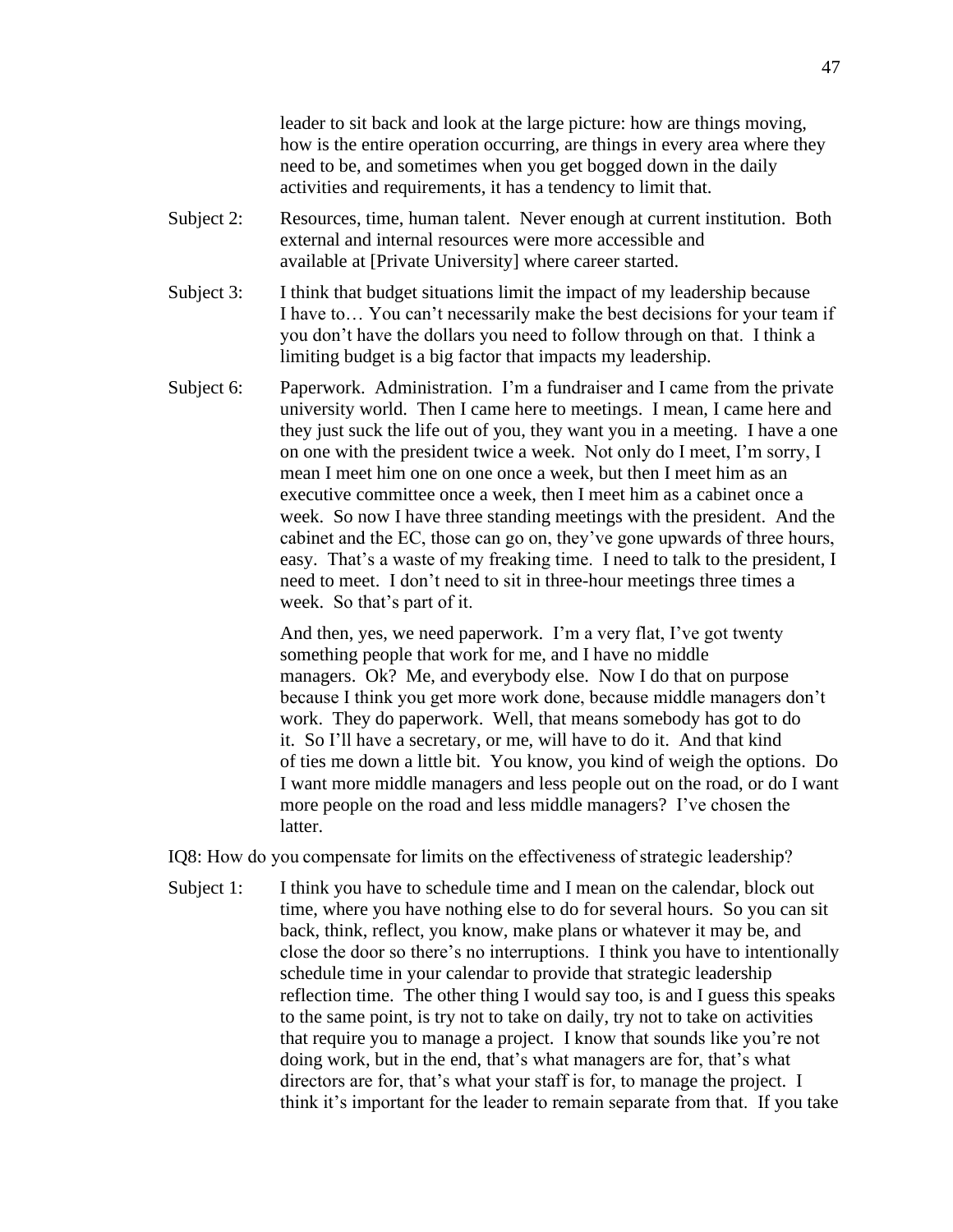on too many projects, you get bogged down in the management of them, the daily activity of, the tasks of them. You're not leading, all you're doing is managing. I think it's important for the leader to, not that you totally don't take on any projects, but that you limit the number of actual projects you have, in order for you to sit back, see the whole picture, make sure the whole organization is working appropriately.

- Subject 3: I'll go back to that situation I was in when we did not have really great leadership. I think that you have to be even more of a strong leader of your team when you have poor leadership above you. I think that you have to manage up and manage down in a very different way when you have poor leadership in place.
- Subject 6: Oh, and second to that is technology. I've been pretty, and I'm not the most technologically savvy fellow in the world, but I've been able to upgrade our technology to where we save quite a bit of time.
- Subject 7: One of the things I've been blessed with is our ability to generate our own revenue. So our foundation has the ability, unlike other [State University system] foundations, we use our endowment management fee and our gift administration fee to primarily fund our operations along with some university support. That's been a real benefit that I had nothing to do with, I walked into it and it's just been a great tool. So that's been a compensation to what, when I hear my colleagues talk, the real challenge is staffing given our current union models. So I think that has been a challenge for others. It hasn't been a challenge for myself just because I have so much flexibility and I can hire in a different method and manage in a different method then others. That's been a real positive.

#### **Emergent Theme 12: Leadership Capacity and Competence Affects Strategic**

### **Leadership**

An emergent theme appeared in responses to IQ7 and IQ7 from subjects. A total of six subjects indicated that leadership capacity affects strategic leadership. Four subjects identified that leadership deficiencies affect the effectiveness strategic leadership. Five subjects indicated that these challenges need to be effectively overcome by CAOs. Additionally, five subjects mention competence in the advancement field. Relevant responses which demonstrate this emergent theme include the following:

IQ7: What, if anything, limits the effectiveness of your leadership?

Subject 1: Probably I would say that, day to day mundane operational issues that have a tendency to take up time and not allow a leader to sit back and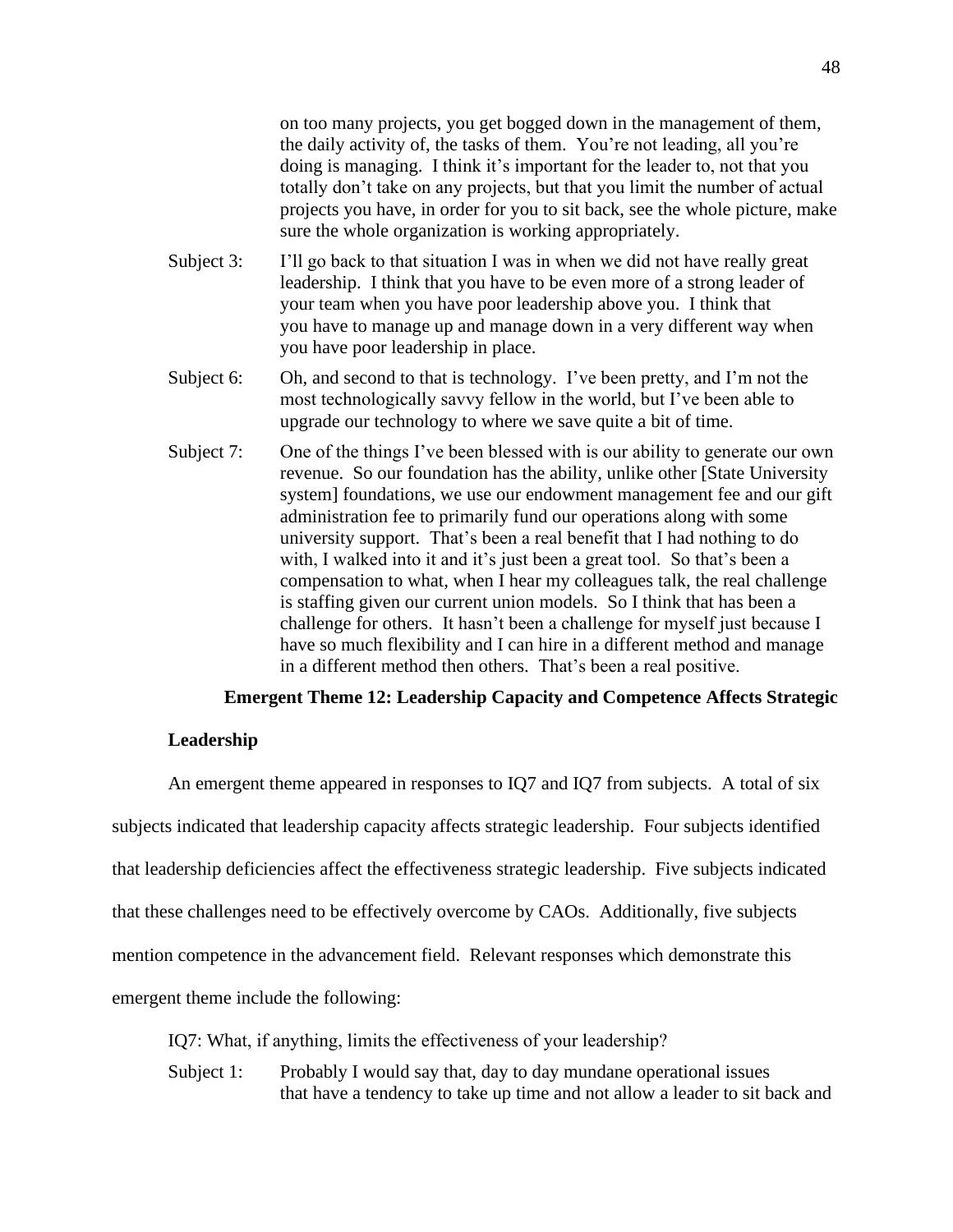see the whole picture. You can get into an activity or an event, or expectation of task, whatever it may be, and become so busy with that. I mean meetings and meetings. You get bogged down in those things and you don't step back and look at the large picture. It's very important for a leader to sit back and look at the large picture: how are things moving, how is the entire operation occurring, are things in every area where they need to be, and sometimes when you get bogged down in the daily activities and requirements, it has a tendency to limit that.

- Subject 3: The force of this pandemic has changed how we do business in a very short amount of time. We're trying to find our way through. I've been doing this for almost 25 years now, and when you have such a great change in such a short time, everything you thought you knew about how to lead a fundraising team has been put into question. You really are just forced to do everything different and find a new way. In some ways that's really great, and in some ways that's limiting until you can figure out what the best path forward is.
- Subject 4: I think an impact on my leadership, on my division, for the past couple of years I've been Interim Vice President. The interim part impacts the effectiveness of my leadership. I'd like to think it doesn't, but it does. Right now we're talking about what the next step is because I'm only interim for another month, but we don't, we aren't searching for anybody. So likely I'm going to continue. How do I continue? That's been an influencer of my effectiveness, not necessarily to our donors, but within the university.
- Subject 5: I think that communication has to be very robust, especially when you're an outside organization. It's difficult to lead if you don't know where you're going and try to get people to follow in a direction that you're not sure what that direction is. I think that when we have a lack of communication, I would say the same thing as having worked in a department in a university as well, communication is the key. If you don't have a strong communication plan and strong communication with your dean, it's hard to lead people.

You have to have strong communication and you have to have a strong idea of what the overall goals are. Those goals need to stay flexible, but they also need to stay pretty permanent, at least for a while until you reach them and can move forward. Otherwise you can't lead.

IQ8: How do you compensate for limits on the effectiveness of strategic leadership? 

Subject 1: I think you have to schedule time and I mean on the calendar, block out time, where you have nothing else to do for several hours. So you can sit back, think, reflect, you know, make plans or whatever it may be, and close the door so there's no interruptions. I think you have to intentionally schedule time in your calendar to provide that strategic leadership reflection time.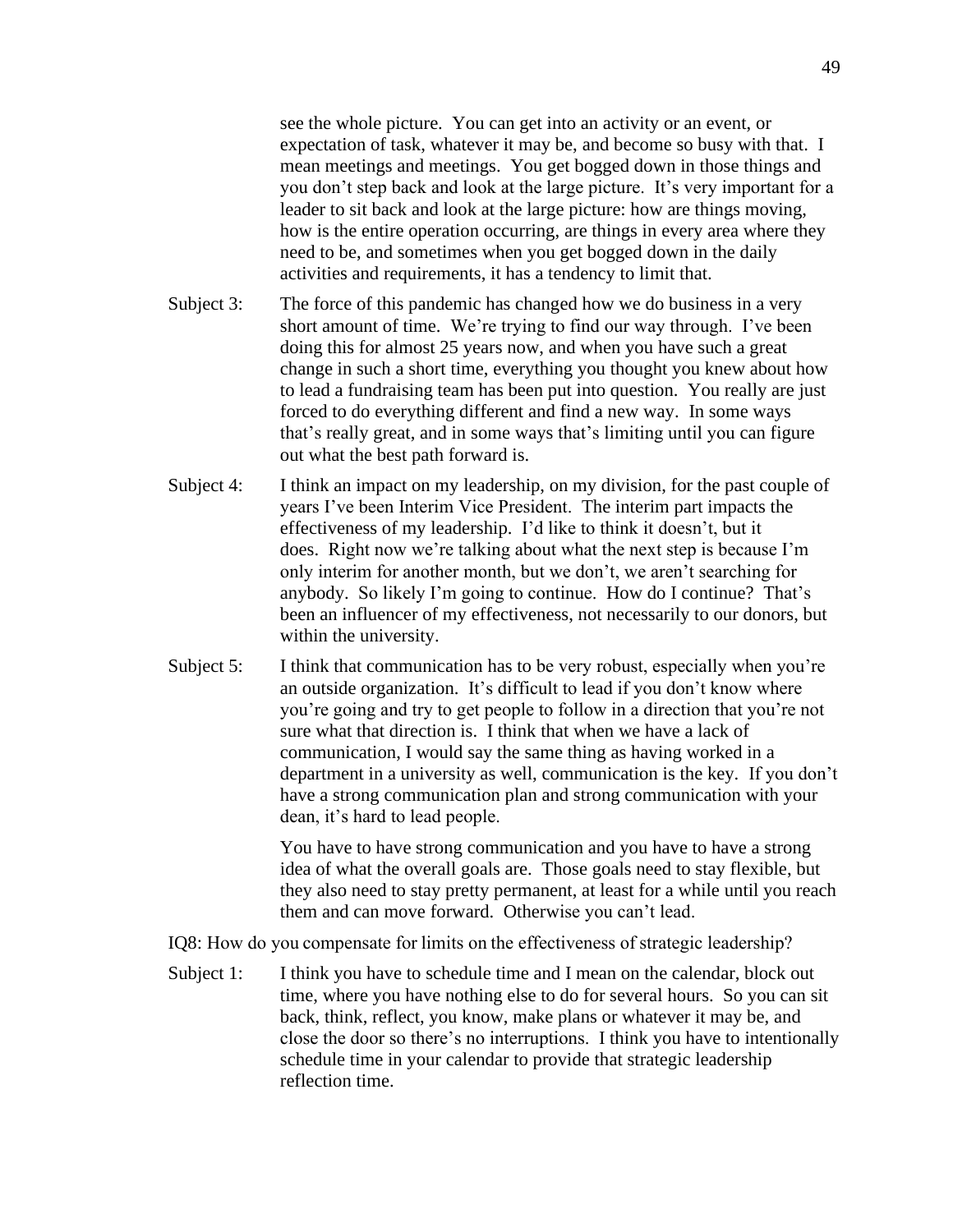- Subject 2: Leadership is most important when it comes to fundraising your leader must be good at this, too.
- Subject 3: I'll go back to that situation I was in when we did not have really great leadership. I think that you have to be even more of a strong leader of your team when you have poor leadership above you. I think that you have to manage up and manage down in a very different way when you have poor leadership in place. I think that it always comes back to the donor and it always comes back to the impact. You have to take everything else out of the equation. You remind your team that you work with donors to impact students. As long as you can keep the "why" on the table all of the time, despite everything else going on internal and external, that's how you have the greatest impact.
- Subject 4: Hard work. Hard work, I mean what I've tried to do over the past 2 years is build a team, and the team is doing well. Continuing to focus on the people that work with me and for me has been, has allowed us to continue to move forward in our efforts, even though we're not quite as strategic as we should be as a university. So hard work, transparency, communication, in all respects is an important factor in overcoming those limitations.
- Subject 7: So from a compensation standpoint, I think that the only other thing maybe just going back to your question 7 is just people's level of awareness of philanthropy at the public university, and why it's so important. So I think that's been the challenge and I think, answering that in one of your previous questions, we really just have to make the case and build relationships with people. Which is just basic advancement work, making our case and building relationships, and moving up people's philanthropic interest scale. I think that's how we would compensate for that.

# **Summary**

The researcher used individual interviews and document review to collect the data for this study. Eight Chief Advancement Officers (CAOs) of similar four-year, publicly funded universities participated in interviews for this study. Twelve themes emerged from the research data: 1) effectiveness is measured with performance metrics; 2) set and communicate clear expectations; 3) regularly review progress toward goals; 4) strategic planning shapes university goals and priorities; 5) CAOs influence university leaders; 6) CAOs use authority to align departmental goals with university goals; 7) donor willingness affects fundraising performance; 8) donor awareness affects fundraising performance; 9) perceptions of the university and its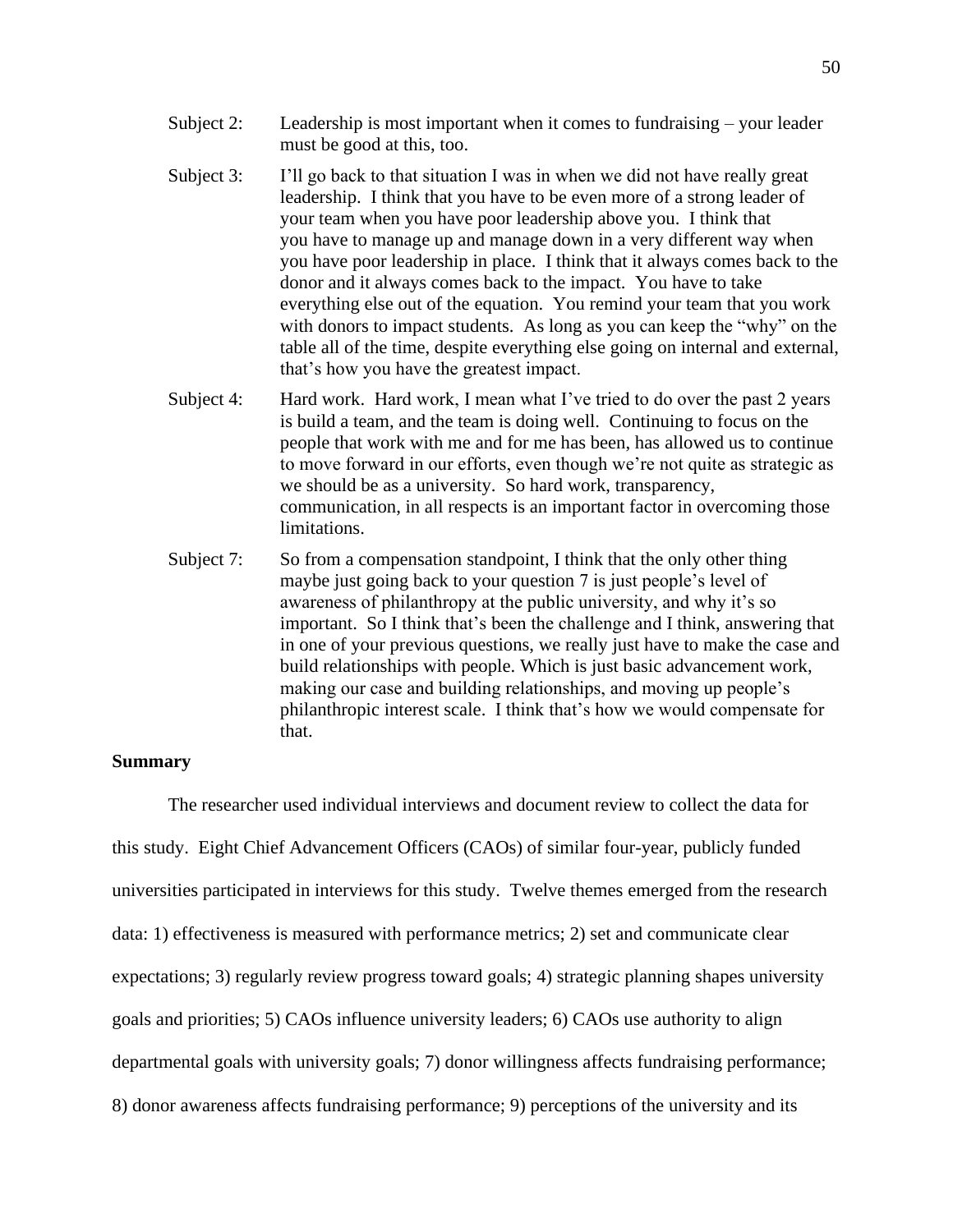leaders affect fundraising performance; 10) economic climate and current events affect fundraising performance; 11) effective management contributes to strategic leadership; and 12) leadership capacity affects strategic leadership. The research questions and emergent themes for this study are summarized in Table 11. Chapter four presented relevant demographic data and the objective findings of this study. Chapter five contains a discussion of the results, comparisons to literature and the theoretical framework, implications for advancement leaders, and recommendations for future research.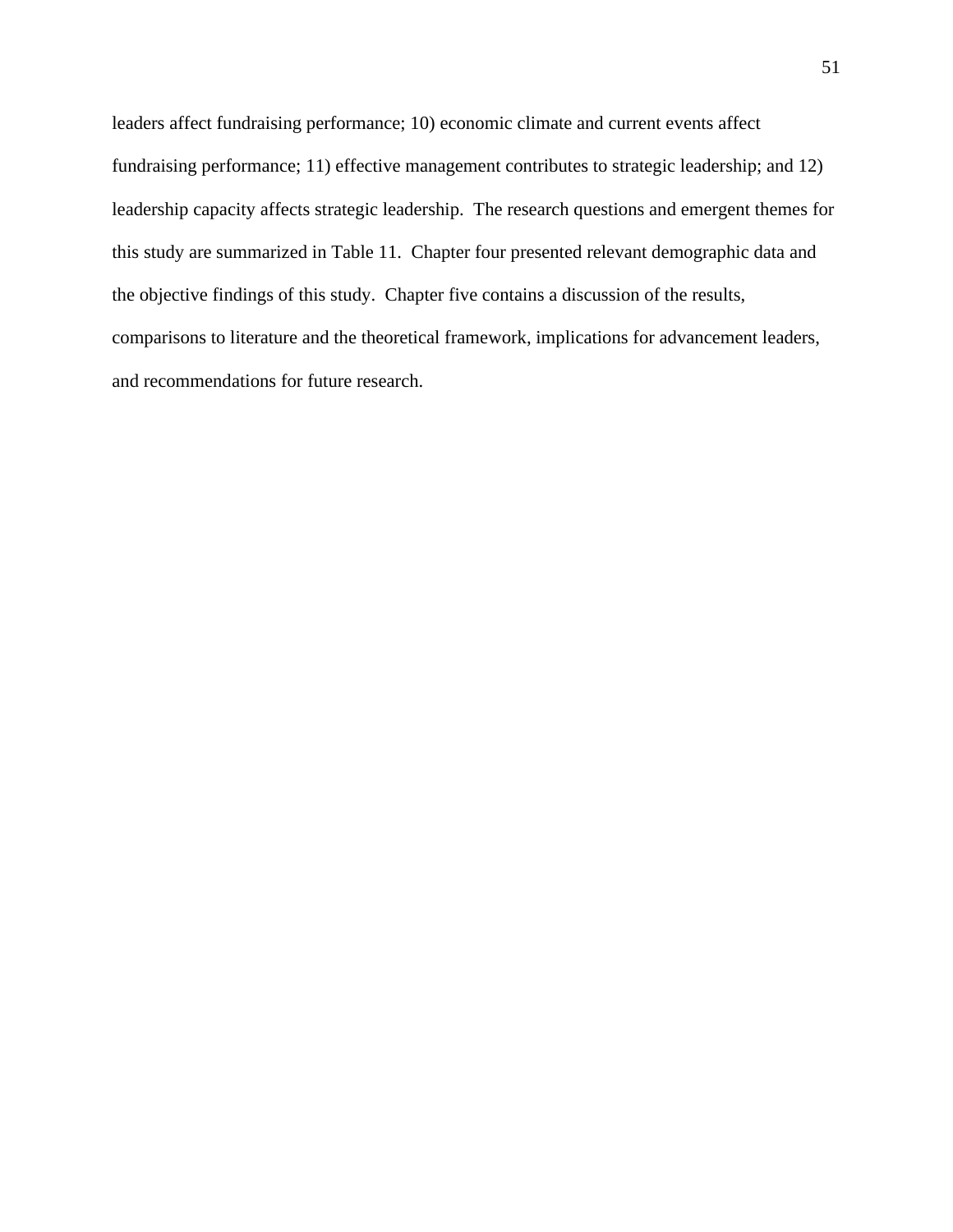| Table 11                                                                                               |                                                                 |
|--------------------------------------------------------------------------------------------------------|-----------------------------------------------------------------|
| <b>Summary of Emergent Themes</b>                                                                      |                                                                 |
| <b>Research Question</b>                                                                               | <b>Emergent Theme</b>                                           |
| RQ 1: What are effective<br>leadership strategies<br>for CAOs within their<br>fundraising departments? | 1. Effectiveness is measured<br>with performance metrics        |
|                                                                                                        | 2. Set and communicate clear<br>expectations                    |
|                                                                                                        | 3. Regulary review<br>performance metrics                       |
| RQ 2: How are leadership<br>strategies used by CAOs                                                    | 4. Strategic planning shapes<br>university goals and priorities |
| aligned with institution-level<br>goals?                                                               | 5. CAOs influence university<br>leaders                         |
|                                                                                                        | 6. University goals drive<br>advancement goals                  |
| RQ 3: What factors contribute<br>to the effectiveness of                                               | 7. Donor willingness to give                                    |
| strategic leadership?                                                                                  | 8. Donor awareness of<br>philanthropy                           |
|                                                                                                        | 9. Perceptions of university<br>and leadership                  |
|                                                                                                        | 10. Economic climate and<br>current events                      |
| RQ 4: How do CAOs adapt to                                                                             | 11. Effective management                                        |
| limitations on the<br>effectiveness of strategic<br>leadership?                                        | 12. Leadership capacity                                         |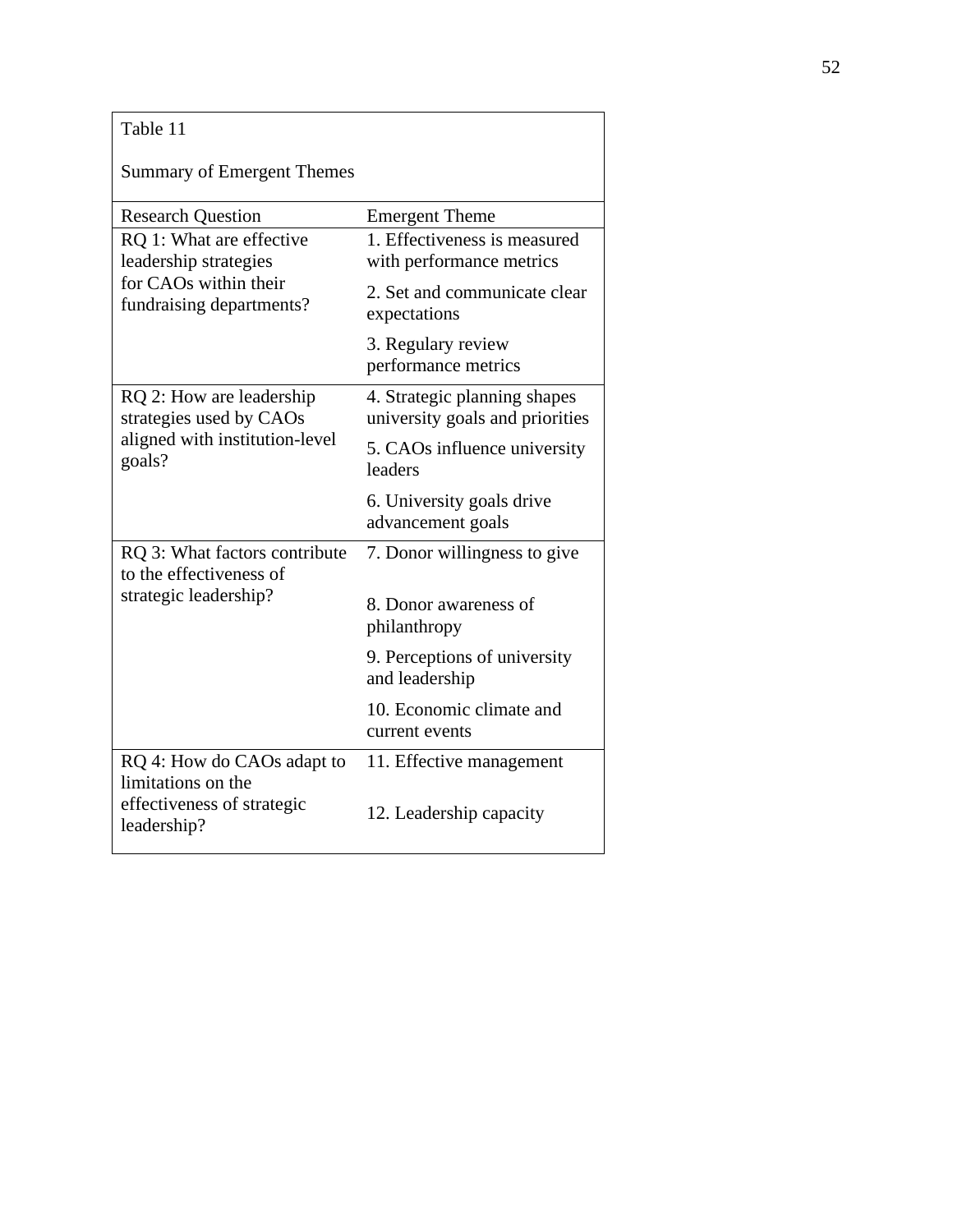#### **CHAPTER V**

# **DISCUSSION AND CONCLUSIONS**

This research study explored leadership strategies used by Chief Advancement Officers (CAOs) at four-year, publicly funded universities. Earlier chapters introduced the study, reviewed relevant literature, and provided the methodology. The previous chapter described participant demographic information, analyzed data collected in the study, and summarized the findings through emergent themes. This chapter reintroduces the purpose of the study and discusses the findings in relation to the theoretical framework. Finally, it offers conclusions from the research, leadership implications, and areas for further research.

The purpose of this study is to determine effective leadership strategies for CAOs at fouryear, publicly funded universities. Research questions examined the roles, actions, and decisions of CAOs within fundraising departments and throughout the overall university.

Questions researched in this study are:

RQ 1: What are effective leadership strategies for CAOs within their fundraising departments?

RQ 2: How are leadership strategies used by CAOs aligned with institution-level goals? RQ 3: What factors contribute to the effectiveness of strategic leadership?

RQ 4: How do CAOs adapt to limitations on the effectiveness of strategic leadership?

This qualitative study interviewed eight individual CAOs of similar four-year, public universities. Each subject was treated individually. Data from individual interview transcripts were analyzed through the theoretical framework of Strategic Leadership Theory and in relation to the research questions in this study. Twelve themes emerged from the research data: 1) effectiveness is measured with performance metrics; 2) set and communicate clear expectations; 3) regularly review progress toward goals; 4) strategic planning shapes university goals and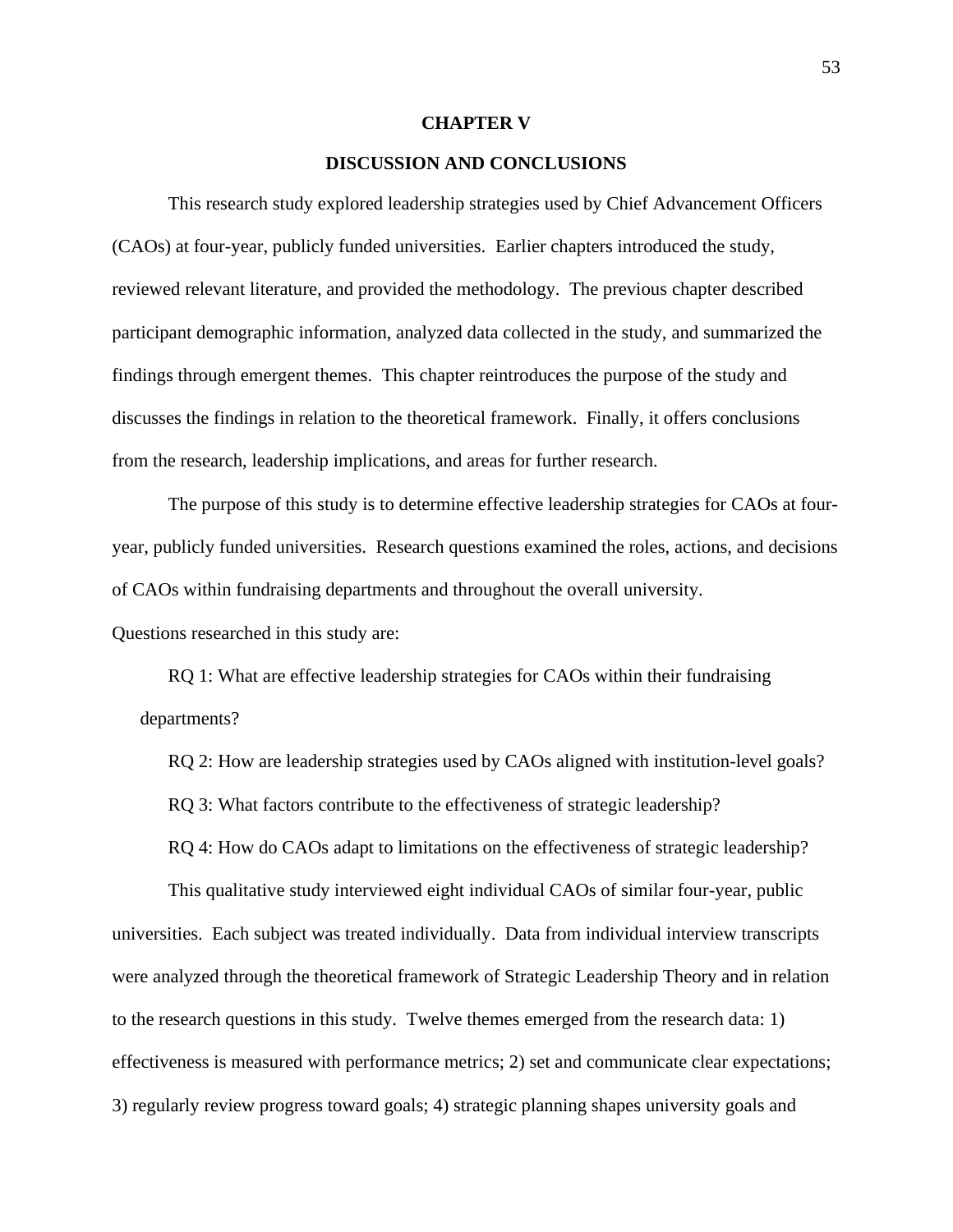priorities; 5) CAOs influence university leaders; 6) CAOs use authority to align departmental goals with university goals; 7) donor willingness affects fundraising performance; 8) donor awareness affects fundraising performance; 9) perceptions of the university and its leaders affect fundraising performance; 10) economic climate and current events affect fundraising performance; 11) effective management contributes to strategic leadership; and 12) leadership capacity affects strategic leadership. These themes are discussed in relation to the literature and theoretical framework in the following section.

### **Discussion**

### **Measuring Effectiveness**

Effective CAOs set and communicate clear expectations with fundraising staff members. While all eight subjects agree that effectiveness is measured through performance metrics, four also mention transparency and clear communication when sharing expectations and goals with fundraising staff. Subject 4's response best demonstrates this emergent theme:

IQ2: What leadership strategies do you use with the fundraising staff in your department?

Subject 4: I think absolute transparency is one of the things I've focused on in the last two years. Being transparent in what my expectations are, but not only what expectations I have, but why I have them.

Strategies of clear communication and setting goals are widely supported by

organizational leadership and psychology literature. Locke *et al.* (1981) found that specific and challenging goals contribute to higher performance than goals which are easy, vague, or hard to define. Ahmed *et al.* (2010) suggest that managers influence employees through communication and that communication is an effective strategy for achieving organizational goals (p. 74). Beslin & Reddin (2004) found that effective communication from organizational leadership builds trust and creates shared values with employees and stakeholders. Setting specific goals and clearly communicating expectations is an effective leadership strategy for CAOs.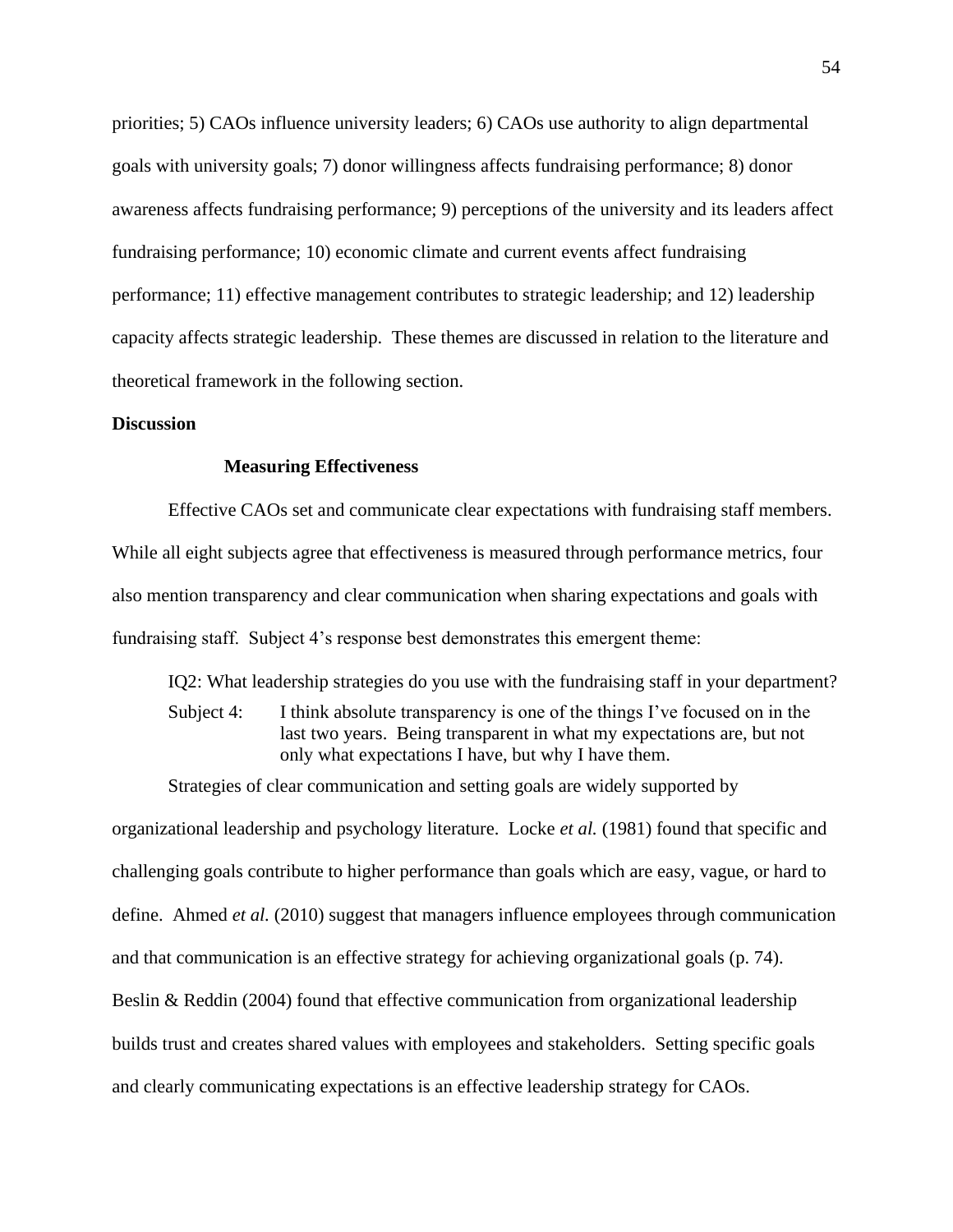Furthermore, effective CAOs regularly monitor progress toward organizational goals.

Four subjects routinely monitor progress towards goals through regular reports and meetings. Rather than only relying on annual reviews, these subjects mention bimonthly, monthly, or quarterly progress reviews. Subject 6's response best demonstrates this emergent theme:

IQ2: What leadership strategies do you use with the fundraising staff in your department?

Subject 6: We go over our portfolios on about a quarterly basis to evaluate visits and who needs to be visited, and future actions that need to be taken with various constituents. We keep a close look on any outstanding asks or anyone who hasn't been reached out to, to make sure that we're touching base. So I keep a good handle as far as taking a look at all of our metrics, and where our frontline fundraisers are spending their time and reaching out, particularly right now, calling everyone in their portfolios, making sure they've touched base with them, check in with them and so forth. From a leadership standpoint, it's just making sure you know what your development officers are doing and checking the metrics to see how often they're visiting with people, checking in with people, and then helping to guide them on different ways to engage donors.

This strategy is supported in literature. A meta-analysis of 138 studies by Harkin *et al.*

(2016) found that monitoring goal progress is an effective management strategy and that increasing frequencies of evaluation are linked to higher occurrences of desired outcomes. Regularly monitoring progress toward goals is an effective leadership strategy for CAOs.

The primary goal of a CAO is to increase external financial support for a university, and the principal measurement is the total amount of dollars raised (Walker, 2012). Effective CAOs meet performance objectives through goal setting, clear communication, and regular progress monitoring. These leadership strategies contribute to organizational success and align with strategic leadership actions identified by Boal & Hooijberg (2001), including 1) developing key competencies and capabilities; 2) developing organizational controls, structures, and processes; and 3) effective management practices (p. 516). Furthermore, the ability to influence and motivate staff toward goal achievement is an element of managerial wisdom, a crucial component of strategic leadership effectiveness (p. 534). Therefore, the researcher concludes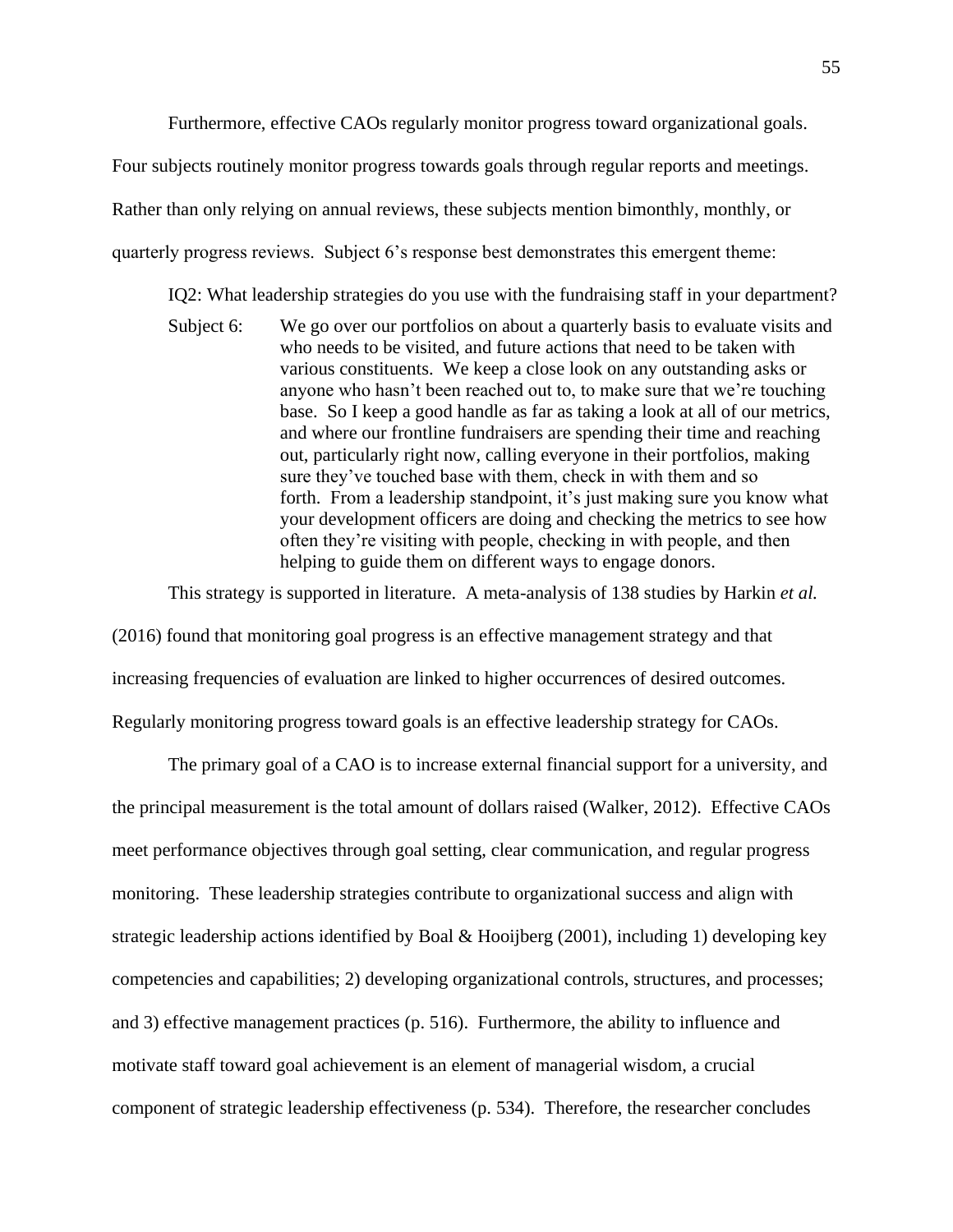that communicating expectations and assessing progress are critical leadership strategies for CAOs to ensure that organizational fundraising goals are met.

# **Influence and Authority**

Effective CAOs elevate the role of philanthropy by influencing university leadership. Six

of eight subjects identified that strategic planning is used to set goals for the university. The

same six subjects also mention using influence to shape institutional priorities, especially

regarding the role of philanthropy throughout the university. Subject 7's response best illustrates

this emergent theme:

IQ3: How do you as the Chief Advancement Officer influence the institutional-level goals?

Subject 7: What we're trying to do on campus is really work with our leadership on campus to understand what private philanthropy and corporate support can mean to the institution, and many of our faculty staff understand that, and then freeing up time for our deans, and our leadership teams to actually engage in that. Engage in case building, engage in strategic planning, and then actually engaging with donors, that's been a challenge…

> So we try to keep it very grass roots in its nature. We have those liaisons, and we have a consultant come in and work with our deans and we've done some in-house workshops. We've also sent a number of our deans to advancement resource trainings. And then we try to, internally, really develop that sense of philanthropy.

This behavior is encouraged in literature on both the CAO role and strategic leadership.

Walker (2012) found that successful CAOs partner with the university president on fundraising, involve academic deans in the fundraising process, and prepare university leadership for successful fundraising. Rowe (2001) suggests that strategic leaders use influence to encourage others to make everyday decisions which enhance organizations in the long term, and that a combination of managerial leadership and visionary leadership styles enables the strategic leader to affect organizational performance by focusing on both short-term priorities and long-term visions. Additionally, Subject 7's response is indicative of the capacity to learn at both the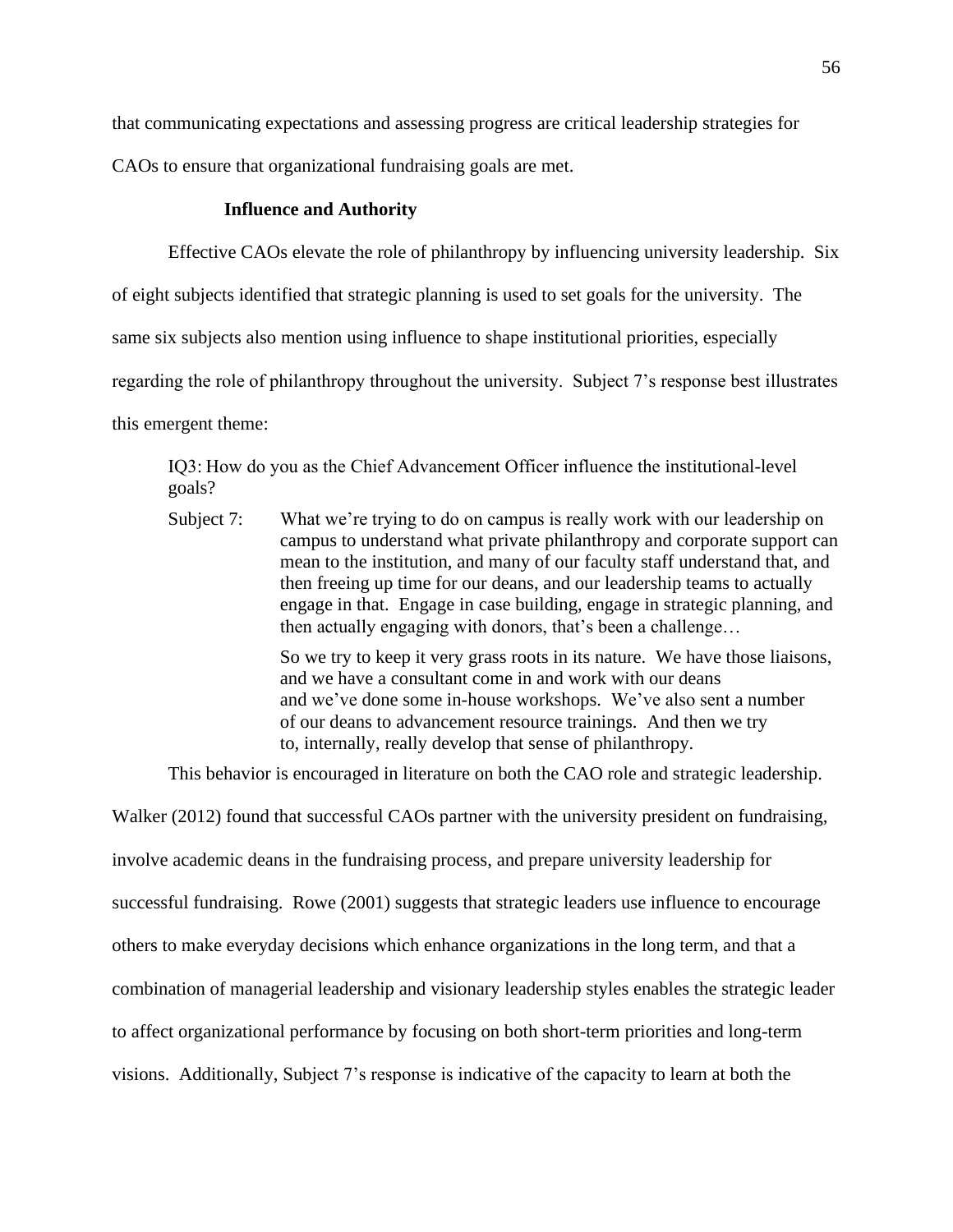individual and organizational level, an essential component of strategic leadership (Boal  $\&$ Hooijberg, 2001; Cohen & Levinthal, 1990).

The CAO is an influential and visible figure within the institution. This figure is a member of the executive leadership cabinet, is often involved in long-term and strategic planning, and a supportive partner to deans and other vice presidents. As an integral member of university leadership, effective CAOs utilize influence throughout the institution to ensure that philanthropy remains a focus of strategic plans and priorities.

Furthermore, effective CAOs use authority to ensure that strategic goals are met by aligning advancement department goals and priorities with those of the university. Five of eight subjects refer to a strategy of alignment and agree that operational planning is driven by the strategic planning process. Subject 1's response best demonstrates this emergent theme:

IQ4: How do your departmental leadership strategies address institutional-level goals?

Subject 1: I guess my leadership approach is, firstly, is pretty much operational planning. We're going to look at what the institutional goals are, and based off of those goals, we're going to determine departmental goals. For me it was development, alumni, and marketing communications. Development will say what are the goals of the institutions, how do we fit in, clearly we'll be raising money for that particular area. Alumni looks at it saying we'll mobilize our alumni base, that's how alumni will fit in. Finally marketing communications looking at it for their goals.

A strategy of aligning departmental goals with institutional goals is consistent with

literature on leadership roles in university fundraising. Kinnison & Ferrin (1989) refer to the CAO as an institutional leader and suggest that fundraising activities are deliberate and aligned with the institutional strategic plan. Satterwhite & Cedja (2005) found that the goals of the fundraising process must be consistent with the university's strategic plan. The CAO uses authority to ensure the success of this alignment within the advancement department. The CAO encourages operational planning, directs staff to carry plans out, and drives performance by monitoring progress toward established goals. As the department often includes fundraisers,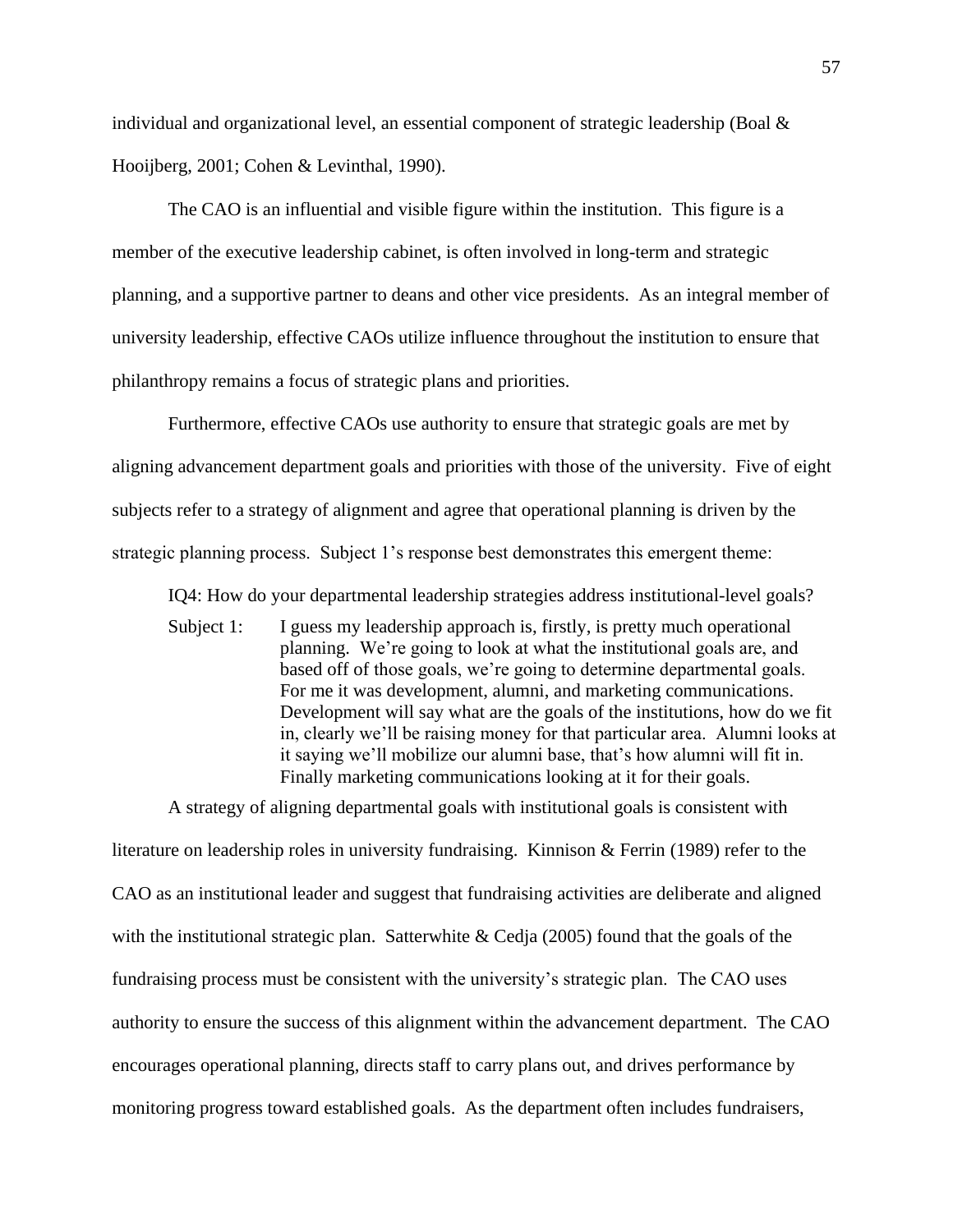marketing and communications, alumni relations, and other external affairs, the CAO has wide latitude to ensure that the entire staff focuses on specific departmental goals and broader institutional goals. Effective CAOs use authority to ensure that these goals are aligned and achieved.

The CAO occupies a powerful position within the institution and is ultimately responsible for the success of fundraising efforts which support the president's vision and university's strategic plan. The CAO shapes institutional priorities and aligns advancement goals with those of the university. Therefore, the researcher concludes that effective CAOs use influence and authority to ensure that fundraising activities lead to institutional success.

### **External Factors Contribute to Effective Fundraising**

This research found that a variety of external factors affect fundraising results. Although RQ3 focused on factors affecting leadership, IQ 5 and IQ6 generated emergent themes related to factors affecting fundraising performance. Given that all eight subjects are CAOs, perhaps this group equates effective leadership with fundraising success. All subjects agree that the overall willingness of donors to give affects fundraising performance, and four subjects mention that the level of awareness of philanthropy affects fundraising performance. Subject 2's response best demonstrates this emergent theme:

IQ6: What factors external to your institution affect your department's fundraising performance?

Subject 5: Legislative changes, state funding, if we get more state funding and we're doing well, then people don't think that we need money. If we get less state funding, people say, why doesn't the state support you, you're a state institution so you should have money.

This theme is somewhat supported in the literature. McAlexander *et al.* (2014) found that higher alumni affinity is a stronger indicator of a donor making a financial gift than prior giving history or donor wealth. As Brennan (2011) found, public university CAOs value financial gifts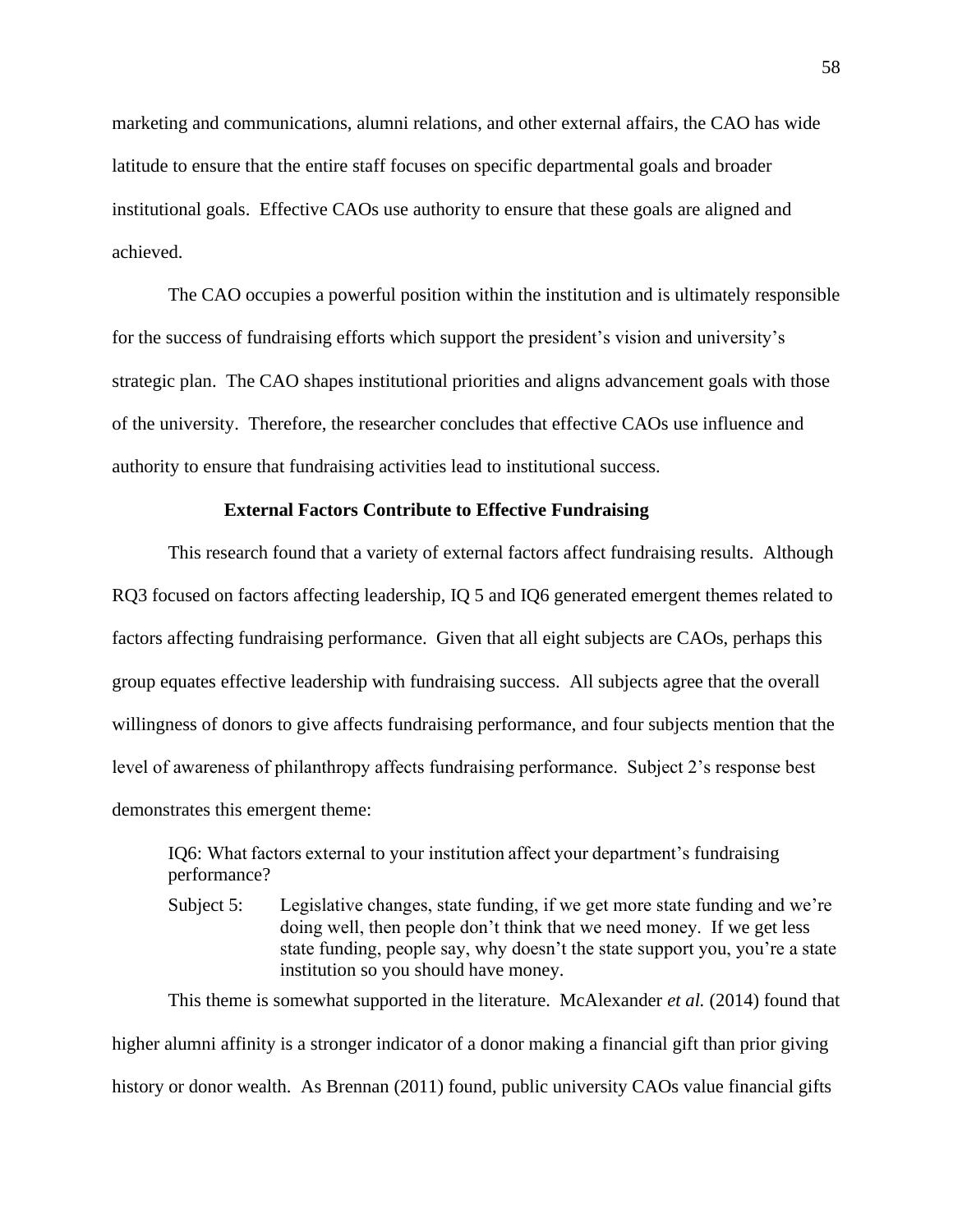made by alumni more than alumni volunteer participation. Advancement departments rely on philanthropic support to meet the needs of the university. CAOs are expected to continually increase the level of philanthropic support, especially from alumni and other large external benefactors. Therefore, effective CAOs ensure that the university and its leadership broadly communicate both philanthropic needs and impacts.

Perceptions of the university and its leadership also affects fundraising performance. Six

of eight subjects mention that the reputation of a university affect the willingness of donors to

give. Subject 7's response best conveys this emergent theme:

IQ5: What factors internal to your institution affect your department's fundraising performance?

Subject 7: Primarily, the biggest internal factor is presidential leadership. What is the perception of the president internally and externally? That has a major impact on what is happening. I think campus culture, how are we perceived publicly? Do we feel like, does the public perceive us as moving in the right direction, as being a valuable part of the community, you know, externally. How are we perceived? University leadership and, I think, down to the next level, our Vice President for Academic Affairs, our deans, they all have to be strong leaders and people have to be willing to invest in them. So I think those are kind of the three big ones.

This theme is supported in the literature on CAO actions and roles. Satterwhite & Cedja

(2011) identify executive leadership activities which contribute to perceptions of a university and its leaders, including internal and external stakeholder management. Walker (2012) and Murray (2008) found that fundraising partnerships between CAOs and university presidents lead to greater fundraising performance. CAOs can increase fundraising performance by building visible fundraising partnerships with university leaders and working to increase the reputation of the university. Therefore, the researcher concludes that effective CAOs improve fundraising performance by increasing both donor awareness of philanthropic institutional priorities and donor confidence in the institution's leadership ability.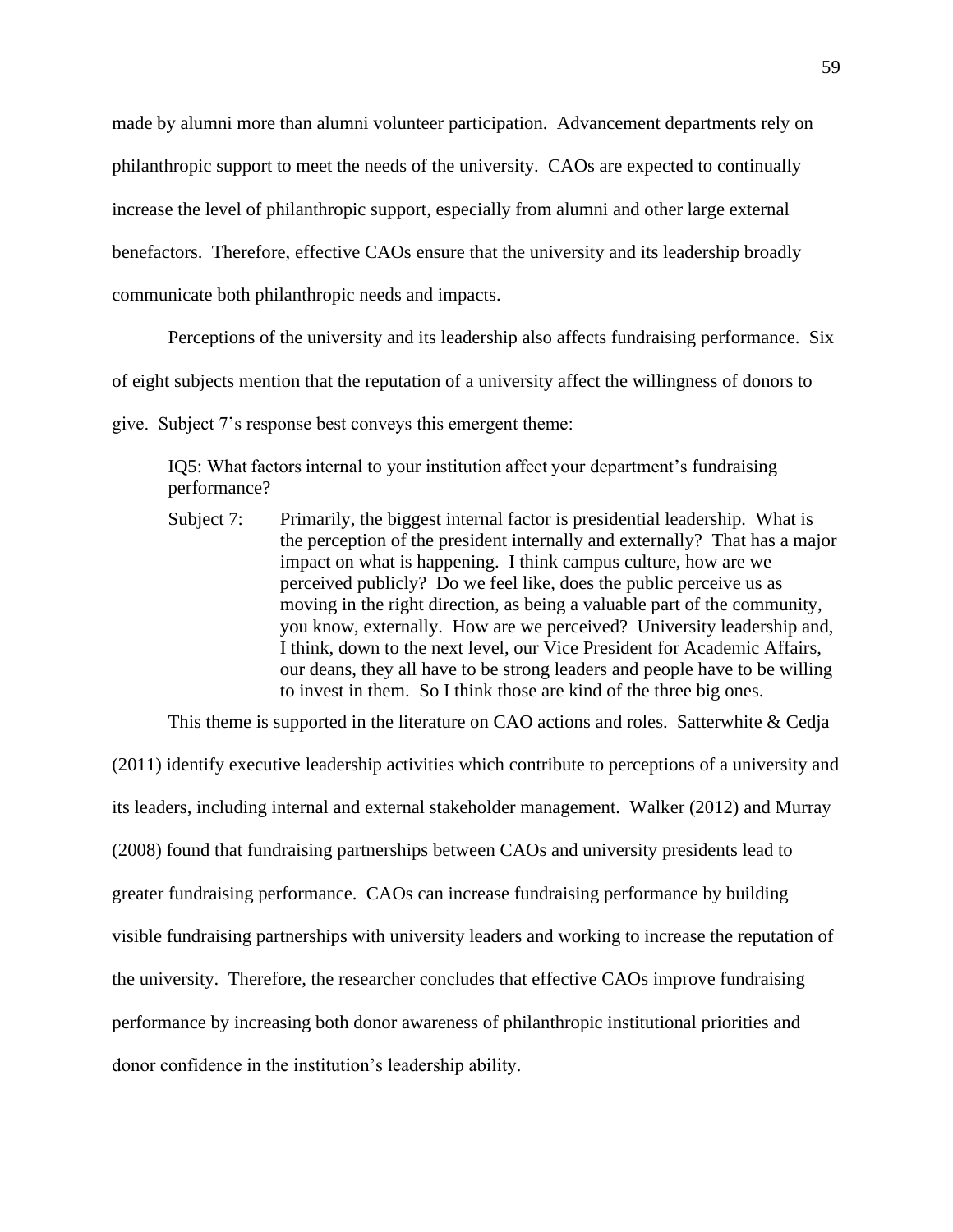#### **Effective Management is Linked to Strategic Leadership**

This research found that effective departmental management contributes to effective strategic leadership. Six of eight subjects indicated that as leaders, CAOs must be able to manage the department's limited resources, including staff time, staff ability, and the overall budget. Subject 1's response best demonstrates this emergent theme:

IQ8: How do you compensate for limits on the effectiveness of strategic leadership? 

Subject 1: I think you have to intentionally schedule time in your calendar to provide that strategic leadership reflection time. The other thing I would say too, is and I guess this speaks to the same point, is try not to take on daily, try not to take on activities that require you to manage a project. I know that sounds like you're not doing work, but in the end, that's what managers are for, that's what directors are for, that's what your staff is for, to manage the project. I think it's important for the leader to remain separate from that. If you take on too many projects, you get bogged down in the management of them, the daily activity of, the tasks of them. You're not leading, all you're doing is managing. I think it's important for the leader to, not that you totally don't take on any projects, but that you limit the number of actual projects you have, in order for you to sit back, see the whole picture, make sure the whole organization is working appropriately.

This theme is somewhat supported in literature on CAO leadership roles and responsibilities. Walker (2012) suggests that successful CAOs build productive teams and are good managers. Satterwhite & Cedja (2005) found that effective advancement operations and campaign success cannot be achieved without sufficient levels of human and financial resources. Additionally, this theme is present in Boal & Hooijberg's (2001) list of strategic leadership activities, including developing key competencies and capabilities, and managing multiple constituencies. This research study does not imply that strategic leaders must be managers, only that effective management is necessary for effective strategic leadership. Where subjects fulfill roles as both managers and leaders, a compromise appears between effective management and effective leadership. Therefore, the researcher concludes that effective departmental management is a prerequisite of effective strategic advancement leadership.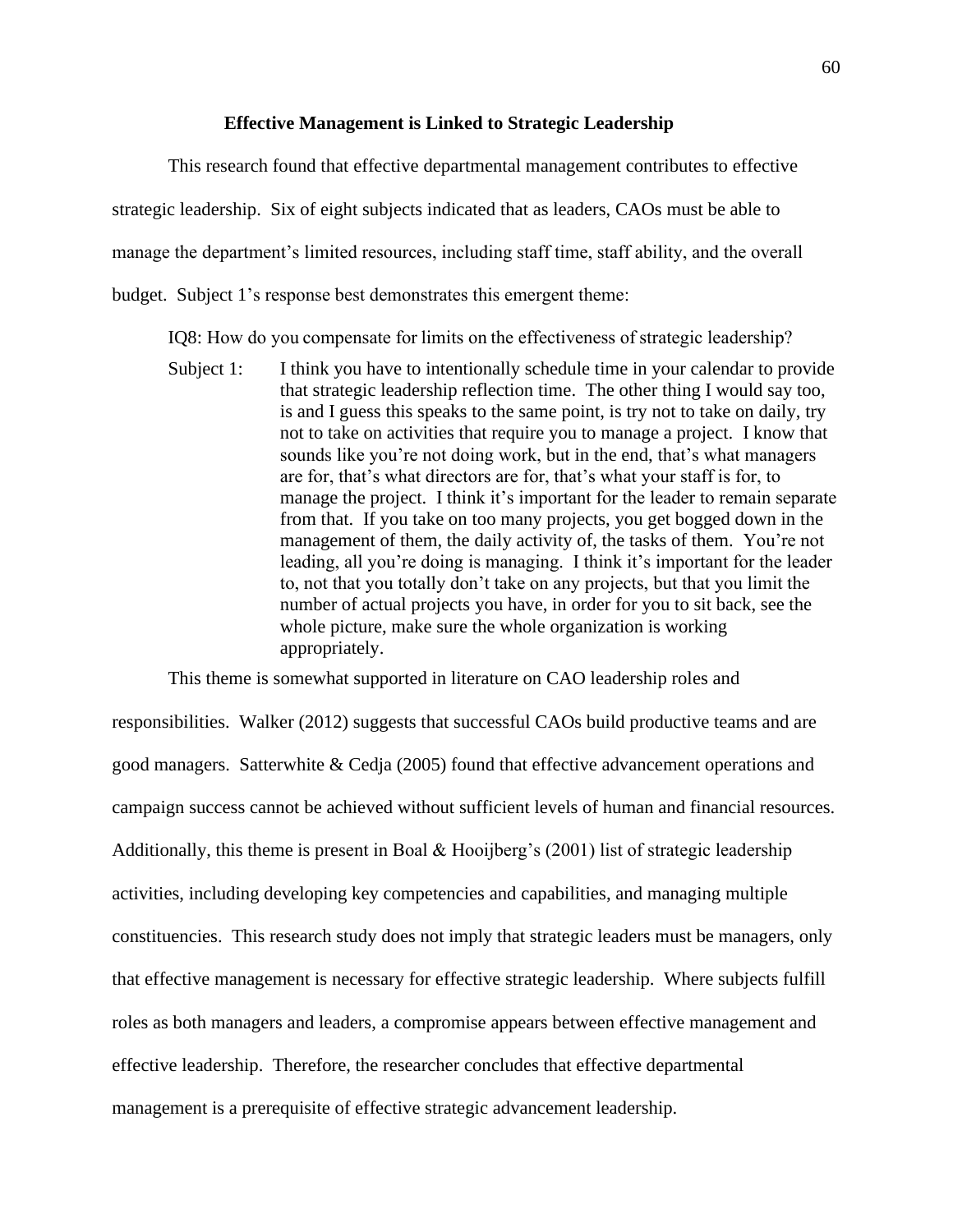### **Leadership Capacity and Competence**

Effective CAOs demonstrate high levels of leadership capacity, the level of ability that exists at the present, as well as competence in higher education advancement. The role of CAO brings many challenges, both internally within the departmental and university demands, and externally with donor and public engagement. Six of eight subjects mention challenges related to leadership capacity in the role of CAO. Five subjects mention the command of advancement skills and This theme of leadership capacity and competence is best demonstrated by Subject 4's response:

IQ7: What, if anything, limits the effectiveness of your leadership?

Subject 4: I think an impact on my leadership, on my division, for the past couple of years I've been Interim Vice President. The interim part impacts the effectiveness of my leadership. I'd like to think it doesn't, but it does. Right now we're talking about what the next step is because I'm only interim for another month, but we don't, we aren't searching for anybody. So likely I'm going to continue. How do I continue? That's been an influencer of my effectiveness, not necessarily to our donors, but within the university. So I have our foundation board members very supportive of me, so is the president, so are people on campus, but just being short term is a limiting factor to my ability to lead the division. It's not stopped me from doing anything, because I have done a lot – added staff, gone from Banner to Raisers Edge database that we're just finishing up right now, so you can overcome those limitations by continuing to work hard, but it hasn't made it any easier.

The theme of leadership capacity is apparent in relevant CAO literature. Walker (2012)

identified a lack of leadership at the CAO and presidential level as a barrier to fundraising success. Sturgis (2006) found that leadership in the advancement department is important for fundraising success. Strategic Leadership Theory literature is clear that an individual's skills, leadership style, cognitive ability, and personal experiences are important components of leadership capability (Boal & Hooijberg, 2001; Cannella & Monroe, 1997; Finkelstein & Hambrick 1996). In this leadership role, CAOs are involved in team building, goal setting, communication, and organizational decision making. Advancement leaders must be capable of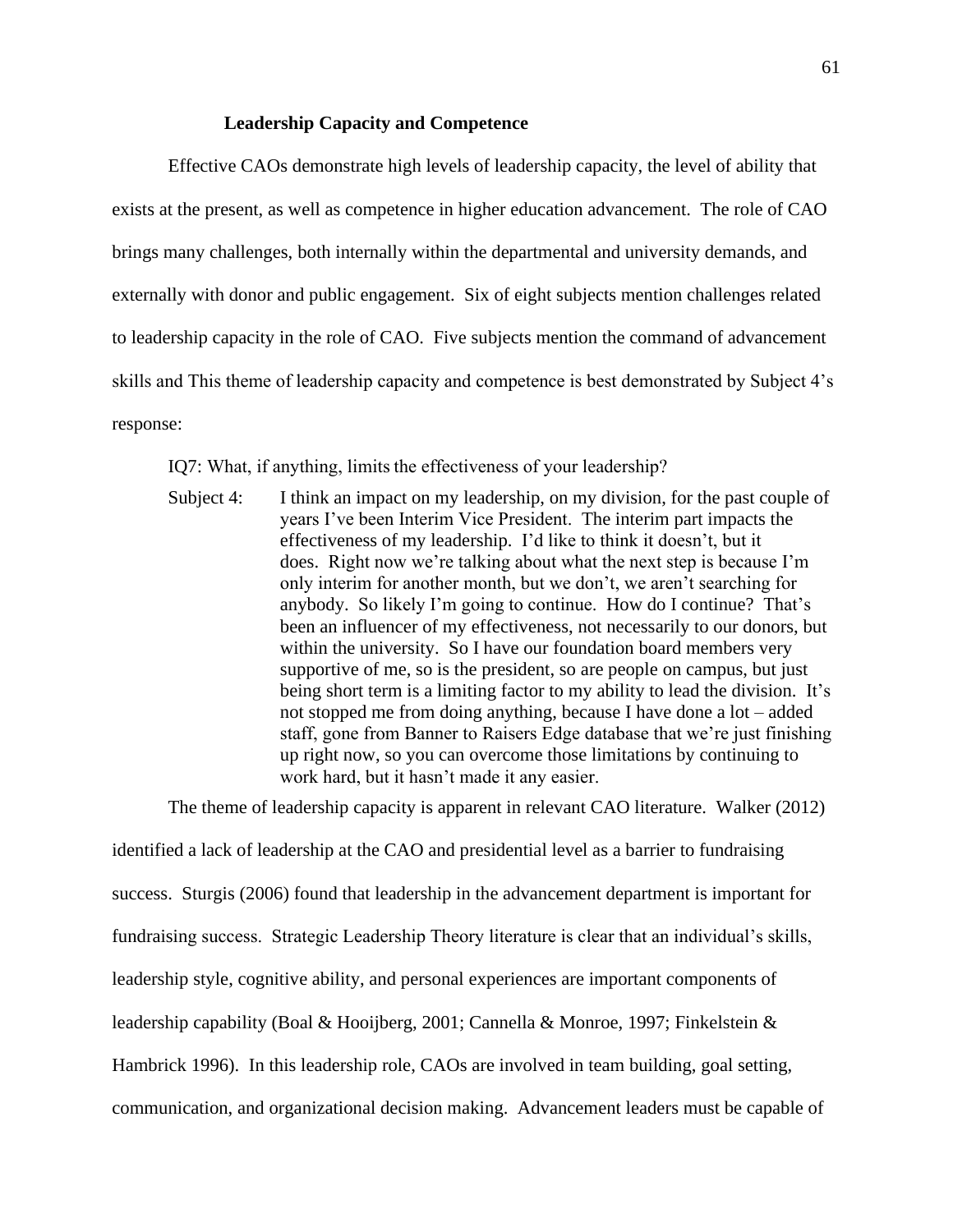leading a team to success, both internally as the leader of the fundraising team and externally as a member of the institutional leadership team. Additionally, an effective CAO possesses a command of advancement operational knowledge, prerequisite fundraising experience, and leadership ability commensurate with the role. Therefore, the researcher concludes that effective CAOs demonstrate a high level of leadership capacity and competence in the advancement field.

#### **Conclusions and Leadership Implications**

Given the fundraising responsibility of university advancement leaders, there is a need to research the leadership strategies which lead to successful fundraising. The purpose of this study is to determine effective leadership strategies for CAOs at four-year, public universities. Answers to the research questions suggest effective leadership and management strategies for advancement leaders. Based on the results of this study, the researcher draws the following conclusions.

Effective CAOs ensure organizational fundraising goals are met by communicating clear expectations and assessing both progress and performance. This conclusion answers RQ 1 by providing an effective leadership strategy for CAOs and managers of fundraising teams. Teams need fundraising and other performance goals, and these expectations need to be clearly communicated by the leader to all members. Feedback and mutual understanding are important aspects of communication, and team leaders facilitate this process by regularly reviewing progress toward team goals and expectations. Finally, the overall effectiveness of the team, its members, and its leadership should be measured through performance metrics and evaluations. Advancement leaders should use the combination of these three steps to maximize the effectiveness and performance of fundraising staff.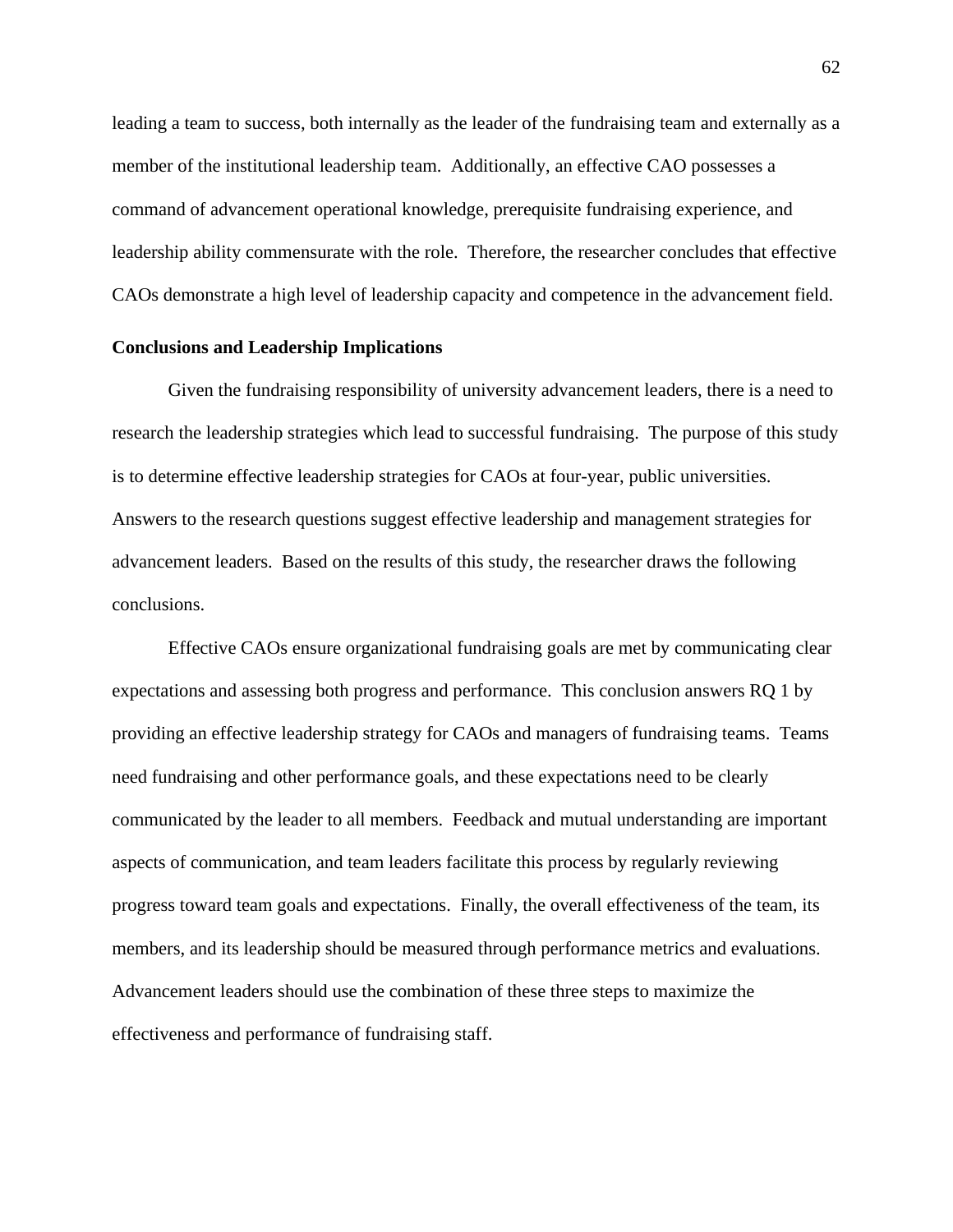Effective CAOs use influence and authority to ensure that fundraising activities contribute to institutional success. This conclusion answers RQ 2 by providing two key strategies for fundraising leaders in a position of power within an organization. First, leaders elevate core fundraising competencies throughout the organization by influencing its leadership. This should be done either through formal processes such as long-term and strategic planning, or through informal channels such as close working relationships with the university administration and other leaders of similar rank. Second, leaders should use authority to ensure that departmental success contributes to organizational success. The department's goals are made in tandem with those of the university, and a leader should ensure that these aligned goals are achieved through teamwork. Advancement leaders should use the powers of influence and authority to maximize the effectiveness of the team and its leadership.

Effective CAOs improve fundraising performance by increasing donor awareness of philanthropic priorities and by increasing donor confidence in institutional leadership. This conclusion answers RQ 3 and offers several suggestions for CAOs and fundraising professionals. All fundraisers are responsible for increasing the overall willingness of all levels of donors to give. In addition to helping establish institutional philanthropic priorities, advancement leaders should ensure that all branches of the advancement department aid in increasing awareness of these priorities and needs. Finally, advancement leaders should work to increase internal and external perceptions of the university and its leadership. To improve fundraising performance, effective advancement leaders need to increase to overall willingness of donors to give.

Effective CAOs demonstrate a high level of leadership capacity and are competent advancement professionals. This conclusion provides an answer to RQ 4. Leaders need both managerial wisdom and a broad base of knowledge and experience in the field. Leaders are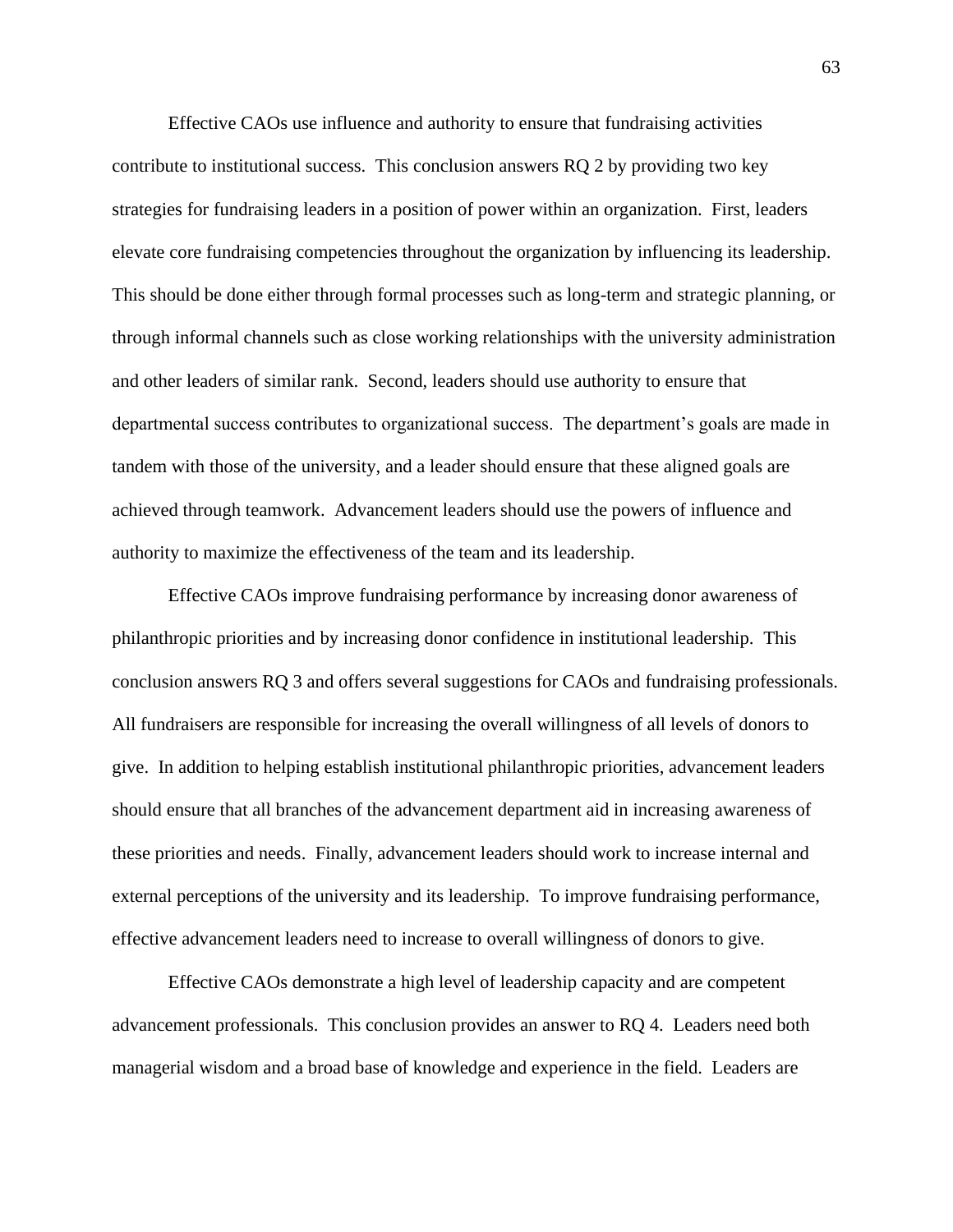responsible for team building, training, motivation, and, ultimately, for performance. The work of institutional advancement is a team effort, and the team must be able to efficiently work together toward common goals under the leader's direction. Leadership capacity is necessary for directing the fundraising team to success, and competence is necessary for educating and coaching team members with the required knowledge and skills. Effective advancement leaders need both a command of advancement skills and the leadership capacity required for ensuring the fundraising team's high performance.

Finally, effective management is a prerequisite for effective strategic leadership. This conclusion provides an additional answer to RQ 4. Advancement leaders should be able to understand the separate roles requires for departmental leadership and institutional leadership. This research did not find that skilled strategic leaders must be skilled personnel managers. Instead, it indicates that effective management must be in place for effective strategic leadership to occur. Advancement leaders need the appropriate level of managerial wisdom to determine when effective management is required, and when effective strategic leadership is called for. Strategic leadership will not occur where effective management is absent, for the leader will spend too much time in a management role to provide effective strategic leadership. Effective advancement leaders need to be skilled in both and possess the managerial wisdom to determine when each role is needed.

#### **Recommendations for Further Research**

This study explored CAO leadership roles, actions, and decisions through the theoretical framework of Strategic Leadership Theory. Interview responses, emergent themes, and conclusions indicate connections between CAOs and institutional outcomes. While these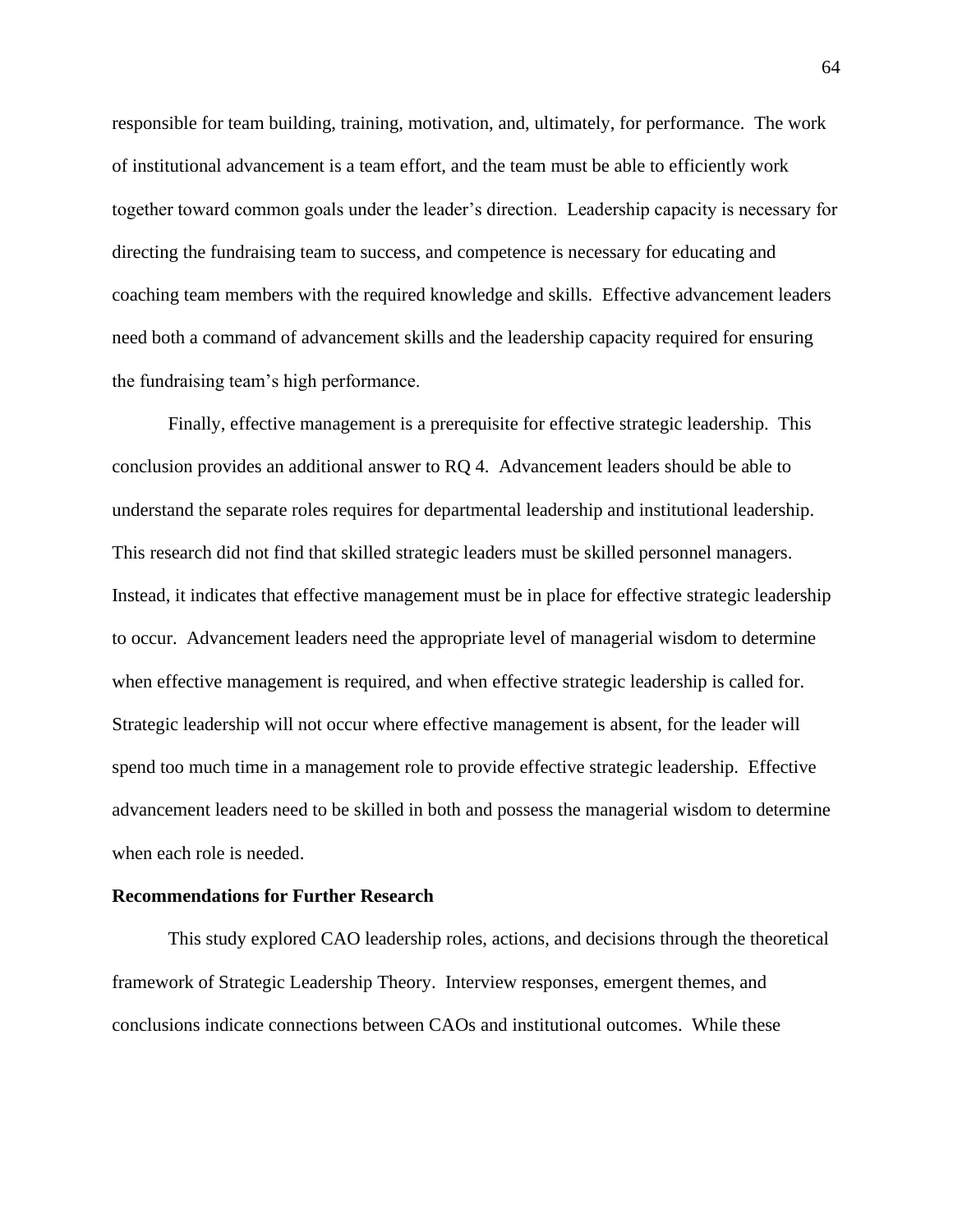findings are predicted by Strategic Leadership Theory, the theory is unable to fully explain these connections.

Boal & Hooijberg (2001) theorize that leadership processes result from combinations of personality characteristics, leadership styles, and organizational characteristics. The authors suggest that effective strategic leadership increases the capacity to learn, the capacity to change, and the depth of managerial wisdom present throughout the overall organization. While these capacities are apparent in this study's interview responses and findings, more thorough research is needed to fully explore the connections between these organizational capacities and organizational outcomes. Additional strategic leadership research on CAOs could include in depth case studies of CAOs featuring various surveys of leadership styles, cognitive assessments, and behavioral and personality analyses. The findings of future research could be compared to the predictions of Boal & Hooijberg's (2001) model and better explain the linkages between strategic leadership and organizational success.

#### **Summary**

University advancement's role in institutional success will continue to grow as public funding for higher education decreases. Little is known about the leadership factors which lead to fundraising success at public universities. This qualitative research study focuses on the role of strategic leadership within fundraising departments. Eight Chief Advancement Officers (CAOs) of similar universities are interviewed about CAO roles, actions, and decisions. This study's findings provide effective strategies for CAOs and indicate connections between CAO effectiveness and institutional success.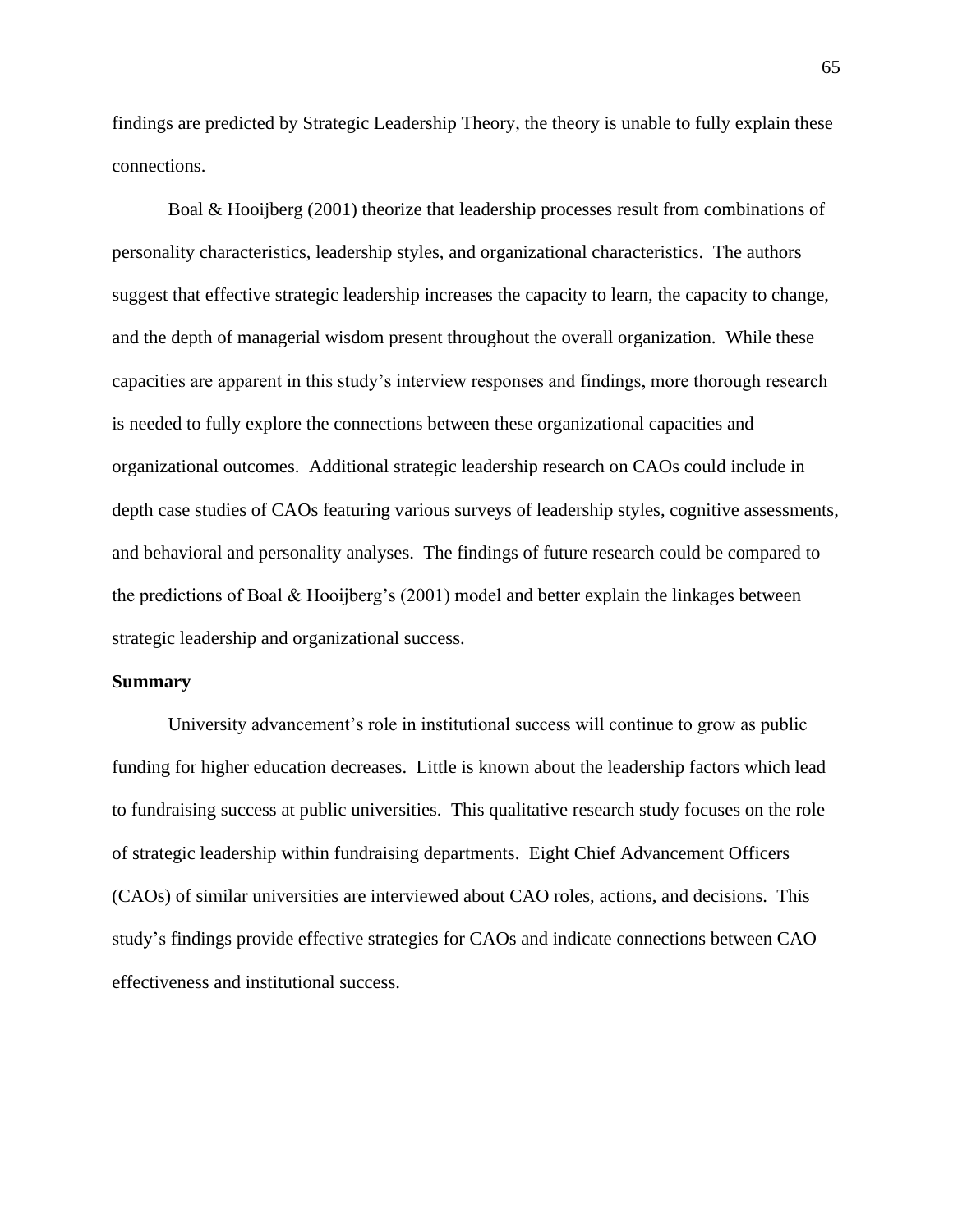#### **REFERENCES**

- Bartunek, J. M., & Necochea, R. A. (2000). Old insights and new times: Kairos, Inca cosmology, and their contributions to contemporary management inquiry. *Journal of Management Inquiry*, 9(2), 103-113. Retrieved from [https://www.researchgate.net/publication/](https://www.researchgate.net/publication/247737455_Old_Insights_and_New_TimesKairos_Inca_Cosmology_and_their_Contributions_to_Contemporary_Management_Inquiry) [247737455\\_Old\\_Insights\\_and\\_New\\_TimesKairos\\_Inca\\_Cosmology\\_and\\_their\\_Contribu](https://www.researchgate.net/publication/247737455_Old_Insights_and_New_TimesKairos_Inca_Cosmology_and_their_Contributions_to_Contemporary_Management_Inquiry) [tions\\_to\\_Contemporary\\_Management\\_Inquiry](https://www.researchgate.net/publication/247737455_Old_Insights_and_New_TimesKairos_Inca_Cosmology_and_their_Contributions_to_Contemporary_Management_Inquiry)
- Beslin, R., & Reddin, C. (2004). How leaders can communicate to build trust. *Ivey Business Journal*, 69(2), 1-6. Retrieved from [https://iveybusinessjournal.com/publication/how](https://iveybusinessjournal.com/publication/how-leaders-can-communicate-to-build-trust/)[leaders-can-communicate-to-build-trust/](https://iveybusinessjournal.com/publication/how-leaders-can-communicate-to-build-trust/)
- Boal, K. B., & Hooijberg, R. (2001). Strategic leadership research: Moving on. *The Leadership Quarterly*, 11(4), 515-549. Retrieved from [https://www.sciencedirect.com/science/article/](https://www.sciencedirect.com/science/article/pii/S1048984300000576?via%3Dihub) [pii/S1048984300000576?via%3Dihub](https://www.sciencedirect.com/science/article/pii/S1048984300000576?via%3Dihub)
- Brennan, K. L. (2011). *An examination of the management practices and perceptions of chief advancement officers and how they view the relationship with alumni* (Doctoral dissertation, St. John Fisher College). Retrieved from [https://pdfs.semanticscholar.org/](https://pdfs.semanticscholar.org/82cf/09f569257e9706b3b411f3f1ac86a6b2212c.pdf) [82cf/09f569257e9706b3b411f3f1ac86a6b2212c.pdf](https://pdfs.semanticscholar.org/82cf/09f569257e9706b3b411f3f1ac86a6b2212c.pdf)
- Cannella, A.A., & Monroe, M.J. (1997). Contrasting perspectives on strategic leaders: Toward a more realistic view of top managers. *Journal of Management*, 23(3), 231-237. Retrieved from<https://www.sciencedirect.com/science/article/abs/pii/S0149206397900337>
- Carnegie Classification of Institutions of Higher Education. (2019). About the Carnegie Classification. Retrieved from<http://carnegieclassifications.iu.edu/index.php>
- Chan, R. Y. (2016). Studying philanthropy and fundraising in the field of higher education: A proposed conceptual model. In Alphin, H. C., Lavine, J., Stark, S. & Hocker, A.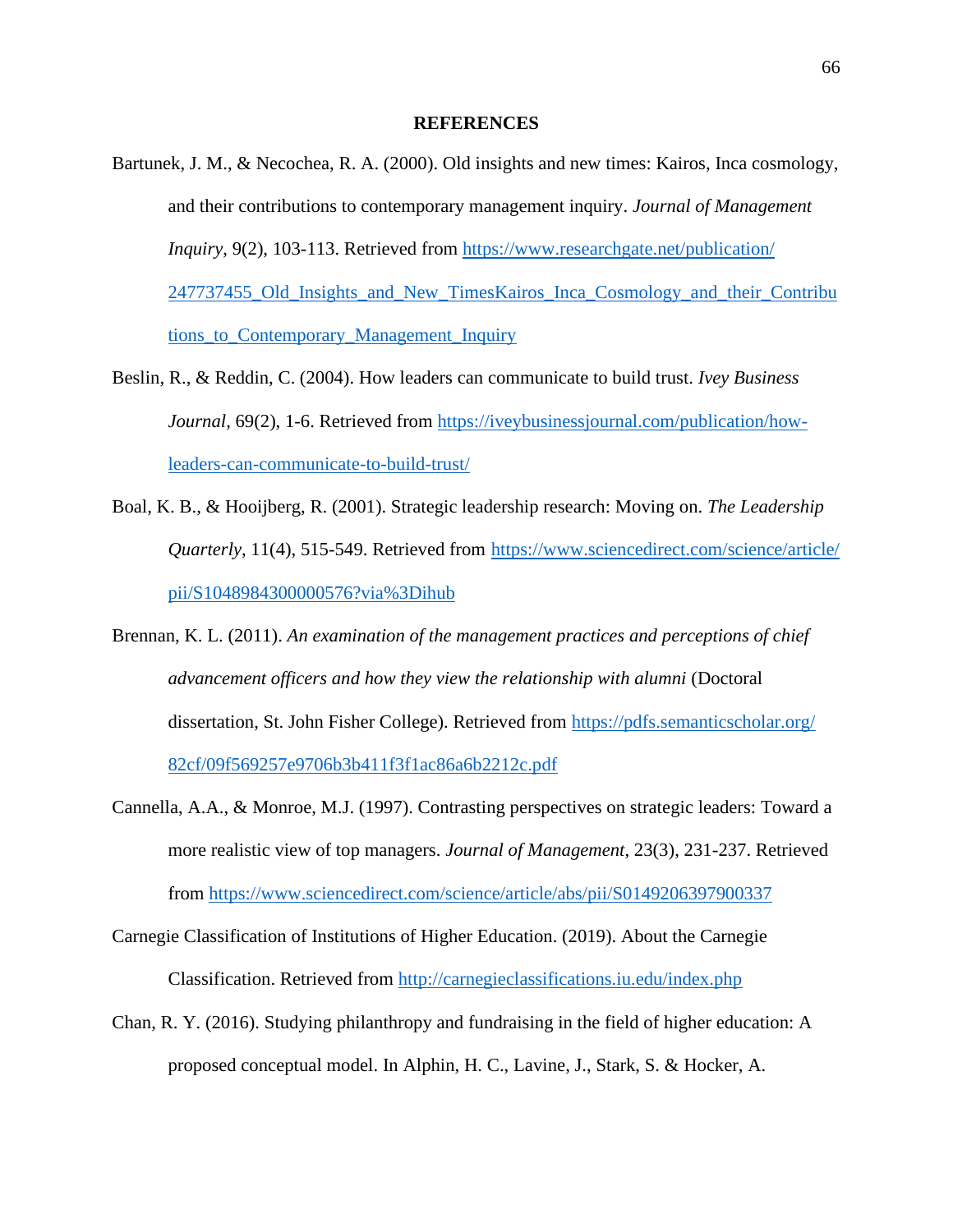(Eds.), *Facilitating Higher Education Growth through Fundraising and Philanthropy*, Hershey, PA: IGI Global.

- Cohen, W. M., & Levinthal, D. A. (1990). Absorptive capacity: A new perspective on learning and innovation. *Administrative Science Quarterly*, 35(1), 128-152. Retrieved from <https://www.jstor.org/stable/pdf/2393553.pdf>
- Council for Advancement and Support of Education. (2019). Districts. Retrieved from <https://www.case.org/districts>
- Donaldson, L. (1997). Review: Strategic leadership: Top executives and their effects on organizations. *Australian Journal of Management*, 22(2), 221-224. Retrieved from <http://citeseerx.ist.psu.edu/viewdoc/download?doi=10.1.1.214.3289&rep=rep1&type=pdf>
- Finkelstein, S. & Hambrick, D. (1996). *Strategic leadership: Top executives and their effects on organizations*. Minneapolis, MN: West Publishing Company.
- Fowles, J. (2014). Funding and focus: Resource dependence in public higher education. *Research in Higher Education*, 55(3), 272-287. doi:10.1007/s11162-013-9311-x
- Giving USA. (2019). Giving USA 2019. Retrieved from [https://givingusa.org/giving-usa-2019](https://givingusa.org/giving-usa-2019-americans-gave-427-71-billion-to-charity-in-2018-amid-complex-year-for-charitable-giving/) [americans-gave-427-71-billion-to-charity-in-2018-amid-complex-year-for-charitable](https://givingusa.org/giving-usa-2019-americans-gave-427-71-billion-to-charity-in-2018-amid-complex-year-for-charitable-giving/)[giving/](https://givingusa.org/giving-usa-2019-americans-gave-427-71-billion-to-charity-in-2018-amid-complex-year-for-charitable-giving/)
- Glaser, B. G. (1965). The constant comparative method of qualitative analysis. *Social Problems*, 12(4), 436-445. Retrieved from [https://www.jstor.org/stable/pdf/798843.pdf?refreqid=](https://www.jstor.org/stable/pdf/798843.pdf?refreqid=excelsior%3A9c813c1182092cf40e998dd95fa9d237) [excelsior%3A9c813c1182092cf40e998dd95fa9d237](https://www.jstor.org/stable/pdf/798843.pdf?refreqid=excelsior%3A9c813c1182092cf40e998dd95fa9d237)
- Governmental Standards and Accountability Board. (1999, June). *Summary of Statement No. 34*. <https://www.gasb.org/st/summary/gstsm34.html>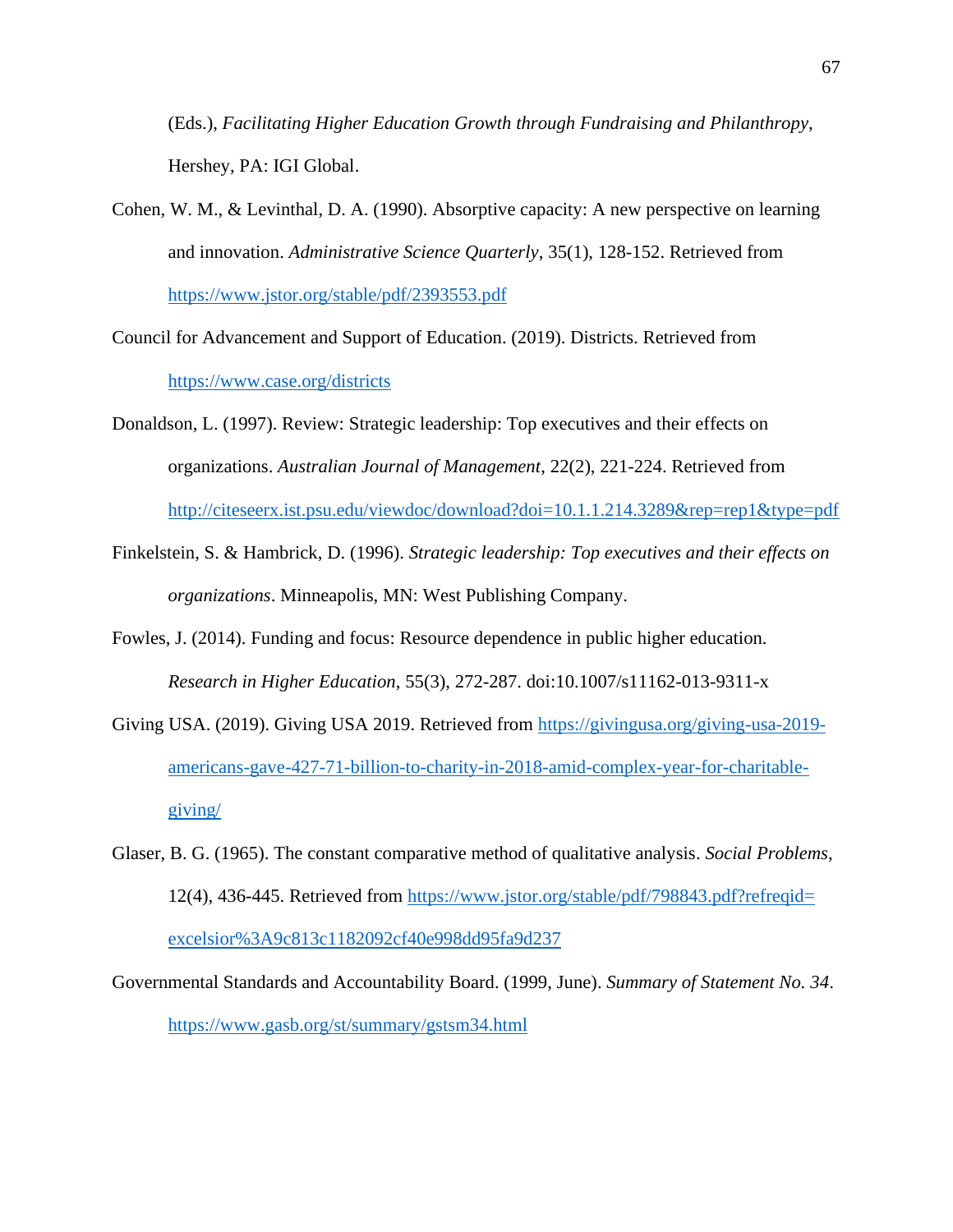- Governmental Standards and Accountability Board. (1999, June). *Summary of Statement No. 35*. <https://www.gasb.org/st/summary/gstsm35.html>
- Hambrick, D. C., & Mason, P. A. (1984). Upper echelons: The organization as a reflection of its top managers. *The Academy of Management Review*, 9(2), 193-206. Retrieved from <http://www.jstor.com/stable/258434>
- Harkin, B., Webb, T. L., Chang, B. P. I., Prestwich, A., Conner, M., Keller, I., … Sheeran, P. (2016). Does monitoring goal progress promote goal attainment: A meta-analysis of the experimental evidence. *Psychological Bulletin*, 142(2), 198-229. [https://doi.org/10.1037/bul0000025](https://doi.apa.org/doi/10.1037/bul0000025)
- Hiles, T. S. (2010). Determining the success of fundraising programs. *New Directions for Higher Education, 2010*,149, 51-56.<https://doi.org/10.1002/he.380>
- Hitt, M. A., Keats, B. W., & DeMarie, S. M. (1998). Navigating in the new competitive landscape: Building strategic flexibility and competitive advantage in the 21st century. *The Academy of Management Executive (1993-2005)*, 12(4), 22-42. Retrieved from <https://www.jstor.org/stable/pdf/4165492.pdf>
- Hosmer, L. T. (1982). The importance of strategic leadership. *Journal of Business Strategy*, 3(2), 47-57. Retrieved from [https://www.emerald.com/insight/content/](https://www.emerald.com/insight/content/doi/10.1108/eb038966/full/html) [doi/10.1108/eb038966/full/html](https://www.emerald.com/insight/content/doi/10.1108/eb038966/full/html)
- Ireland, R. D., & Hitt, M. A. (1999). Achieving and maintaining strategic competitiveness in the 21st century: The role of strategic leadership. *The Academy of Management Executive (1993-2005)*, 19(4), 63–77.<https://doi.org/10.5465/AME.2005.19417908>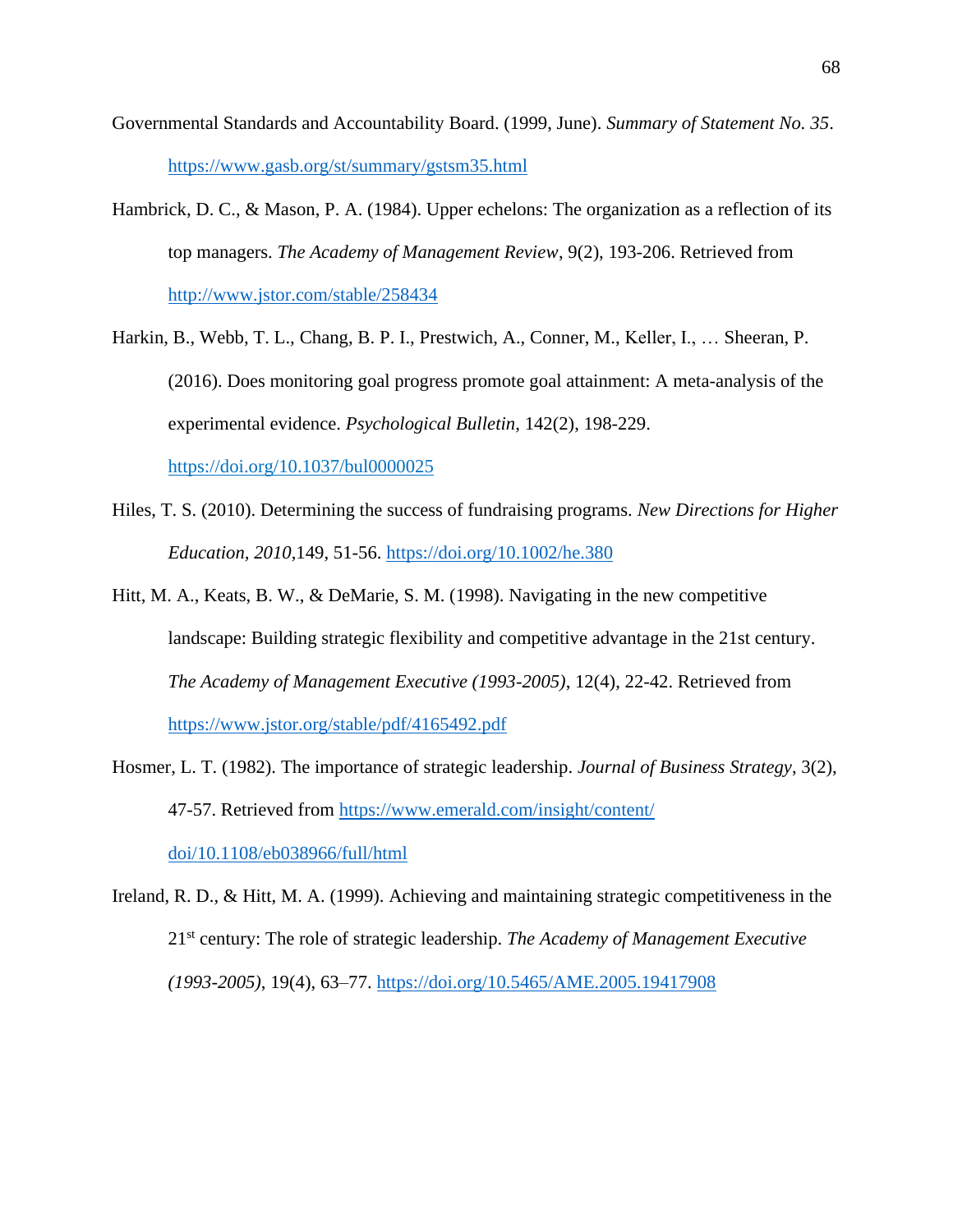- Jacobson, H. K. (1990). Research on institutional advancement: A review of progress and a guide to the literature. *The Review of Higher Education, 13*(4), 433-488. <https://doi.org/10.1353/rhe.1990.0009>
- Kozobarich, J. L. (2000). Institutional advancement. *New Directions for Higher Education, 2000*(111) 25-34.<https://doi.org/10.1002.he.11103>
- Lochmiller, C. R., & Lester, J. N. (2017). *An introduction to educational research: Connecting methods to practice*. Los Angeles, CA: SAGE.

Locke, E. A., Shaw, K. N., Saari, L. M., & Latham, G. P. (1981). Goal setting and task performance: 1969–1980. *Psychological Bulletin, 90*(1), 125-152.

<https://doi.org/10.1037/0033-2909.90.1.125>

- McAlexander, J. H., Koenig, H. F., & DuFault, B. (2014). Advancement in higher education: The role of marketing in building philanthropic giving. *Journal of Marketing for Higher Education*, 24(2), 243-256.<https://doi.org/10.1080/08841241.2014.969797>
- Murray, L. E. (2008) *The managerial practices of chief advancement officers: Practices that promote or inhibit fundraising in higher education* (Doctoral dissertation). Retrieved from ProQuest Dissertations and Theses Database. (UMI No. 3337519)
- Patton, M. Q. (1999). Enhancing the quality and credibility of qualitative data. *Health Services Research*, 34(5), 1189-1208. Retrieved from [https://www.ncbi.nlm.nih.gov/pmc/](https://www.ncbi.nlm.nih.gov/pmc/articles/PMC1089059/pdf/hsresearch00022-0112.pdf) [articles/PMC1089059/pdf/hsresearch00022-0112.pdf](https://www.ncbi.nlm.nih.gov/pmc/articles/PMC1089059/pdf/hsresearch00022-0112.pdf)
- Pezalla, A. E., Pettigrew, J., & Miller-Day, M. (2012). Researching the researcher-as-instrument: An exercise in interviewer self-reflexivity. *Qualitative Research*, 12(2), 165-185. doi: 10.1177/1487941111422107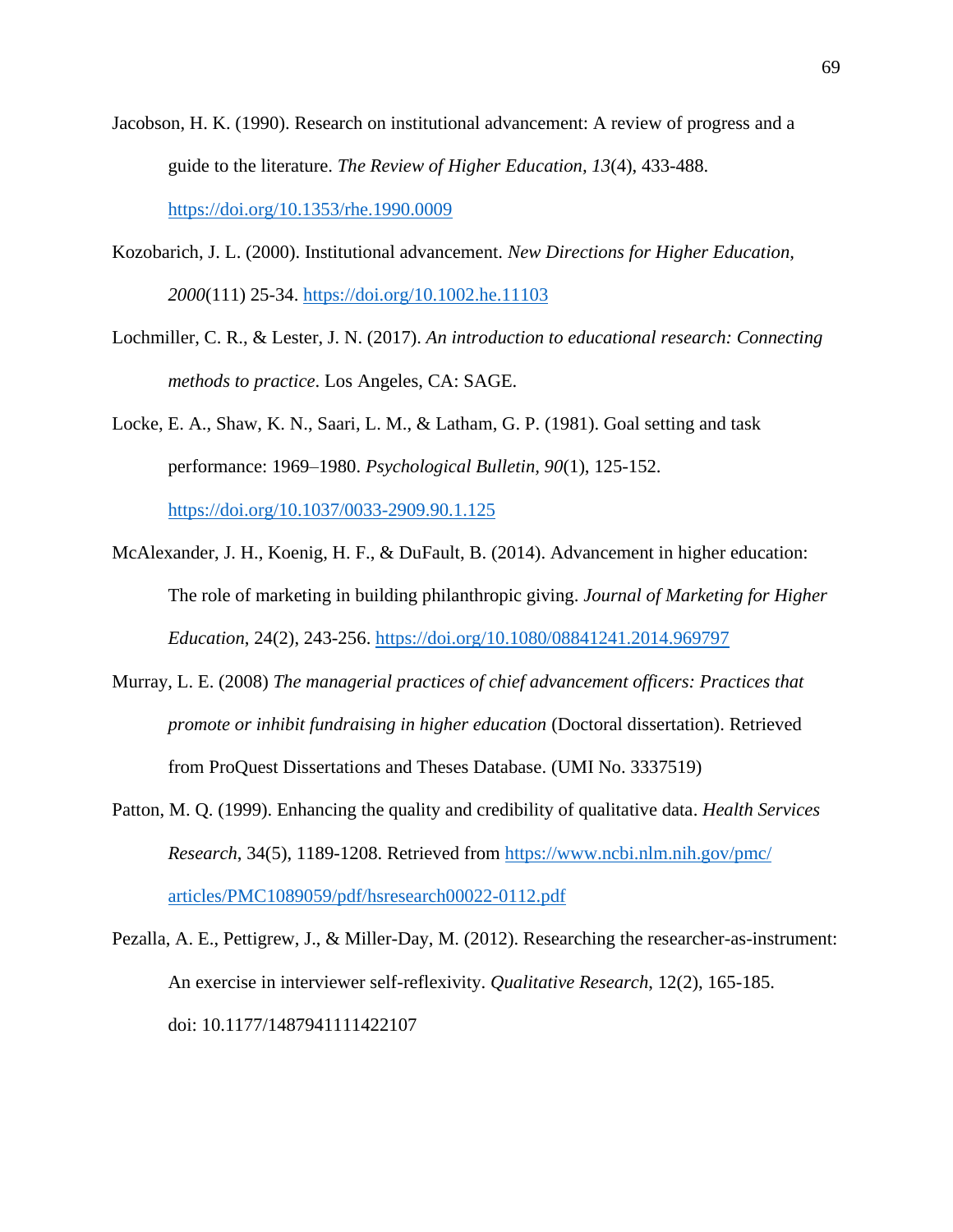Phipps, K. A. & Burbach, M. E. (2010). Strategic leadership in the nonprofit sector: Opportunities for research. *Journal of Behavioral and Applied Management*, 11(2), 137- 154. Retrieved from [https://www.researchgate.net/publication/](https://www.researchgate.net/publication/238748851_Strategic_Leadership_in_the_Nonprofit_Sector_Opportunities_for_Research)

[238748851\\_Strategic\\_Leadership\\_in\\_the\\_Nonprofit\\_Sector\\_Opportunities\\_for\\_Research](https://www.researchgate.net/publication/238748851_Strategic_Leadership_in_the_Nonprofit_Sector_Opportunities_for_Research)

- Queirós, A., Faria, D., & Almeida, F. (2017). Strengths and limitations of qualitative and quantitative research methods. *European Journal of Education Studies*, 3(9) 369-373. doi:10.5281/zenodo.887089
- Rowe, W. G. (2001). Creating wealth in organizations: The role of strategic leadership. *Academy of Management Executive*, 15(1), 81-94. Retrieved from [https://www.researchgate.net/publication/239487590\\_Creating\\_wealth\\_in\\_organizations\\_](https://www.researchgate.net/publication/239487590_Creating_wealth_in_organizations_The_role_of_strategic_leadership) [The\\_role\\_of\\_strategic\\_leadership](https://www.researchgate.net/publication/239487590_Creating_wealth_in_organizations_The_role_of_strategic_leadership)
- Rowland, A. W. (1978). New directions for institutional advancement: Evaluating advancement programs. San Francisco, CA: Jossey Bass.
- Rowland, A. W. (1986). *Handbook of institutional advancement: A modern guide to executive management, institutional relations, fundraising, alumni administration, government relations, publications, periodicals, and enrollment management*. San Francisco, CA: Jossey Bass.
- Satterwhite, C. R., & Cedja, B. (2011). Higher education fund raising: What is the president to do? *International Journal of Educational Advancement, 5*(4), 333-344. <https://doi.org/10.1057/palgrave.ijea.2140224>
- Stevick, T. R. (2010). Integrating development, alumni relations, and marketing for fundraising success. *New Directions for Higher Education, 2010*(149), 57-64. <https://doi.org/10.1002/he.381>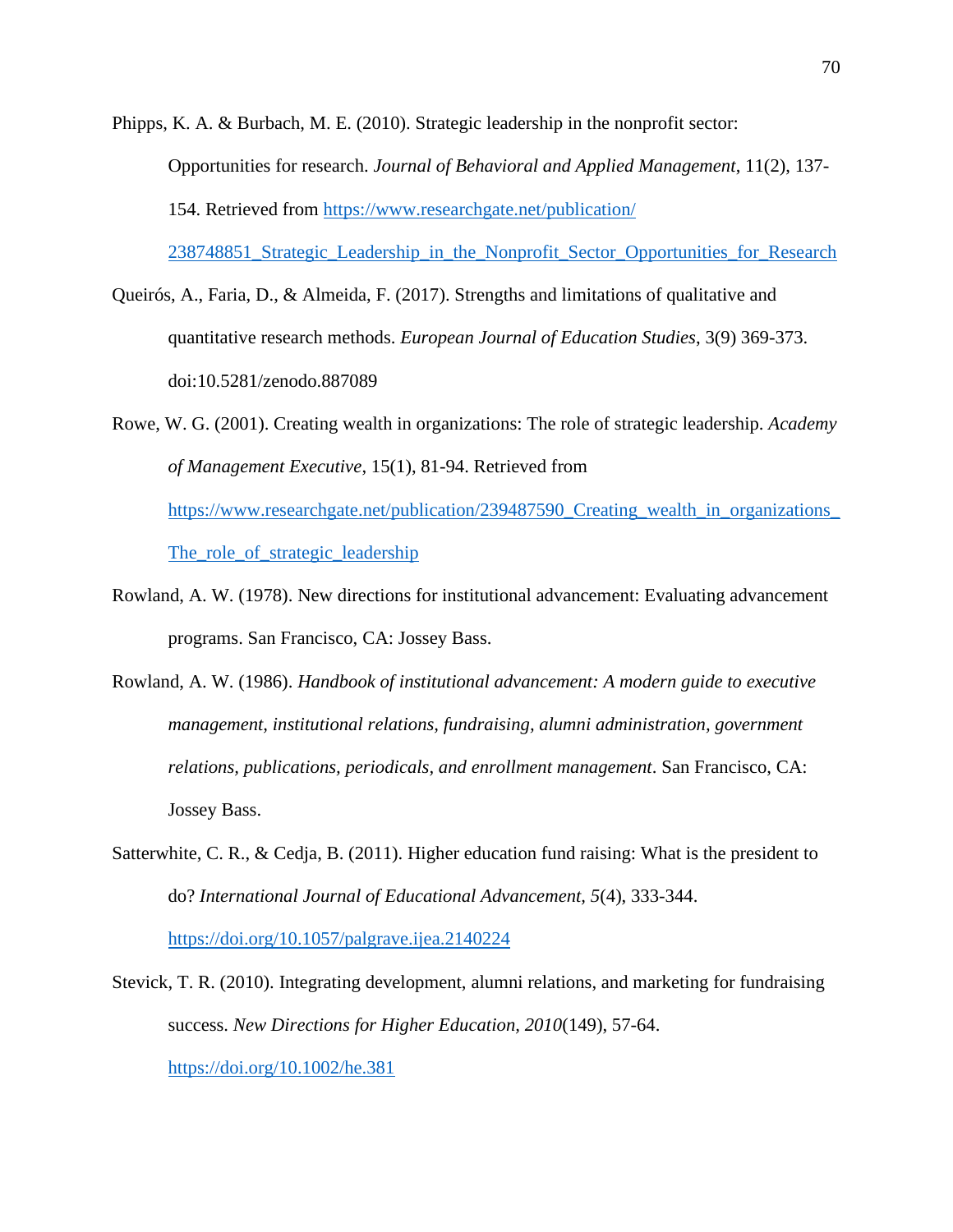Sturgis, R. (2006). Presidential leadership in institutional advancement: From the perspective of the president and vice president of institutional advancement. *International Journal of Educational Advancement*, 6(3), 221-231. doi:10.1057/palgrave.ijea.2150019

- Taylor, J. S., Machado, M. L., & Peterson, M. W. (2008). Leadership and strategic management: Keys to institutional priorities and planning. *European Journal of Education*, 43(3), 369- 384. Retrieved from [http://web.b.ebscohost.com/ehost/pdfviewer/pdfviewer](http://web.b.ebscohost.com/ehost/pdfviewer/pdfviewer?vid=1&sid=4d293ca3-c6c6-4565-bfdc-3a290ed1bafc%40pdc-v-sessmgr03) [?vid=1&sid=4d293ca3-c6c6-4565-bfdc-3a290ed1bafc%40pdc-v-sessmgr03](http://web.b.ebscohost.com/ehost/pdfviewer/pdfviewer?vid=1&sid=4d293ca3-c6c6-4565-bfdc-3a290ed1bafc%40pdc-v-sessmgr03)
- van Nostrand, I. (2003). A quantitative model for evaluating advancement effectiveness. *The CASE International Journal of Educational Advancement, 4*(2), 166-178. <https://doi.org/10.1057/palgrave.cijea.2140022>
- Walker, S. (2012). *The chief advancement officer: Role identification in fundraising at public four-year institutions of higher education in the United States* (Doctoral dissertation), Texas Tech University). Retrieved from [https://ttu-ir.tdl.org/bitstream/handle/2346/](https://ttu-ir.tdl.org/bitstream/handle/2346/45211/WALKER-DISSERTATION.pdf?sequence=2&isAllowed=y) [45211/WALKER-DISSERTATION.pdf?sequence=2&isAllowed=y](https://ttu-ir.tdl.org/bitstream/handle/2346/45211/WALKER-DISSERTATION.pdf?sequence=2&isAllowed=y)
- Weerts, D. J. (2007). Toward an engagement model of institutional advancement at public colleges and universities. *International Journal of Educational Advancement*, 7(2), 79- 103. doi:10.1057/palgrave.ijea.2150055
- Winona State University. (n.d.). Institutional review board (IRB). Retrieved from <https://www.winona.edu/grants/irb.asp>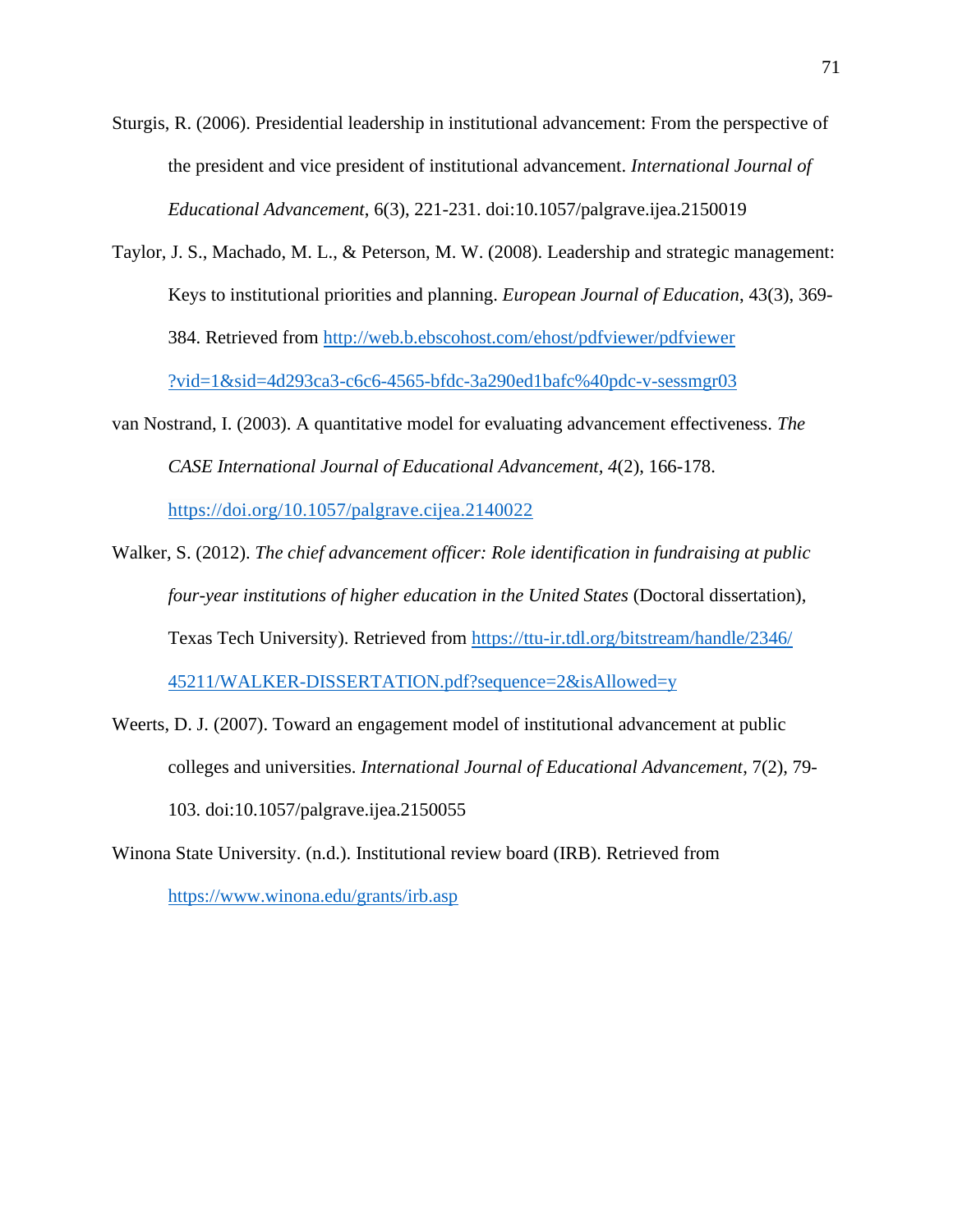## **APPENDIX A**

## **PARTICIPANT EMAIL INVITATION**

Greetings.

My name is Matthew Ohs and I am a graduate student at Winona State University in Minnesota. I am conducting a research study about strategic leadership within advancement departments at public universities.

Would you be willing to participate for the purpose of gathering data in this study? Your participation will be limited to a phone interview of approximately 15-30 minutes. Participation is completely voluntary. Your name, university, and responses will be kept anonymous throughout this study.

If you have any questions, please do not hesitate to contact me at matthew.ohs@go.winona.edu

Thank you for your time.

Matthew K. Ohs

Leadership Education Graduate Student

Winona State University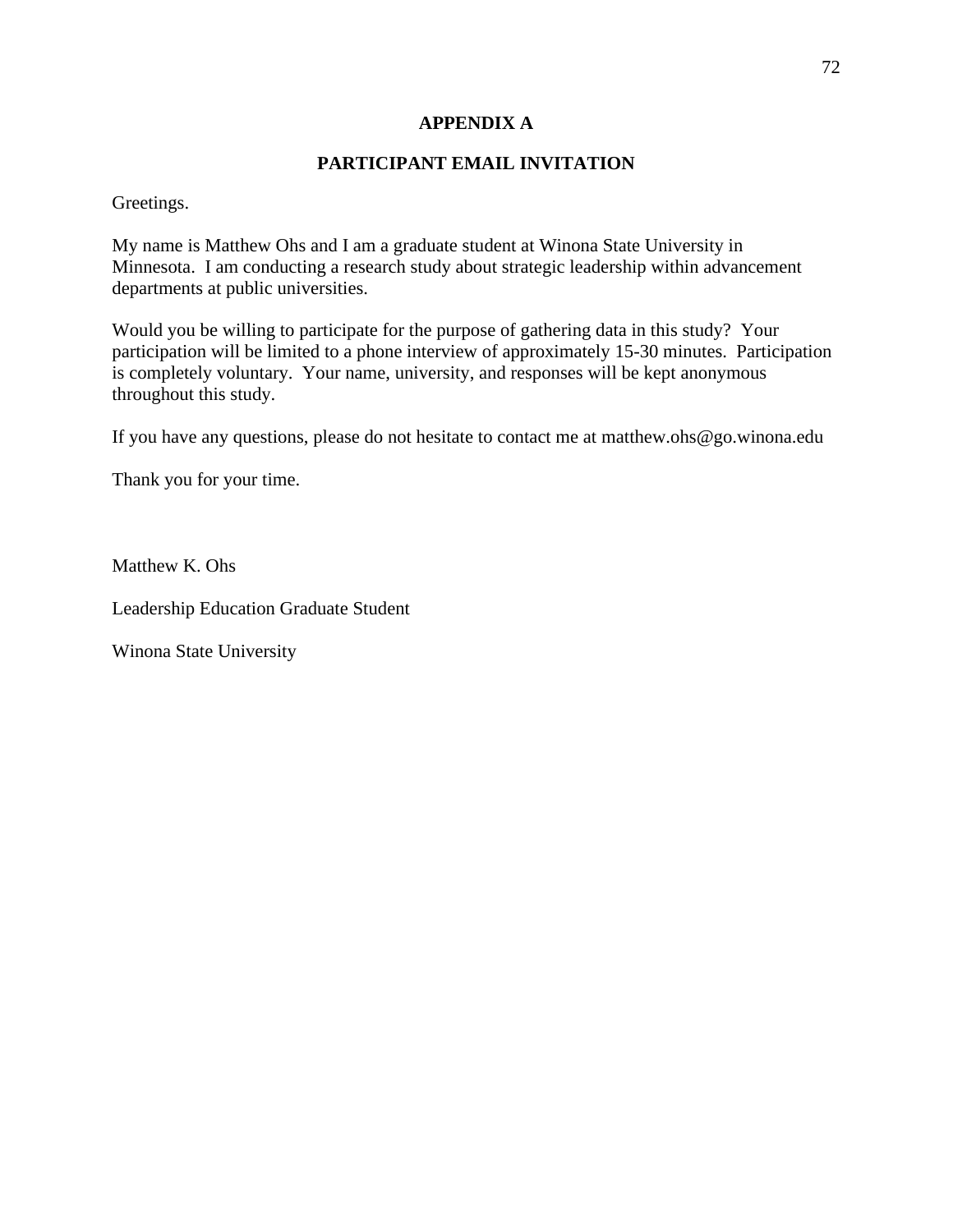## **APPENDIX B**

# **PARTICIPANT CONSENT FORM**

**Consent Form:** Advancing Higher Education: Strategic Leadership for Chief Advancement **Officers** 

# **What is this research study about?**

You are invited to participate in a research study designed to research connections between the individual and organizational components of strategic leadership. The researcher hopes to learn about the management and leadership strategies used by Chief Advancement Officers (CAOs) at four-year, publicly funded universities.

## **What activities will this study involve?**

If you decide to participate, you will be asked to share your perspectives on this subject with the researcher through a phone interview. The researcher will collect additional data from annual reports made public by each subject university. Interviews will be limited to a single phone or Zoom call lasting roughly 30 minutes, depending on the length of interviewee responses.

## **How much time will this take?**

The study will begin in February 2020 and end in June 2020. I estimate participating in the study will require a half hour of your time.

# **What will be done with the data collected during this study?**

The information you give will be coded as responses made by Subject 1, 2, etc. University names will be coded as University 1, 2, etc. No subject names, university names, or other identifiable information will be made public. All information collected will be stored on a secured personal server at the research institution. Hard copy research data and materials will be stored in a private office with keyed access. Only the primary researcher will have access to collected data during the research process.

When the study is completed, all research notes, interview transcriptions, data files, and other research materials will be deleted from the server. All hard copy research materials will be shredded at the completion of the study.

# **Are there any risks for participating?**

There are no risks associated with this study.

# **Are there any benefits for participating?**

The benefits reasonably expected from this study are contributing to research literature related to strategic leadership within higher education advancement. A copy of the final study will be offered to all participants.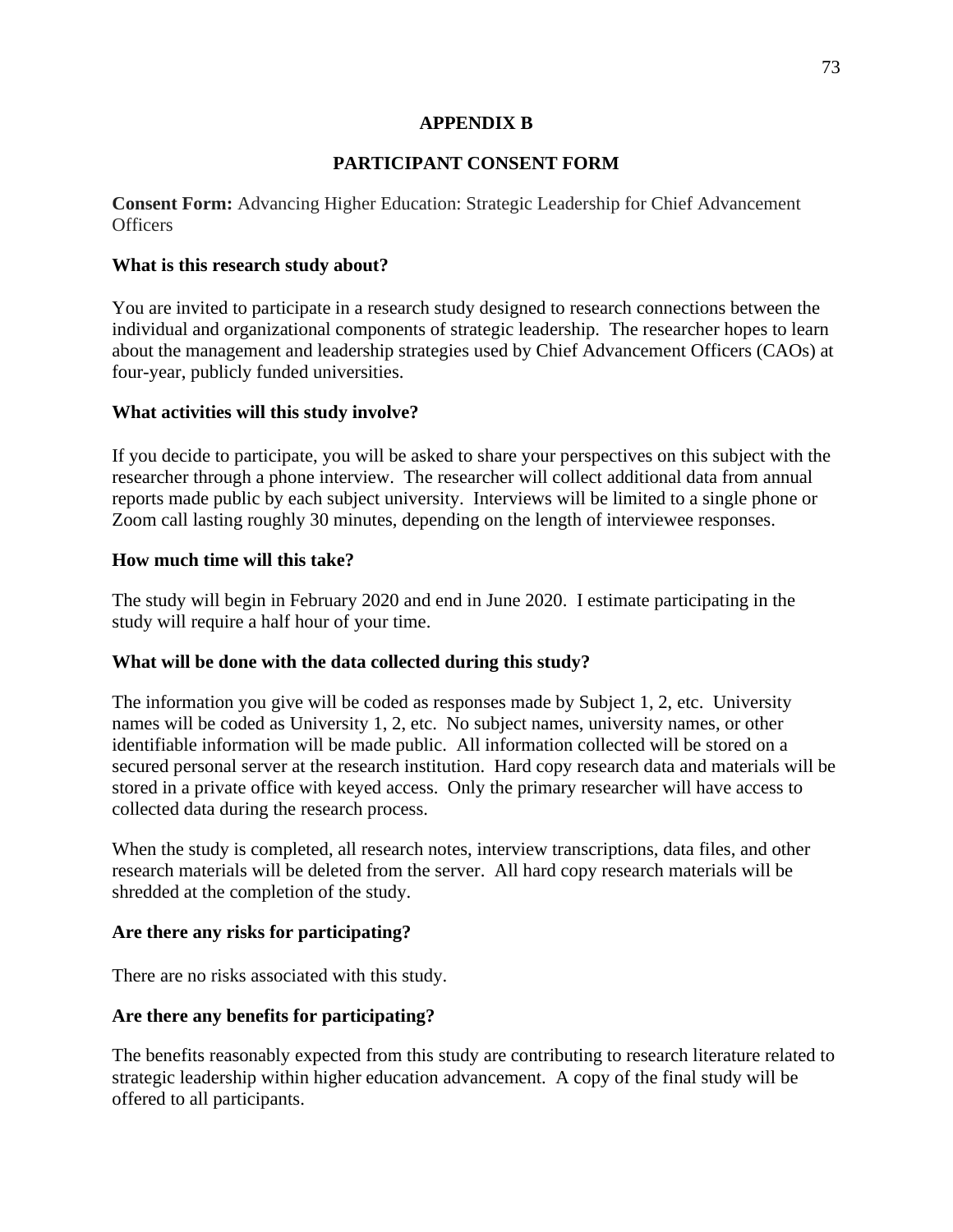### **What are my rights as a participant?**

Participation in this study is voluntary and you may withdraw at any time. You may decide not to participate or to discontinue participation at any time without penalty or loss of benefits. A decision not to participate or withdraw will not affect your current or future relationship with Winona State University.

### **Who can I contact if I have questions or concerns about this study?**

The main researcher conducting this study is Matthew K. Ohs, a graduate student at Winona State University. The faculty advisor for this study is Theresa Waterbury, PhD, 507-457-5607, twaterbury@winona.edu. You may ask any questions you have about the study and your participation now or later during the study.

### **Who can I contact if I have questions about my rights as a participant?**

If you have questions or concerns about your participation in the study, contact the Human Protections Administrator Brett Ayers at 507-457-5519 or bayers@winona.edu. This project has been reviewed by the Winona State University Institutional Review Board for the protection of human subjects.

You will be given a copy of this form to keep for your records.

### **Agreement to Participate**

Participation in this study is voluntary. You may withdraw at any time. Your signature indicates that the study has been explained, you have had an opportunity to ask questions, and you have decided to participate.

| Your signature:                        | Date |
|----------------------------------------|------|
|                                        |      |
| Signature of person obtaining consent: | Date |
|                                        |      |

Name of person obtaining consent (printed): Matthew K. Ohs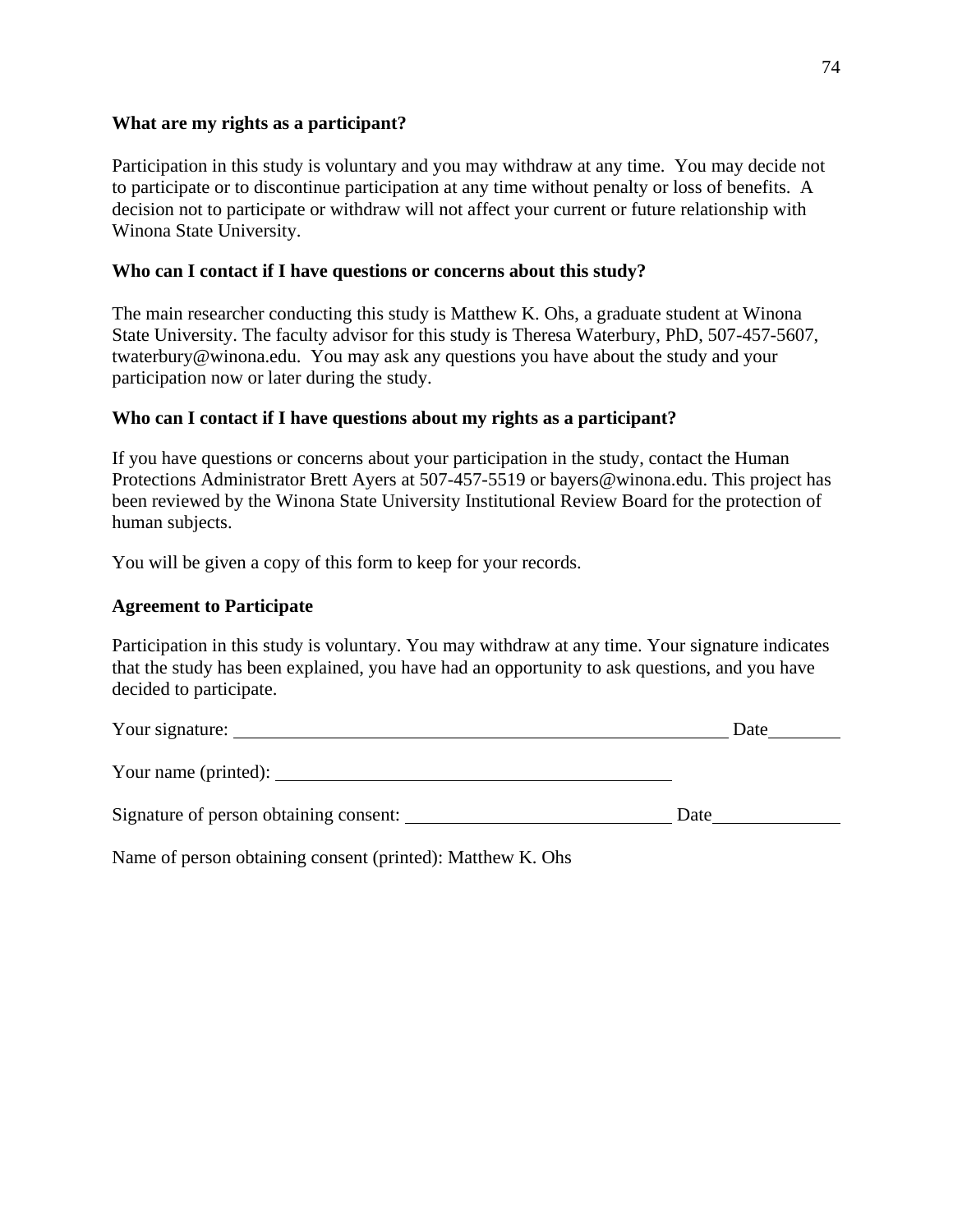### **APPENDIX C**

### **RESEARCH STUDY INTERVIEW PROTOCOL**

Thank you for participating in this study regarding strategic leadership and Chief Advancement Officers at 4 year, publicly funded universities. My name is Matthew Ohs, and I am a Leadership Education graduate student at Winona State University in Winona, Minnesota.

This study will consist of a series of questions in an interview style. When considering your answers, please focus on your fundraising staff, as this is the emphasis of my study. Our conversation will be recorded for the purpose of transcription to efficiently code responses. Your voluntary participation is confidential, and no names, universities or other identifiable information will be made public. At the conclusion of this study, you will receive a digital copy of my findings.

You should have received a consent form for your participation in this study. Were you able to review the consent form prior to our interview? *[Pause]*

Do you have any questions regarding information presented on the consent form? *[Pause]*

If there are no (other) questions, I will begin with the first question of my research study.

Question 1: How do you determine the effectiveness of your fundraising staff as a whole? *[Pause]*

Question 2: What leadership strategies do you use with the professional fundraising staff in your department? *[Pause]*

Question 3: How do you as the Chief Advancement Officer influence the institutional-level goals? *[Pause]*

Question 4: How do your departmental leadership strategies address institutional-level goals? *[Pause]*

Question 5: What factors internal to your institution affect your department's fundraising performance? *[Pause]*

Question 6: What factors external to your institution affect your department's fundraising performance? *[Pause]*

Question 7: What, if anything, limits the effectiveness of your leadership? *[Pause]*

Question 8: How do you compensate for limits on the effectiveness of strategic leadership? *[Pause]*

Thank you so much for your candid responses to these questions. Are there any clarifications or further comments you would like to provide? *[Pause]*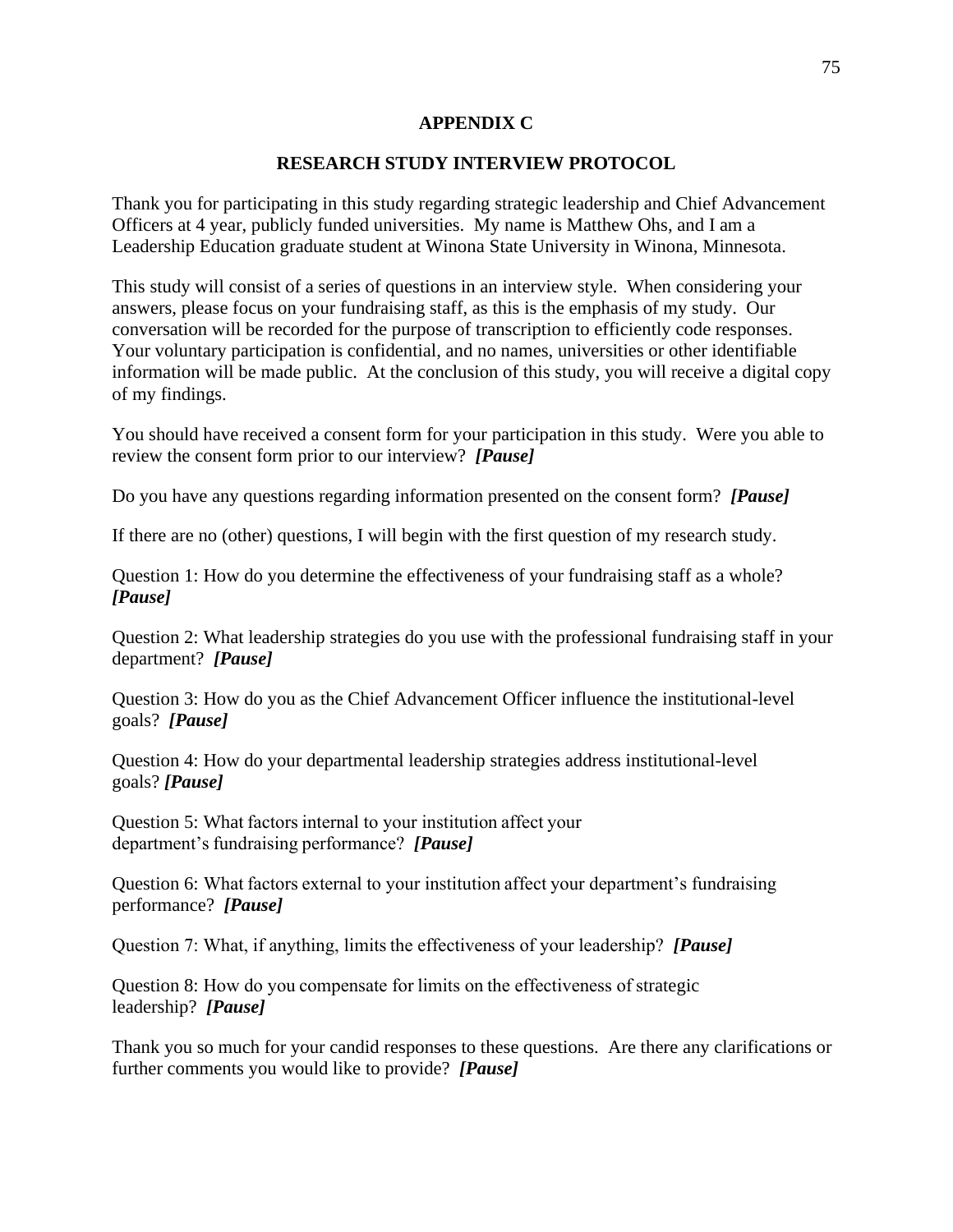This concludes our interview. Thank you again for your responses and for your involvement and participation in my study.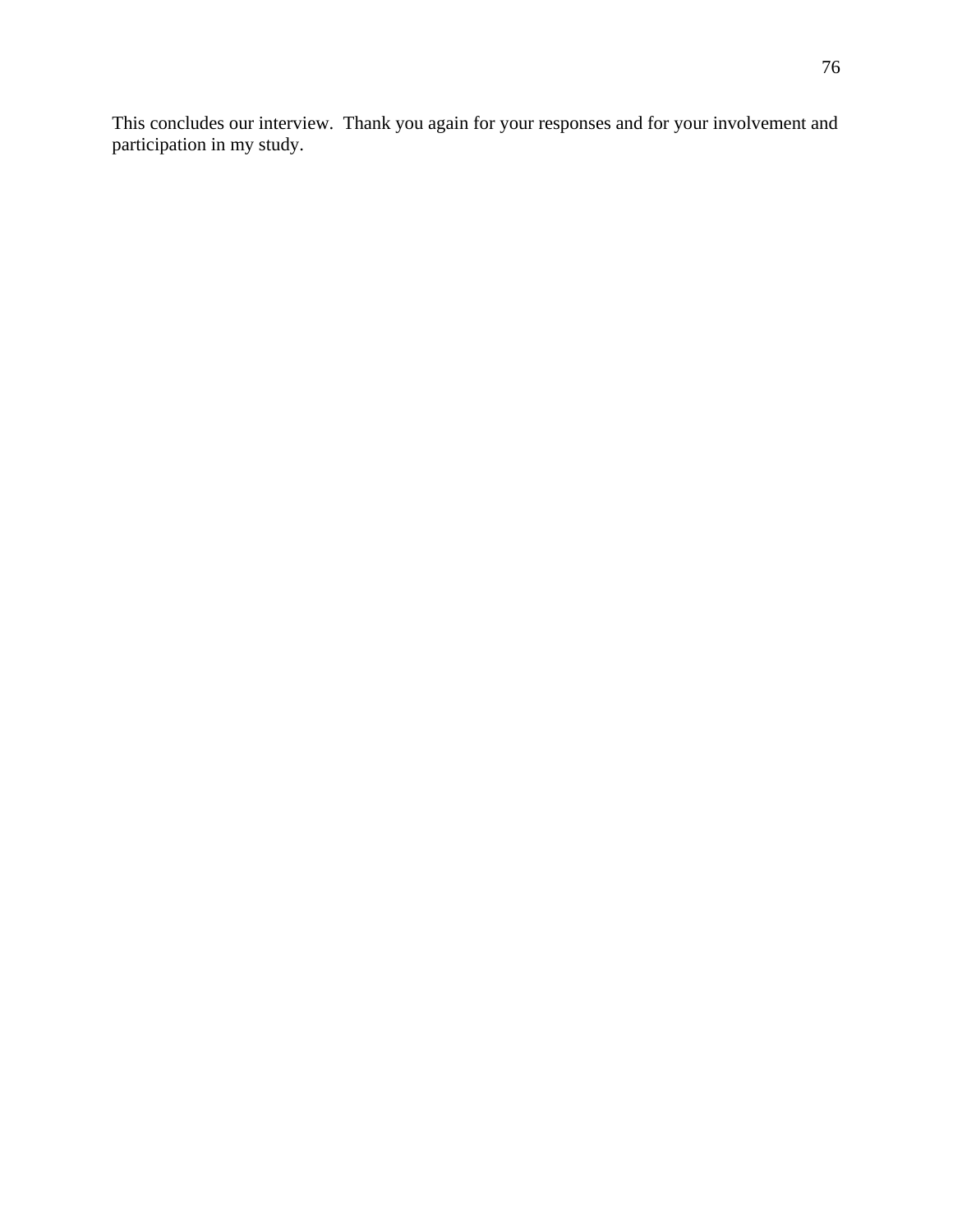### **APPENDIX D**

## **SUBJECT 1 INTERVIEW TRANSCRIPT**

Interview #1 on February 27, 2020

### **Question 1: How do you determine the effectiveness of your fundraising staff as a whole?**

To me the metrics are there and the fundraising staff are basically either a development officer or their assistant. I don't include in that gift processing or anything like that, so I would say the metrics are the same for all fundraisers, because again I want to make sure the whole group is looked at as a team. The assistants help the development officers get appointments, make calls, bring in gifts, process those gifts appropriately, and then steward them, so I wouldn't have any separate metrics for the staff in general.

## **Question 2: What leadership strategies do you use with the fundraising staff in your department?**

Well I think that largely it's for them making their plans for the year. If they say, I'm going to raise an x amount of dollars, I want at least a plan about how they're going to do that. Who are they going to see, the donors they plan to solicit for this goal for the year, and not just say, well hey here's my goal and I'm going to talk to the people I know. A clear plan about who they're going after, what are they going after them for, meaning I'm going to pursue this particular donor for the athletic campaign, and the amount of money they would like to see. So that plan is written out and at the end of the year we can go back and assess that plan and say hey, yeah I met with this donor, for athletics, and we got that amount of money, or I went for this donor and we thought we were going to go for this particular campaign or project, and they said no, I want to do this and that changed, or it didn't happen. Well why, and what are the reasons for that? It's not a document to punish the development officer. It's a document to help them think about what went right, what went wrong, what else can we do to improve for the planning process in the next year.

### **Question 3: How do you as the Chief Advancement Officer influence the institutional-level goals?**

I was probably in a little different position, mainly because I was entrusted by the president to oversee the strategic planning process for the university. Not every chief advancement officer has that opportunity, so I probably was in a somewhat unique position. I think that the one way, I'm going to try to answer as if I didn't have that role, as the advancement officer the one way they affect the goals of the institution is by making sure the institution is actually thinking about those university-level goals. Mainly because in the end, the advancement office raises money based off the goals of the institution. Well if the institution isn't having annual goals or strategic goals, then what do you raise money for? I never wanted it to be that the advancement office was coming up with, oh well we'll go raise money for this or that. It shouldn't be like that. The university should come up with what its goals are, and once its determined goals, then the advancement office should say, well how can we raise money for these particular goals? So the advancement officer should always make sure that both strategic and operational planning are occurring at the institutional level. I think that's the important part for any chief advancement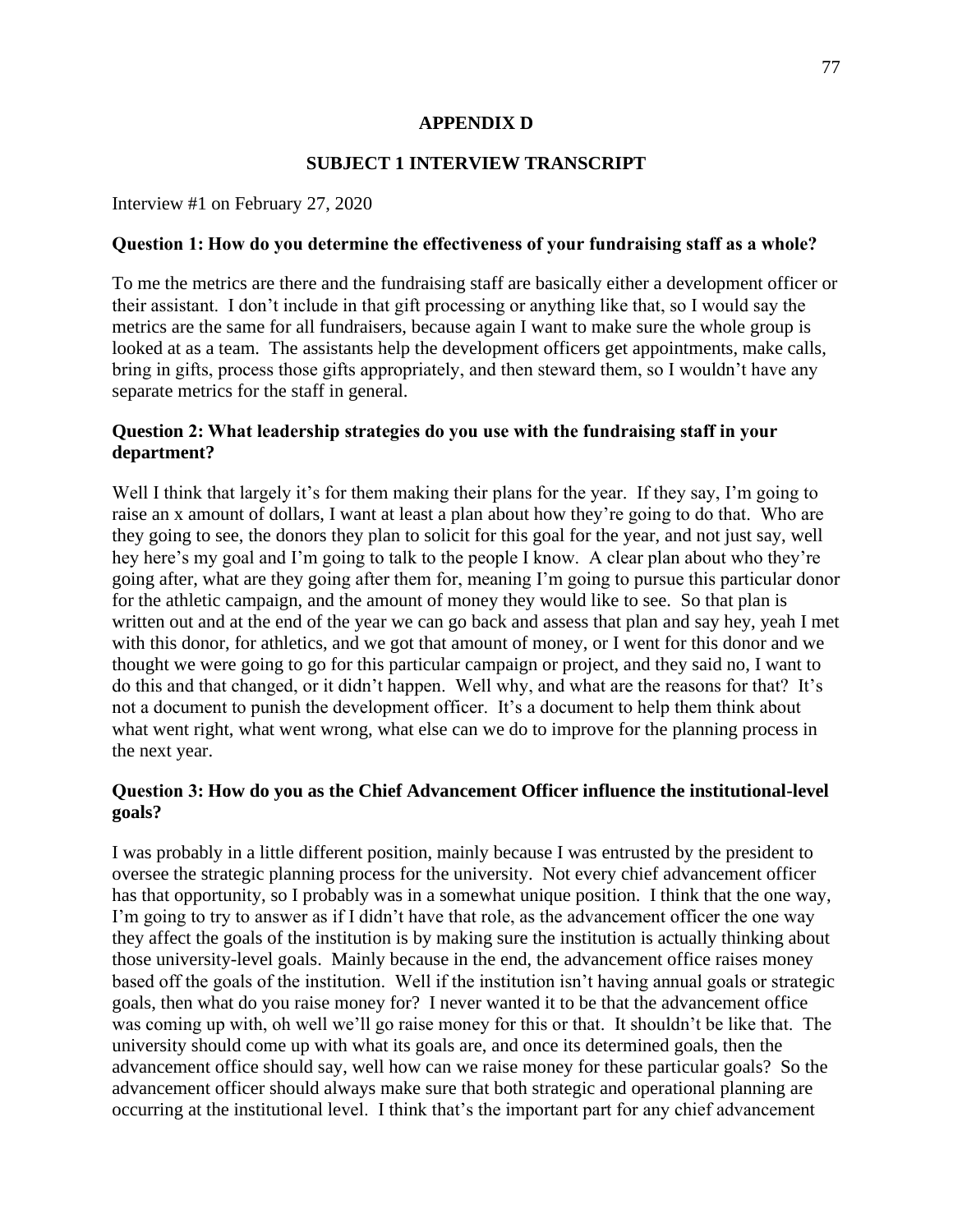officer, to make sure the process is happening. Whether that person does it or not, I just had the opportunity where I was the one doing it. It was a lot easier for us to know what the institutional goals were because I got to make sure that happened. But I do think the advancement officer has to push the president to say, are we setting strategic goals, are we setting operational goals, so that the advancement office has things to raise money for.

# **Question 4: How do your departmental leadership strategies address institutional-level goals?**

I guess my leadership approach is, firstly, is pretty much operational planning. We're going to look at what the institutional goals are, and based off of those goals, we're going to determine departmental goals. For me it was development, alumni, and marketing communications. Development will say what are the goals of the institution, how do we fit in, clearly we'll be raising money for that particular area, alumni looks at it saying we'll mobilize our alumni base, that's how alumni will fit in. Finally marketing communication looking at it for their goals. I've found that over time I had to bifurcate development and alumni into one planning process, and marketing communications into another planning processing. Largely because if you did them together, I found that development and alumni began to see marketing communications as theirs, and not as the institution's. But marketing communications is the institution's, not just particularly for development and alumni. Alumni and development are really departments within the institutional makeup that marketing communications has to take care of. But again, I think that leadership strategy is always planning at the strategic level, at the operational level, and also agile planning ,which is basically the idea that you look at your plans and make changes weekly, monthly, to respond to situations that come up that tend to thwart your planning.

# **Question 5: What factors internal to your institution affect your department's fundraising performance?**

First off, I would have to say internal constraints on budget and the ability to not have staff necessary to implement the fundraising program. Secondly, I would say internal constraints such as other activities that the university required advancement or development to do that weren't necessarily fundraising-related. So those internal expectations. I would say that's about it. Budget constraints and other internal expectations that needed to be accomplished that weren't necessarily fundraising.

# **Question 6: What factors external to your institution affect your department's fundraising performance?**

Making sure we had the correct fundraising projects which were speaking to the values and passions of our donors. The current economic environment. And, historically, the willingness of donors to give. Also perceptions of the university and even sometimes external perceptions of officials at the university.

# **Question 7: What, if anything, limits the effectiveness of your leadership?**

Probably I would say that, day to day mundane operational issues that have a tendency to take up time and not allow a leader to sit back and see the whole picture. You can get into an activity or an event, or expectation of task, whatever it may be, and become so busy with that. I mean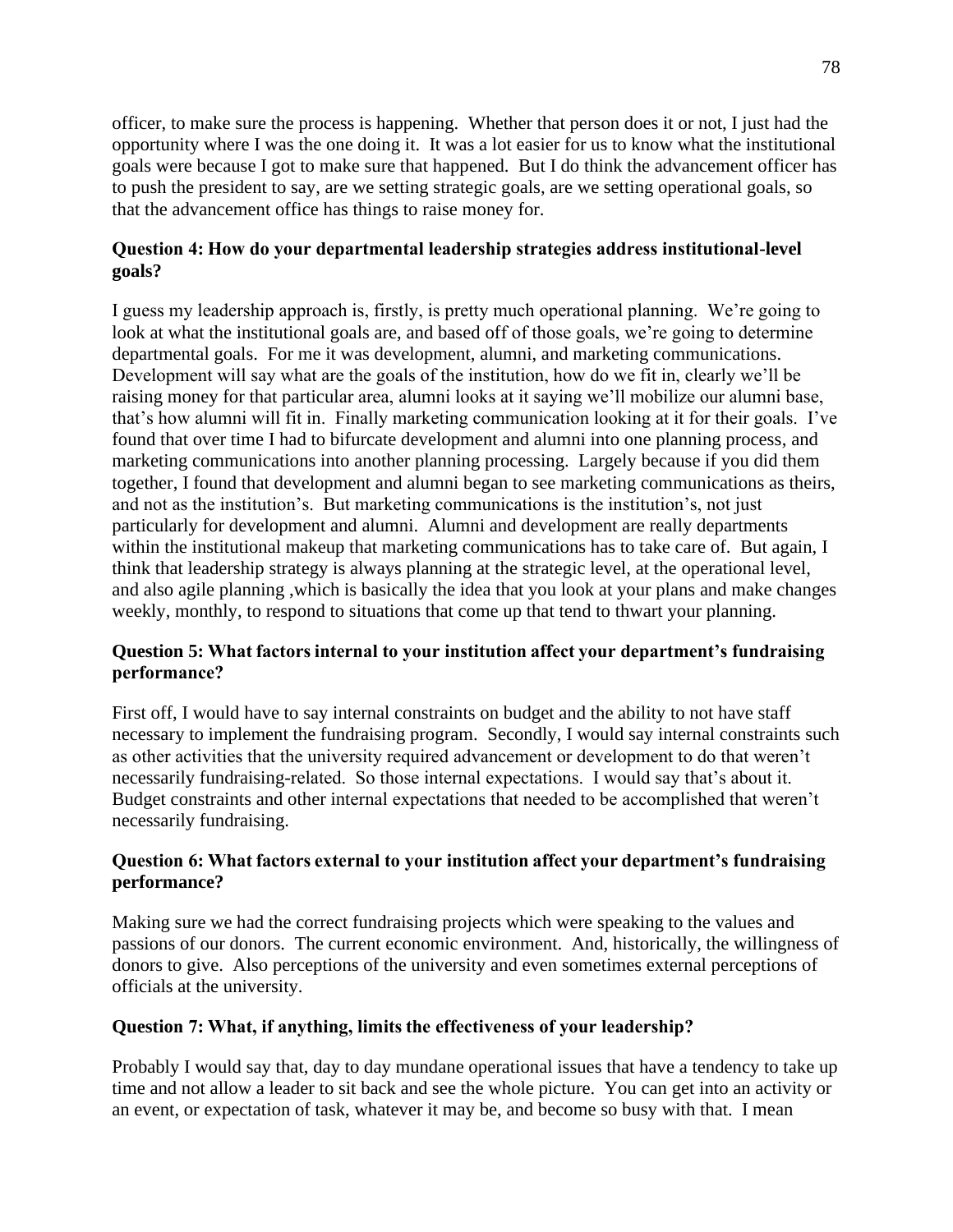meetings and meetings. You get bogged down in those things and you don't step back and look at the large picture. It's very important for a leader to sit back and look at the large picture: how are things moving, how is the entire operation occurring, are things in every area where they need to be, and sometimes when you get bogged down in the daily activities and requirements, it has a tendency to limit that.

### **Question 8: How do you compensate for limits on the effectiveness of strategic leadership?**

I think you have to schedule time and I mean on the calendar, block out time, where you have nothing else to do for several hours. So you can sit back, think, reflect, you know, make plans or whatever it may be, and close the door so there's no interruptions. I think you have to intentionally schedule time in your calendar to provide that strategic leadership reflection time. The other thing I would say too, is and I guess this speaks to the same point, is try not to take on daily, try not to take on activities that require you to manage a project. I know that sounds like you're not doing work, but in the end, that's what managers are for, that's what directors are for, that's what your staff is for, to manage the project. I think it's important for the leader to remain separate from that. If you take on too many projects, you get bogged down in the management of them, the daily activity of, the tasks of them. You're not leading, all you're doing is managing. I think it's important for the leader to, not that you totally don't take on any projects, but that you limit the number of actual projects you have, in order for you to sit back, see the whole picture, make sure the whole organization is working appropriately.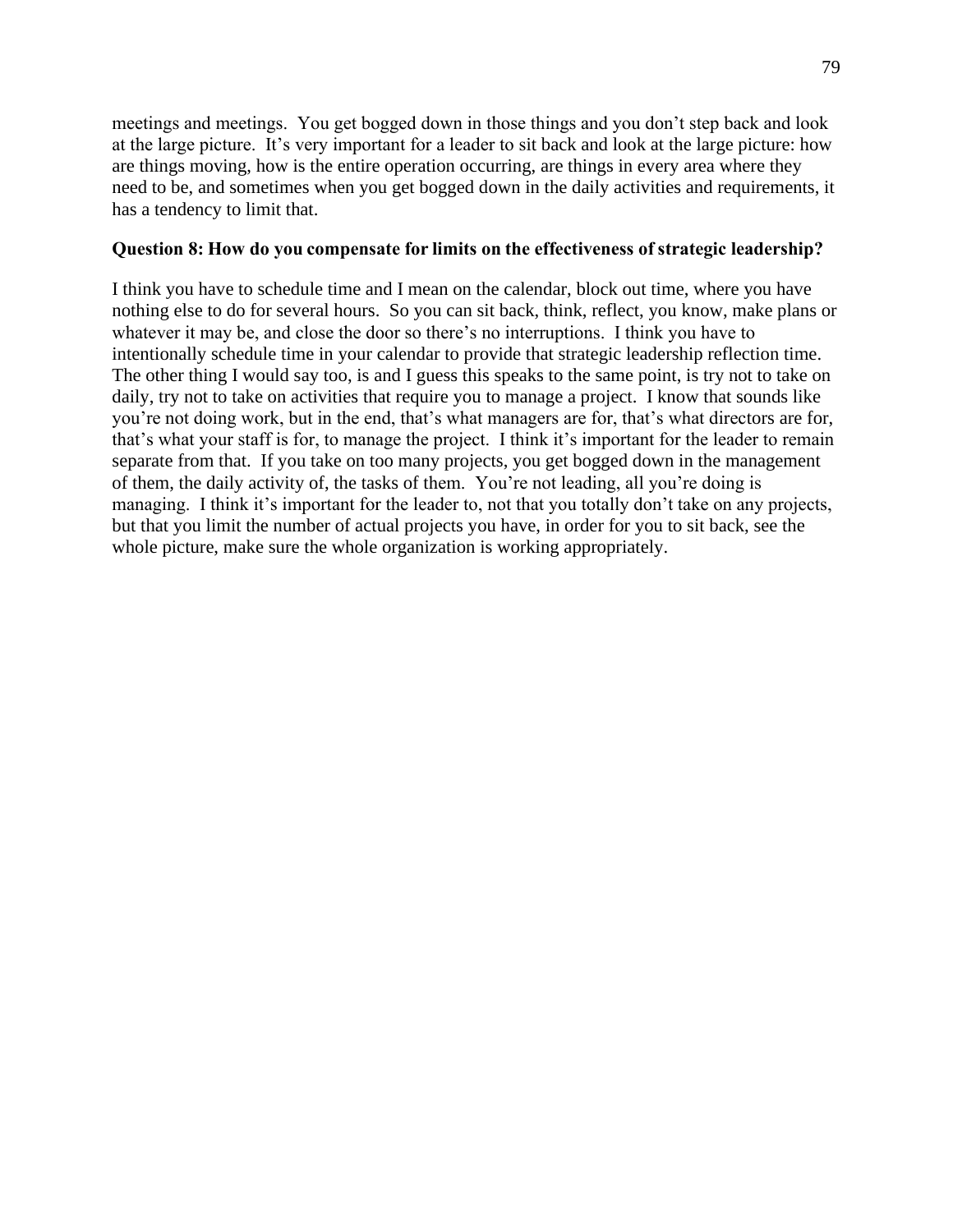## **APPENDIX E**

# **SUBJECT 2 INTERVIEW TRANSCRIPT**

### Interview #3 on May 22, 2020

Researcher's Note: Subject 2's responses were not captured via video recording software during the interview. All responses were added immediately after the interview concluded based on the researcher's recollections of key phrases, points, and ideas shared during the interview.

### **Question 1: How do you determine the effectiveness of your fundraising staff as a whole?**

Metrics for team and staff. From Gift officers, to annual giving. Board help sets overall goals and sees results, but not at individual level. Monthly reports on progress toward metrics. Metrics for leadership as well.

## **Question 2: What leadership strategies do you use with the professional fundraising staff in your department?**

Lead by example. Been at University for 9 years. VP for 1 year. 90 visits in first 90 days, ambitious goal and held self accountable. Vulnerable about progress to group. 86 visits achieved. Lead by example. Monitor group progress and be a part of it.

## **Question 3: How do you as the Chief Advancement Officer influence the institutional-level goals?**

Sits at senior leadership table. Money must flow towards university priorities, which must be regularly set. Currently in a campaign. Priorities made clear and shared at every level.

### **Question 4: How do your departmental leadership strategies address institutional-level goals?**

[Subject 4's answer was not captured during data collection]

### **Question 5: What factors internal to your institution affect your department's fundraising performance?**

Prioritize fundraising for impact. Not good enough to raise money that won't be used and just sit in an account. Share that impact through donor outreach, services, and stewardship. Show impact to donors through internal actions

### **Question 6: What factors external to your institution affect your department's fundraising performance?**

Perception among older alumni that institution is entirely state funded. No need for philanthropy. This class of donor attended when this was true – cheap and no debt. Big change maybe 15 years ago. Saying it over and over doesn't change that perception among that age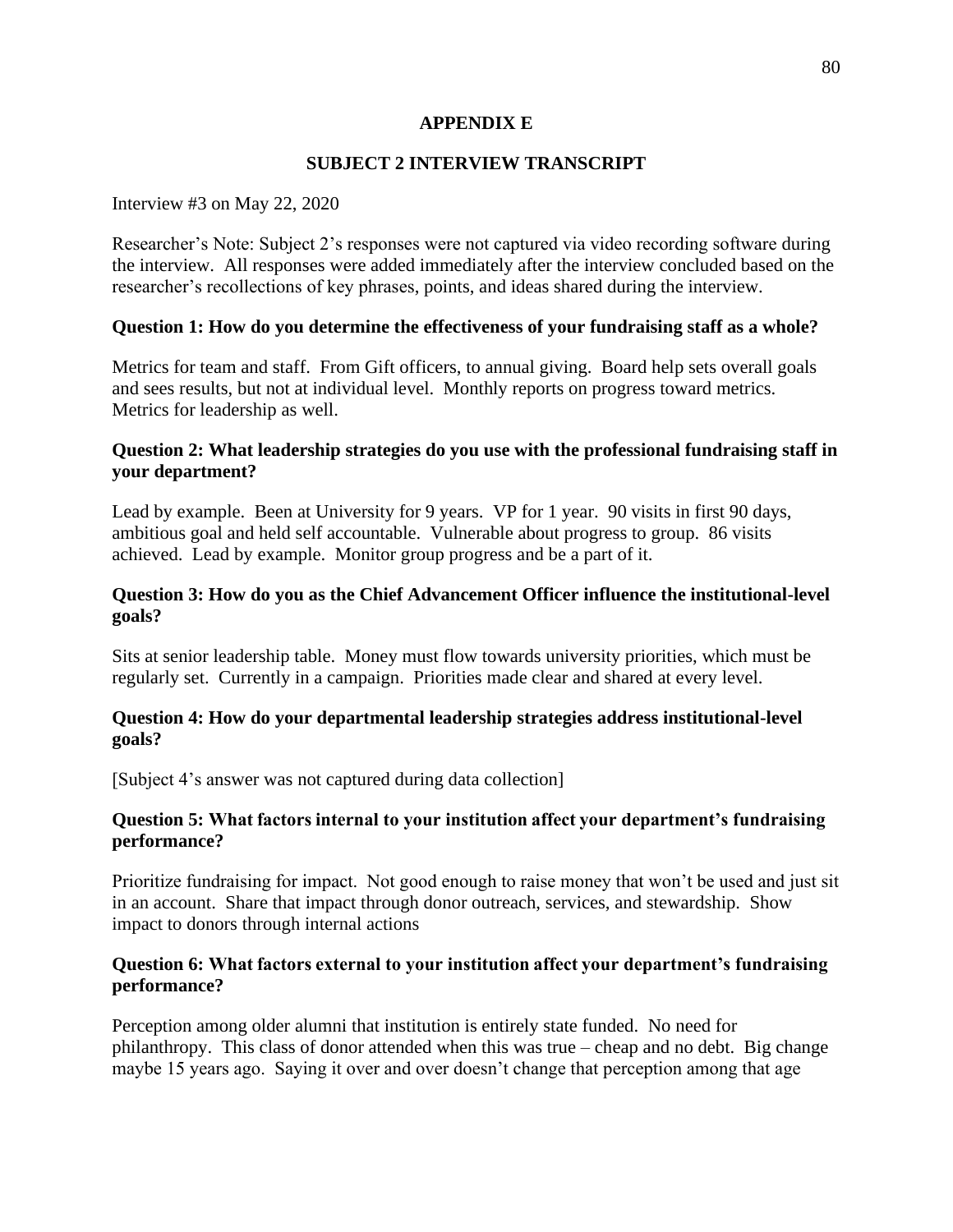group. Promote philanthropy too much to the wrong group and state won't provide additional funding.

# **Question 7: What, if anything, limits the effectiveness of your leadership?**

Resources, time, human. Never enough at current institution. Resources were more accessible earlier in career at Private University where her career started.

# **Question 8: How do you compensate for limits on the effectiveness of strategic leadership?**

Unable to fully answer in current capacity as VP for 1 year. Current president and past president are both strategically-minded and able to fundraise. Leadership is most important when it comes to fundraising – your leader must be good at this, too.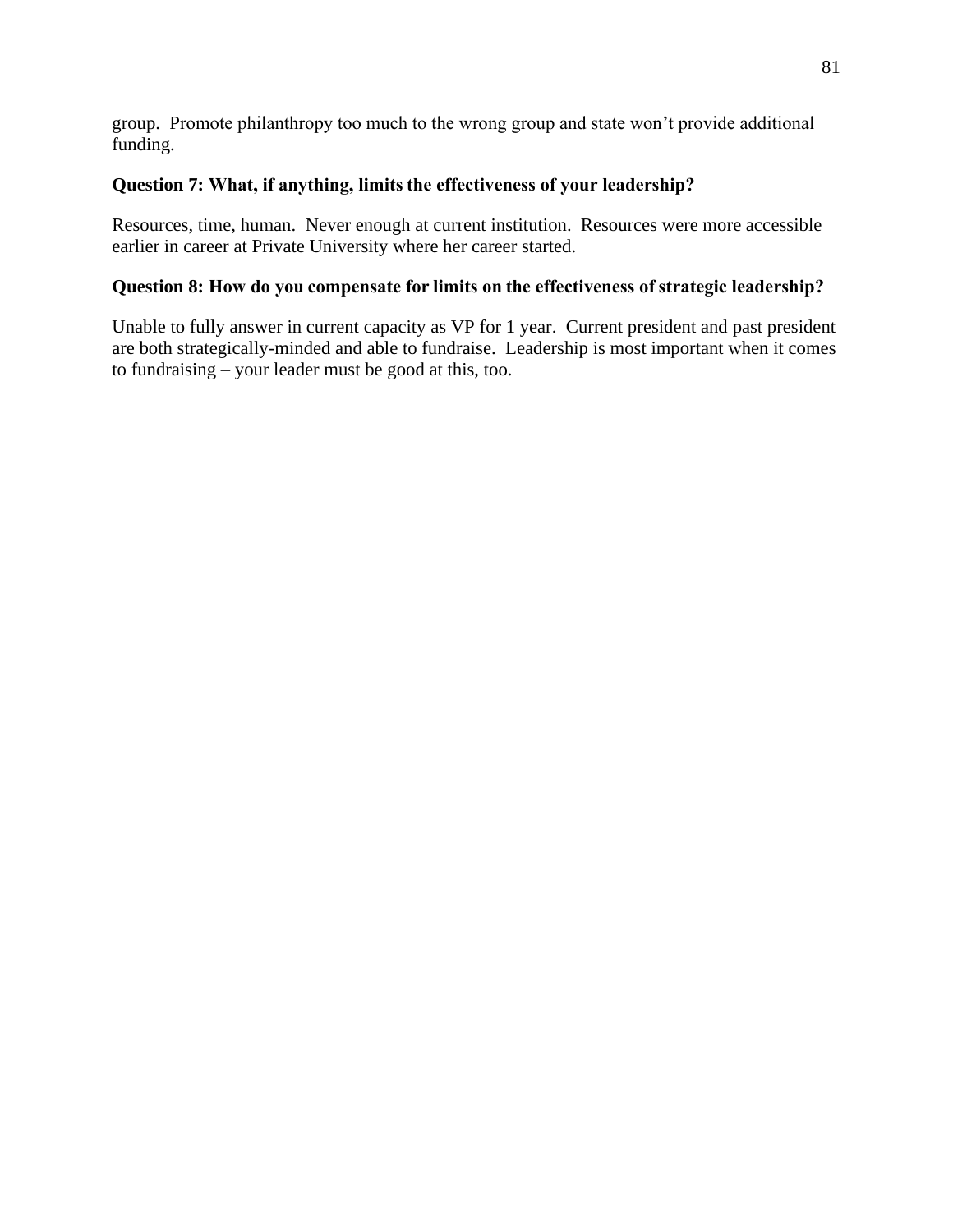# **APPENDIX F**

# **SUBJECT 3 INTERVIEW TRANSCRIPT**

Interview #5 on May 27, 2020

### **Question 1: How do you determine the effectiveness of your fundraising staff as a whole?**

We have a fiscal year that runs July 1 to June 30 and we set annual goals for performance. We base that on visits, new on new donor prospects that are brought into the pool, on the number of proposals that they will put out in that year, the number of total personal visits made, and we do not base it on a dollar goal, but we have a cumulative goal that the team reaches for. Those metrics are reviewed quarterly.

## **Question 2: What leadership strategies do you use with the fundraising staff in your department?**

I have kind of a servant leader management strategy and I utilize kind of a coaching style to help them get motivated and get excited. I also try to be a role model. I do my own fundraising as well and so I try to show them what success looks like and what I expect of them through my own behaviors and work with donors. I think excellent communication is very important. I have daily communication with all of them and weekly meetings.

Right now this is crazy, so I'm trying to answer your questions on like a normal basis. Communication, the amount and the quality of communication has become even more important in the current situation, but regular communication is very important.

## **Question 3: How do you as the Chief Advancement Officer influence the institutional-level goals?**

I am a direct report to the President and that's a big help. We work through our strategic plan and let that guide our process. We put students first, we promise that and we try to deliver on it. All of the work that we do helps benefit them first. However, we are also donor-centered. We try to the exact perfect donor to match the exact need on campus and drive projects that way.

## **Question 4: How do your departmental leadership strategies address institutional-level goals?**

Major gift officers are constituent-based and have focuses across the campus in various ways. We try to always keep in the forefront that what we do has to impact them in a positive way and fit in with their goals and mission. Sometimes we have donors who have ideas that don't necessarily fit in with the current goals of that area. We try to use negotiation as a means to emphasize the potential impact, especially if donors can align with the needs of the university and the university has to give a little bit in some ways to help align with the donor's goals of philanthropy. I think we use negotiation a lot to ensure we're fulfilling goals and setting goals from the top down and prioritizing in each constituent area to try to impact the students as much as possible.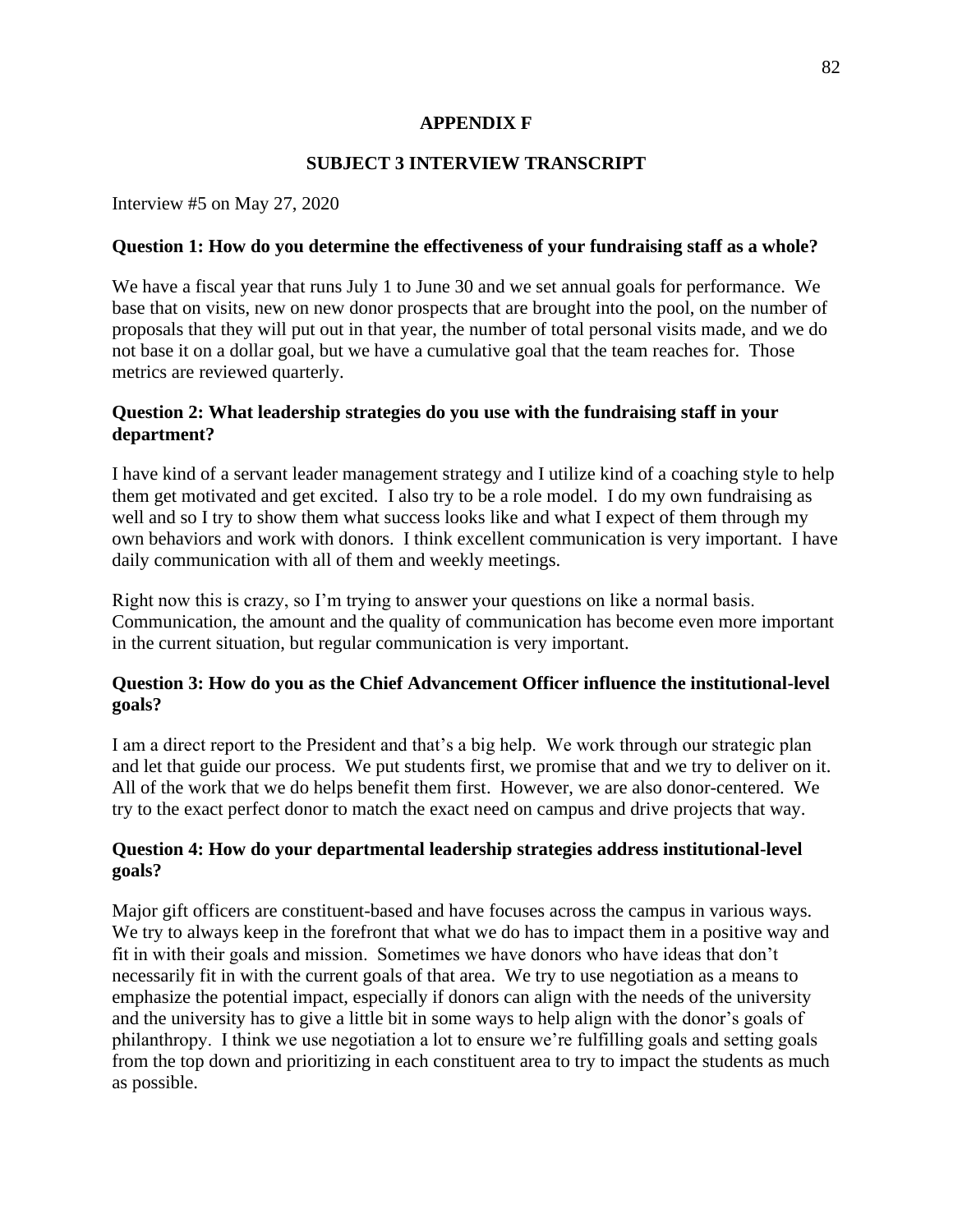# **Question 5: What factors internal to your institution affect your department's fundraising performance?**

Three years ago, we had a major leadership challenge. We had a president that did not have a strong positive reputation, who was not visionary or goals focused. We had a vice president over our area that was equally challenging. That was a tremendous driver of negative force on our team. When you have donors who don't want to meet with university leadership, that's a problem. That was a big challenge. I say all of that to say we have a new leadership in place, a new president, new structure, new organizational structure in that there is not a vice president in the office, we are just a direct report to the president's office. That has created a strong level of trust. This president really cares about our institution, is a graduate of our institution, that has had a tremendous positive impact on our team and our fundraisers specifically. It helps most of them want to get the work done, to meet goals, to work with the president to set goals. I think that has had a really great impact internally on our team.

# **Question 6: What factors external to your institution affect your department's fundraising performance?**

I'm supposed to ignore that we are having a world-wide health pandemic, or do you want me to say that? Right now it is a world-wide pandemic that is having a tremendous impact on what we're doing. We've almost stopped major gift fundraising, we have pivoted on our goals and strategies, we are again student focused so that the central mission continues to ring true. We're just pivoting on what we normally do to meet these new needs of our students.

We're a small regional university in a very rural area. Our students are financially, their families are financially impacted by what we're doing. Over 45% of our student body are First-Generation college students, and so their families are falling into the demographics experiencing unemployment issues. We need to be able to meet those financial needs and the CARES Act is helping a little, but not necessarily institutionally. We're changing the way we tell our story to our donors. That's how external factors can impact what you're doing. It's how you tell your story and change it to what's relevant for the external factors impacting what you're doing right now.

### **Question 7: What, if anything, limits the effectiveness of your leadership?**

I think that budget situations limit the impact of my leadership because I have to… You can't necessarily make the best decisions for your team if you don't have the dollars you need to follow through on that. I think a limiting budget is a big factor that impacts my leadership.

I think these crazy external factors that we have right now, because we are a people business, we are a relationship business. The force of this pandemic has changed how we do business in a very short amount of time. We're trying to find our way through. I've been doing this for almost 25 years now, and when you have such a great change in such a short time, everything you thought you knew about how to lead a fundraising team has been put into question. You really are just forced to do everything different and find a new way. In some ways that's really great, and in some ways that's limiting until you can figure out what the best path forward is.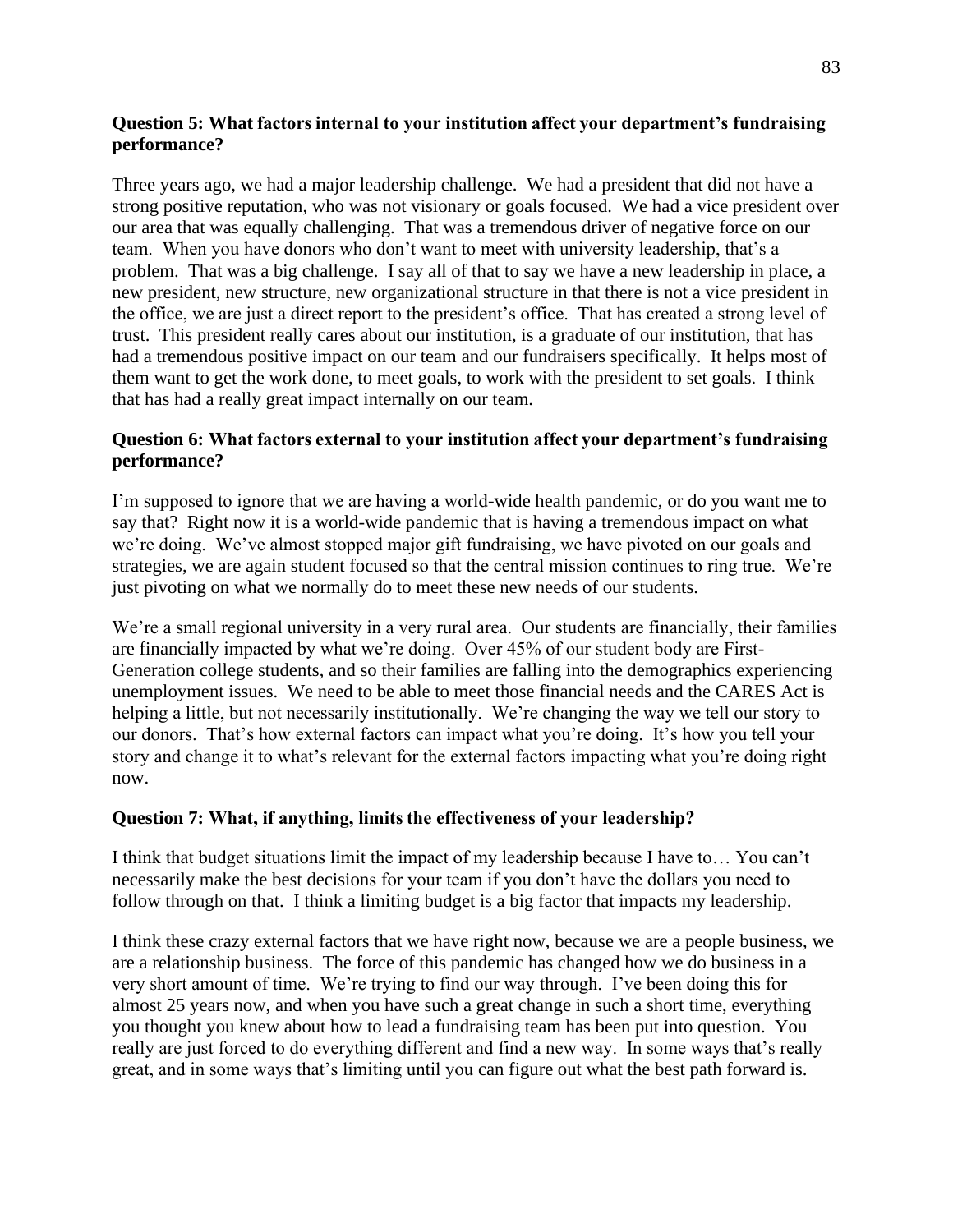#### **Question 8: How do you compensate for limits on the effectiveness of strategic leadership?**

Tough question. I'll go back to that situation I was in when we did not have really great leadership. I think that you have to be even more of a strong leader of your team when you have poor leadership above you. I think that you have to manage up and manage down in a very different way when you have poor leadership in place. I think that it always comes back to the donor and it always comes back to the impact. You have to take everything else out of the equation. You remind your team that you work with donors to impact students. As long as you can keep the "why" on the table all of the time, despite everything else going on internal and external, that's how you have the greatest impact.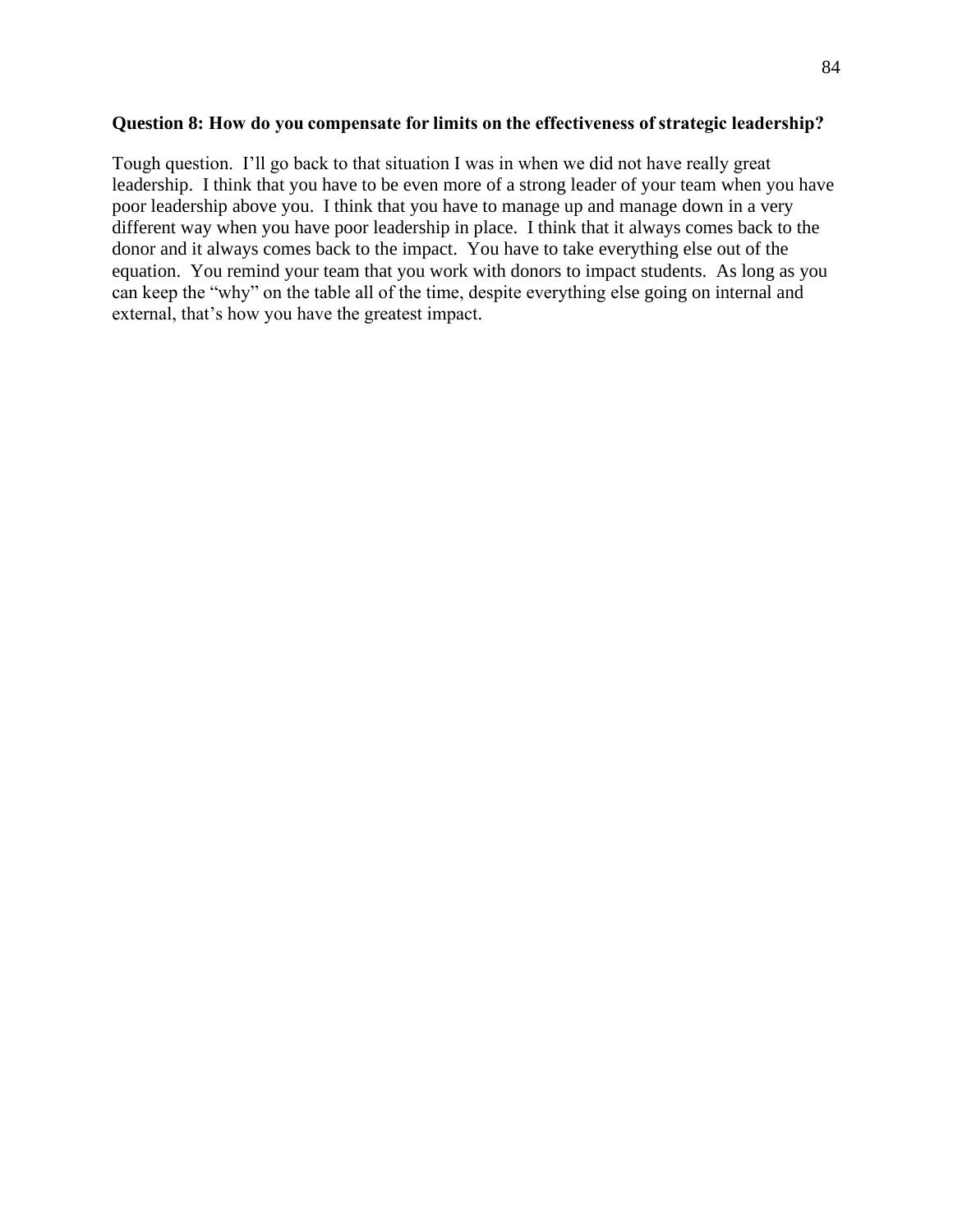### **APPENDIX G**

## **SUBJECT 4 INTERVIEW TRANSCRIPT**

Interview #4 on May 26, 2020

#### **Question 1: How do you determine the effectiveness of your fundraising staff as a whole?**

That's an interesting question considering we're going through extensive process of review for that. So I can tell you where we've been and kind of where we're going. I've been at [State University] for over 18 years in different capacities. I've been vice president, interim vice president for the past 2. We have our, as with most places I suppose, the size of our development staff has changed. We were in a campaign up to five years ago and had a larger staff. It's gone down a little through budget cuts, but now we're trying to increase that. We have never used metrics, fundraising dollar metrics, before. We've always used number of visits, number of proposals presented, number of new qualified prospects, but now we're looking at added the performance metrics of actual dollars raised.

How we define that is kind of a work in progress. We've been working with a consultant over the past few months to help do that. From what I understand, the general industry standard varies, but they're suggesting five times base salary for the dollar amount raised per year, at least after the first year or two that a person is on staff. Up until now, we've felt that the proposal and visit metrics have worked fairly well because we've been a little limited in our technology, but we've also been adding some new technology and changing our database and are adding a CRM this year, so we can be a little more focused on adding that monetary metric.

Another problem is we've been a little lenient, I would say, on those non-fundraising duties that fundraisers sometimes get caught doing, like alumni engagement events and those events that you can spend three weeks on that generate \$5,000 when you could be spending three weeks on actual visits that would generate ten times that. We're changing expectations as well. So goals are shifting right now, and as I've told fundraisers. One of the biggest reason for goals is to help other people that we work with understand what we're supposed to be doing, as opposed to just knowing ourselves what we're supposed to be doing. So that the deans we work with, the other vice presidents we work with, respect the fact that we need to be doing major gift work.

## **Question 2: What leadership strategies do you use with the fundraising staff in your department?**

I was the Director of Planned Giving before I became Vice President, so I worked for 16 years with manty of the same people on my staff as a fellow fundraiser and what's now the interim position of Vice President. I think absolute transparency is one of the things I've focused on in the last 2 years. Being transparent in what my expectations are, but not only what expectations I have, but why I have them. I'm very clear with our fundraising staff what my conversations have been with the president, with other Vice Presidents, with the deans, so that nobody's caught off guard by what I'm asking and also so nobody thinks this is just something in my head that I'm coming up with. If it's something in my head that I'm making up, then I'll tell them that and why I think it's a good idea. For the most part I try to be very transparent and very supportive. I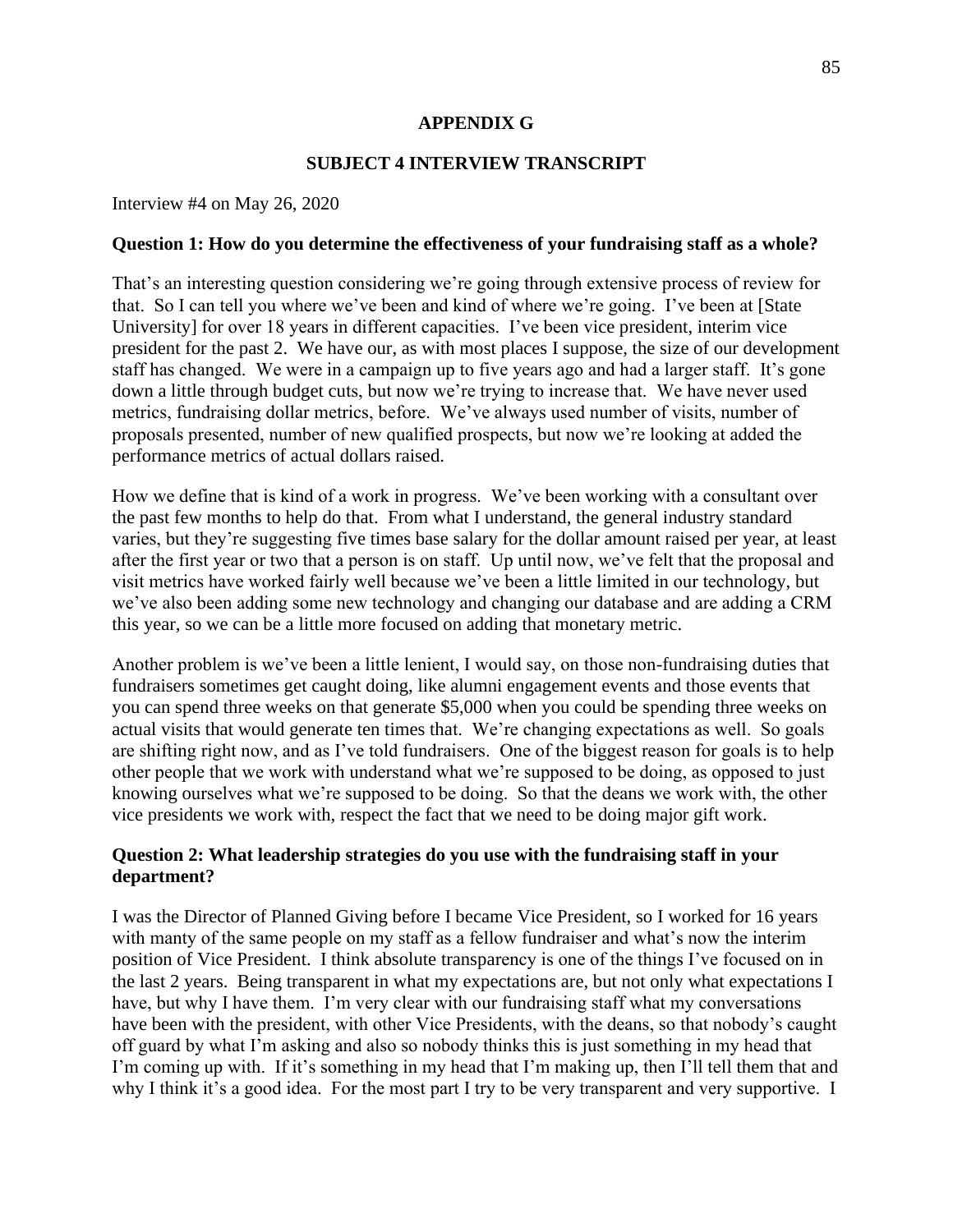think it's a benefit that I've been in their position so that they know I know I understand the positives and negatives of what I'm asking them to do.

It seems that one of the other things we've added recently is another layer of fundraisers. Up until this point we've kind of had a very flat organizational structure. One of the things we've done in the last 6-8 months is to add Associate Directors of Development under our current experienced major gift officers. That adds another aspect to me helping them be supervisors for other people. I think that addition of that is kind of succession planning in a sense. All of our fundraisers, our major gift officers, have all been here 12-15 years, so we have great longevity in this area, but now we've added new staff. So to add that staff under the current staff has been very helpful in allowing them to be leaders as well. It's an effort on my part to help them lead the next group of fundraisers into their positions.

# **Question 3: How do you as the Chief Advancement Officer influence the institutional-level goals?**

In the campaign that we had, it was a 5 year campaign from 2010 to 2015, it was pretty clear when we set that campaign in motion that we were all kind of on the same page, we were focused on scholarships. After the campaign was over, it's been a little more difficult. Because what we've tried to establish are strategic development initiatives. Working with each dean, working with other non-academic departments like career services, student success, and those areas, student affairs, we tried to establish strategic development initiatives for each of those areas we would help support.

That's been kind of difficult because they are also in the middle of, we've had some budget cuts a couple of years ago in [State], I'm sure you've had them where you are too, and we have more because of COVID, of that it's been very difficult to pin down some of these other departments on what they want to do. So we are in the process right now of creating, of really buckling down and working with them more on these strategic development initiatives as we look toward going into another campaign. And being realistic, not that we don't want them to dream big, but we have to be realistic in the context of what they're currently doing. And I will say that one of the things, I mentioned I have been working with consultants lately, one of the things they did say is that there's a lack of a culture of philanthropy. And initially I kind of disagreed with that, but then the more I thought about it, it's actually true. Because we have been, I will admit, we as an advancement office have been a little more too tangential I the work of the university and not integral in the work of the university. I don't know if that's the case in other places, you'll find out in your research, but I'm working very hard to make us more integral by working with developing those strategic initiatives.

### **Question 4: How do your departmental leadership strategies address institutional-level goals?**

I think it's going to become, I think at certain times it's not as critical. At certain times we're not, our goals are not, we kind of just run parallel to the university's goals. I think what's going to happen, especially with COVID and the budget issues, and the economic impact issues of it, the budget issues of it, it's going to shift so that we are paid attention to more. I think we have to be more proactive to do that. We have to be more proactive in the sense of what are our donors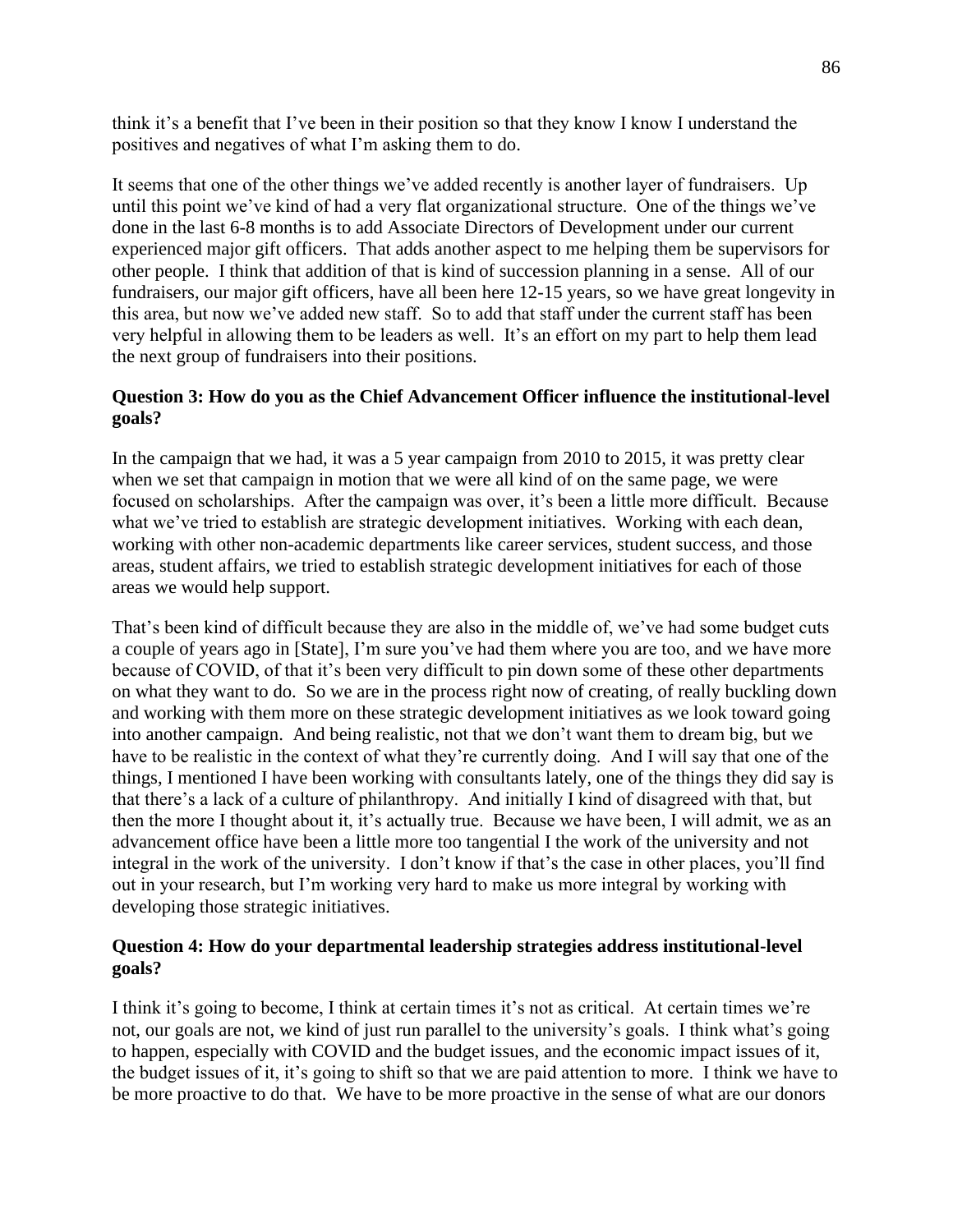wanting? We've tried to do a couple of surveys in the past year. What are our donors wanting to support, what are the donors really looking for, how are they feeling about the university? Are they going to give that support to the university, and what aspects of the university are they going to support? I can give you one example of scholarships. One of the things we get a lot of pressure from the university on is we want you to raise a lot of money on general unrestricted scholarships. Well, I can't do that, really, some people will do that, sure, but I can legitimately say based on our surveys, "No, donors want to be able to say their scholarships go to sports management, or business, or somebody from [City], or something like that." So I think that drives what the university does a little bit by virtue of the fact that we cant raise money for some of the things they think would be ideal. We try to be clear about that and they can push us to the point that they want, but it's not going to help if we can't find the donors to support what they want to do.

## **Question 5: What factors internal to your institution affect your department's fundraising performance?**

Budget. Considering in the next two days I have to figure out how to cut our budget. That's, I hear a lot of the universities continue to hire fundraisers, despite the budget issues. We aren't that fortunate, maybe it's because we're a public university that doesn't have as much, well we have a 40 year track record and we've done pretty well, but it's still not the business concept that there could be a return on investment on a new person raising money. I think that's an education process we have to do better on in our division, to say some of those goals I talked about earlier may impact that, but to say that if we hire this other person and we don't cut the budget, we are going to be a revenue generator for the university, that's something we have to do. So budget is a factor that limits us to some extent, also the focus other parts of the university that are not necessary on working with our donors. Sometimes we have donors who would like to give to something we do have, but we have to find that key faculty member to partner with the donor to generate that good relationship. So sometimes it's those partnerships across campus that are limiting as well.

### **Question 6: What factors external to your institution affect your department's fundraising performance?**

Well COVID is going to, COVID has. The economy, the local, national, you know, economy in general affects it. I think also, I was going to say other, other, other nonprofits in the area can affect it, but I don't know that that's necessary true. I've had some people say, well because the humane society is doing their capital campaign, the local k-12 school is doing their campaign, or most recently on campus our catholic campus ministries did a capital campaign. A lot of people were saying well we can't raise money, that impacts the pocketbooks of people who would give money to us. And that can be the case sometimes, but I don't think it's a huge factor that influences our success or failure because people give to multiple charities that they care about. So it may affect us on a short term basis, but not on a long term basis. The more people are talking about philanthropy, planned giving, see my background's in planned giving so I'll say that, charitable support, I think all boats rise with the tide. I like to think that most of the time. I think that's one thing that can be a short-term influencer is other things going on in the community, but not a long-term impact.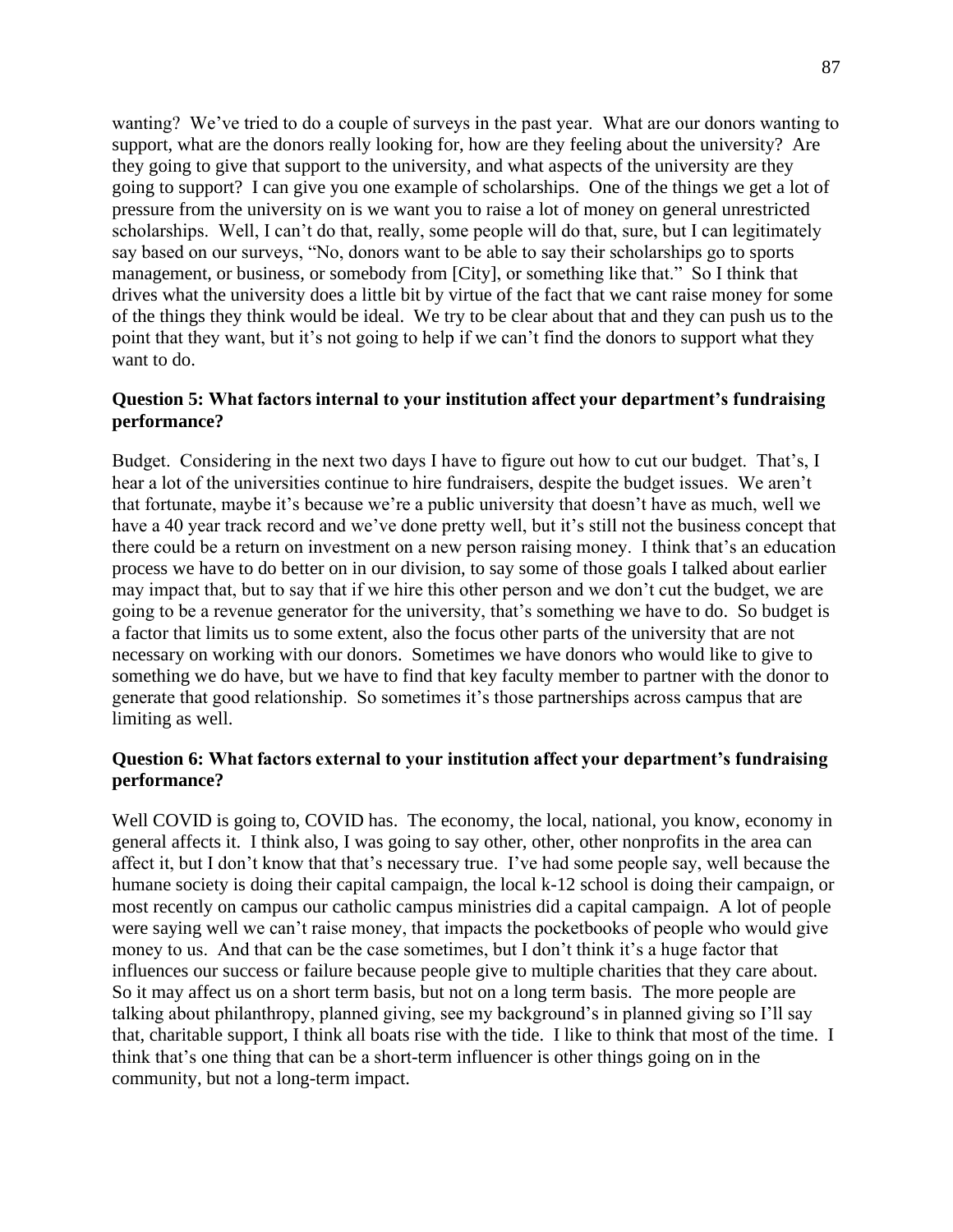### **Question 7: What, if anything, limits the effectiveness of your leadership?**

Funny you should ask that. I think an impact on my leadership, on my division, for the past couple of years I've been Interim Vice President. The interim part impacts the effectiveness of my leadership. I'd like to think it doesn't, but it does. Right now we're talking about what the next step is because I'm only interim for another month, but we don't, we aren't searching for anybody. So likely I'm going to continue. How do I continue? That's been an influencer of my effectiveness, not necessarily to our donors, but within the university. So I have our foundation board members very supportive of me, so is the president, so are people on campus, but just being short term is a limiting factor to my ability to lead the division. It's not stopped me from doing anything, because I have done a lot – added staff, gone from Banner to Raisers Edge database that we're just finishing up right now, so you can overcome those limitations by continuing to work hard, but it hasn't made it any easier.

### **Question 8: How do you compensate for limits on the effectiveness of strategic leadership?**

That's also a good question. Hard work. Hard work, I mean what I've tried to do over the past 2 years is build a team, and the team is doing well. Continuing to focus on the people that work with me and for me has been, has allowed us to continue to move forward in our efforts, even though we're not quite as strategic as we should be as a university. So hard work, transparency, communication, in all respects is an important factor in overcoming those limitations.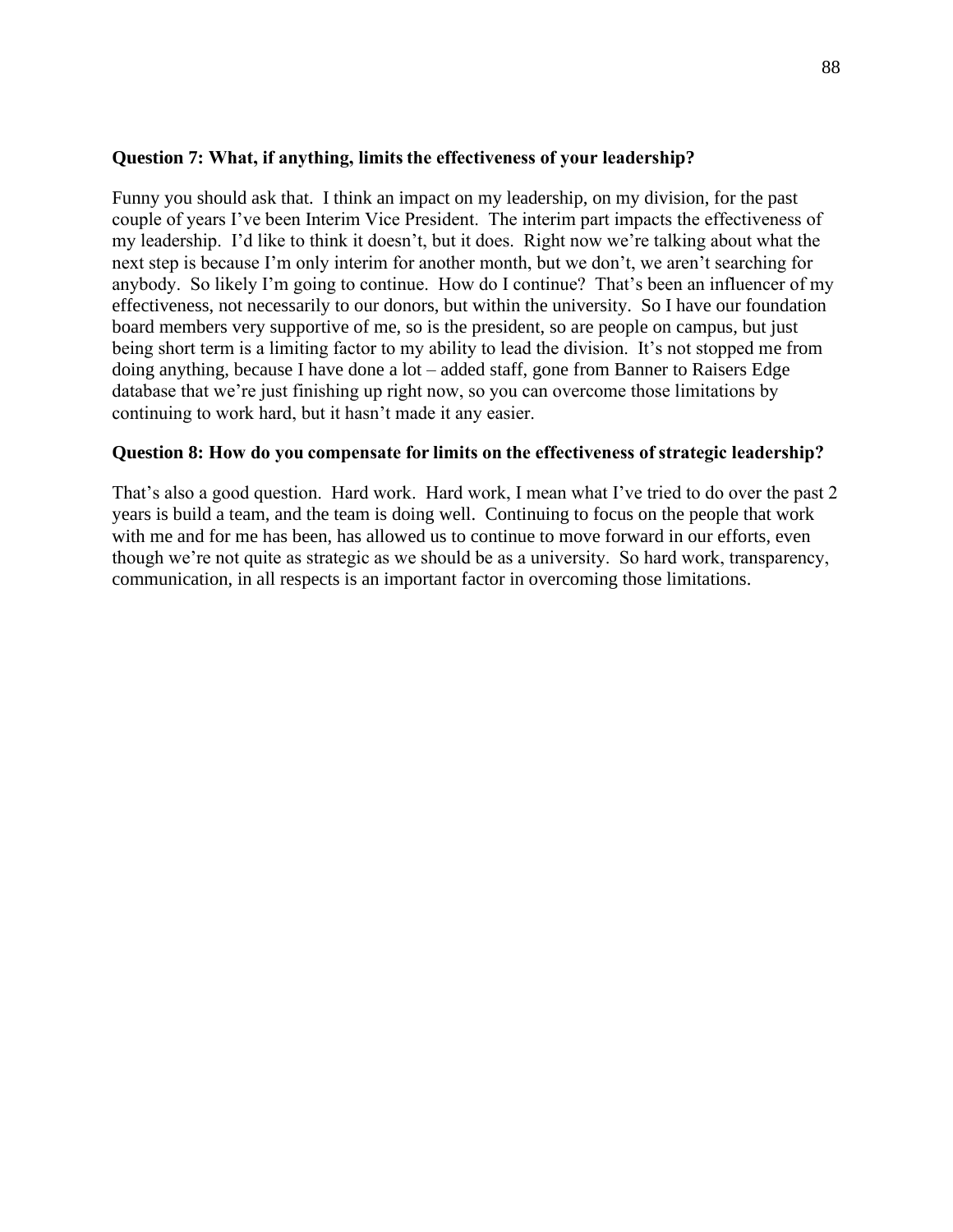## **APPENDIX H**

## **SUBJECT 5 INTERVIEW TRANSCRIPT**

Interview #2 on May 20, 2020

### **Question 1: How do you determine the effectiveness of your fundraising staff as a whole?**

We have a metric system we use, and we base all of our frontline fundraisers are measured on face to face visits, amount of dollars they bring in, and we track that through our software and our database. And we are given an annual goal by our board based on our three-year rolling average of gifts we've brought in previously. They tack on another 10-20% based on what our current levels of giving are.

## **Question 2: What leadership strategies do you use with the fundraising staff in your department?**

We basically meet very frequently and we have a very open door policy. We go over our portfolios on about a quarterly basis to evaluate visits and who needs to be visited, and future actions that need to be taken with various constituents. We keep a close look on any outstanding asks or anyone who hasn't been reached out to, to make sure that we're touching base. So I keep a good handle as far as taking a look at all of our metrics, and where our frontline fundraisers are spending their time and reaching out, particularly right now, calling everyone in their portfolios, making sure they've touched base with them, check in with them and so forth. From a leadership standpoint, it's just making sure you know what your development officers are doing and checking the metrics to see how often they're visiting with people, checking in with people, and then helping to guide them on different ways to engage donors.

## **Question 3: How do you as the Chief Advancement Officer influence the institutional-level goals?**

I think, one of the ways you do that as an advancement leader, is that you're able to interface with constituents and find out what they are wanting to support. By coming back to the university and saying, here's some areas that donors are very interested in, then we help to shape some of the academic programing at times, and also just where the university might focus some of its energy. The university gives us their goals and we seek funding for those as well. I think it's a nice collaboration where we are able to go out and visit donors and find out what their interested are and bring that information back to the university.

I'll give you a good example from when I was in a previous position. We had the oil and natural gas industry was very interested in a landman program. We were able to raise close to half a million dollars before we ever instituted the program, but we were able to get the support to hire adjuncts and others to develop the program based on industry interest. That program became one of the largest programs in the unit I was in in just a year to a year in a half with over 120 students enrolled. Another example would be we had a donor here who was very interested in first generation students and wanted to develop a first-generation student center. We worked with the university to see how that might look and developed a proposal that the donor was interested in.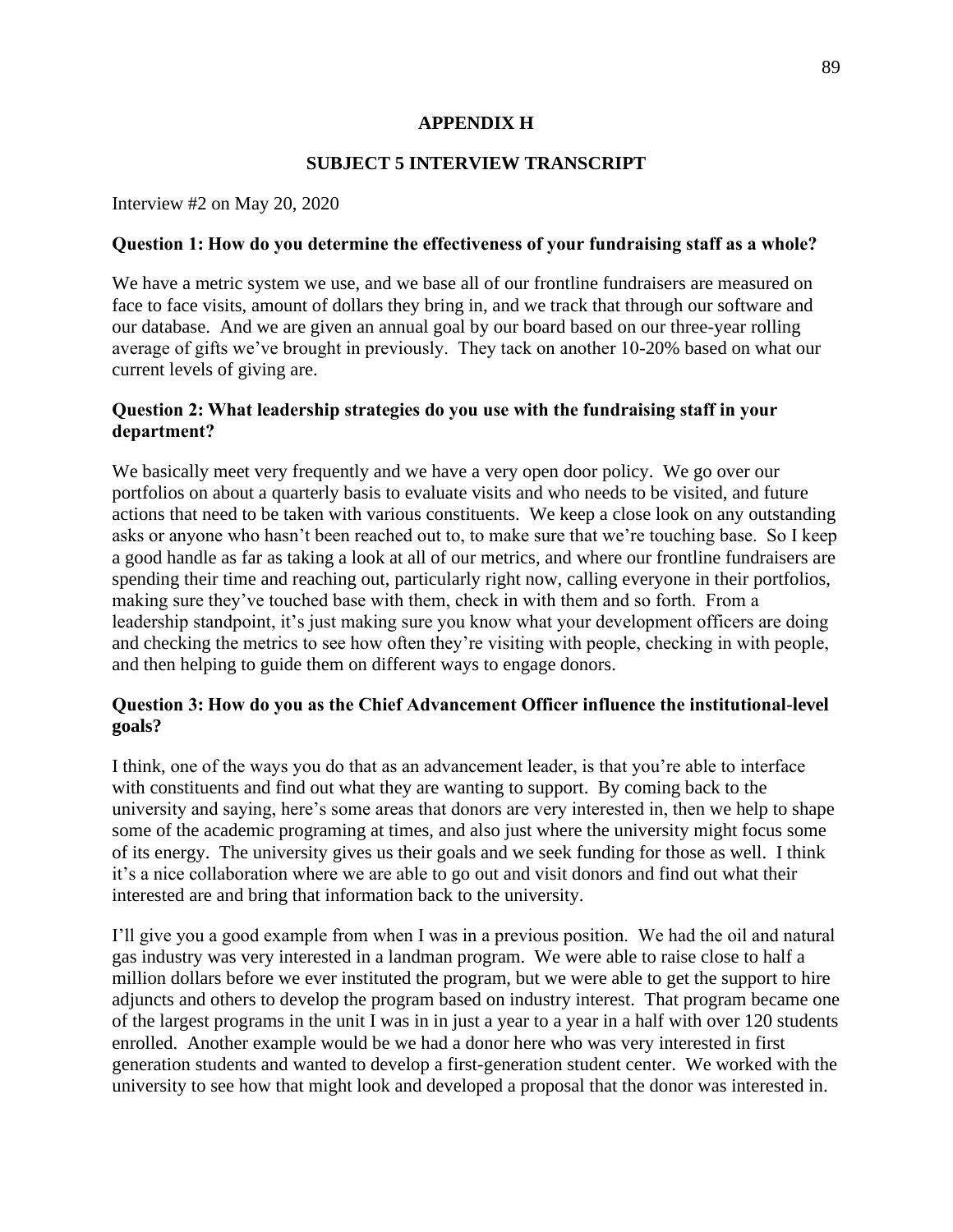# **Question 4: How do your departmental leadership strategies address institutional-level goals?**

That one is difficult to answer because we are a separate  $501(c)(3)$  from the university. We don't have, I'm not working specifically for a particular unit, I'm working for the university overall, but in a separate  $501(c)(3)$  that's separate from the university. I've worked in departmental fundraising, and then I've also been here for a little over a year. It's very different because we, the perspective I can offer is that working in a department, you were able to understand the needs and the goals, the challenges that they had and you were able to really build relationships with their individual donors. But working as a separate organization, apart from the university but linked, you're working on behalf of the entire university, so you don't have those one on one relationships with the department. It's very different and it also makes the relationship more complex because you don't have those intimate conversations as often as you do when you work directly for a dean.

# **Question 5: What factors internal to your institution affect your department's fundraising performance?**

Again, I can't talk about the department, but being a separate  $501(c)(3)$ , but working very closely with the university, things that have an impact are how well the president is doing, how the president is perceived by outside constituencies, whether or not the deans are considered good leaders, whether or not faculty are considered to be productive. Whether or not they have high enrollment in certain departments, and also support that the university is giving to various departments. For instance, we have some departments that they're probably going to cut over the next year. That will have a huge impact on donor relations with the university overall, not just within those departments but with the overall university. I think those are some of the areas that are critical to success in fundraising.

# **Question 6: What factors external to your institution affect your department's fundraising performance?**

Externally.... Current events that create a need from especially granting agencies. For instance, currently the COVID-19, in a way, funding that would normally be program and project oriented and, especially granting agencies, private foundations are focused 100% on humanitarian efforts created by COVID-19. Sometimes that's a hurricane in a certain area, or whatever that might be, those are some things that can have dramatic impact on your ability to get grants. Legislative changes, state funding, if we get more state funding and we're doing well, then people don't think that we need money. If we get less state funding, people say, why doesn't the state support you, you're a state institution so you should have money. I think those are three of the areas that have the most impact externally. Also just how people view us, if there's any kind of issues internally that become external, issues with our alumni associations, and so forth, those all have an impact.

# **Question 7: What, if anything, limits the effectiveness of your leadership?**

I think that communication has to be very robust, especially when you're an outside organization. It's difficult to lead if you don't know where you're going and try to get people to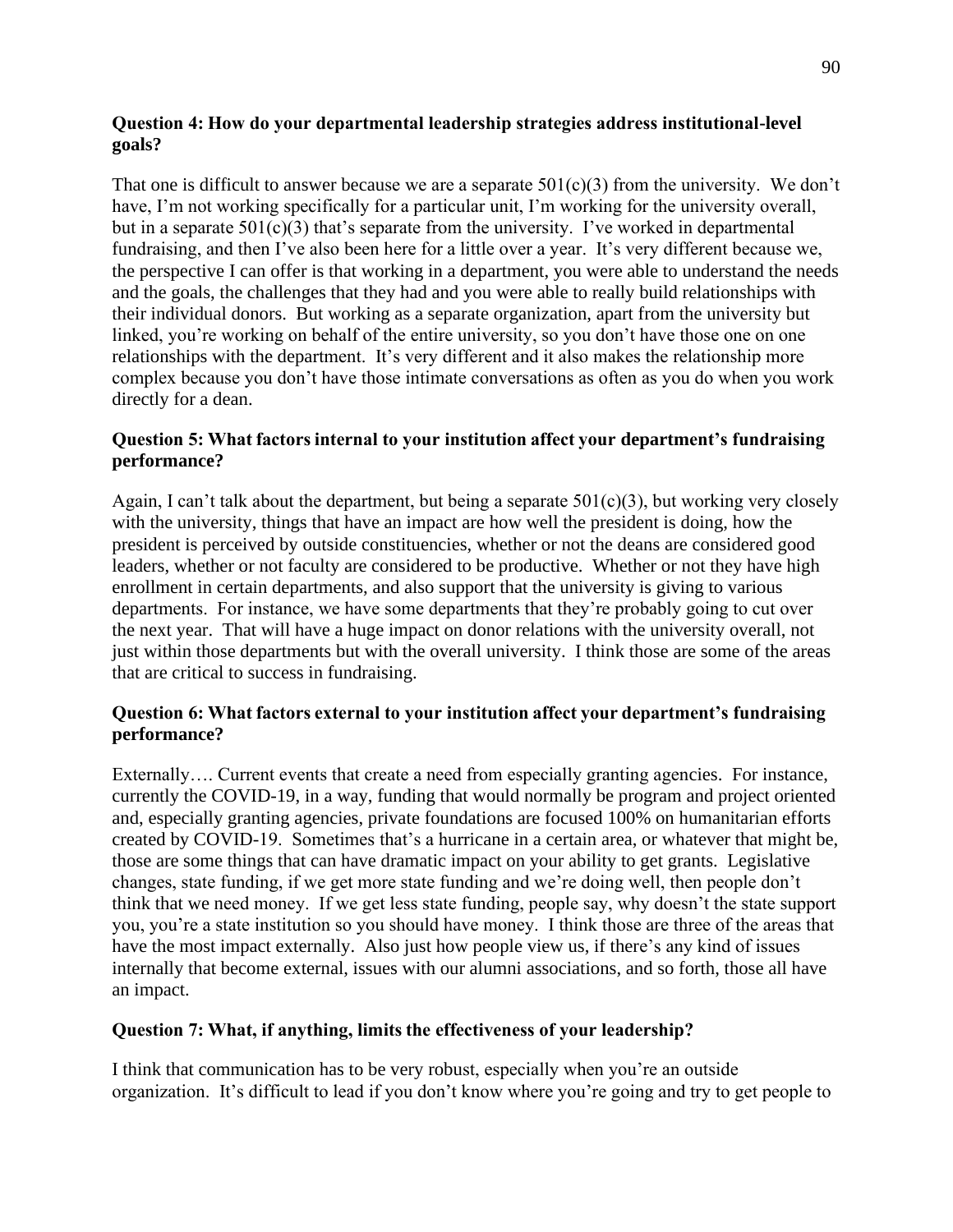follow in a direction that you're not sure what that direction is. I think that when we have a lack of communication, I would say the same thing as having worked in a department in a university as well, communication is the key. If you don't have a strong communication plan and strong communication with your dean, it's hard to lead people. I'll give an example. I worked with a dean once who's priorities changed every week. It's hard to tell people that one week you're looking for scholarships and the next week you're looking for programmatic funds for something that just popped up, and the next you're looking for funding for a building because someone needs a building. You have to have strong communication and you have to have a strong idea of what the overall goals are. Those goals need to stay flexible, but they also need to stay pretty permanent, at least for awhile until you reach them and can move forward. Otherwise you can't lead.

#### **Question 8: How do you compensate for limits on the effectiveness of strategic leadership?**

You use a shotgun approach. What ends up happening is you allow the donors to have more flexibility in what they support, because if the university doesn't have a strong, or the department doesn't have s strong set of goals, then if you get a donor who says, I want a first generation center, then you focus on the first generation center. It actually ends up giving donors more, a wider berth on how they can impact the university rather than me asking them to help with nursing or the athletic facilities. They're basically saying this is what we'd like to support, how can you make that happen? It really gives more power to the donor.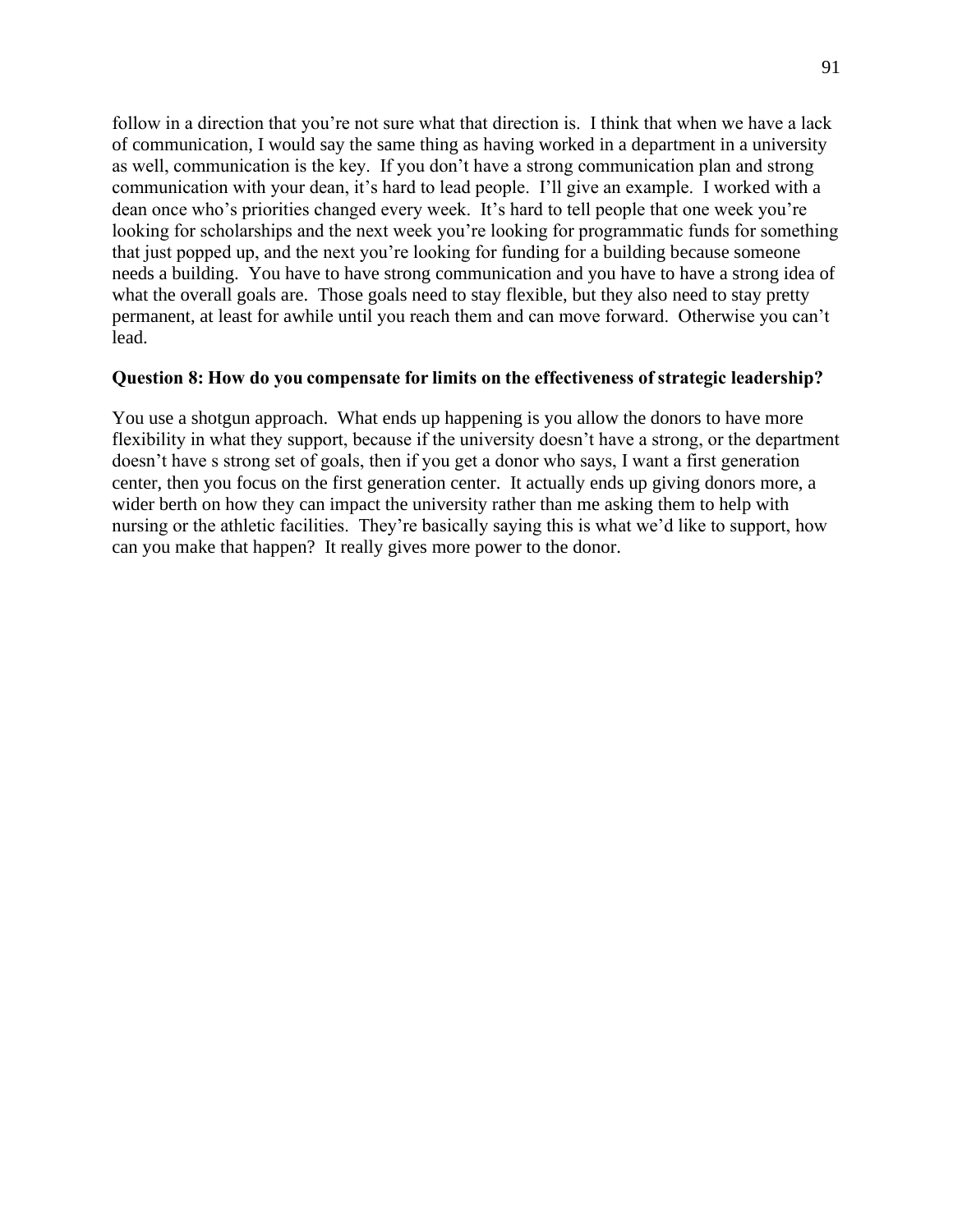# **APPENDIX I**

## **SUBJECT 6 INTERVIEW TRANSCRIPT**

Interview #8 on June 30, 2020

### **Question 1: How do you determine the effectiveness of your fundraising staff as a whole?**

I have a system I call accountability matrix. And in this accountability matrix we have several things that we track, as far as touches, how many visits, how many proposals, how many closures, things of that nature. That is a good indication. Here, I know one thing, if you ask your people to do two things, you're going to raise money. Make visits personally and ask for money. You do those two things, money will come in. Now that over, oversimplifies it, but that's basically development in a nutshell. But then of course, how much do you ask for, when do you ask for it, what do you ask for, what projects, a lot goes into it. But for the most part, we track a couple matrices, 4 or 5 different things that tells how effective people are.

## **Question 2: What leadership strategies do you use with the fundraising staff in your department?**

I am one that, now I have a kind of young and inexperienced staff, so I'm more hands on than normal. However, my leadership style is very much an empowerment style. It is "you have a job to do, here's the matrix, go do it." As vice president at a small state university, they wear you out. They have to be independently responsible. But, I also know that a lot of these people are new so they have to be trained. What I do is I work through the training, let's go back to the question, I want to be sure I answer it.

## **Researcher:  What leadership strategies do you use with the fundraising staff in your department?**

Empowerment. Fundraisers, if you don't trust them, get rid of them. Because fundraisers are meant to be on the road, they're meant to be out. So when I hire them, and see that's the other thing, if you have a matrix where you track the results, then they can't flub on this. If they're lying about it, I'll know. It may take a year, but after a year if you're not seeing dollars coming in, then you have a problem. So if you have this matrix then you can empower them to go do their job. So what we do is meet in a moves management meeting every two weeks. Sometimes I only seem them every two weeks, that's all I see of them. I don't even have a desk for one of my people, she's on the road hitting it, hitting it, hitting it. Even during COVID, she's on the phone, she's at home, or she's travelling.

## **Question 3: How do you as the Chief Advancement Officer influence the institutional-level goals?**

You know, that's a good question. So you've got to motivate your people. How do you motivate the people? To me, and you talked about my management style, one of them is yeah, I empower them, but I also build the team, so it's teambuilding. If you build a team, what you do is say, "Ok team, we have a goal to raise \$3 million this year. Or we are starting our campaign this year, our total goal is \$50 million dollars, we need to raise so much this year." And then you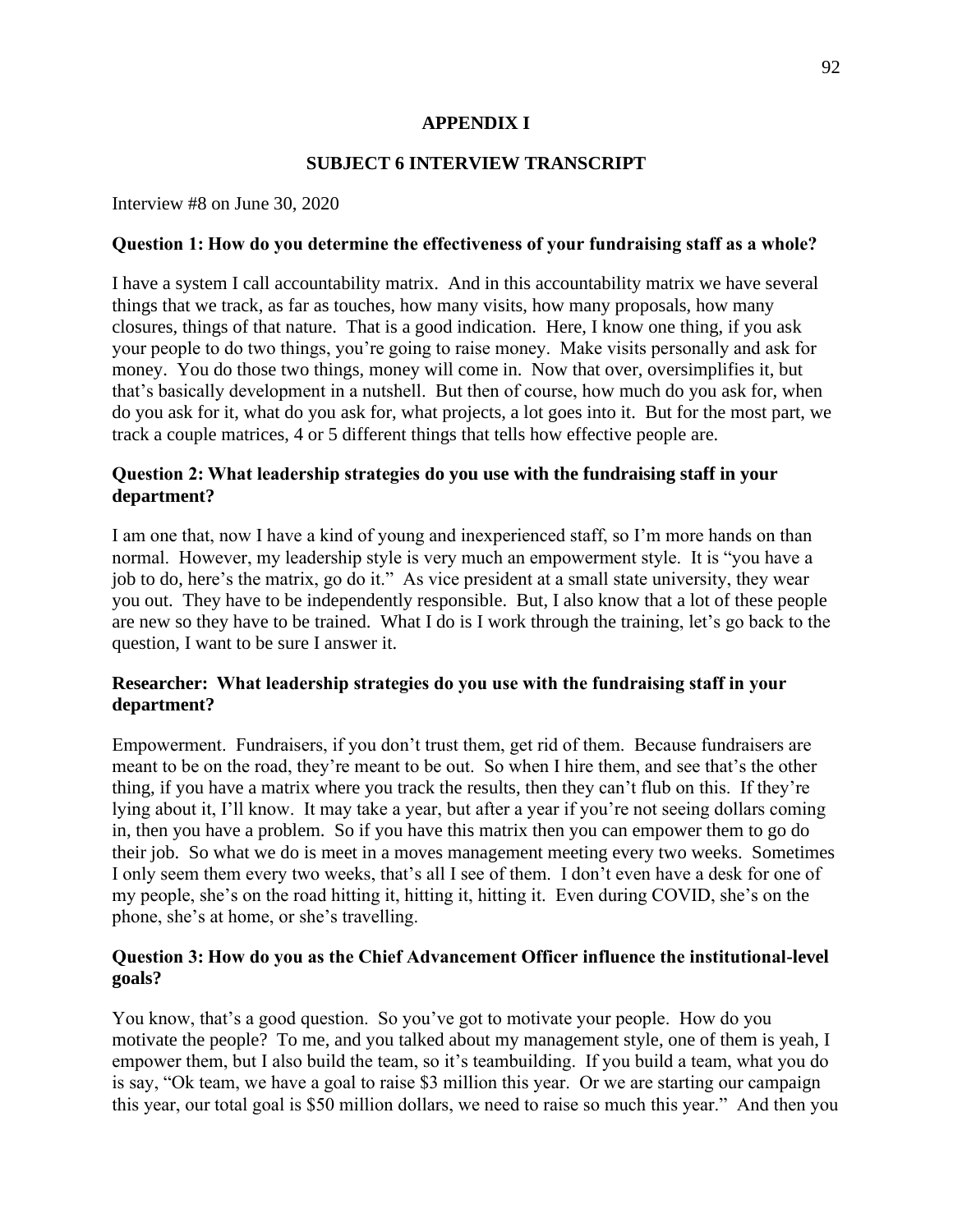build the team. You say, "ok, you all have specific things that you are supposed to reach. And by the way, in my accountability matrix, not one of them is how many dollars have you raised? I don't even ask that question because I know I'll get what I want if they do those things. So build the team and you got to encourage and you got to motivate. And you do that by, whenever somebody has a success, it's everybody's success. We celebrate that. When we have a failure, we have a failure, we put it behind us and we move on. We don't dwell on those things.

# **Question 4: How do your departmental leadership strategies address institutional-level goals?**

Departmental strategies to my institution… Well, in my department, the advancement department, I have the print shop, I've got marketing communications, fundraising, and alumni relations. Well, I tell my team I'm in a perfect world. Because marketing communications, that affects people's public view of [State University], so it they have a positive public view, they're more likely to give. If alumni are engaged and getting information, they're more likely to give. If we print good products and have a good design for a piece, we'll get more people to give. So it all comes together. And the first thing I did is I said, "Guys, we're very different office, but we're really one team."

## **Question 5: What factors internal to your institution affect your department's fundraising performance?**

Well, leadership. I mean if the president is not prepared to make asks, if the president is not prepared to communicate with the public and to be involved in a campaign, you're not going to be successful. So leadership is important. And then leadership in my part, my part is to hire the right people, set the right tone, and put the right goals into place. My job, I told the president, my job is to provide you the resources. So we're going to bring the people to you, all you got to do is ask them for money. And we do all the background research, we do everything. In fact, we made two asks a week ago, we made two asks. One for \$1 million, one for \$500,000. He didn't prepare that, we did all of the work, and then he and I sit down and we have a conversation and then we meet them.

## **Question 6: What factors external to your institution affect your department's fundraising performance?**

Locally, how does the public view your president? How does the public view your students? How does the public view the institution as a whole? So if you have a positive, people really think you're a good education system if your students are well-behaved out in the community, if your students are doing a good job, that makes a difference. And they're more likely, businesses, foundations, and individuals are more likely to give.

Outside of the local community, I think it is reputation. You know, I was up in [City] before I came here at a small school called [small Private University]. It was a private university, well, it was in the shade of [larger Private University]. [Larger Private University] has a reputation around the world. All you got to do is say [larger Private University] and they're throwing money at you. That's, that's PR right there. They have amazing PR because people know it's a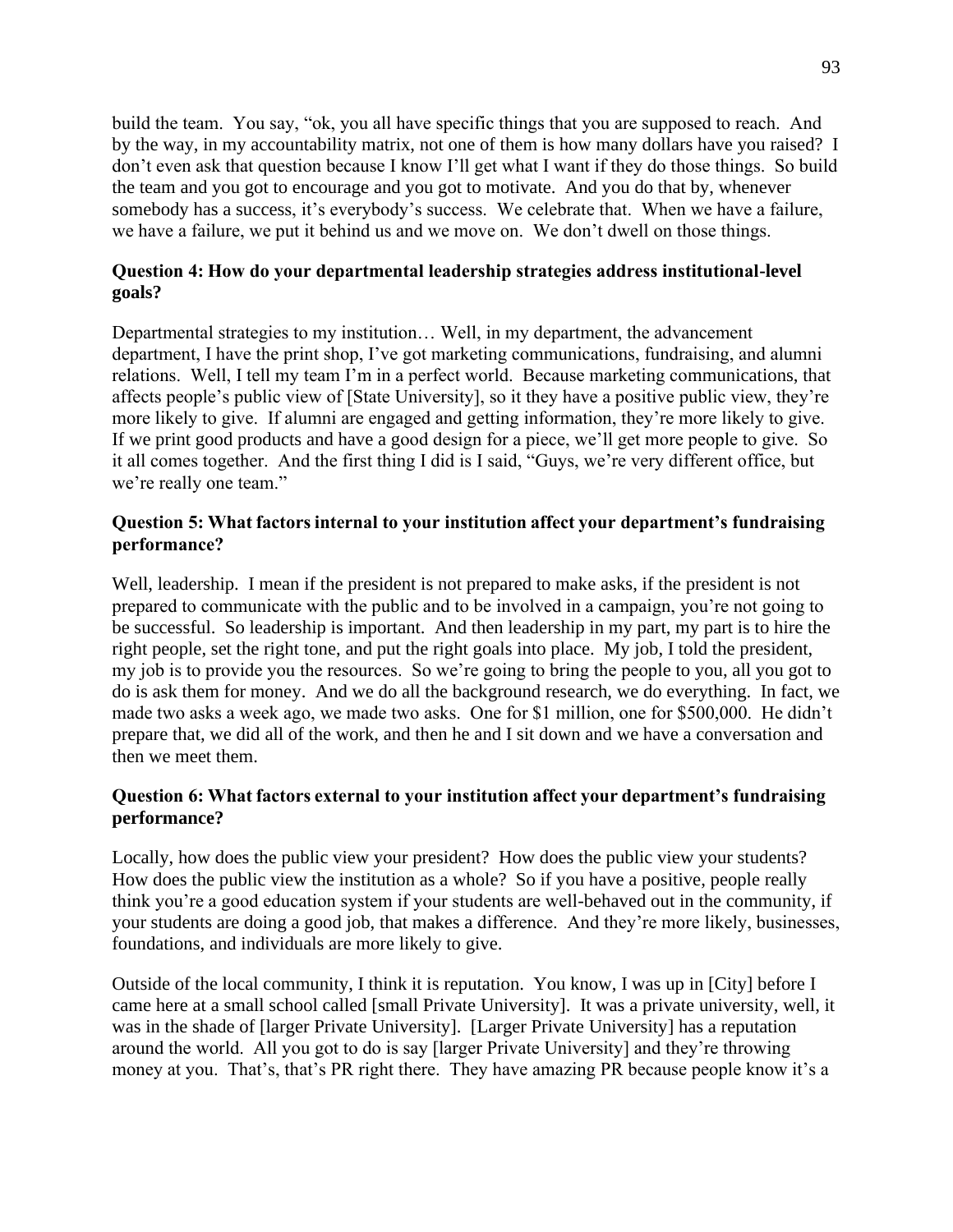great school, it's the best [religious] school in the country, I mean, they have all of these things. That's what it can do for you externally.

# **Question 7: What, if anything, limits the effectiveness of your leadership?**

Paperwork. Administration. I'm a fundraiser and I came from the private university world. Then I came here to meetings. I mean, I came here and they just suck the life out of you, they want you in a meeting. I have a one on one with the president twice a week. Not only do I meet, I'm sorry, I mean I meet him one on one once a week, but then I meet him as an executive committee once a week, then I meet him as a cabinet once a week. So now I have three standing meetings with the president. And the cabinet and the EC, those can go on, they've gone upwards of three hours, easy. That's a waste of my freaking time. I need to talk to the president, I need to meet. I don't need to sit in three-hour meetings three times a week. So that's part of it.

And then, yes, we need paperwork. I'm a very flat, I've got twenty something people that work for me, and I have no middle managers. Ok? Me, and everybody else. Now I do that on purpose because I think you get more work done, because middle managers don't work. They do paperwork. Well, that means somebody has got to do it. So I'll have a secretary, or me, will have to do it. And that kind of ties me down a little bit. You know, you kind of weigh the options. Do I want more middle managers and less people out on the road, or do I want more people on the road and less middle managers? I've chosen the latter.

# **Question 8: How do you compensate for limits on the effectiveness of strategic leadership?**

I work extra hours. I mean, a vice president for a regional-size university can't work 40 hours a week. If you do, you're not getting your job done. So you work extra hours. I can't, to be honest, I can't necessarily ask my people to do it at a state institution, it's a little restrictive. However, my people do it because they know I only ask when it's absolutely necessary, or if it's an event or something like that. But for the most part, you just got to work more hours. It's the only way to compensate for it, hard work.

Oh, and second to that is technology. I've been pretty, and I'm not the most technologically savvy fellow in the world, but I've been able to upgrade our technology to where we save quite a bit of time. We went to Raiser's Edge, we had Banner for our student system. Banner is terrible for fundraising, terrible. I don't know what you are using, but Banner is terrible fundraising software. So I came in and I invested money and bought Raiser's Edge. It was about a \$40,000, \$45,000 investment. But now my fundraisers can get everything they need on a phone. Look up every record, they can type their reports, everything is on their phone. That was a huge savings for us.

# **Thank you so much for your candid responses to these questions. Are there any clarifications or further comments you would like to provide?**

Fundraising, you either love it or you hate it. If you're going to get into it, and you don't love it, then get out of it. It will wear you down, but it's something new every day. Every person that you deal with is different, every prospect requires a different strategy. It's a lot of work, and if you don't enjoy that work, it will feel like a drag. You've got to love it.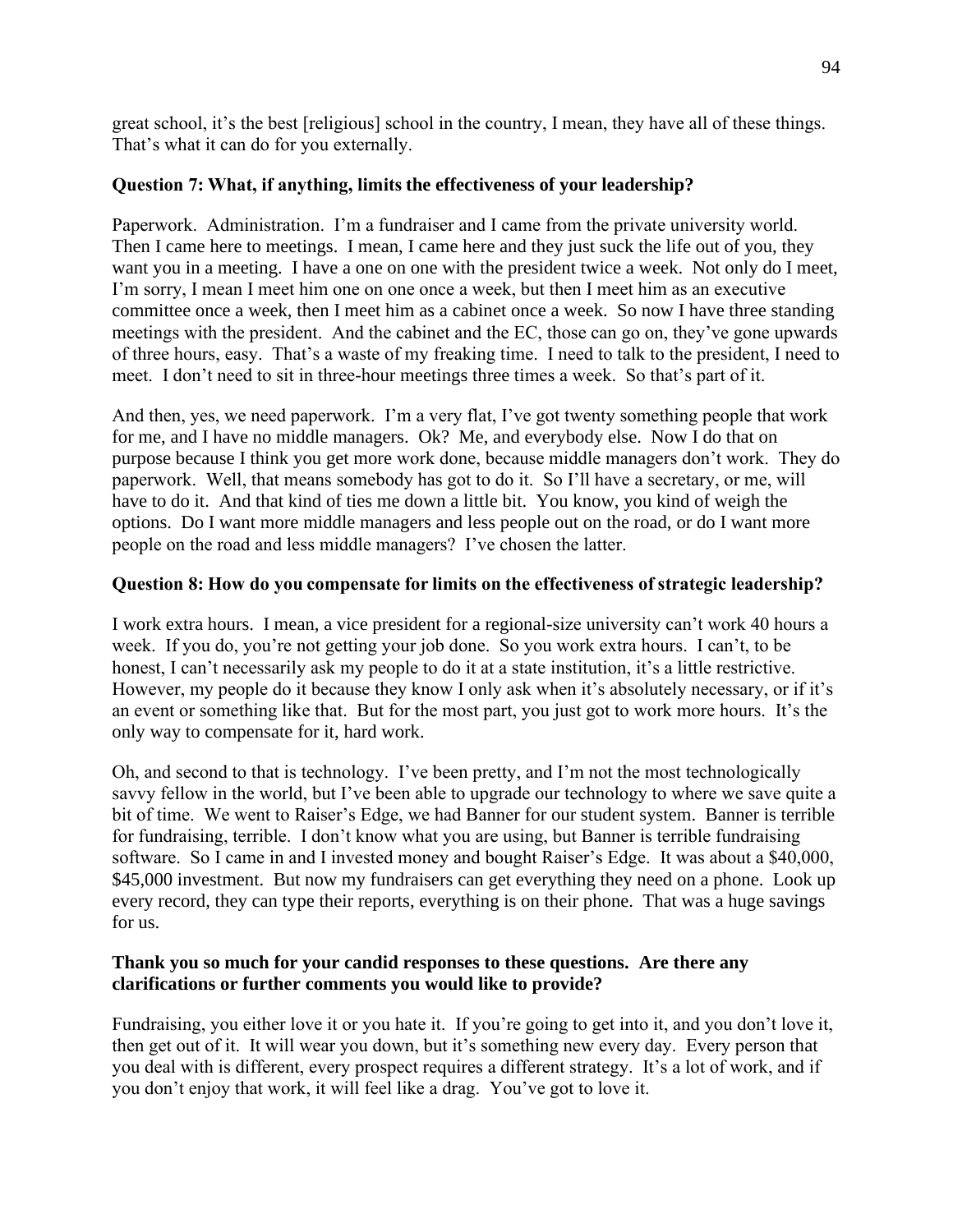# **Researcher: As a matter of demographic question, how long have you been in your current position?**

Subject 6: 2001, so 19 years. Oh, as Vice President, I've been Vice President here for 2 years, I've been a Vice President for 15 years.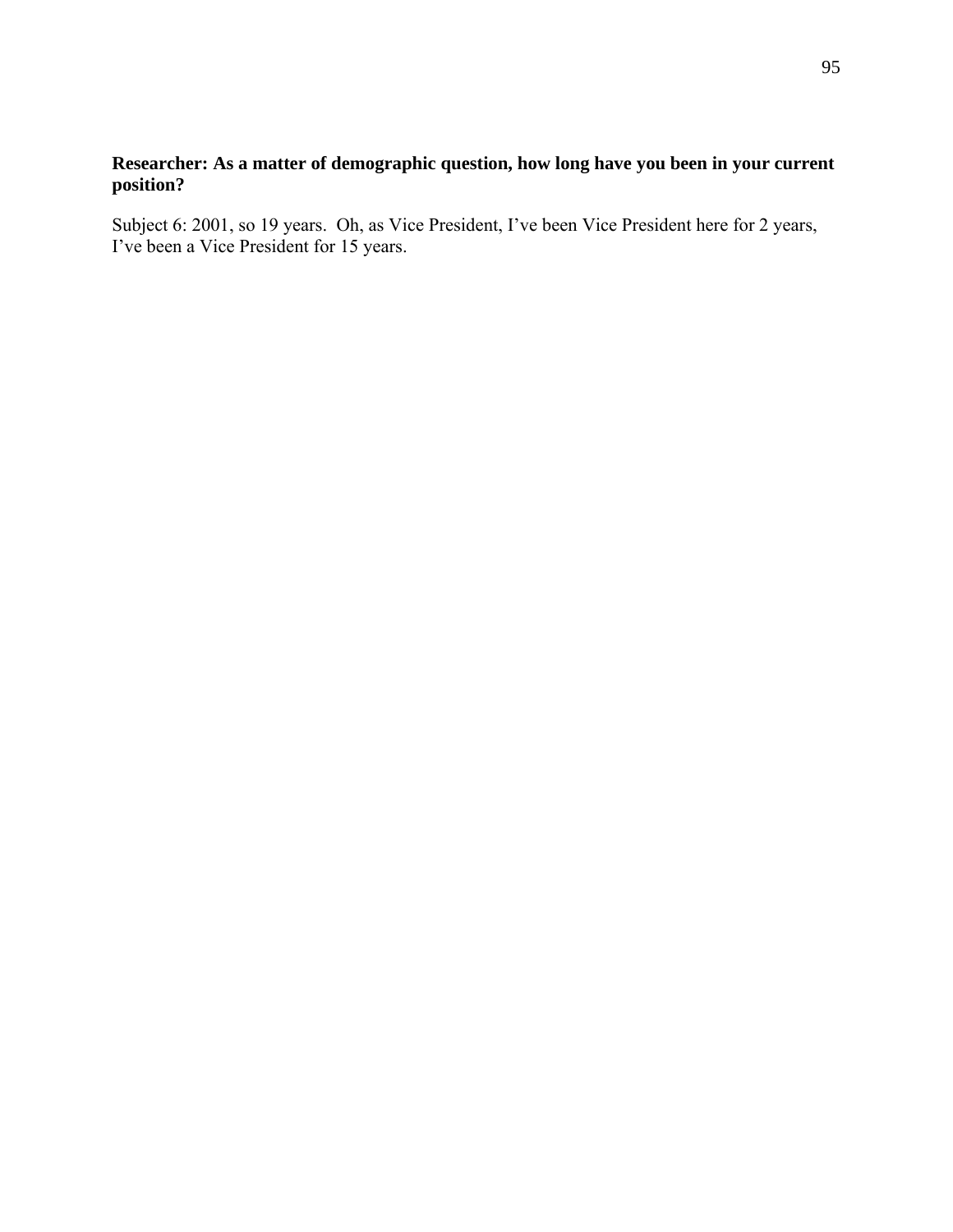## **APPENDIX J**

## **SUBJECT 7 INTERVIEW TRANSCRIPT**

Interview #7 on June 30, 2020

### **Question 1: How do you determine the effectiveness of your fundraising staff as a whole?**

So we use, there's 2 ways we use to evaluate the staff as a whole. The first is goal achievement as it relates to university priorities, as established in our current comprehensive campaign. We have different fundraising and engagement goals within those plans that are in support of strategic initiatives across the university. That would be the primary means of evaluating effectiveness, and that's pretty quantitative. So we can measure exactly how many dollars we've raised against a particular goal or initiative.

Then there's a set of qualitative data that we track with our fundraising staff, and that really has to do with their relationships that they both identify and nurture over a given set period of time. So those would be the two, qualitative and quantitative, and then we get into different levels, but again the big one on the quantitative is the fundraising, just total dollars to goal, and the second one and the qualitative one, the types of relationships our fundraisers have.

## **Question 2: What leadership strategies do you use with the fundraising staff in your department?**

I think it's helpful to understand our structure when you think about fundraising staff. I serve as Vice President of University Advancement. In my role, I'm 50/50 split between university marketing and communications, and the foundation. I do serve as Chief Development Officer for the university. I also have currently a Managing Director for Development. He's really the person who's in charge of setting the strategic, the strategy with the development officers, we have an additional 4 development officers who work with that person. So they in turn then set that strategic direction. They work with their Deans and Director of Athletics to identify again what those strategic priorities are. We don't just kind of, we're very slow to, if someone has an idea that comes up and they're think we need to raise some money for that, we have a process we run that idea through to make sure they fit with our strategic priorities. We really evaluate those or make sure they fit with what we're trying to do, they being the fundraising projects that they fit with within our strategic plan.

So leadership strategies, particularly number 1 is trying to motivate staff, I think it's a difficult challenge. And finding the right people. So you have to find people who are self-motivated and you have to find motivation for them to help them invite people into the mission of the university. So part of it is framing what we do, part of it is finding the right people, and part of it is setting achievable goals so that our fundraising staff feel like their making progress. The process can be kind of starts and stops, and you don't really control your timeline of your donors, they tend to make gifts when it's the right time for them, not necessarily the right time for the institution. So I think keeping fundraisers motivated and finding the right people is absolutely critical.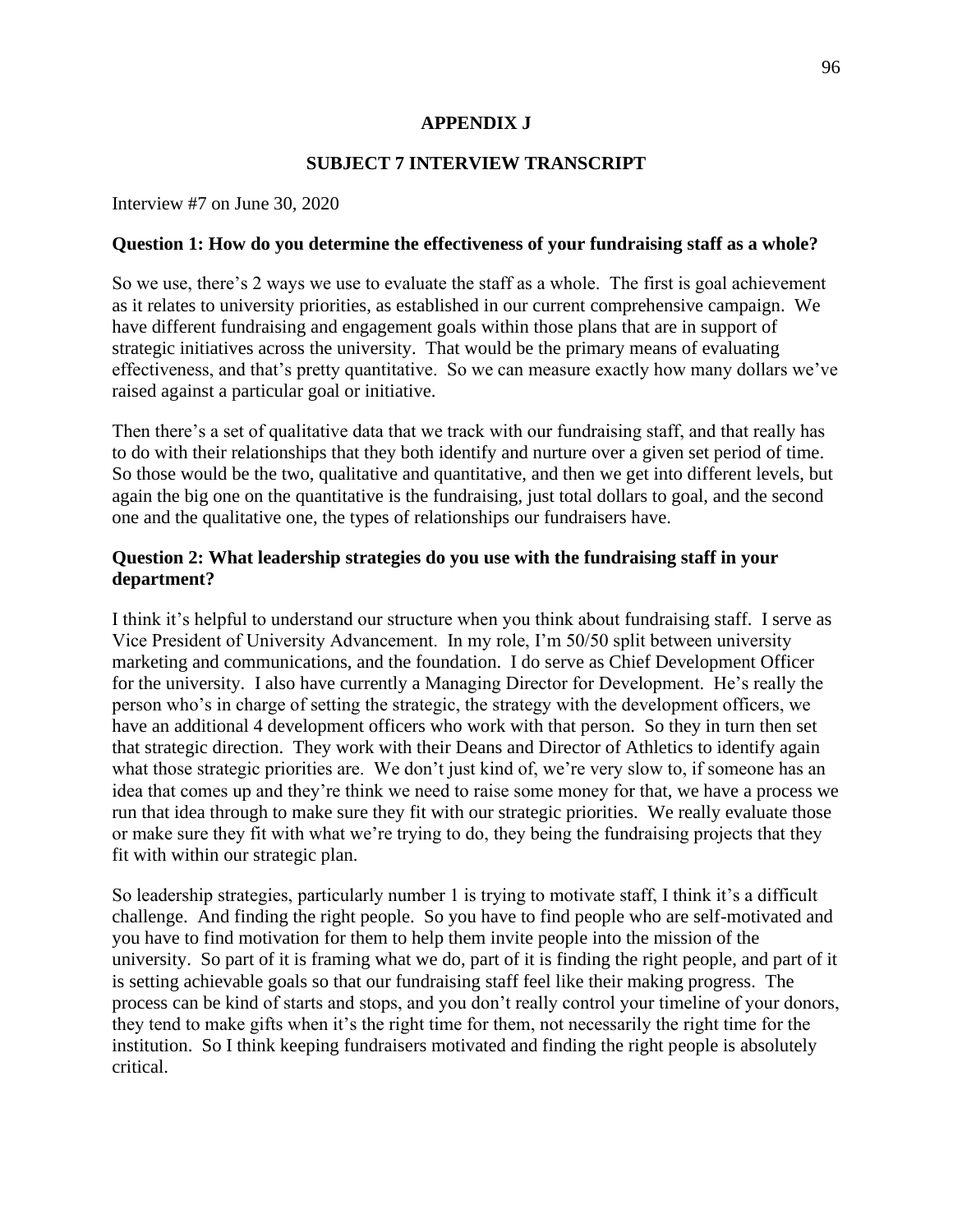### **Question 3: How do you as the Chief Advancement Officer influence the institutional-level goals?**

Great question. I'm going to back up a bit. Your study is on public, four-year universities. Fundraising at these, private philanthropy, particularly at [State University] is in a relatively young phase. I had the good benefit of working at a private college where they have a much more developed sense of philanthropy on campus. That permeates through the entire culture, from students to faculty, staff, to alums, to parents, to community, everybody. Everybody understands part of that equations is individual philanthropic support, or corporate support, or whatever other source might be. In the public sphere, particularly public four-years, we're relatively new to the process. What we've been trying to do at [State University] is to figure out how do we build a sense, of identify what's already working well, for instance our faculty staff giving is near 50%, over 50% in the past couple of years, so they have a very strong sense of philanthropy on campus. Our alumni participation rate is usually between 6.4 and 6.6%. Part of the reason is, number 1, they don't necessarily view [State University] as a place… [*inaudible*] relationship with the state. So, they really view it… [*inaudible*] well the state will handle it, the state will build the buildings, the state will keep tuition down, the state will do this, the state will do that. So then you have this paradox of state funding decreases, the percentage of state funding decreases, and our expenses increase. Really you have to fill that gap with philanthropy.

We've taken a very significant, part of my role is to, and this is where the concept of advancement comes through, the pairing of marketing and communications with the fundraising team. Most of the VPs of Advancement within [State University system] right now, most of us were fundraisers previous to joining our role. We didn't come from marketing communications because they wanted influence to be heavily fundraising, and then use the marketing communications team to increase both institutional and external awareness about the net need of philanthropy, the value of philanthropy, and the impact of philanthropy. So it's been intentional in the structure and what we're trying to do, that's giving you a bit of the global perspective.

What we're trying to do on campus is really work with our leadership on campus to understand what private philanthropy and corporate support can mean to the institution, and many of our faculty staff understand that, and then freeing up time for our deans, and our leadership teams to actually engage in that. Engage in case building, engage in strategic planning, and then actually engaging with donors, that's been a challenge. We've done a couple of things. We have in our institution, each college has a liaison who meets with the dean on a monthly basis, and that liaison is a member of our development team, it's a Director of Development. We also have a liaison to Athletic department and to the Arts because we believe that most of the philanthropy that happens and most of our alums is at that departmental level, or within athletics to a team, or within the Arts to a program. So we try to keep it very grass roots in its nature. We have those liaisons, and we have a consultant come in and work with our deans and we've done some inhouse workshops. We've also sent a number of our deans to advancement resource trainings. And then we try to, internally, really develop that sense of philanthropy. We've done a [State University] Give Day, which is an online day of giving that we host on campus, but we have a lot of interaction. Obviously COVID-19 has made that challenging. We've done that all internally.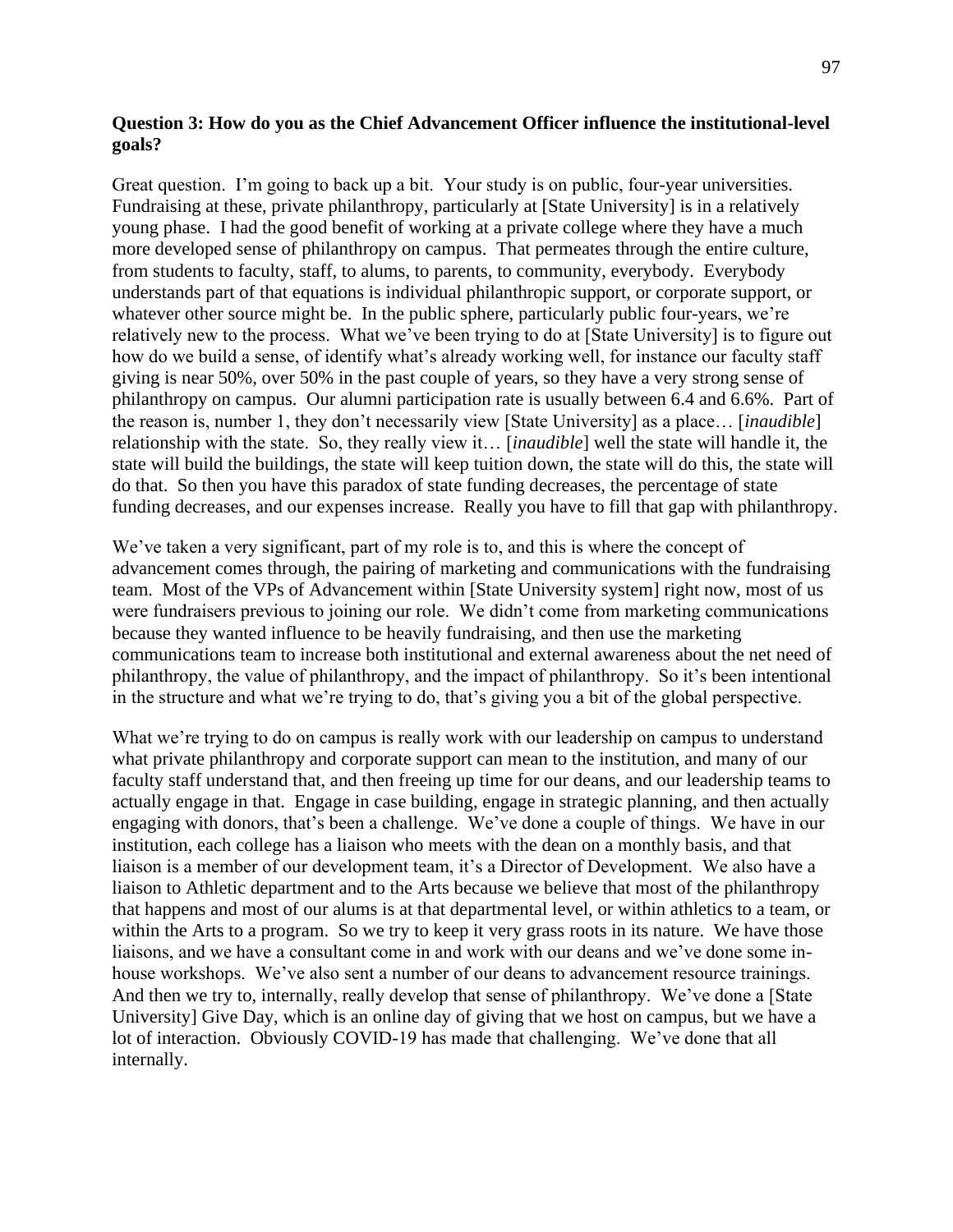Externally, we've done a lot with marketing communications, so highlighting the impact of gifts, highlighting why donors make their gifts, we've really co-opted the university's channels and messaging so that it's not really coming from the foundation any more, most of those stories' origins are from the internal marketing communications team. They look like they're coming from [state university], not the foundation. The foundation does have its own channels, but we really, we have better reach with university channels than the foundation's or doing both. This is taking more of marketing communication's time, we're not viewed as kind of, "oh yeah, the foundation needs that," we're really viewed as partners, and that's the whole concept of including marketing communications with the advancement team.

I know there's a lot there, but it's a big question at the same time.

I would add, too, that one of my accountabilities each year with the president, and one of the goals that's on my performance review with our president, is "How have you increased the institutional capacity for philanthropy?" So we're pretty strategic and tactical about what we're doing to drive that each and every year.

## **Question 4: How do your departmental leadership strategies address institutional-level goals?**

We really require each department to, let me back it up. We work under, currently we work under a 7-year comprehensive campaign plan for the foundation. That campaign plan was established by the university leadership and foundation leadership. And underneath that we have a tactical plan. And those plans, then, we call it our work plan, those plans directly roll up to our goals. So each department is required to submit a work plan, they build it with their team, so each one of my departmental leaders, my managing director for development, my director of finance, director of foundation operations, chief marketing officer, all have a work plan that rolls up to meet those goals. So they start working in January and they have to be submitted by end of June. Then we as a leadership team roll those up and make sure, you know, did we do what we said we were going to do last year and accomplish what we did? Sometimes yes, sometimes no, usually yes. And then we adjust for the next year.

We do at least a quarterly retreat, a one-day quarterly retreat as a leadership team to, hey how are we doing on our work plan? Let's do a quick status update. What do we need to adjust, what do we need to tweak? And then move out from there. It's a pretty structured process, I would say, that has served us well.

# **Question 5: What factors internal to your institution affect your department's fundraising performance?**

Internal factors.... Primarily, the biggest internal factor is presidential leadership. What is the perception of the president internally and externally? That has a major impact on what is happening. I think campus culture, how are we perceived publicly? Do we feel like, does the public perceive us as moving in the right direction, as being a valuable part of the community, you know, externally. How are we perceived? University leadership and, I think, down to the next level, our Vice President for Academic Affairs, our deans, they all have to be strong leaders and people have to be willing to invest in them. So I think those are kind of the three big ones.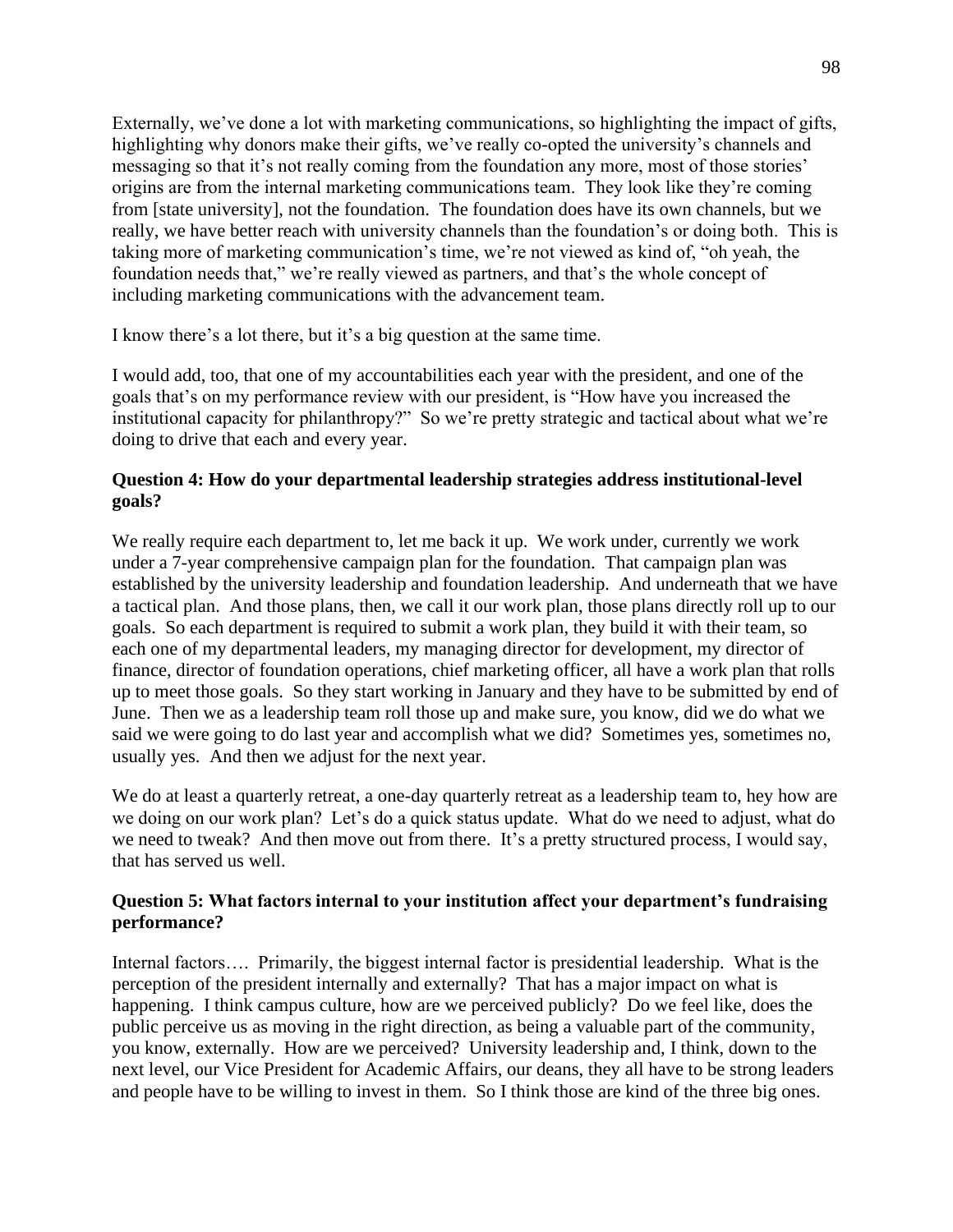And then I would add a fourth, do we have a vision? Right, and is it a compelling vision, have we cast that compelling vision for the future? If we have that compelling vision that people see themselves as being able to be a part of, then I think we probably have the recipe in place, we've got the right leadership in place, if the institution isn't in a crisis, per se, and we've got the right vision, I think those three things can greatly influence the people's ability to invest in the organization.

# **Question 6: What factors external to your institution affect your department's fundraising performance?**

External... I would think, I've been doing this about 12 years, the biggest barriers externally typically are the economy and people's confidence in what the future's going to look like. The higher the degree of uncertainty, the greater the degree of the drop in fundraising. The level of, the level of wealth is relatively steady, it's just what are people willing to do with their assets? They need to be certain of the future or they are less likely to support at the time that you want them to support. That's really the one big external that I can think of.

## **Researcher: As point of clarification, you said you've been doing this 12 years, is that in the Chief Advancement Officer role?**

Subject 7: Nope, Chief Advancement Officer for four years.

# **Question 7: What, if anything, limits the effectiveness of your leadership?**

Limiting factors on leadership… Boy, I don't feel like there is, you know, besides my own personal strengths and weaknesses, institutionally I don't feel like I'm limited. Externally, too, I've got a really great board and they allow us to do things. I just don't feel that terribly limited to be honest with you. Tough one to answer.

# **Question 8: How do you compensate for limits on the effectiveness of strategic leadership?**

Yeah. Let me ask this question, are you are you doing mostly [State University system] schools?

# **Researcher: No, I found Carnegie Classifications for Winona State, and searched nationally for similar institutions.**

Subject 7: Cool, you did Carnegie. Got you. Let me give you some context because I think it's helpful because I never know. One of the things I've been blessed with is our ability to generate our own revenue. So our foundation has the ability, unlike other [State University system] foundations, we use our endowment management fee and our gift administration fee to primarily fund our operations along with some university support. That's been a real benefit that I had nothing to do with, I walked into it and it's just been a great tool. So that's been a compensation to what, when I hear my colleagues talk, the real challenge is staffing given our current union models. So I think that has been a challenge for others. It hasn't been a challenge for myself just because I have so much flexibility and I can hire in a different method and manage in a different method then others. That's been a real positive. So from a compensation standpoint, I think that the only other thing maybe just going back to your question 7 is just people's level of awareness of philanthropy at the public university, and why it's so important. So I think that's been the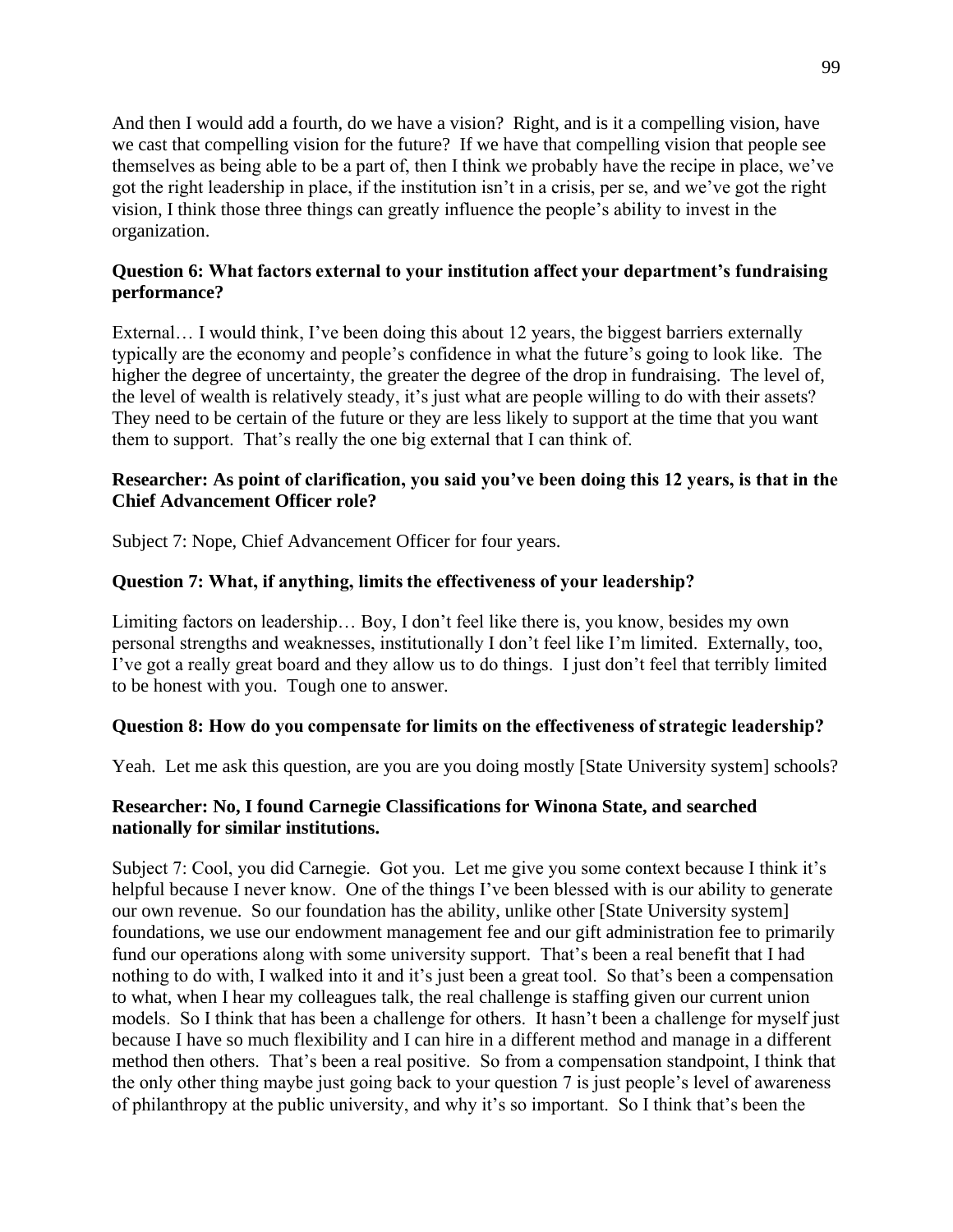challenge and I think, answering that in one of your previous questions, we really just have to make the case and build relationships with people. Which is just basic advancement work, making our case and building relationships, and moving up people's philanthropic interest scale. I think that's how we would compensate for that.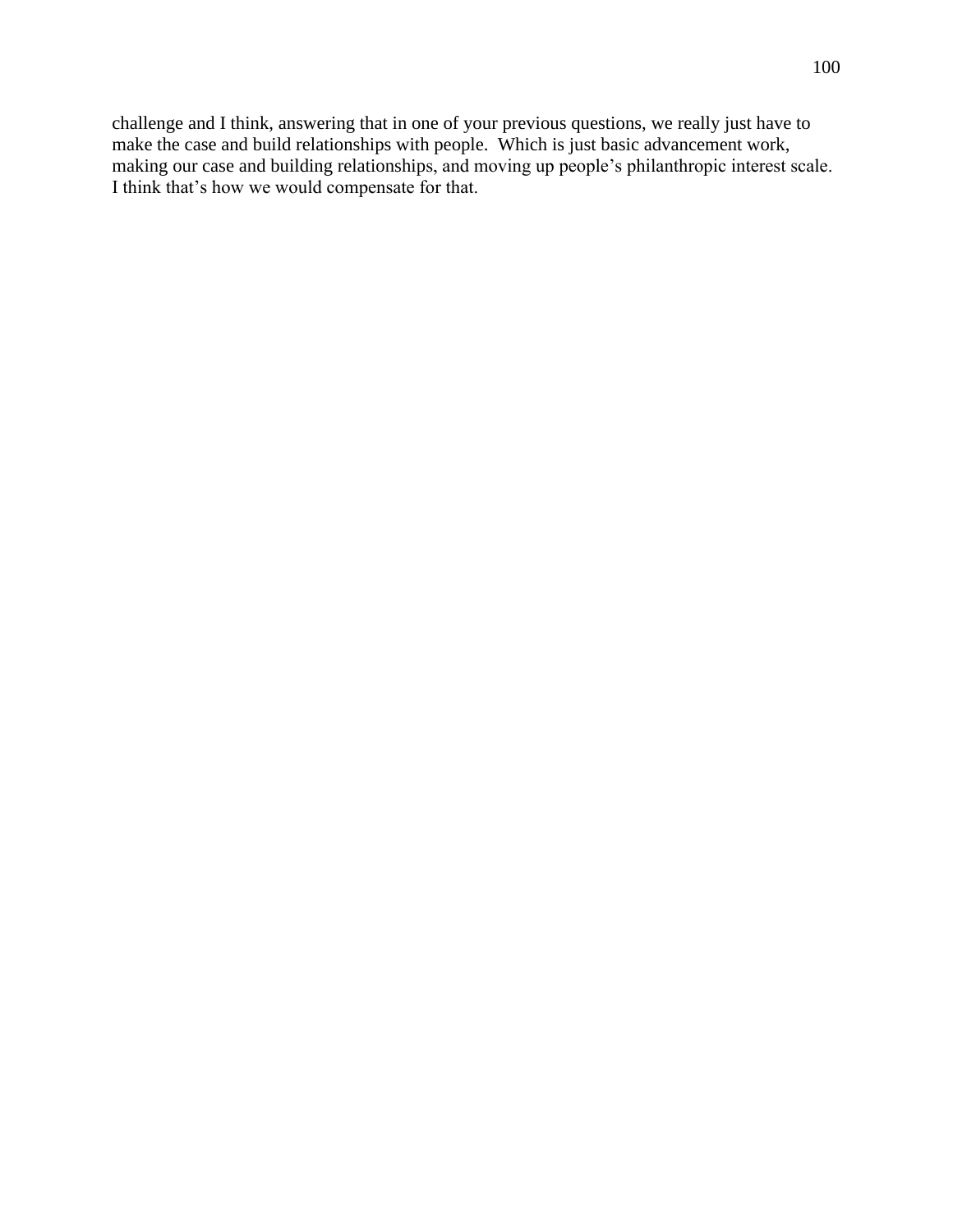# **APPENDIX K**

# **SUBJECT 8 INTERVIEW TRANSCRIPT**

Interview #6 on June 29, 2020

#### **Question 1: How do you determine the effectiveness of your fundraising staff as a whole?**

Well, obviously, our most important metric in terms of fundraising success is dollars raised. Collectively, I have actually two overarching goals every year, it's dollars in the door and alumni participation rate. Alumni participation rate used to just mean what percentage of our total alumni give, and now we're using actual different means of engagement, so I measure alumni engagement and dollars in the door, those two things.

## **Question 2: What leadership strategies do you use with the fundraising staff in your department?**

I have a lot of individual accountability. My strategy really is to arm them with everything I think they need to be successful. Our message, arm them with the "why [University]" and of course arm them with wonderful prospects with wealth research and other engagement metric research. And then really empower them to get out there and do it on their own without a ton of daily oversight from me. I like to show them the why and then show them the how, so I hold myself to the highest, the actual highest accountability. I have a \$2 million in the door annual goal for myself, so they watch me do it. I'm not asking them to do anything I'm not doing myself, so that's my strategy.

## **Question 3: How do you as the Chief Advancement Officer influence the institutional-level goals?**

Certainly we have a huge role to play in enrollment and recruitment. I am also the Vice President of External Engagement, so I am really the face of the institution from an external perspective. So not only do I and the foundation influence, obviously, dollars in the door, but alumni engagement, recruitment of new students, retention of current students, and outreach, so brand awareness and getting, you know, enhancing and raising our brand awareness. All of those things.

## **Question 4: How do your departmental leadership strategies address institutional-level goals?**

I think that, again, holding my entire staff up to such a high level of accountability. They have to have a number of visits in a year, dollars in the door a year, they all have those expectations. Inherently, that is going to filter across the university in terms of engagement numbers, outreach numbers, brand awareness, and, of course, private dollars to enhance scholarships, and capital projects, and the visibility of those capital projects, all of those things. I think really using metrics for my staff translates into metrics for the entire institution.